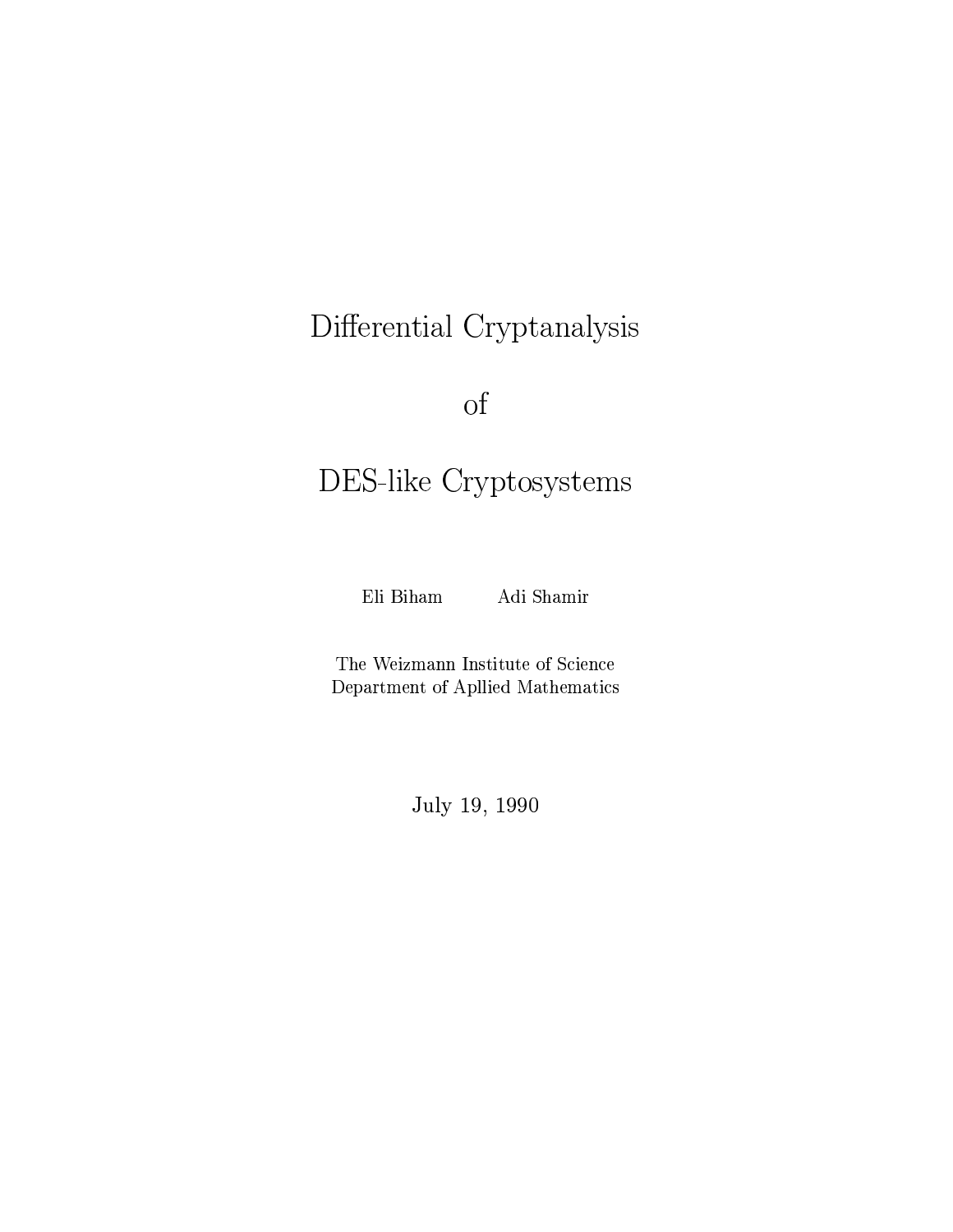### Abstract

The Data Encryption Standard (DES) is the best known and most widely used cryptosystem for civilian applications. It was developed at IBM and adopted by the National Buraeu of Standards in the mid 70's, and has successfully withstood all the attacks published so far in the open literature. In this paper we develop a new type of cryptanalytic attack which can break the reduced variant of DES with eight rounds in a few minutes on a PC and can break any reduced variant of DES (with up to 15 rounds) in less than  $2^{56}$  operations. The new attack can be applied to a variety of DES-like substitution/permutation cryptosystems, and demonstrates the crucial role of the (unpublished) design rules.

#### Introduction  $\mathbf 1$

*Iterated cryptosystems* are a family of cryptographically strong functions based on iterating a weaker function  $n$  times. Each iteration is called a round and the cryptosystem is called an  $n$ -round cryptosystem. The round function is a function of the output of the previous round and of a *subkey* which is a key dependent value calculated via a key scheduling algorithm. The round function is usually based on S boxes, bit permutations, arithmetic operations and the exclusive-or (denoted by  $\oplus$  and XOR) operations. The *S* boxes are nonlinear translation tables mapping a small number of input bits to a small number of output bits. They are usually the only part of the cryptosystem that is not linear and thus the security of the cryptosystem crucially depends on their choice. The bit permutation is used to rearrange the output bits of the S boxes in order to make the input bits of each S box in the following round depend on the output of as many S boxes as possible. The XOR operation is often used to mix the subkey with the data. In most applications the encryption algorithm is assumed to be known and the secrecy of the data depends only on the secrecy of the randomly chosen key.

An early proposal for an iterated cryptosystems was Lucifer<sup>[7]</sup>, which was designed at IBM to resolve the growing need for data security in its products. The round function of Lucifer has a combination of non-linear S boxes and a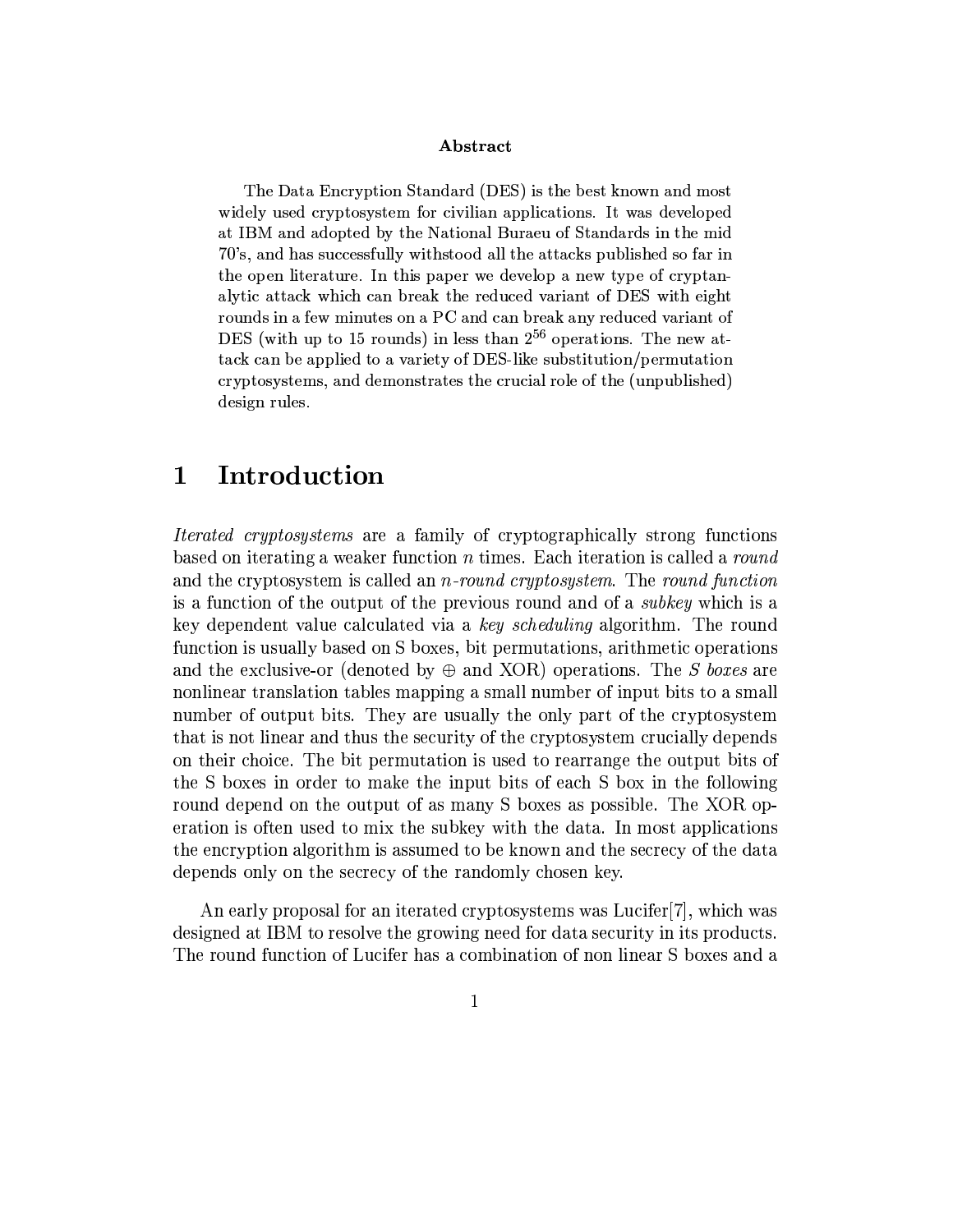bit permutation. The input bits are divided into groups of four consecutive bits. Each group is translated by a reversible S box giving a four bit result. The output bits of all the S boxes are permuted in order to mix them when they become the input to the following round. In Lucifer only two fixed S boxes  $(S_0 \text{ and } S_1)$  were chosen. Each S box can be used at any S box location and the choice is key dependent. Decryption is accomplished by running the data backwards using the inverse of each S box.

The Data Encryption Standard (DES) [15] is an improved version of Lucifer. It was developed at IBM and adopted by the U.S. National Bureau of Standards (NBS) as the standard cryptosystem for sensitive but unclassified data (such as financial transactions and email messages). DES has become a well known and widely used cryptosystem. The key size of DES is 56 bits and the block size is 64 bits. This block is divided into two halves of 32 bits each. The main part of the round function is the  $F$  function, which works on the right half of the data using a subkey of 48 bits and eight (six-bit to four-bit) S boxes. The 32 output bits of the  $F$  function are XORed with the left half of the data and the two halves are exchanged. The complete specification of the DES algorithm appears in [15].

An extensive cryptanalytic literature on DES was published since its adoption in 1977. Yet, no short-cuts which can reduce the complexity of cryptanalysis to less than half of exhaustive search were ever reported in the open literature.

The 50% reduction [9] (under a chosen plaintext attack) is based on the following symmetry under complementation:

$$
T = DES(P, K)
$$

implies that

$$
\bar{T} = \text{DES}(\bar{P}, \bar{K})
$$

where  $\bar{X}$  is the bit by bit complementation of X. Cryptanalysis can exploit this symmetry if two plaintext/ciphertext pairs  $(P_1, T_1)$  and  $(P_2, T_2)$  are available with  $P_1 = \bar{P}_2$  (or similarly  $T_1 = \bar{T}_2$ ). The attacker encrypts  $P_1$ under all the  $2^{55}$  keys K whose least significant bit is zero. If such a ciphertext T is equal to  $T_1$  then the corresponding key K is likely to be the real key. If  $T = \bar{T}_2$  then  $\bar{K}$  is likely to be the real key. Otherwise neither K nor  $\bar{K}$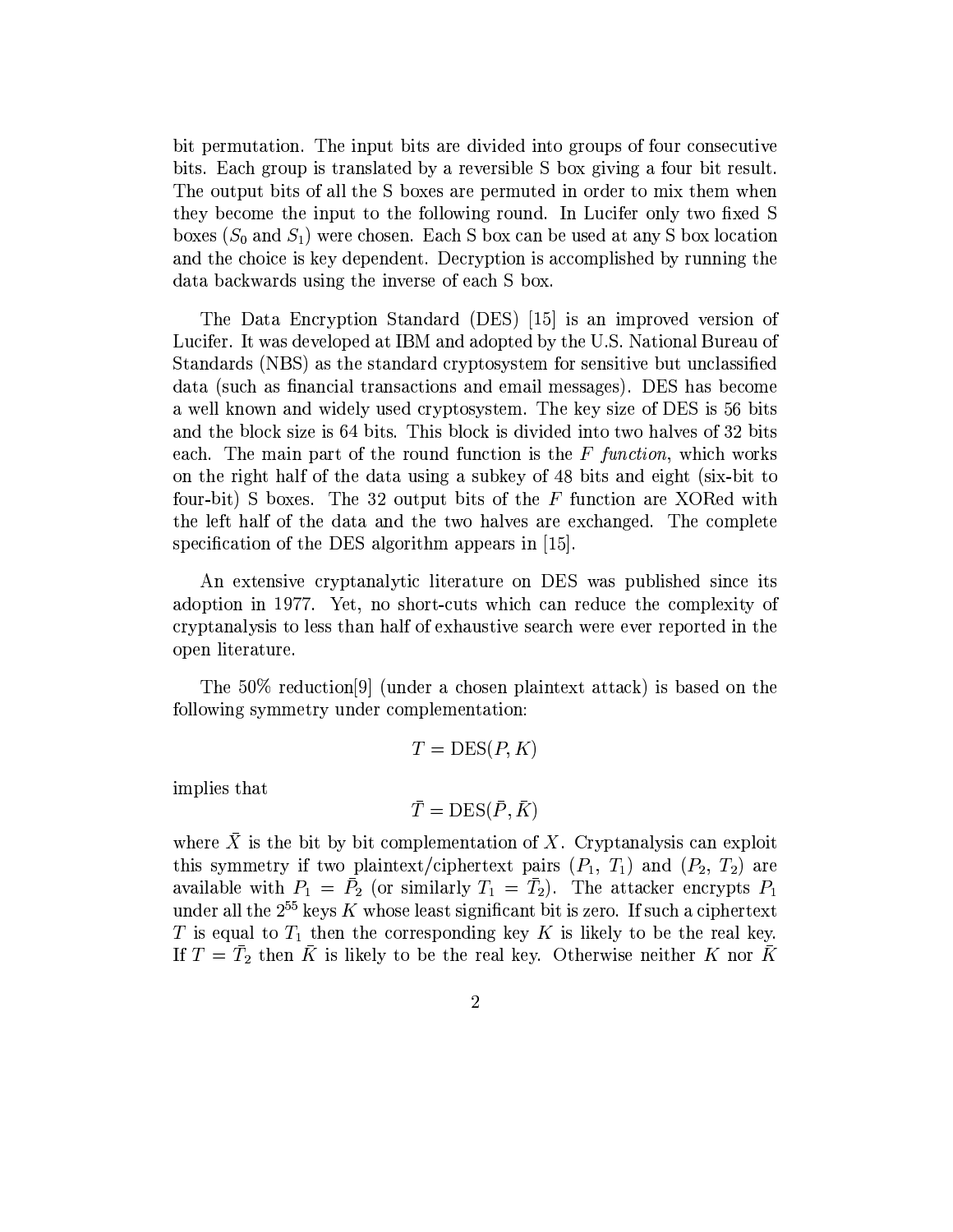can be the real key. Since testing whether  $T = \bar{T}_2$  is much faster than an encryption, the computational saving is very close to  $50\%$ .

Diffie and Hellman<sup>[6]</sup> suggested exhaustive search of the entire key space on a parallel machine. They estimate that a VLSI chip may be built which can search one key every microsecond. By building a search machine with a million such chips, all searching in parallel,  $10^{12}$  keys can be searched per second. The entire key space contains about  $7 \cdot 10^{16}$  keys and it can be searched in  $10<sup>5</sup>$  seconds which is about a day. They estimate the cost of this machine to be \$20-million and the cost per solution to be \$5000.

Hellman<sup>[8]</sup> presented a time memory tradeoff method for a chosen plaintext attack which takes mt words of memory and  $t^2$  operations provided  $m t^2$ equals the number of possible keys (2<sup>56</sup> for DES). A special case ( $m = t$ ) of this method takes about  $2^{38}$  time and  $2^{38}$  memory, with a  $2^{56}$  preprocessing time. Hellman suggests a special purpose machine which produces 100 solutions per day with an average wait of one day. He estimates that the machine costs about \$4-million and the cost per solution is about  $$1-100$ . The preprocessing is estimated to take 2.3 years on the same machine.

The Method of Formal Coding in which the formal expression of each bit in the ciphertext is found as a XOR sum of products of the bits of the plaintext and the key was suggested in  $|9|$ . The formal manipulations of these expressions may decrease the key search effort. Schaumuller-Bichl[16, 17 studied this method and concluded that it requires an enormous amount of computer memory which makes the whole approach impractical.

| Number of Rounds | <b>Reduction Factor</b> |
|------------------|-------------------------|
|                  | $2^{19}$                |
| h                | 2 <sup>9</sup>          |
|                  | $2^{\circ}$             |
|                  |                         |

In 1987 Chaum and Evertse<sup>[2]</sup> showed that a meet in the middle attack can reduce the key search for DES reduced to a small number of rounds by the following factors:

They also showed that a slightly modified version of DES reduced to seven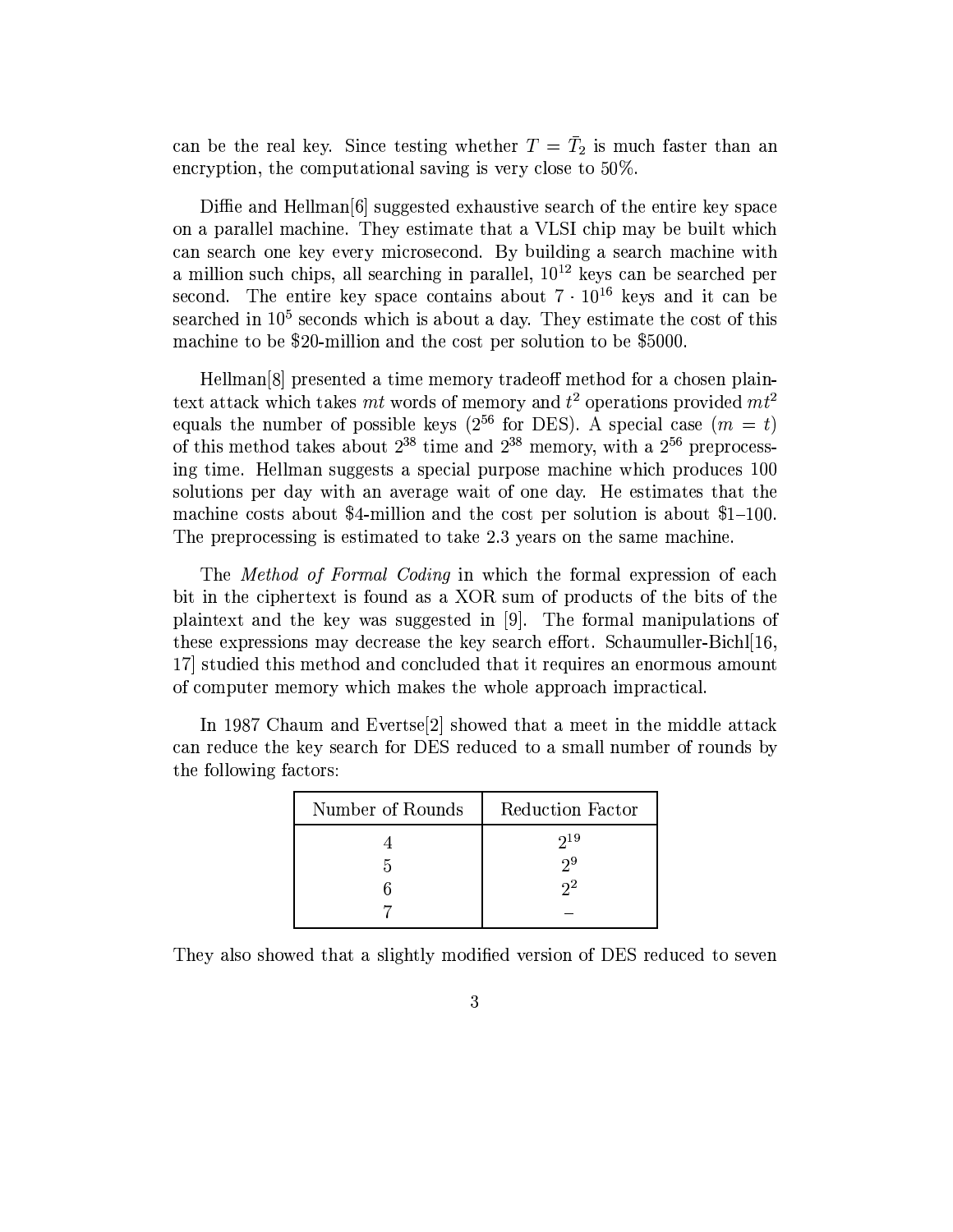$\blacksquare$  and the state of the state of the state of the state of the state of the state of the state of the state of the state of the state of the state of the state of the state of the state of the state of the state of th 5!7LEEQD0KMLQ4<EZ7L0K:F:F/KE;58QRQ 5@XAT@V Q4F01P?m0KMF:0KP3MFT@QD5@[F[F/K01X 5/1EDQT'YH.=LBREI:FS<XIEI:QT E0o4Q]TBD7ATBREHBTSFM<:FP

In their method they look for a set of data bits  $(J)$  in a middle round and 5APE(Q;T@VP@E} 0QP-±-K·3VTBH]4F01X45@MaX4F5@M5E!T@V,Q4FEY¦85@/KSFEIP]T@VWQ4FE- 0KQP^XI5@MFMFT@Q  $\mathbf{v}$  , and  $\mathbf{v}$  is the state of  $\mathbf{v}$  $58.8\pm 0.1$  and  $58.8\pm 0.1$  and  $58.8\pm 0.1$  and  $58.8\pm 0.1$  and  $58.8\pm 0.1$  and  $58.8\pm 0.1$  and  $58.8\pm 0.1$ 

- <sup>À</sup> ]CB+ 5@/K/mQ4FE8E}mP
01M-]4<01X4'5@/K/mQ4FE@E 0QP 01M-!5@BE JIEBT5 5@BRQ0 5@/K/GHEMFXIB+m[<Q  $5.9$  . The set of the set of the set of the set of the set of the set of the set of the set of the set of the set of the set of the set of the set of the set of the set of the set of the set of the set of the set of the round.
- 2. Discard the keys for which the  $J$  bits are not the same under partial encryption/decryption.
- $\blacksquare$  . The contract the contract of the contract of the contract of the contract of the contract of the contract of the contract of the contract of the contract of the contract of the contract of the contract of the con

CD4<01P]5@/GTB0Q4F7 BE<\SF01BREIP5 TS<Q x7y EMFXIB+m[<Q0KTM 18:FEXIB+?[?Q01T@M58QRQE7L[<QP

In the same year, Donald W. Davies [3] described a known plaintext crypt-58M65@/G\Q01X 5cQQ 58X TM YH.= H0G¦EM PSX01EIMQ :658Q5Q¯ 0KQZXITSF/K:´m01EI/K: À /10KMFE 5@B^BE/ 5n°  $\mathcal{L}=\mathcal{L}=\mathcal{L}=\mathcal{L}=\mathcal{L}=\mathcal{L}=\mathcal{L}=\mathcal{L}=\mathcal{L}=\mathcal{L}=\mathcal{L}=\mathcal{L}=\mathcal{L}=\mathcal{L}=\mathcal{L}=\mathcal{L}=\mathcal{L}=\mathcal{L}=\mathcal{L}=\mathcal{L}=\mathcal{L}=\mathcal{L}=\mathcal{L}=\mathcal{L}=\mathcal{L}=\mathcal{L}=\mathcal{L}=\mathcal{L}=\mathcal{L}=\mathcal{L}=\mathcal{L}=\mathcal{L}=\mathcal{L}=\mathcal{L}=\mathcal{L}=\mathcal{L}=\mathcal{$  $\frac{10}{100}$   $\frac{1}{100}$   $\frac{1}{100}$   $\frac{1}{100}$   $\frac{1}{100}$   $\frac{1}{100}$   $\frac{1}{100}$   $\frac{1}{100}$   $\frac{1}{100}$   $\frac{1}{100}$   $\frac{1}{100}$   $\frac{1}{100}$   $\frac{1}{100}$   $\frac{1}{100}$   $\frac{1}{100}$   $\frac{1}{100}$   $\frac{1}{100}$   $\frac{1}{100}$   $\frac{$ : SFE QT $\alpha$  and  $\alpha$  is the state of  $\alpha$  and  $\alpha$  is the state of  $\alpha$  and  $\alpha$  and  $\alpha$  and  $\alpha$ Q01XI5@/ 0KQP![FBRT?:<SFXIE: Q4FE 0QE6®?[65@MFPR01TM T@[EB58Q01TM1CD4F0KP!XTBBREI/158Q0KTMXTSF/K: reveal a linear relationship among the four bits of key used to modify these  $\blacksquare$ ceive these outputs independently, so each pair of adjacent S boxes could be E6®?[F/1T0QE:Q7]0KXIED¯5?0KEI/K:F01M5 <sup>À</sup> 0KQPDT8V/8E}01M?VTB7L58Q0KTM1

The analysis does not require the plaintext  $P$  or ciphertext  $T$  but uses the quantity  $P \oplus T$  and requires a huge number of random inputs. The S box  $\blacksquare$  and the following the following  $\blacksquare$  and the following the following  $\blacksquare$ [F5@01B =5½1@= MFEEI:FP 5 T@S<Q À P5@7L[</1EIP S<Q [65@0KB <sup>=</sup> 1 <sup>=</sup> MFEIE:FPD5 TS<Q À <sup>5</sup> ,G0KQ4  $\frac{1}{\sqrt{2}}$  TS? $\frac{1}{\sqrt{2}}$   $\frac{1}{\sqrt{2}}$   $\frac{1}{\sqrt{2}}$   $\frac{1}{\sqrt{2}}$   $\frac{1}{\sqrt{2}}$   $\frac{1}{\sqrt{2}}$   $\frac{1}{\sqrt{2}}$   $\frac{1}{\sqrt{2}}$   $\frac{1}{\sqrt{2}}$   $\frac{1}{\sqrt{2}}$   $\frac{1}{\sqrt{2}}$   $\frac{1}{\sqrt{2}}$   $\frac{1}{\sqrt{2}}$   $\frac{1}{\sqrt{2}}$   $\frac{1}{\sqrt{2}}$   $\frac{1}{\sqrt{2$ À= 0KQP
T8V8E}'01M?VTB7L58Q0KTM{·6 CTUE®?[F/KT0KQ 58/1/<[F5@01BRPWQ4FEDXBjm[<Q 58M65@/GmPQ M<EIEI:<P35 TS<Q <sup>À</sup> <sup>y</sup> P587L[F/KEIP}WCD4FEU= T®<EP :FT M<T@QD5@[<[EI5@B QT465¦E EIEM:FEIPR0oM<EI:bQT 7L0KMF017A01JE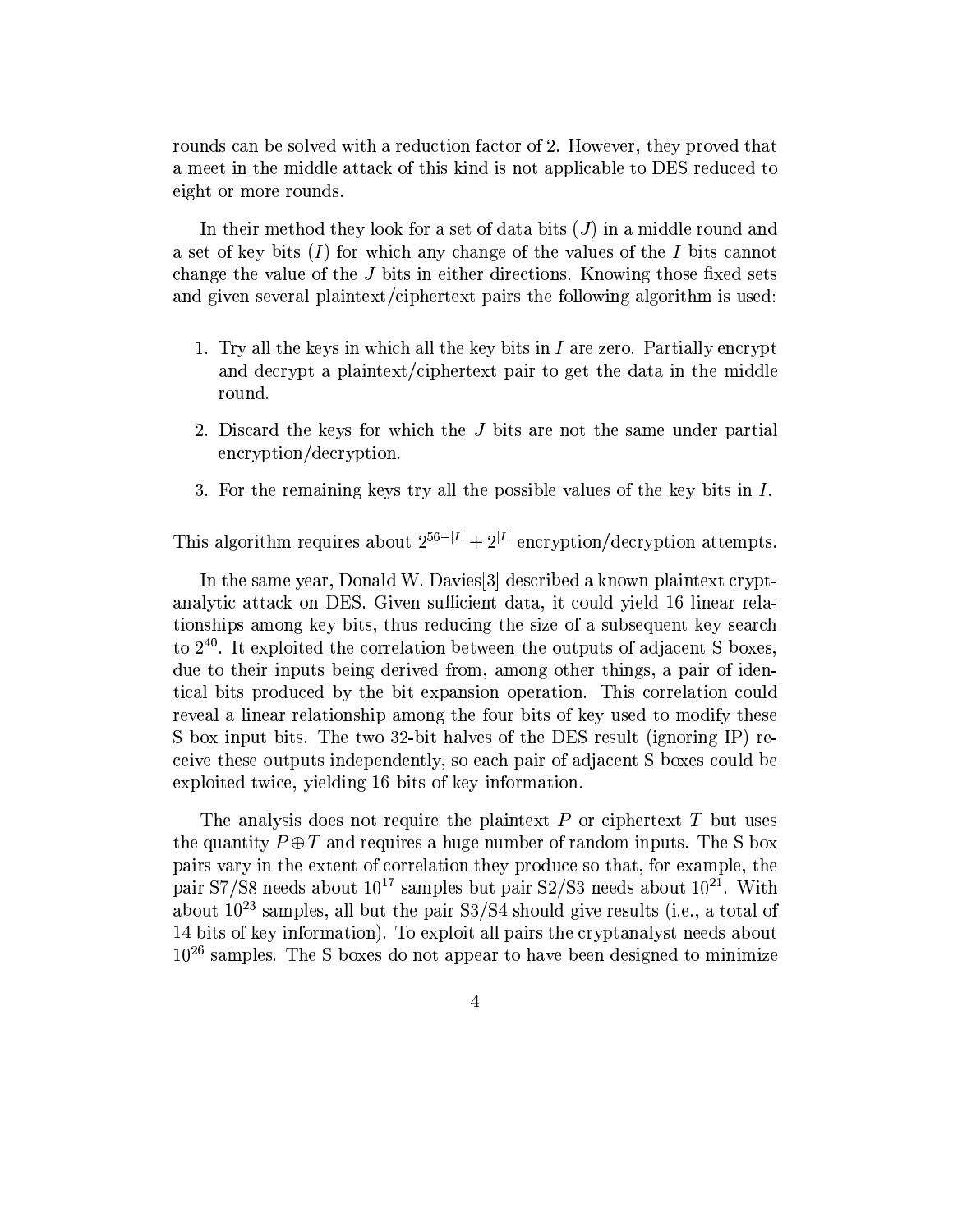$\mathcal{L}_\mathcal{A}$  , and the set of the set of the set of the set of the set of the set of the set of the set of the set of the set of the set of the set of the set of the set of the set of the set of the set of the set of th  $\mathcal{D}_4$  and  $\mathcal{D}_5$  and  $\mathcal{D}_7$  and  $\mathcal{D}_8$  and  $\mathcal{D}_8$  and  $\mathcal{D}_9$  and  $\mathcal{D}_8$  and  $\mathcal{D}_9$  and  $\mathcal{D}_9$  and  $\mathcal{D}_9$  and  $\mathcal{D}_9$  and  $\mathcal{D}_9$  and  $\mathcal{D}_9$  and  $\mathcal{D}_9$  and  $\mathcal{D}_9$  and  $\mathcal{D}_9$  a PREFECTION TO THE CONTROL 5 AND THE CONTROL FERENCE DESCRIPTION OF THE CONTROL INTERFERENCE OF THE CONTROL TO THE CONTROL TO A SEXUAL FERENCE OF THE CONTROL TO A SEXUAL FERENCE OF THE CONTROL TO A SEXUAL FERENCE OF THE CO VT@B^YH.=BEI:<SFXIE: QTbE0o4QBT@SFMF:FPQ4FE!P5@7A[F/1EUPR01JIE T@V <sup>À</sup> TB À <sup>±</sup> 5 TS<Q ·  $\alpha$  and  $\alpha$  is the set of the set of the set of the set of the set of the set of the set of the set of the set of the set of the set of the set of the set of the set of the set of the set of the set of the set of the se more rounds than previously reported attacks.

During the last decade several cryptosystems which are variants of DES EIBRE'PS5:@EIPRQEI:1 =?X465@S<7SF/1/KEIB°230KX4F/,PRS5:EPRQE: Q4FBREIE'PSFX4 XBjm[<QT@PjmPRQEI7APd¼ À ¯ 18. Two of them (called C80 and C82) are based on the DES structure with  $\blacksquare$ one, called The Generalized DES Scheme (GDES), is an attempt to speed STA OSTAJ : WARDER AFTA A BRTSFM /15@B@EIB /KT?XLP0KJIEb]4F0KX4a0KPD:F0G¦m01:<EI:01MQTA7ATBRE;Q4658MQ7TA[65@BRQP =?4FEUX/ 5@0K7LP Q4658Q UYH.=01MFXBEI5@PEPQ4FE]EIMFXBjm[<Q01TM'P[\*EIE:bT@VYH.=-]0KQ4FTS<Q:FEXIBRE 5@PR01M5U0KQP
PEXISFBR0KQ7:

Another variant is the Fast Data Encryption Algorithm (Feal). Feal was :eiladh ann an comanachd ann an comanachd ann an comanachd ann an comanachd ann an comanachd 70 mae in 1e an C  $\mathcal{S}$  , a substituting the set of the set of the set of the set of the set of the set of the set of the set of the set of the set of the set of the set of the set of the set of the set of the set of the set of the set by Den-Boer [4] using a chosen plaintext attack with  $100-10000$  encryptions. CD4<EXBEI58QTBRP
T@V !6E 5@/?BE 58XQE: 01MQBRT?:FS<XI01MQH5HMFE}z¦EBP0KTM1¯\X 58/1/1E:!6E 5@/@° ¯n]0KQ4 eight rounds and additional XORs of the plaintext and the ciphertext with  $\blacksquare$ Q465@MaYH.=0KMPE}¦@EIB5@/>5@P[\*EIX(QP

 $\mathbf{r}$  and  $\mathbf{r}$  and  $\mathbf{r}$  and  $\mathbf{r}$  and  $\mathbf{r}$  and  $\mathbf{r}$  and  $\mathbf{r}$  and  $\mathbf{r}$ many DES-like iterated cryptosystems. This is a chosen plaintext attack  $\blacksquare$  . The set of the set of the set of the set of the set of the set of the set of the set of the set of the set of the set of the set of the set of the set of the set of the set of the set of the set of the set of the ciphertext pair which is a pair of ciphertexts whose plaintexts have particular :<0 EIBEMFXIEP CD4FEQ73T [F/15@01MQE®mQP XI5@M EbX4FTPEM5cQB5@M<:FT7¯5@P /1T@M5 5@PQ4FE} satisfy the difference condition, and the cryptanalyst does not have to know Q4FEI0KBR¦@58/1SFEP WCD4FE;58QQ5@X01PPQ 58Q01PRQ01XI5@/F01MAM658QSFBE^5@MF:AX 58MLVh5@0K/601M'B5@BRE^0KMFPRQ5@MFXEIP

CD4FE`7L5@01M BREIPS</KQPA:FEPXIBR0 EI: 01M Q4<01P'[65@[\*EIBA5@BREa58P'VT@/1/1T
]P±MFT@QEQ4658QQ4<E complexities we quote are based on the number of encryptions needed to  $X = \mathbf{M} \mathbf{M} + \mathbf{M} \mathbf{M} = \mathbf{M} \mathbf{M} + \mathbf{M} \mathbf{M} + \mathbf{M} \mathbf{M} + \mathbf{M} \mathbf{M}$ algorithm itself uses fewer and simpler operations). DES reduced to six BRTSFMF:<P35@P BT"@EIML01M'/1EPPQ4658M UPEXITMF:<P3TMA5U[EBPT@M65@/6XIT@7L[FS?QEIBSFPR01M5@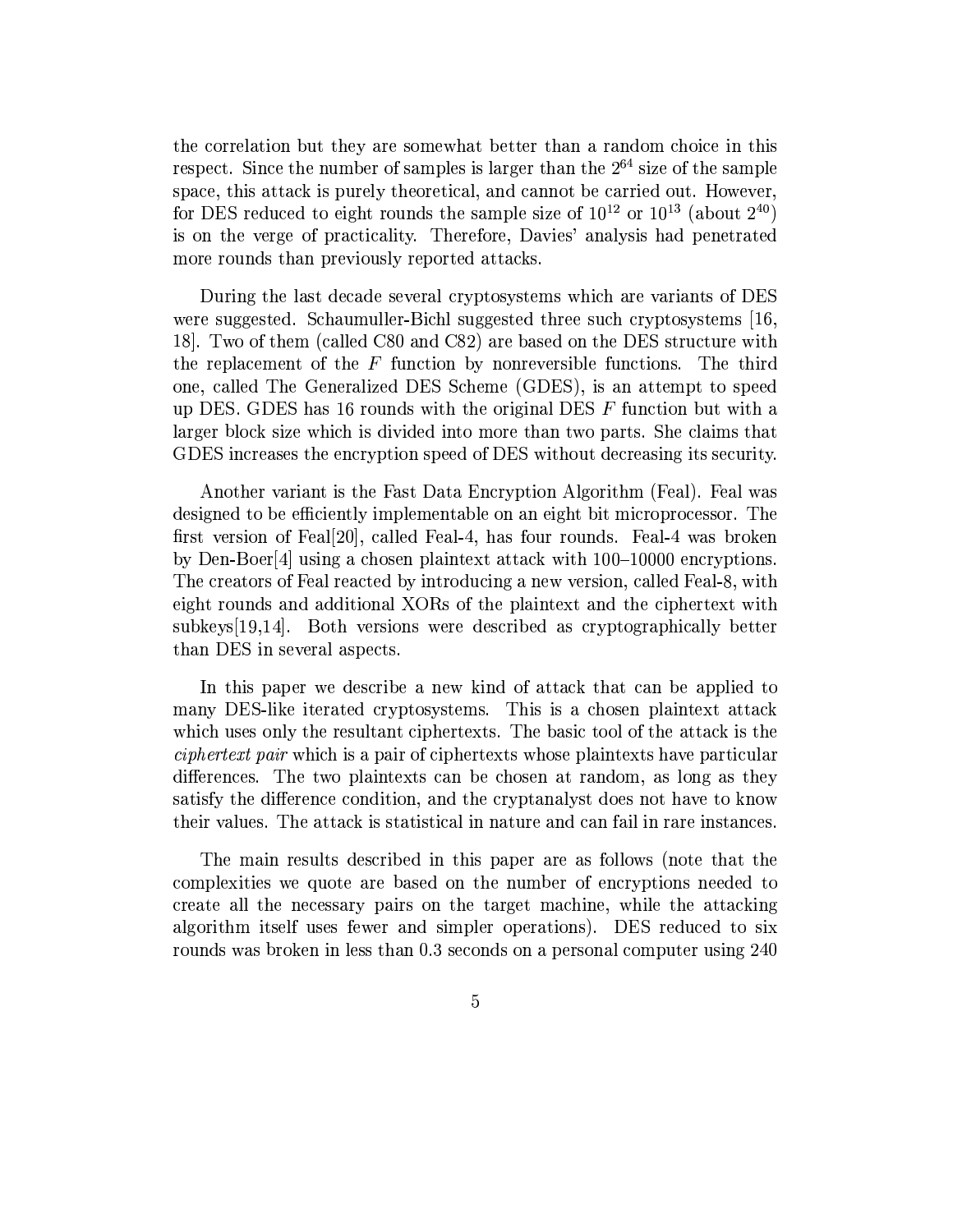| Rounds | Complexity |
|--------|------------|
| 4      | $2^4\,$    |
| 6      | $2^8$      |
| 8      | $2^{16}$   |
| 9      | $2^{26}$   |
| $10\,$ | $2^{35}$   |
| 11     | $2^{36}$   |
| 12     | $2^{43}$   |
| 13     | $2^{44}$   |
| 14     | $2^{51}$   |
| 15     | $2^{52}$   |
| 16     | $2^{58}$   |

**Table 1.** Summary of the cryptanalysis of DES.

ciphertexts. DES reduced to eight rounds was broken in less than two minutes on a computer by analysing 15000 ciphertexts chosen from a pool of 50000 candidate ciphertexts. DES reduced to up to 15 rounds is breakable faster than exhaustive search, but DES with 16 rounds still requires 2<sup>58</sup> steps (which is slightly higher than the complexity of exhaustive search). A summary of the cryptanalytic results on DES reduced to intermediate number of rounds appears in table 1.

Some researchers have proposed to strengthen DES by making all the subkeys  $Ki$  independent (or at least to derive them in a more complicated way from a longer actual key  $K$ ). Our attack can be carried out even in this case. DES reduced to eight rounds with independent subkeys (i.e., with  $8 \cdot 48 = 384$  independent key bits which are not compatible with the key scheduling algorithm) was broken in less than two minutes using the same ciphertexts as in the case of dependent subkeys. The full DES with independent subkeys (i.e., with  $16 \cdot 48 = 768$  independent key bits) is breakable within  $2^{61}$  steps. As a result, any modification of the key scheduling algorithm cannot make DES much stronger. The attacks on DES reduced to 9-16 rounds are not influenced by the  $P$  permutation and the replacement of the  $P$  permutation by any other permutation cannot make them less successful. On the other hand, the replacement of the order of the eight DES S boxes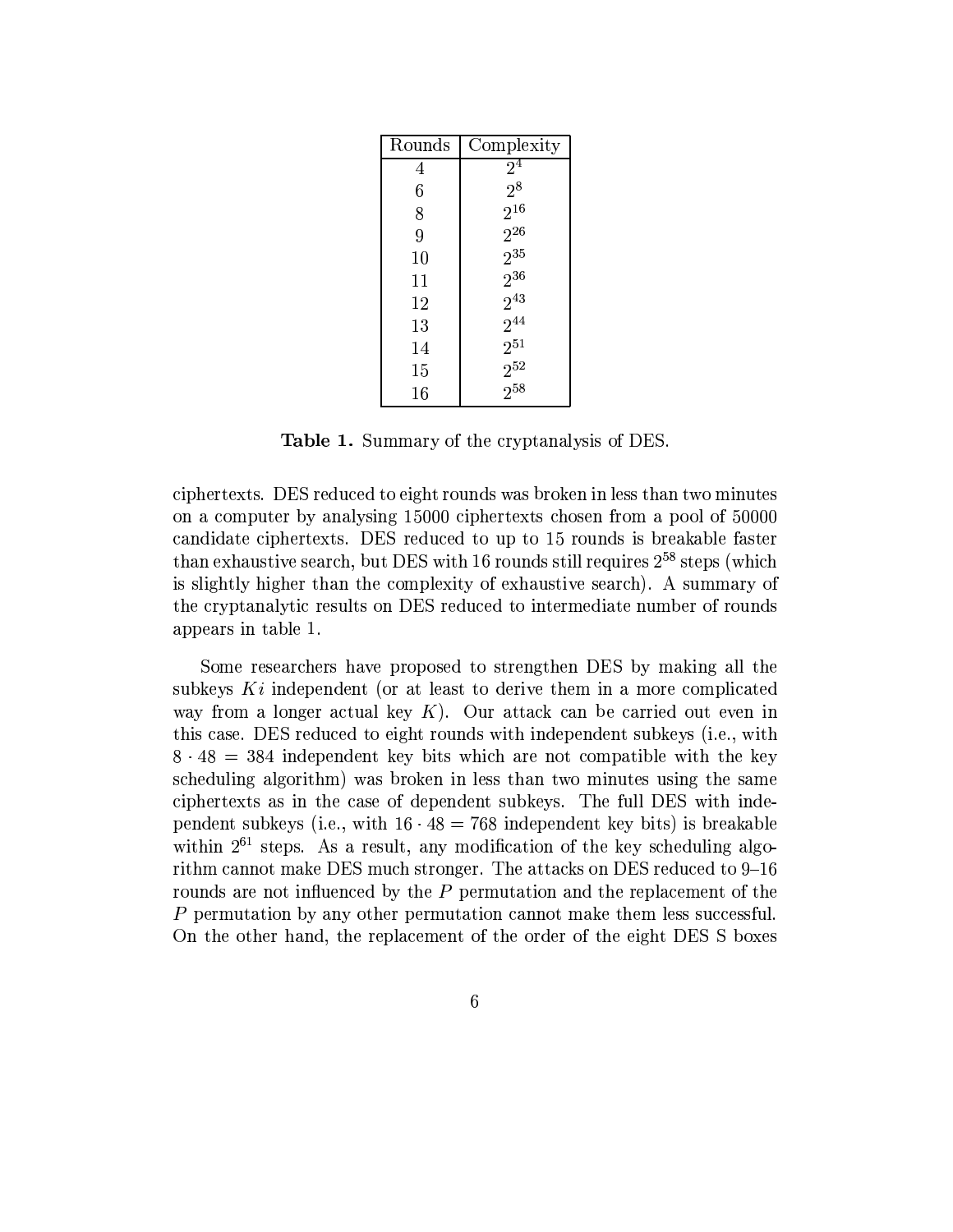(without changing their values) can make DES much weaker: DES with 16 rounds with a particular replaced order is breakable in about  $2^{46}$  steps. The replacement of the XOR operation by the more complex addition operation makes this cryptosystem much weaker. DES with random S boxes is shown to be very easy to break. Even a minimal change of one entry in one of the DES S boxes can make DES easier to break. GDES is shown to be trivially breakable with six encryptions in less than 0.2 seconds, while GDES with independent subkeys is breakable with 16 encryptions in less than 3 seconds.

This attack is applicable also to a wide variety of DES-like cryptosystems. In forthcoming papers we describe several extensions to our new attack. Lucifer reduced to eight rounds can be broken using less than 60 ciphertexts (30) pairs). The Feal-8 cryptosystem can be broken with less than 2000 ciphertexts (1000 pairs) and the Feal-4 cryptosystem can be broken with just eight ciphertexts and one of their plaintexts. As a reaction to our attack on Feal-8, its creators introduced Feal-N[11], with any even number of rounds N. They suggest the use of Feal-N with 16 and 32 rounds. Feal-NX $[12]$  is similar to Feal-N with the extension of the key size to 128 bits. Nevertheless, Feal-N and Feal-NX can be broken for any  $N \leq 31$  rounds faster than exhaustive search.

Differential cryptanalytic techniques are applicable to hash functions, in addition to cryptosystems. For example, the following messages hash to the same value in Merkle's Snefru[10] function with two passes:

| • 00000000 f1301600 13dfc53e 4cc3b093 37461661 ccd8b94d |  |                                                       |  |
|---------------------------------------------------------|--|-------------------------------------------------------|--|
|                                                         |  | 24d9d35f 71471fde 00000000 00000000 00000000 00000000 |  |
| • 00000000 1d197f00 2abd3f6f cf33f3d1 8674966a 816e5d51 |  |                                                       |  |
|                                                         |  | acd9a905 53c1d180 00000000 00000000 00000000 00000000 |  |
| • 00000000 e98c8300 1e777a47 b5271f34 a04974bb 44cc8b62 |  |                                                       |  |
| be4b0efc 18131756 00000000 00000000 00000000 00000000   |  |                                                       |  |

and the following two messages hash to the same value in a variant of Miyaguchi's N-Hash|13| function with six rounds: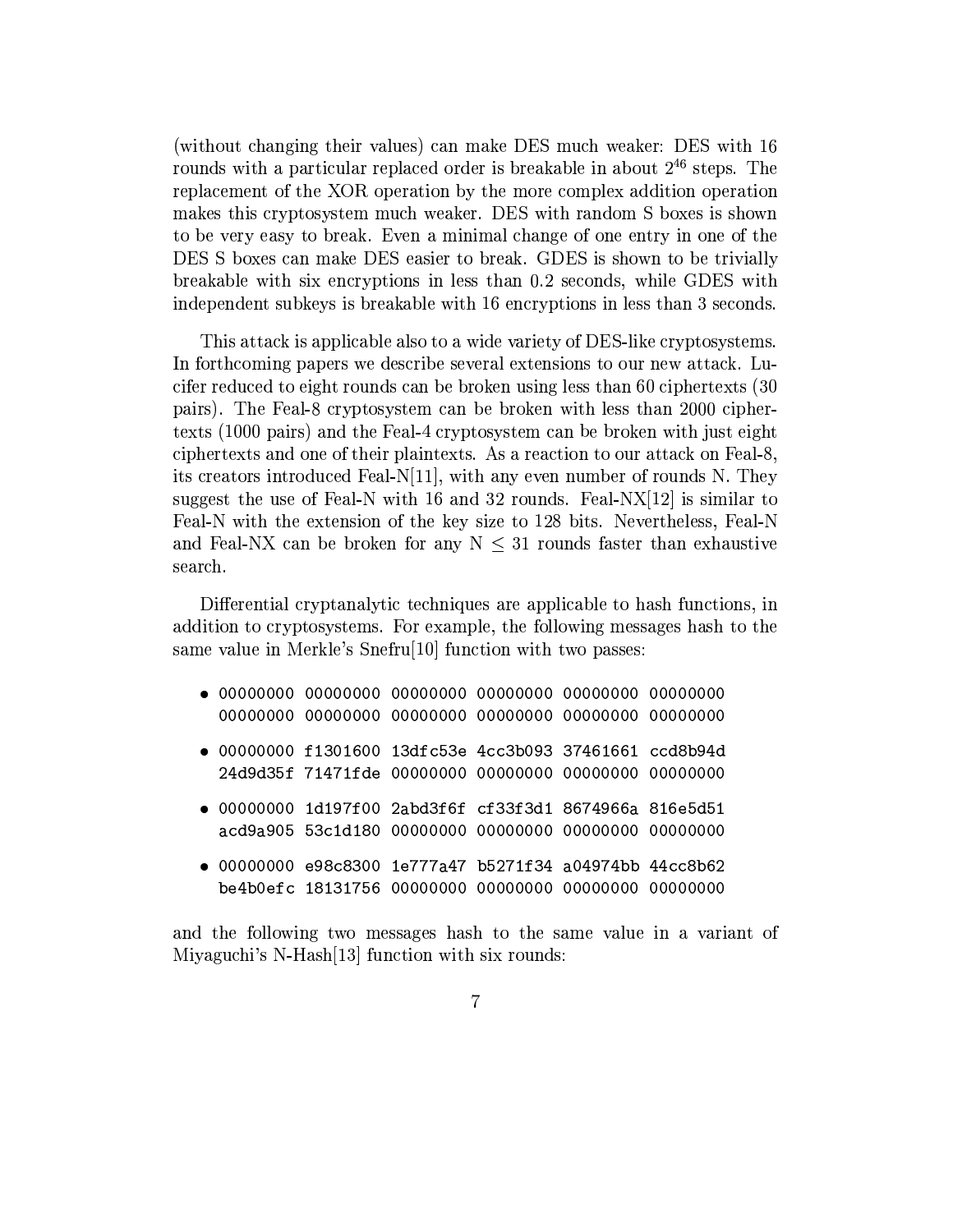- · CAECE595 127ABF3C 1ADE09C8 1F9AD8C2
- 4A8C6595 921A3F3C 1ADE09C8 1F9AD8C2.

#### $\bf{2}$ Introduction to differential cryptanalysis

*Differential cryptanalysis* is a method which analyses the effect of particular differences in plaintext pairs on the differences of the resultant ciphertext pairs. These differences can be used to assign probabilities to the possible keys and to locate the most probable key. This method usually works on many pairs of plaintexts with the same particular difference using only the resultant ciphertext pairs. For DES-like cryptosystems the difference is chosen as a fixed XORed value of the two plaintexts. In this introduction we show how these differences can be analyzed and exploited.

We now introduce the following notation:

- $n_x$ : An hexadecimal number is denoted by a subscript x (i.e.,  $10_x = 16$ ).
- $X^*, X'$ : At any intermediate point during the encryption of pairs of messages, X and  $X^*$  are the corresponding intermediate values of the two executions of the algorithm, and X' is defined to be  $X' = X \oplus X^*$ .
- $P(X)$ : The P permutation is denoted by  $P(X)$ . Note that P as a variable denotes the plaintext.
- $E(X)$ : The E expansion is denoted by  $E(X)$ .
- $IP(X)$ : The initial permutation. In this paper the existence of IP and IP<sup>-1</sup> are ignored, since they have no cryptanalytic significance in our attack.
- P: The plaintext (after the known initial permutation  $IP$ ) is denoted by P.  $P^*$  is the other plaintext in the pair and  $P' = P \oplus P^*$  is the plaintexts XOR.
- T: The ciphertexts of the corresponding plaintexts  $P, P^*$  (before the inverse initial permutation  $IP^{-1}$  are denoted by T and  $T^*$ .  $T' = T \oplus T^*$  is the ciphertexts XOR.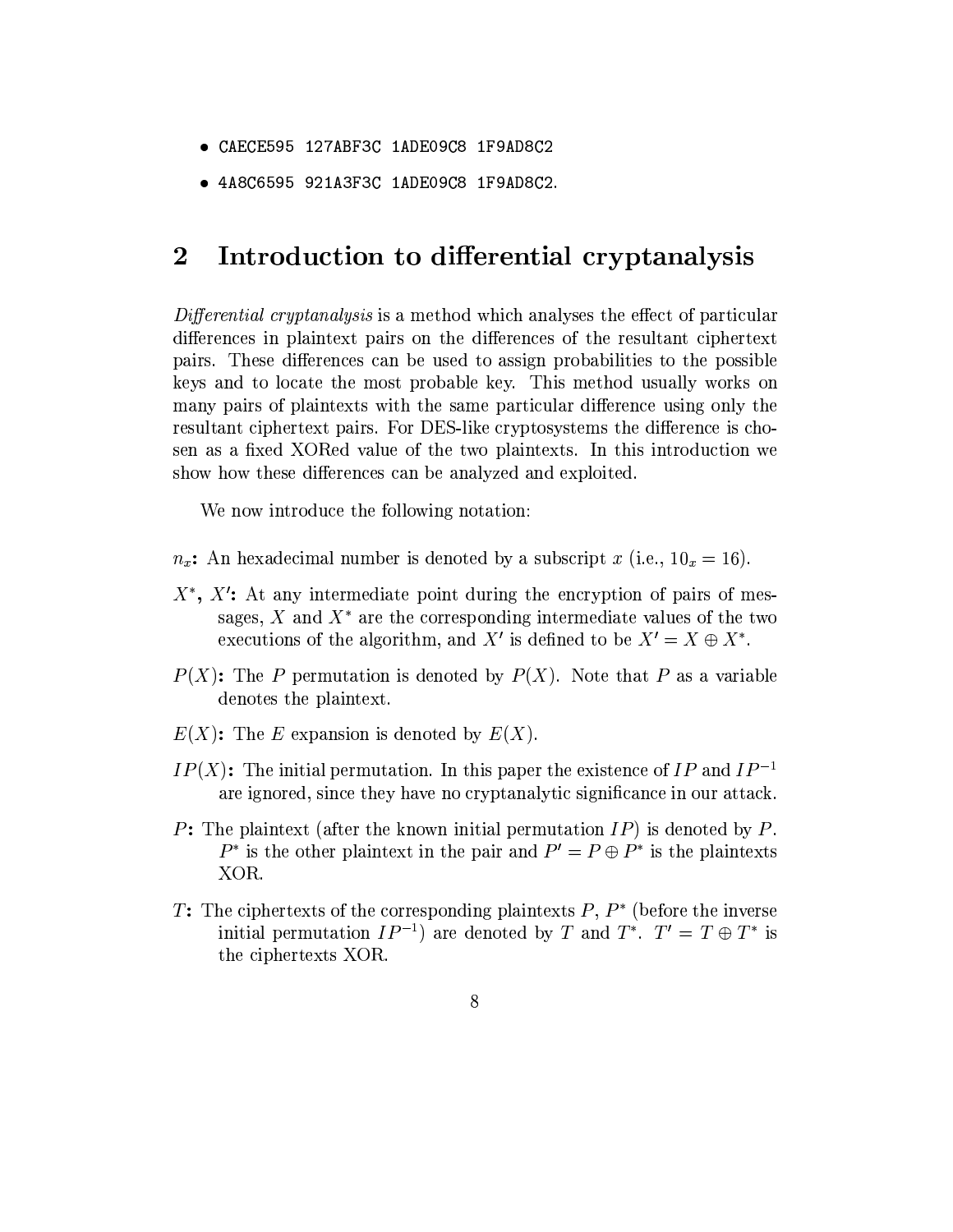- $(L, R)$ : The left and right halves of the plaintext P are denoted by L and R respectively.
- $(l, r)$ : The left and right halves of the ciphertext T are denoted by l and r respectively.
- $a, \ldots, j$ : The 32 bit inputs of the F function in the various rounds. See figure 1. Note that  $a = R$ .
- $A, \ldots, J$ : The 32 bit outputs of the F function in the various rounds. See figure 1.
- $Si:$  The S boxes S1, S2, ..., S8.
- $Si_{EX}, Si_{KX}, Si_{IX}, Si_{OX}:$  The input of Si in round X is denoted by  $Si_{IX}$  for  $X \in \{a, \ldots, j\}$ . The output of Si in round X is denoted by  $Si_{OX}$ . The value of the six subkey bits entering the S box Si is denoted by  $Si_{KX}$  and the value of the six input bits of the expanded data  $(E(X))$  which are XORed with  $Si_{KX}$  to form  $Si_{IX}$  is denoted by  $Si_{EX}$ . The S box number  $i$  and the round marker  $X$  are optional. For example  $S1_{E\bm a}$  denotes the first six bits of  $E(a)$ .  $S1_{Ka}$  denotes the first six bits of the subkey K1.  $S1_{Ia}$  denotes the input of the S box S1 which is  $S1_{Ia} = S1_{Ea} \oplus S1_{Ka}$ .  $S1_{Oa}$  denotes the output of S1 which is  $S1_{Oa} = S1(S1_{Ia})$ . See figure 2.

**Definition 1** An *independent key* is a list of *n* subkeys which is not necessarily derived from the key scheduling algorithm.

**Example 1** DES has  $2^{16.48} = 2^{768}$  possible independent keys, but only  $2^{56}$ possible keys. Note that every key can be viewed as a special type of an independent key.

**Remark** To simplify the probabilistic analysis of our attack, we assume that all the subkeys are independent. Attacks on DES with dependent subkeys seem to be just as successful in practice, but their theoretical analysis is much harder.

Let us recall how the DES  $F$  function behaves in these terms. The  $F$ function takes a 32 bit input and a 48 bit key. The input is expanded (by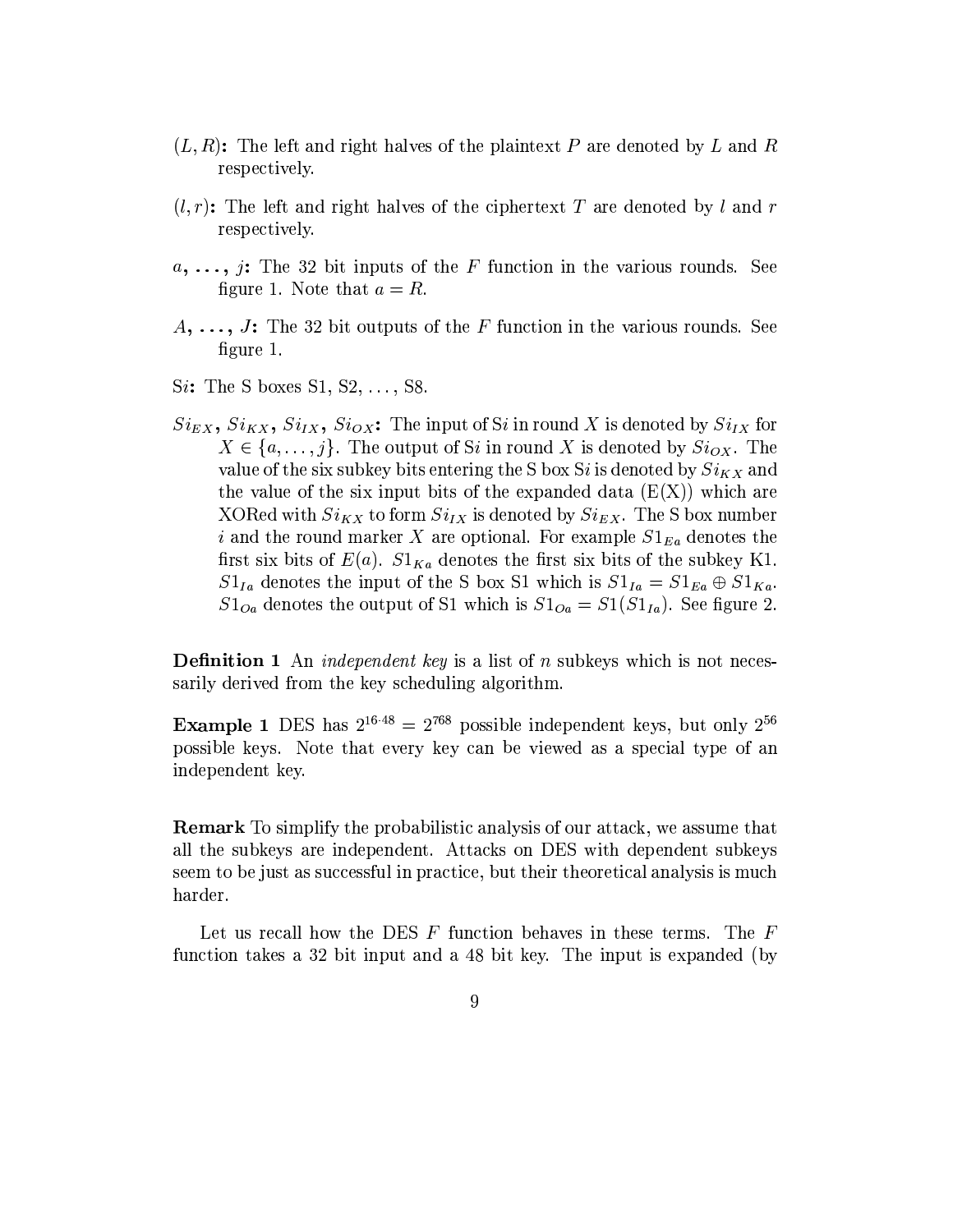

Figure 1. DES reduced to eight rounds.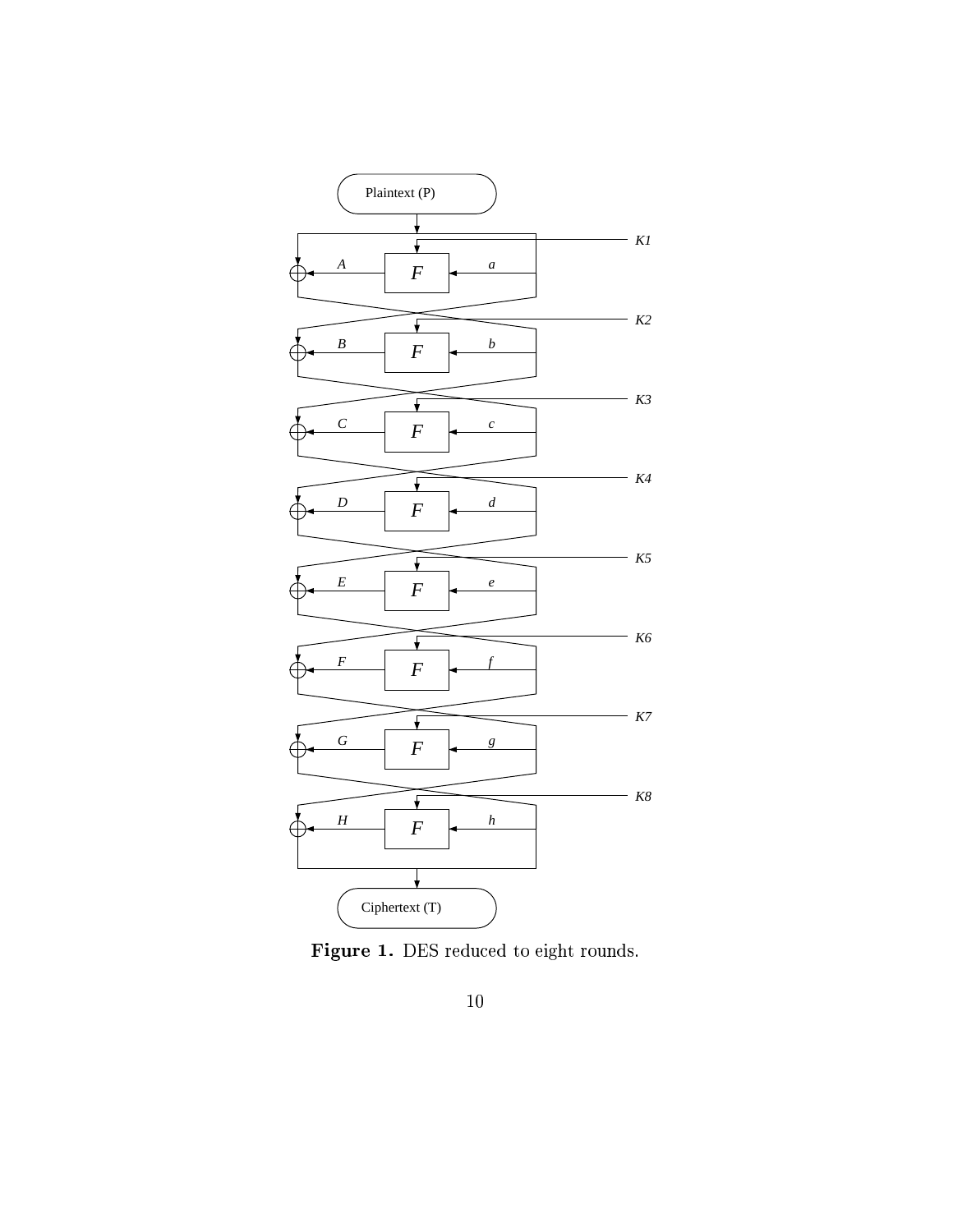

)-; CD4FE %VSFMFX(Q0KTMT@VWYH.=

 $\bullet$  Fe. estimate the state of the state of the state  $\bullet$  and  $\bullet$   $\bullet$  . The state  $\bullet$  is contributed by  $\bullet$  is contributed by  $\bullet$  in  $\bullet$  . The state of the state of the state of the state of the state of the state  $\bullet$  . The set of the set of the set of the set of the set of the set of the set of the set of the set of the set of the set of the set of the set of the set of the set of the set of the set of the set of the set of the s

Given the XOR value of an input pair to the  $F$  function it is easy to determine its XOR value after the expansion by the formula:

$$
E(X) \oplus E(X^*) = E(X \oplus X^*).
$$

The XOR with the key does not change the XOR value in the pair, i.e., the expanded XOR stays valid even after the XOR with the key, by the formula:

$$
(X \oplus K) \oplus (X^* \oplus K) = X \oplus X^*.
$$

CD4<E^TS?Q[FS<Q T@VQ4FE;= T®?EIP 01P7A03®?EI: Q4FE % [\*EIB7S<Q 58Q01TMA5@M<:AQ4mS<P Q4FE³aµ>¶ T8V^Q4FE[65@0KB58VQEB Q4FE% [EB7S<Q58Q0KTM 01P!Q4FE[\*EIB7S<QE:z¦85@/KSFET@VQ4FE`= T
®?EP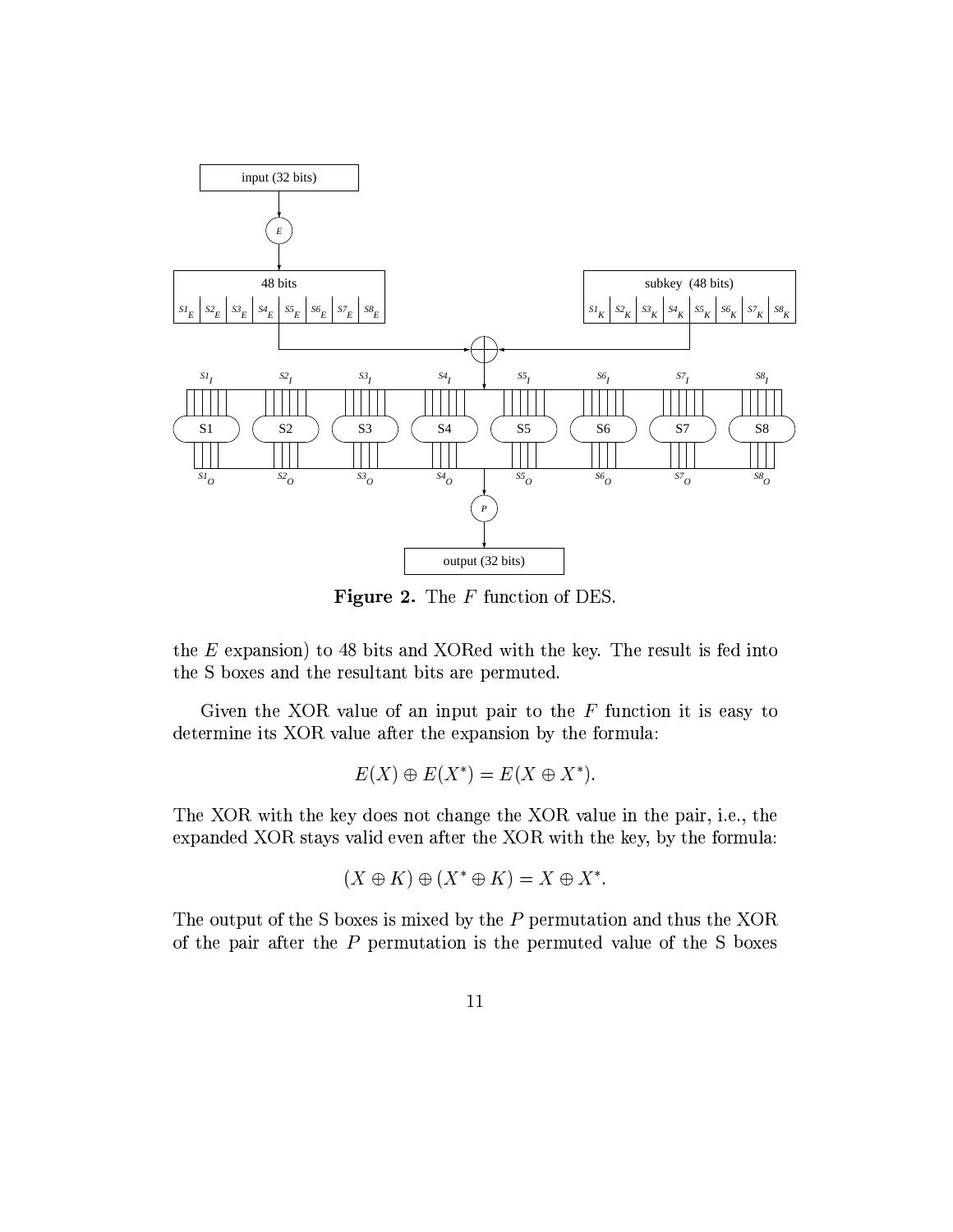output XOR, by the formula:

$$
P(X) \oplus P(X^*) = P(X \oplus X^*).
$$

CD4<E TS<Q[<S<QC³aµ>¶ T@VUQ4<E #VSFMFX(Q0KTM 01P/K01MFEI5@Bb0KM Q4FE ³aµ\¶ T[EB58Q01TM Q4658Q connects the different rounds:

$$
(X \oplus Y) \oplus (X^* \oplus Y^*) = (X \oplus X^*) \oplus (Y \oplus Y^*).
$$

The XOR of pairs is thus invariant in the key and is linear in the  $E$  expansion,  $\blacksquare$  . The set of  $\blacksquare$  the set of  $\blacksquare$ 

CD4FE= T®?EIPH58BE-\MFT
]M QT EMFTM /K01MFEI5@B HMFT
]/1EI:QET@V
Q4FEY³aµ>¶ T@VWQ4<E  $\blacksquare$  ), and the set of the set of the set of the set of the set of the set of the set of the set of the set of the set of the set of the set of the set of the set of the set of the set of the set of the set of the set o PS658/1/G`PRE}¦EB5@/,TS<Q[<S<Qb³aµ>¶PZ5@BE [\*TPRP0/1E";9%P[\*EIX0 5@/ <sup>X</sup> 5@PRE'5@B0KPEPa]4FEM T@Q4  $\sim$  50  $\sim$  500  $\mu$  3.5  $\mu$  5.5  $\mu$  5.5  $\mu$  5.5  $\mu$  5.5  $\mu$  5.5  $\mu$  5.5  $\mu$  5.5  $\mu$  5.5  $\mu$  5.5  $\mu$  5.5  $\mu$  5.5  $\mu$  5.5  $\mu$  5.5  $\mu$  5.5  $\mu$  5.5  $\mu$  5.5  $\mu$  5.5  $\mu$  5.5  $\mu$  5.5  $\mu$  5.5  $\mu$  5.5  $\mu$  5  $X$  , the state is a state of the state of  $\mathbb{R}^n$  and  $\mathbb{R}^n$  and  $\mathbb{R}^n$  and  $\mathbb{R}^n$  and  $\mathbb{R}^n$  and  $\mathbb{R}^n$ XORs are possible, the possible ones do not appear uniformly, and some XORed values appear much more frequently than others.

Before we proceed we want to mention the known design principles of the = T
®?EP
¼ <sup>À</sup> ¿-

- $\blacksquare$  . The  $\blacksquare$  the  $\blacksquare$  the  $\blacksquare$  the  $\blacksquare$
- 2. Changing one input bit to an S box results in changing at least two  $T$  , and  $T$  are  $\sim$   $T$  , and  $\sim$   $T$  , and  $\sim$   $T$  , and  $\sim$   $T$  , and  $T$
- Q ±-· 5@MF: H±- <sup>²</sup> KÀ:À · 7SFPRQ:F0 EBD01M58Q/KE 5@PQDQ73T 0KQP
- 4.  $S(X) \neq S(X \oplus 11ef00)$  for any choice of e and f.
- 5. The S boxes were chosen to minimize the differences between the num-EBT@V <sup>À</sup> P5@MF: P0KM 5@M <sup>=</sup> T® T@S<Q[FS?Qd]4FEIM 5@M P0KM5/1E 0KQb01PL4FEI/K:

NOMaYH.=`5@M`= T
®465@P [T@PP0/1EH0KMF[FS<Q][F5@01BRP ¯ 5@MF:EI5@X4TM<E T8V Q4FEI7 4F5@P 5@M'01MF[FS?Q<³aµ>¶ 58MF:b58MAT@S<Q[FS?Q<³aµ>¶\ CD4FEIBRE;58BEDTMF/3 À [\*TPPR0/KE QSF[</1EIP  $T$  and the set of the set of the set of the set of the set of the set of the set of the set of the set of the set of the set of the set of the set of the set of the set of the set of the set of the set of the set of the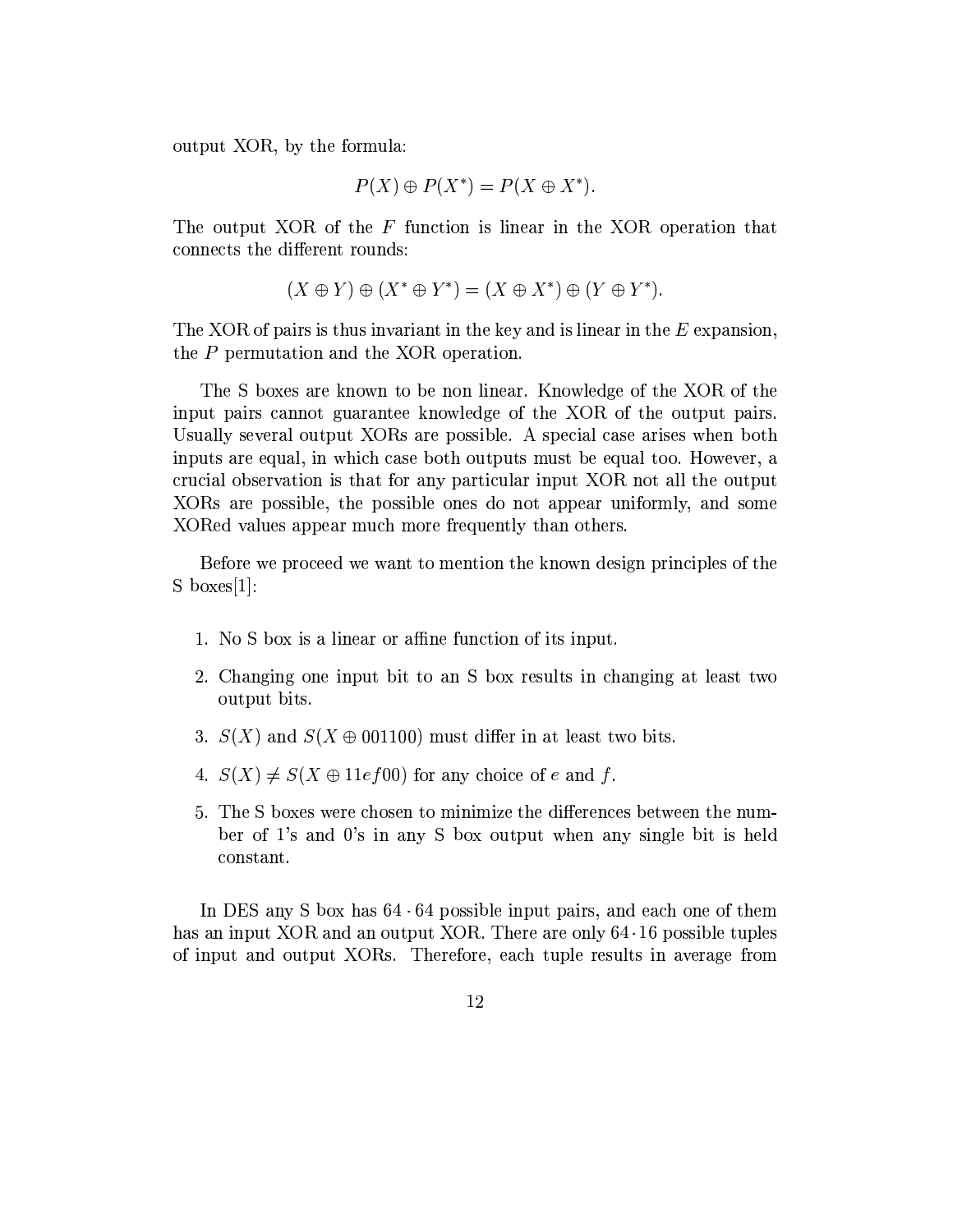four pairs. However, not all the tuples exist as a result of a pair, and the existing ones do not have a uniform distribution. Very important properties of the S boxes are derived from the analysis of the tables that summarize this distribution:

**Definition 2** A table that shows the distribution of the input XORs and output XORs of all the possible pairs of an S box is called the pairs XOR *distribution table of the S box.* In this table each row corresponds to a particular input XOR, each column corresponds to a particular output XOR and the entries themselves count the number of possible pairs with such an input XOR and an output XOR.

Each line in a pairs XOR distribution table contains 64 possible pairs in 16 different entries. Thus in each line in the table the average of the entries is exactly four.

**Example 2** Table 2 is a partial<sup>1</sup> pairs XOR distribution table of S1. S1 itself is described in table 3.

**Example 3** The first line of table 2 shows that for the zero input XOR, the output XOR must be zero too, as we noticed above. Also, the different lines in the table have different output XOR distributions.

The following definition deals with pairs XOR distribution tables:

**Definition 3** Let  $X$  be a six bit value and  $Y$  be a four bit value. We say that X may cause Y by an S box if there is a pair in which the input XOR of the S box equals X and the output XOR of the S box equals Y. If there is such a pair we write  $X \to Y$ , and if there is no such pair we say that X may not cause Y by the S box and write  $X \nrightarrow Y$ .

**Example 4** Consider the input XOR  $S1'_1 = 34_x$ . It has only eight possible output XORs, while the other eight entries are impossible. The possible output XORs  $S1'_{O}$  are  $1_x$ ,  $2_x$ ,  $3_x$ ,  $4_x$ ,  $7_x$ ,  $8_x$ ,  $D_x$  and  $F_x$ . Therefore, the input XOR  $S1'_I = 34_x$  may cause output XOR  $S1'_O = 1_x (34_x \rightarrow 1_x)$ . Also  $34_x \rightarrow 2_x$  and  $34_x \rightarrow F_x$ . On the other hand  $34_x \not\rightarrow 0_x$  and  $34_x \not\rightarrow 9_x$ .

<sup>&</sup>lt;sup>1</sup>The full pairs XOR distribution tables of all the S boxes appear in appendix B.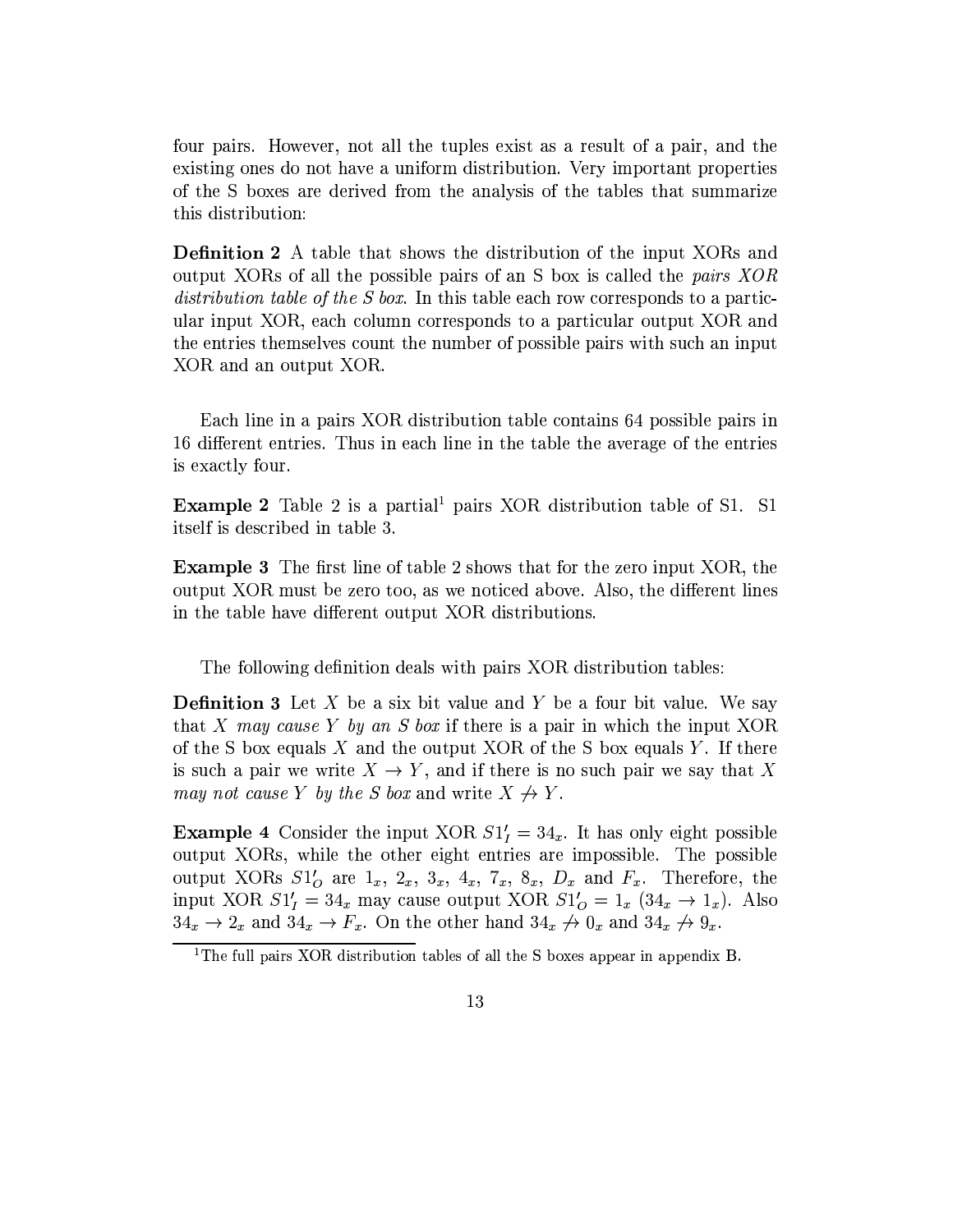| Input                    |                                  |                     |                      |                                  |                     |                                  |                                  |                      | Output XOR                       |                                  |                     |                |                            |                         |                            |                                              |
|--------------------------|----------------------------------|---------------------|----------------------|----------------------------------|---------------------|----------------------------------|----------------------------------|----------------------|----------------------------------|----------------------------------|---------------------|----------------|----------------------------|-------------------------|----------------------------|----------------------------------------------|
| XÒR                      | $0_x$                            | $1_x$               | $2\,x$               | $\mathbf{3}_x$                   | $4_x$               | $5_x$                            | $6_x$                            | $7_x$                | $\mathbf{8}_x$                   | $9_x\,$                          | $A_x$               | $B_x$          | $C_x$                      | $\mathbb{D}_x$          | $\mathbb{E}_x$             | $F_x$                                        |
| $0_x$                    | 64                               | $\overline{0}$      | $\overline{0}$       | $\overline{0}$                   | $\overline{0}$      | $\overline{0}$                   | $\mathbf 0$                      | $\mathbf 0$          | $\mathbf 0$                      | $\overline{0}$                   | $\mathbf 0$         | $\overline{0}$ | $\mathbf 0$                | $\overline{0}$          | $\overline{0}$             | $\overline{0}$                               |
| $1_x$                    | $\bf{0}$                         | $\bf{0}$            | $\mathbf 0$          | 6                                | $\bf{0}$            | $\overline{2}$                   | $\overline{4}$                   | $\overline{4}$       | $\overline{0}$                   | 10                               | 12                  | 4              | 10                         | $\,6$                   | $\,2$                      | $\,4$                                        |
| $2_x$                    | $\mathbf{0}$                     | $\mathbf{0}$        | $\Omega$             | $\,$ 8 $\,$                      | $\overline{0}$      | $\overline{4}$                   | $\overline{4}$                   | $\overline{4}$       | $\mathbf 0$                      | 6                                | 8                   | 6              | 12                         | 6                       | $\overline{4}$             | $^2_{\rm 0}$                                 |
| $3_x^{\degree}$          | 14                               | 4                   | $\overline{2}$       | $\overline{2}$                   | 10                  | 6                                | $\overline{4}$                   | $\overline{2}$       | 6                                | 4                                | $\overline{4}$      | 0              | $\overline{2}$             | $\overline{2}$          | $\overline{2}$             |                                              |
| $4_x$                    | $\bf{0}$                         | $\bf{0}$            | $\overline{0}$<br>6  | $\overline{6}$                   | $\mathbf 0$         | 10                               | 10                               | $\,$ 6               | $\mathbf 0$                      | 4                                | 6                   | 4<br>0         | $\overline{2}$             | 8                       | 6                          | $^2_{\phantom{1}6}$                          |
| $5_x^{\degree}$          | 4<br>$\overline{0}$              | 8<br>$\overline{4}$ | $\overline{2}$       | $\overline{2}$<br>$\overline{4}$ | $\overline{2}$<br>8 | $\sqrt{4}$<br>$\overline{2}$     | $\overline{4}$<br>6              | $\overline{2}$       | $\mathbf 0$<br>8                 | 4<br>4                           | 4<br>4              | $\overline{2}$ | $12\,$<br>$\sqrt{4}$       | $\overline{2}$          | $\overline{4}$<br>$\bf{0}$ |                                              |
| $6_x$<br>$7_x^{\degree}$ | $\overline{2}$                   | $\overline{4}$      | 10                   | $\overline{4}$                   | 0                   | $\sqrt{4}$                       | 8                                | $\frac{2}{4}$        | $\overline{2}$                   | 4                                | 8                   | $\overline{2}$ | $\sqrt{2}$                 | $\frac{2}{2}$           | $\overline{4}$             | $12\,$<br>$\sqrt{4}$                         |
| $8_x^{\degree}$          | $\overline{0}$                   | $\bf{0}$            | $\mathbf 0$          | 12                               | 0                   | 8                                | 8                                | $\overline{4}$       | $\mathbf 0$                      | 6                                | $\overline{2}$      | 8              | 8                          | $\overline{2}$          | $\overline{2}$             | $\overline{4}$                               |
| $9_x$                    | 10                               | $\overline{2}$      | $\overline{4}$       | $\overline{0}$                   | $\overline{2}$      | $\overline{4}$                   | 6                                | $\overline{0}$       | $\overline{2}$                   | $\overline{2}$                   | 8                   | 0              | $10\,$                     | 0                       | $\overline{2}$             | 12                                           |
| $\mathcal{A}_x$          | $\bf{0}$                         | 8                   | 6                    | $\overline{2}$                   | $\overline{2}$      | 8                                | 6                                | $\overline{0}$       | 6                                | $\overline{4}$                   | 6                   | 0              | $\overline{4}$             | $\mathbf 0$             | $\overline{2}$             | 10                                           |
| $\boldsymbol{B}_{x}$     | $\overline{2}$                   | $\overline{4}$      | $\Omega$             | 10                               | $\overline{2}$      | $\overline{2}$                   | $\overline{4}$                   | $\overline{0}$       | $\overline{2}$                   | 6                                | $\overline{2}$      | 6              | $\,6$                      | 4                       | $\overline{2}$             | $12\,$                                       |
| $\tilde{C_x}$            | $\bf{0}$                         | $\Omega$            | $\Omega$             | 8                                | 0                   | 6                                | 6                                | $\mathbf 0$          | $\overline{0}$                   | 6                                | 6                   | 4              | 6                          | 6                       | 14                         | $\frac{2}{2}$                                |
| $\boldsymbol{D}_{x}$     | 6                                | 6                   | $\overline{4}$       | 8                                | $\overline{4}$      | 8                                | $\overline{2}$                   | 6                    | $\mathbf 0$                      | 6                                | $\overline{4}$      | 6              | $\bf{0}$                   | $\overline{2}$          | $\mathbf{0}$               |                                              |
| $E_x\$                   | $\bf{0}$                         | $\overline{4}$      | 8                    | 8                                | 6                   | 6                                | $\overline{4}$                   | $\mathbf 0$          | 6                                | 6                                | 4                   | 0              | $\bf{0}$                   | $\overline{4}$          | $\bf{0}$                   | $\frac{8}{8}$                                |
| $F_x$                    | $\overline{2}$                   | $\overline{0}$      | $\overline{2}$       | $\overline{4}$                   | $\overline{4}$      | 6                                | $\overline{4}$                   | $\overline{2}$       | $\overline{4}$                   | 8                                | $\overline{2}$      | $\overline{2}$ | $\overline{2}$             | 6                       | 8                          |                                              |
|                          |                                  |                     |                      |                                  |                     |                                  |                                  |                      |                                  |                                  |                     |                |                            |                         |                            |                                              |
| $30_x$                   | 0                                | 4                   | $\,6$                | $\mathbf 0$                      | 12                  | 6                                |                                  |                      | 8                                | 2                                | 4                   | 4              | 6                          | 2                       | $\overline{2}$             |                                              |
| $31_x$                   | 4                                | 8                   | $\overline{2}$       | 10                               | $\,2$               |                                  | $\frac{2}{2}$                    | $\frac{2}{2}$        | 6                                | $\overline{0}$                   | $\overline{0}$      |                |                            | $\overline{4}$          | 10                         | $\frac{4}{8}$                                |
| $32_x$                   | 4                                | $\overline{2}$      | 6                    | $\overline{4}$                   | $\overline{4}$      | $\frac{2}{2}$                    |                                  |                      | 6                                | 6                                | 4                   | $\frac{2}{8}$  | $\frac{2}{4}$              | $\overline{\mathbf{c}}$ | 8                          | $\boldsymbol{0}$                             |
| $33_x$                   | $\overline{4}$                   | $\overline{4}$      | 6                    | $\boldsymbol{2}$                 | 10                  | 8                                | $\overline{4}$                   | $\overline{2}$       | $\overline{4}$                   | $\overline{0}$                   | $\overline{2}$      | $\overline{2}$ |                            | 6                       | $\overline{2}$             | $\overline{\mathbf{4}}$                      |
| $34_x$                   | $\bf{0}$                         | 8                   | 16                   | 6                                | $\overline{2}$      | $\overline{0}$                   | 0                                | 12                   | 6                                | $\overline{0}$                   | 0                   | 0              | $\bf{0}$                   | $^8_2$                  | $\overline{0}$             | $\overline{6}$                               |
| $35_x$                   | $\overline{2}$                   | $\overline{2}$      | $\overline{4}$       | $\mathbf{0}$                     | $\frac{8}{8}$       | $\overline{0}$                   | 0                                | $\mathbf 0$          | 14                               | $\overline{4}$                   | 6                   | 8              | $\bf{0}$                   |                         | 14                         | $\bf{0}$                                     |
| $36_x$                   | $\overline{2}$<br>$\overline{2}$ | 6<br>$\overline{2}$ | $\overline{2}$<br>12 | $\overline{2}$<br>$\overline{4}$ | $\overline{2}$      | $\overline{0}$<br>$\overline{4}$ | $\overline{2}$<br>$\overline{4}$ | $\overline{2}$<br>10 | $\overline{4}$<br>$\overline{4}$ | $\overline{2}$<br>$\overline{4}$ | 6<br>$\overline{2}$ | 8<br>6         | 6                          | 4                       | 10<br>$\overline{2}$       | $\bf{0}$                                     |
| $37_x$<br>$38_x$         | $\bf{0}$                         | 6                   | $\overline{2}$       | $\overline{2}$                   | $\overline{2}$      | $\mathbf 0$                      | $\overline{2}$                   | $\overline{2}$       | $\overline{4}$                   | 6                                | $\overline{4}$      | 4              | $\bf{0}$<br>$\overline{4}$ | $\overline{2}$<br>6     | 10                         | $\overline{4}$<br>10                         |
| 39 <sub>x</sub>          | 6                                | $\overline{2}$      | $\overline{2}$       | $\overline{4}$                   | 12                  | 6                                | $\overline{4}$                   | 8                    | $\overline{4}$                   | $\overline{0}$                   | $\overline{2}$      | $\overline{4}$ | $\overline{2}$             | $\overline{4}$          | 4                          | $\mathbf 0$                                  |
| $3A_x$                   | 6                                | $\overline{4}$      | 6                    | $\overline{4}$                   | $\boldsymbol{6}$    | 8                                | $\overline{0}$                   | $\overline{6}$       | $\overline{2}$                   | $\overline{2}$                   | 6                   | $\overline{2}$ | $\overline{2}$             | 6                       | $\overline{4}$             |                                              |
| $3B_x$                   | $\overline{2}$                   | 6                   | $\overline{4}$       | $\mathbf{0}$                     | $\Omega$            | $\overline{2}$                   | 4                                | 6                    | $\overline{4}$                   | 6                                | 8                   | 6              | $\overline{4}$             | 4                       | 6                          | $\begin{smallmatrix} 0\\2 \end{smallmatrix}$ |
| $3C_x$                   | $\Omega$                         | 10                  | $\overline{4}$       | $\mathbf{0}$                     | 12                  | $\mathbf 0$                      | $\overline{4}$                   | $\overline{2}$       | 6                                | $\mathbf 0$                      | 4                   | 12             | $\overline{4}$             | $\overline{4}$          | $\overline{2}$             | $\bf{0}$                                     |
| $3D_x^{\mathbb{Z}}$      | $\bf{0}$                         | 8                   | 6                    | $\overline{2}$                   | $\overline{2}$      | 6                                | 0                                | 8                    | $\overline{4}$                   | $\overline{4}$                   | 0                   | $\overline{4}$ | $\bf{0}$                   | 12                      | 4                          | 4                                            |
| $3E_x$                   | 4                                | 8                   | $\overline{2}$       | $\overline{2}$                   | $\overline{2}$      | $\overline{4}$                   | 4                                | 14                   | $\overline{4}$                   | $\overline{2}$                   | 0                   | $\overline{2}$ | $\bf{0}$                   | 8                       | 4                          | $\overline{\mathbf{4}}$                      |
| $3F_x$                   | 4                                | 8                   | $\overline{4}$       | $\overline{2}$                   | $\overline{4}$      | $\Omega$                         | $\overline{2}$                   | $\overline{4}$       | $\overline{4}$                   | $\overline{2}$                   | 4                   | 8              | 8                          | 6                       | $\overline{2}$             | $\overline{2}$                               |

Table 2. Partial pairs XOR distribution table of S1.

| 0 15 7 4 14 2 13 1 10 6 12 11 9 5 3 8                                                                            |  |  |  |  |  |  |  |  |
|------------------------------------------------------------------------------------------------------------------|--|--|--|--|--|--|--|--|
|                                                                                                                  |  |  |  |  |  |  |  |  |
| $\begin{array}{ccccccccc}\n1 & 15 & 12 & 8 & 2 & 4 & 9 & 1 & 7 & 5 & 11 & 3 & 14 & 10 & 0 & 6 & 13\n\end{array}$ |  |  |  |  |  |  |  |  |

| Table 3. S1 table. |  |  |  |
|--------------------|--|--|--|
|--------------------|--|--|--|

Examples 3 and 4 demonstrate that for a fixed input XOR, the possible output XORs do not have a uniform distribution. The following definition extends definition 3 with probabilities.

**Definition 4** We say that X may cause Y with probability p by an S box if for a fraction  $p$  of the pairs in which the input XOR of the S box equals  $X$ , the output XOR equals Y.

**Example 5**  $34_x \rightarrow 2_x$  results from 16 out of the 64 pairs of S1, i.e., with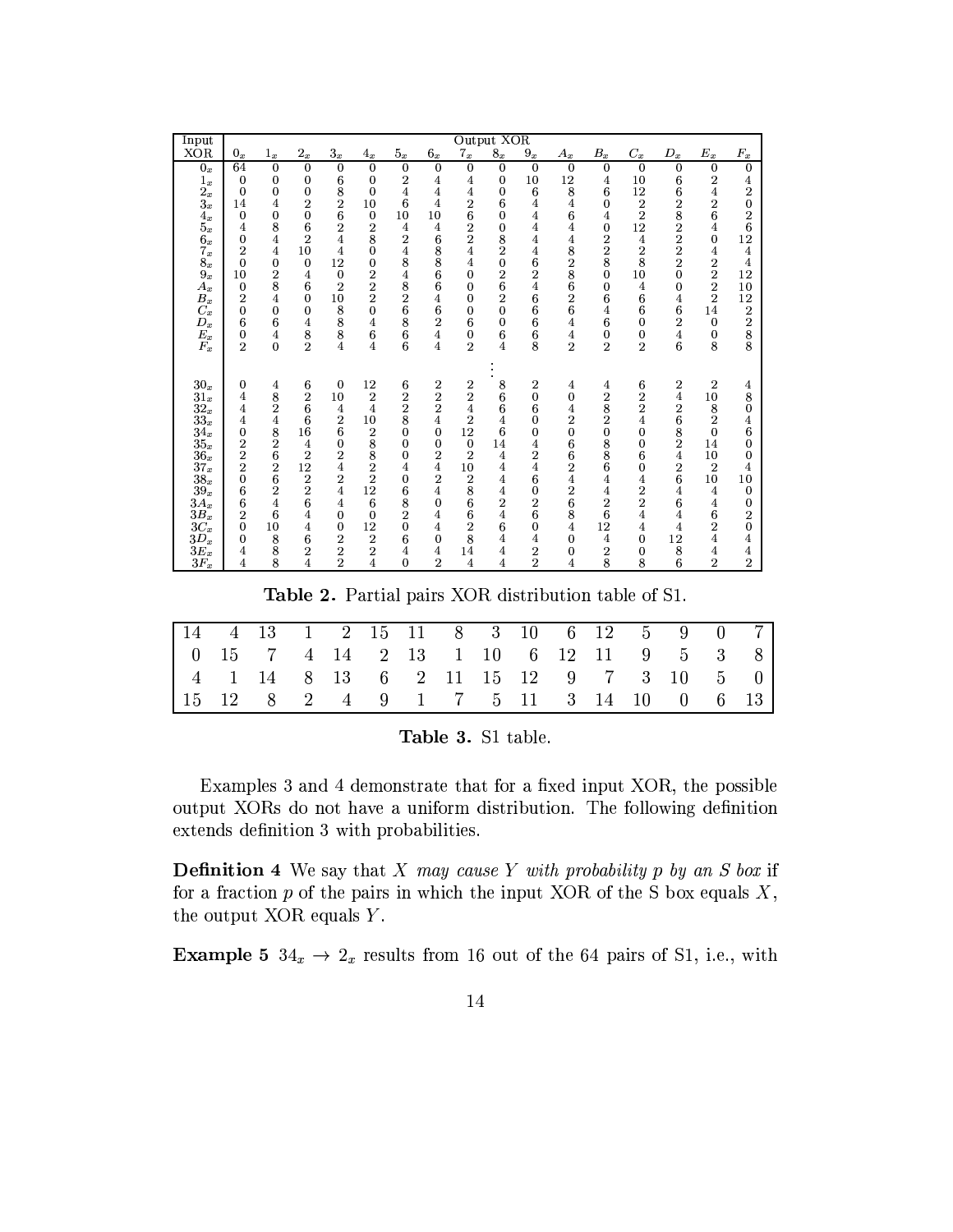| S box          | Percentage |
|----------------|------------|
| S <sub>1</sub> | 79.4       |
| S <sub>2</sub> | 78.6       |
| S <sub>3</sub> | 79.6       |
| S4             | 68.5       |
| S <sub>5</sub> | 76.5       |
| S6             | 80.4       |
| S7             | 77.2       |
| S8             | 77.1       |

**Table 4.** Percentage of the possible entries in the various pairs XOR distribution tables.

probability  $\frac{1}{4}$ .  $34_x \rightarrow 4_x$  results only from two out of the 64 pairs of S1, i.e., with probability  $\frac{1}{32}$ .

Different distributions appear in different lines of the table. In total between  $70\%$  and  $80\%$  of the entries are possible and between  $20\%$  and  $30\%$ are impossible. The exact percentage for each S box is shown in table 4. In various formulas in this paper we approximate the percentage of the possible entries by 80\%.

The pairs XOR distribution tables let us find the possible input and output values of pairs given their input and output XORs. The following example shows a simple case:

**Example 6** Consider the entry  $34_x \rightarrow 4_x$  in the pairs XOR distribution table of S1. Since the entry  $34_x \rightarrow 4_x$  has value 2, only two pairs satisfy these XORs. These pairs are duals. If the first pair is  $S1_I$ ,  $S1_I^*$  then the other pair is  $S1<sub>I</sub>^*$ ,  $S1<sub>I</sub>$ . By looking at table 5 we see that these inputs must be  $13_x$  and  $27_x$  whose corresponding outputs are  $6_x$  and  $2_x$  respectively.

Next we show how to find the key bits using known input pairs and output XOR of an S box in the  $F$  function.

**Example 7** Consider S1 and assume that the input pair is  $S1<sub>E</sub> = 1<sub>x</sub>$ ,  $S1<sup>*</sup><sub>E</sub> =$  $35_x$  and that the value of the corresponding six key bits is  $S1_K = 23_x$ . Then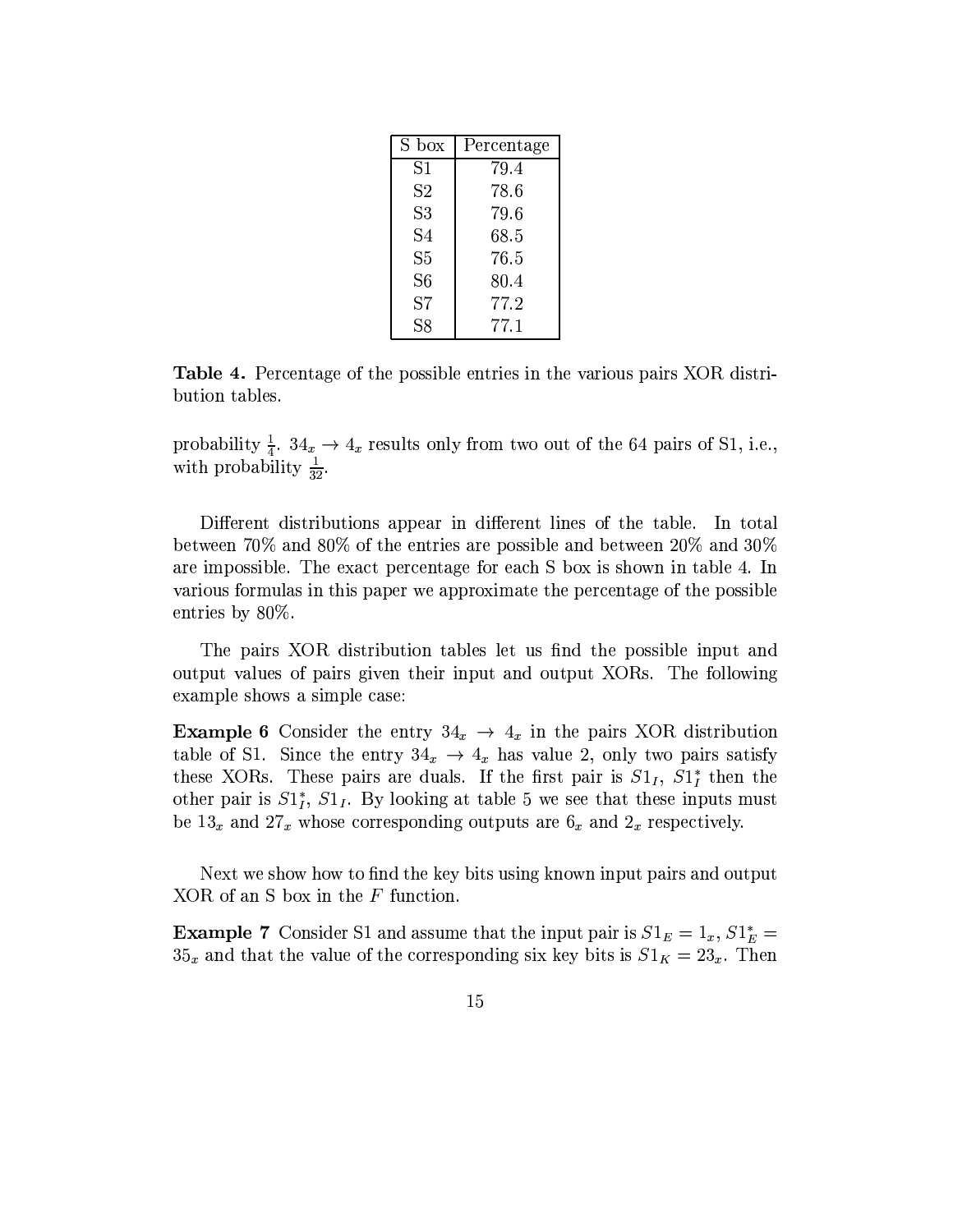| Output         | Possible                                                                            |  |
|----------------|-------------------------------------------------------------------------------------|--|
| <b>XOR</b>     | Inputs                                                                              |  |
| $(S1'_O)$      | $(S1_I)$                                                                            |  |
|                | 03, 0 <i>F</i> , 1 <i>E</i> , 1 <i>F</i> , 2 <i>A</i> , 2 <i>B</i> , 37, 3 <i>B</i> |  |
| $\overline{2}$ | 04, 05, 0E, 11, 12, 14, 1A, 1B, 20, 25, 26, 2E, 2F, 30, 31, 3A                      |  |
| 3              | 01, 02, 15, 21, 35, 36                                                              |  |
| 4              | 13, 27                                                                              |  |
| 7              | 00, 08, 0 <i>D</i> , 17, 18, 1 <i>D</i> , 23, 29, 2 <i>C</i> , 34, 39, 3 <i>C</i>   |  |
| 8              | 09, 0 $C$ , 19, 2 $D$ , 38, 3 $D$                                                   |  |
| D              | 06, 10, 16, 1 $C$ , 22, 24, 28, 32                                                  |  |
| $\,F$          | 07, 0 <i>A</i> , 0 <i>B</i> , 33, 3 <i>E</i> , 3 <i>F</i>                           |  |

**Table 5.** Possible input values for the input  $XOR_S1' = 34$  by the output XOR (in hexadecimal).

| S box input |    | Possible Keys |    |
|-------------|----|---------------|----|
| 06,         | 32 |               | 33 |
| 10,         | 24 | 11            | 25 |
| 16,         | 22 | 17            | 23 |
| 1C          | 28 |               | 29 |

- T@PP0/1E\8E}mP^VTB ! ! a= <sup>À</sup> ]0Q401MF[<S<Q <sup>À</sup> !¯ !d±01M4FE6®F58:FEIX6° imal).

the actual inputs of S1 (after XORing the input and key hits) are  $S1<sub>t</sub> = 22$ .  $S1^*_r = 16$ , and the outputs are  $S1_Q = 1$ ,  $S1^*_Q = C$ , respectively. The output  $\mathbf{v} \cdot \mathbf{v} = \mathbf{v} \cdot \mathbf{v}$ 

9^PPS<7LE>E(\MFT Q465cQ <sup>À</sup> # <sup>À</sup> !¯ <sup>À</sup> & # ! 5@MF: <sup>À</sup> ) # ! 58MF:C3E>35@MQ to find the key value  $S1_{K}$ . The input XOR is  $S1'_{F} = S1'_{L} = 34_{x}$  regardless  $\mathbb{R}$  , and  $\mathbb{R}$  , and  $\mathbb{R}$  is the set of  $\mathbb{R}$  and  $\mathbb{R}$  and  $\mathbb{R}$  and  $\mathbb{R}$  and  $\mathbb{R}$  and  $\mathbb{R}$  and  $\mathbb{R}$  and  $\mathbb{R}$  and  $\mathbb{R}$  and  $\mathbb{R}$  and  $\mathbb{R}$  and  $\mathbb{R}$  and  $\mathbb{R}$  and QT Q4FE <sup>=</sup> T
® 465@PEI0G4Q[T@PP001/K0KQ01EIP} CD4FEIPRE E0o4Q[\*TPPR00K/10Q01EPL7L5"8E EI0o@4\Q possibilities for the key (by  $S_{\kappa} = S_{\kappa} \oplus S_{I}$ ) as described in table 6. Each  $\mathcal{F}(\mathcal{F})$  , the set of the set of the set of the set of the set of the set of the set of the set of the set of the set of the set of the set of the set of the set of the set of the set of the set of the set of the se opposite order. Each pair leads to one key, so each line leads to two keys (which are  $S_F \oplus S_I$  and  $S_F \oplus S_I^*$ ). The right key value  $S1_K$  must occur in  $\sim$   $\sim$   $\sim$   $\sim$   $\sim$   $\sim$   $\sim$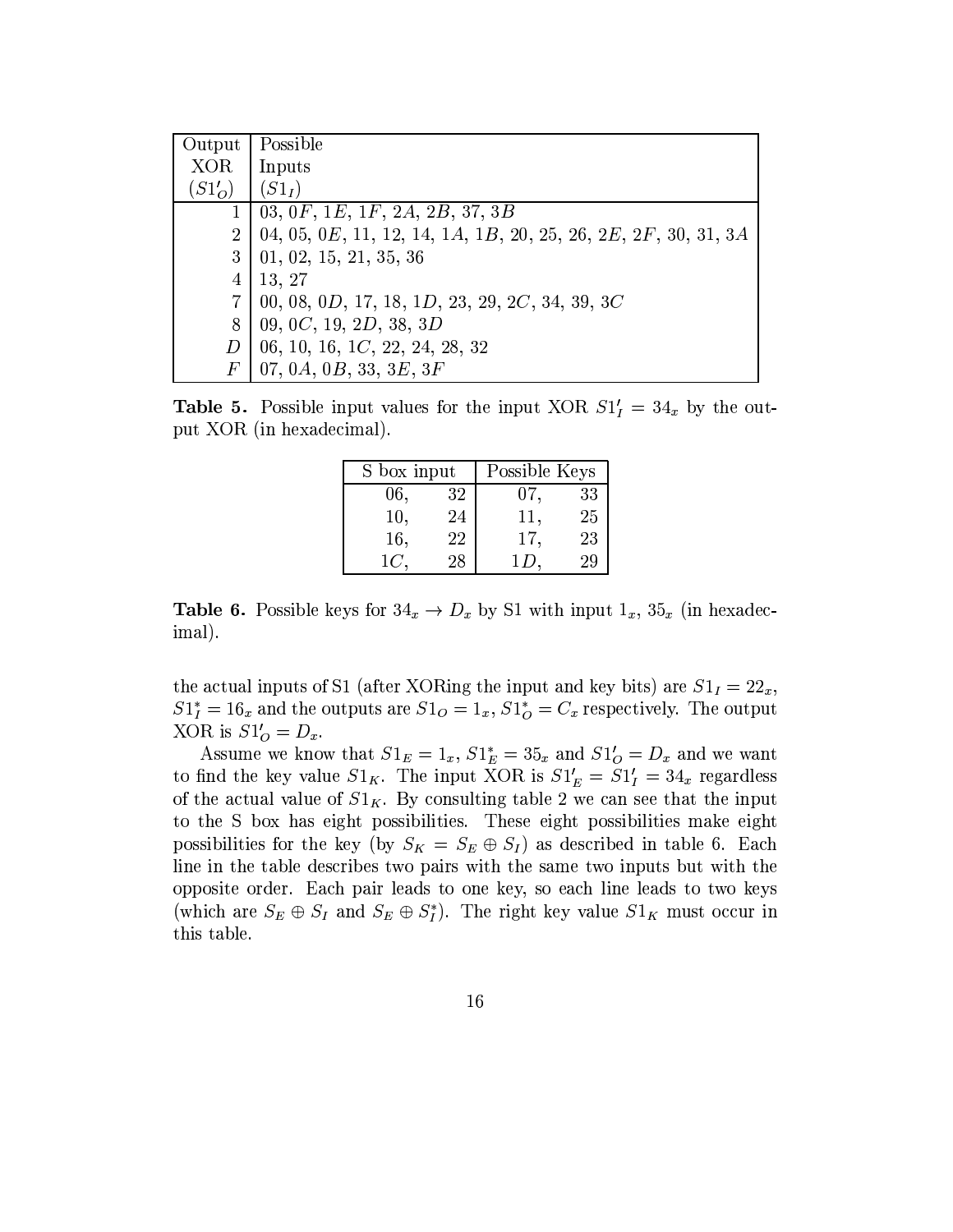|    | S box input |          | Possible Keys |  |  |  |
|----|-------------|----------|---------------|--|--|--|
|    | 35          | $03\,$   | 37            |  |  |  |
| 02 | 36          | $\rm 00$ | 34            |  |  |  |
| 15 |             |          | 23            |  |  |  |

-Brand - Popper Post Post Politics and the Post Politics of the Post Politics of the Politics of the Politics imal).

 P01MQ^58:F:F0KQ01TMF5@/@[65801BP1EX 5@M(E(Q>5@:F:F0Q01T@M65@/cX 5@MF:<01:658QEIP VTB <sup>À</sup> /»EQP+/1TmT: the state of the state of the state of the state of the state of the state of the state of the state of the state of the state of the state of the state of the state of the state of the state of the state of the state of t inputs to the S box are  $S1<sub>L</sub> = 2<sub>a</sub>$ ,  $S1<sup>*</sup> = 36<sub>a</sub>$  and the outputs are  $S1<sub>O</sub> = 4<sub>a</sub>$ .  $\mathcal{D}$  and  $\mathcal{D}$  . The state  $\mathcal{D}$  and  $\mathcal{D}$  is the state  $\mathcal{D}$  and  $\mathcal{D}$  $\blacksquare$  . The set of the set of the set of the set of the set of the set of the set of the set of the set of the set of the set of the set of the set of the set of the set of the set of the set of the set of the set of the CD4<EbB0G4Q-8E}7SFPQ TmXIXIS<B!0KM T@Q4 <sup>Q</sup> 5/KEIP}aCD4FELTMF/3 XIT7A7LT@M 8E} ¦@58/1SFEP01M Q5/KEIP 5@MF:½5@BRE <sup>À</sup> ½!5@MF: !: CD4FEPE!Q7Tu¦85@/KSFEIP5@BREU01MF:F0KPRQ01M5S<01P4F5/1E]0KQ4 Q4F01P 0KMF[FS<Q9³aµ>¶ PR01MFXE <sup>À</sup> ½!D² ! # ! # <sup>À</sup> ) ¯ S<Q>7L5 EXIT7AE:F01PQ0KM5SF0KP465/1E S<P01MQb5[65@0KBk]0KQ45:F0 EBEM\Q0KMF[FS<QO³aµ>¶¦85@/KSFEJ±- <sup>À</sup> ) # !
·

CD4FE VT/K/1T
]01MQ E®<5@7A[F/KE 01P5@M E6®?QEIMFPR01TM T@V!E®<5@7A[F/1E½ QT <sup>5</sup> Q4FBREIE° BTS<MF: cryptosystem.

132465 9;PRPSF7AE 3E 465¦E <sup>5</sup> XI0K[F4FEIBQE6®?Q[65@0KBs]4FTPRE [</ 5@0KM\QE®mQ³aµ>¶ 01P  $\mathcal{M} = \mathcal{M} = \mathcal{M} = \mathcal{M} = \mathcal{M} = \mathcal{M} = \mathcal{M} = \mathcal{M} = \mathcal{M} = \mathcal{M} = \mathcal{M} = \mathcal{M} = \mathcal{M} = \mathcal{M} = \mathcal{M} = \mathcal{M} = \mathcal{M} = \mathcal{M} = \mathcal{M} = \mathcal{M} = \mathcal{M} = \mathcal{M} = \mathcal{M} = \mathcal{M} = \mathcal{M} = \mathcal{M} = \mathcal{M} = \mathcal{M} = \mathcal{M} = \mathcal{M} = \mathcal{M} = \mathcal$ zero. The input XOR of the first round is zero in all the bits entering S1 **A A A A A A A A A A**  $(S1'_{\mathcal{F}} = S1'_{\mathcal{F}} = 0$  and thus the output XOR of S1 in the first round must EHJI ALIMITA TARAT LILA LILA TEND value of the left half of the plaintext, the output of the first round and the  $\overline{\phantom{a}}$  , the state  $\overline{\phantom{a}}$  ,  $\overline{\phantom{a}}$  ,  $\overline{\phantom{a}}$  ,  $\overline{\phantom{a}}$  ,  $\overline{\phantom{a}}$  ,  $\overline{\phantom{a}}$  $\blacksquare$  $\mathcal{M} = \mathcal{M} = \mathcal{M} = \mathcal{M} = \mathcal{M} = \mathcal{M} = \mathcal{M} = \mathcal{M} = \mathcal{M} = \mathcal{M} = \mathcal{M} = \mathcal{M} = \mathcal{M} = \mathcal{M} = \mathcal{M} = \mathcal{M} = \mathcal{M} = \mathcal{M} = \mathcal{M} = \mathcal{M} = \mathcal{M} = \mathcal{M} = \mathcal{M} = \mathcal{M} = \mathcal{M} = \mathcal{M} = \mathcal{M} = \mathcal{M} = \mathcal{M} = \mathcal{M} = \mathcal{M} = \mathcal$ CD4: E AI AI AI III II II II II II A ciphertext pair.

TRI : A RILIII A HA AI AI AI AU I Q4FEbT@S<Q[FS?Q-³aµ>¶j01P <sup>À</sup> )- # !bQ4FEM Q4FEJ¦85@/1SFEAT@V <sup>À</sup> ^X 5@M EAVTSFMF: 58P01M E6®<5@7L[</1Es½ 5@MF: 0KQL7SFPRQ5@[F[\*E 5@BL01M <sup>Q</sup> 5/KE P0KM5 5@:F:<0KQ0KTM65@/D[F5@01BRPJEXI5@M :<01PXI5@B:PRT7LEHT8V Q4FEH[T@PP0/1Eb¦85@/KSFEIP Q01/K/EY@EQ5SFMF0<mS<Eb¦@58/1SFEHT@V; <sup>À</sup> =?0KMFXIE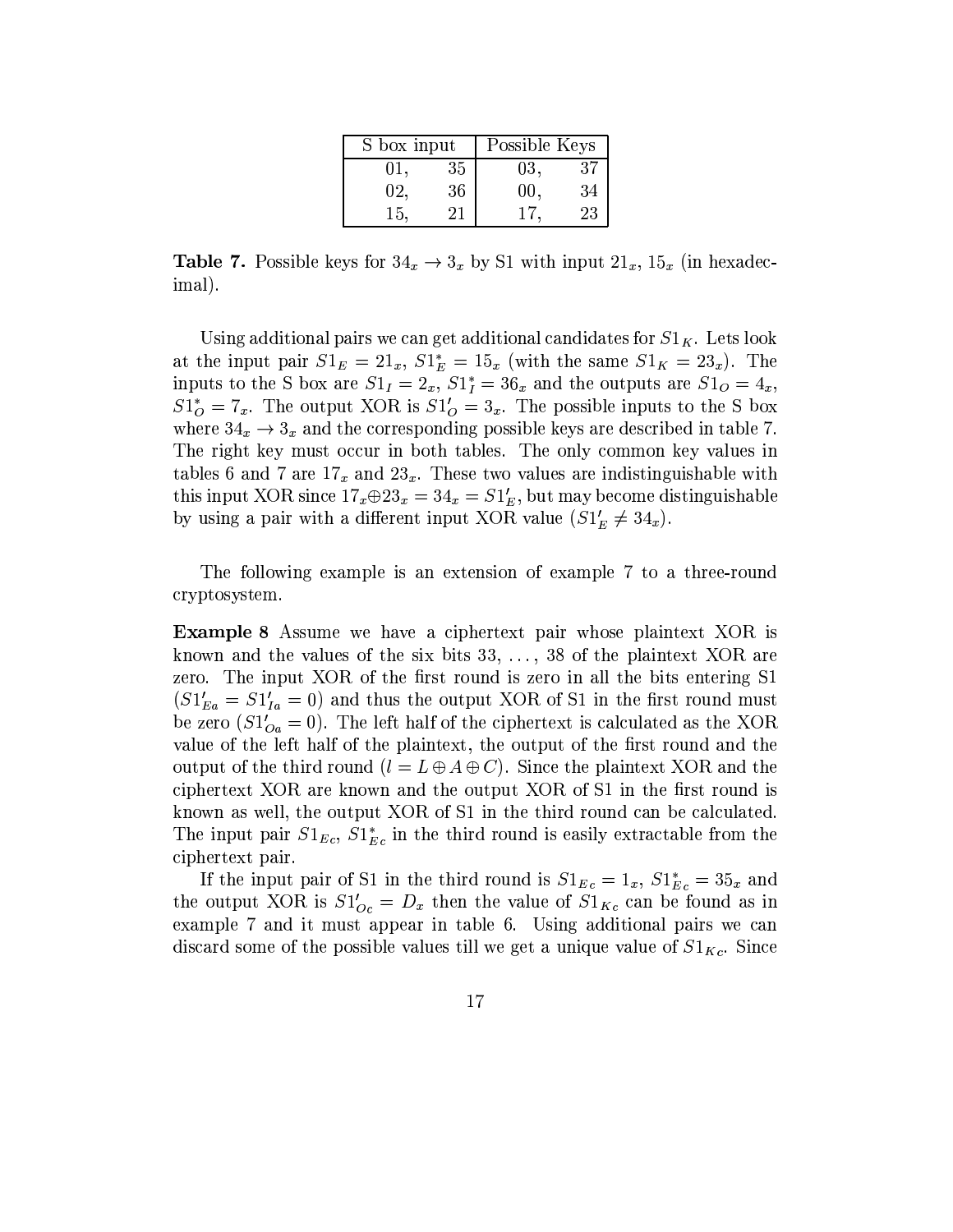$S1'_{Ec}$  is not constant, there should not be any indistinguishable values of the subkey.

The following definition extends definitions 3 and 4 for use with the  $F$ function:

**Definition 5** Let X and Y be 32 bit values. We say that X may cause Y with probability p by the F function if for a fraction p of all the possible input pairs encrypted by all the possible subkey values in which the input XOR of the F function equals X, the output XOR equals Y. If  $p > 0$  we denote this possibility by  $X \to Y$ .

**Lemma 1** In DES, if  $X \to Y$  with probability p by the F function then every fixed input pair Z,  $Z^*$  with  $Z' = Z \oplus Z^* = X$  causes the F function output XOR to be  $Y$  by the same fraction  $p$  of the possible subkey values.

**Proof** To prove the lemma it suffices to show the property for each of the S boxes. For each input XOR of the data  $S'_E$  there is  $S'_I = S'_E$  regardless of  $S_K$ . If there are k possible input pairs to the S box with this input XOR that may cause a given output XOR, we can choose precisely  $k$  key values  $S_K = S_E \oplus S_I$ , each taking the fixed input pair  $S_E$ ,  $S_E^*$  to one of the possible input pairs  $S_I$ ,  $S_I^*$  of the S box and thus causing the given output XOR. Thus, the fraction  $p$  is held constant for all the input pairs, and therefore equals the average over all the input pairs.

In other iterated cryptosystems this lemma does not necessarily hold. However, we assume that the fraction is very close to  $p$ , which is usually the case.

**Corollary 1** The probability p of  $X \to Y$  by the F function is the product of  $p_i$  in which  $X_i \rightarrow Y_i$  by the S boxes  $S_i$   $(i \in \{1, ..., 8\})$  where  $X_1X_2X_3X_4X_5X_6X_7X_8 = E(X)$  and  $Y_1Y_2Y_3Y_4Y_5Y_6Y_7Y_8 = P^{-1}(Y)$ .

The above discussion about finding the key bits entering S boxes can be extended to find the subkeys entering the  $F$  function. The method is as follows: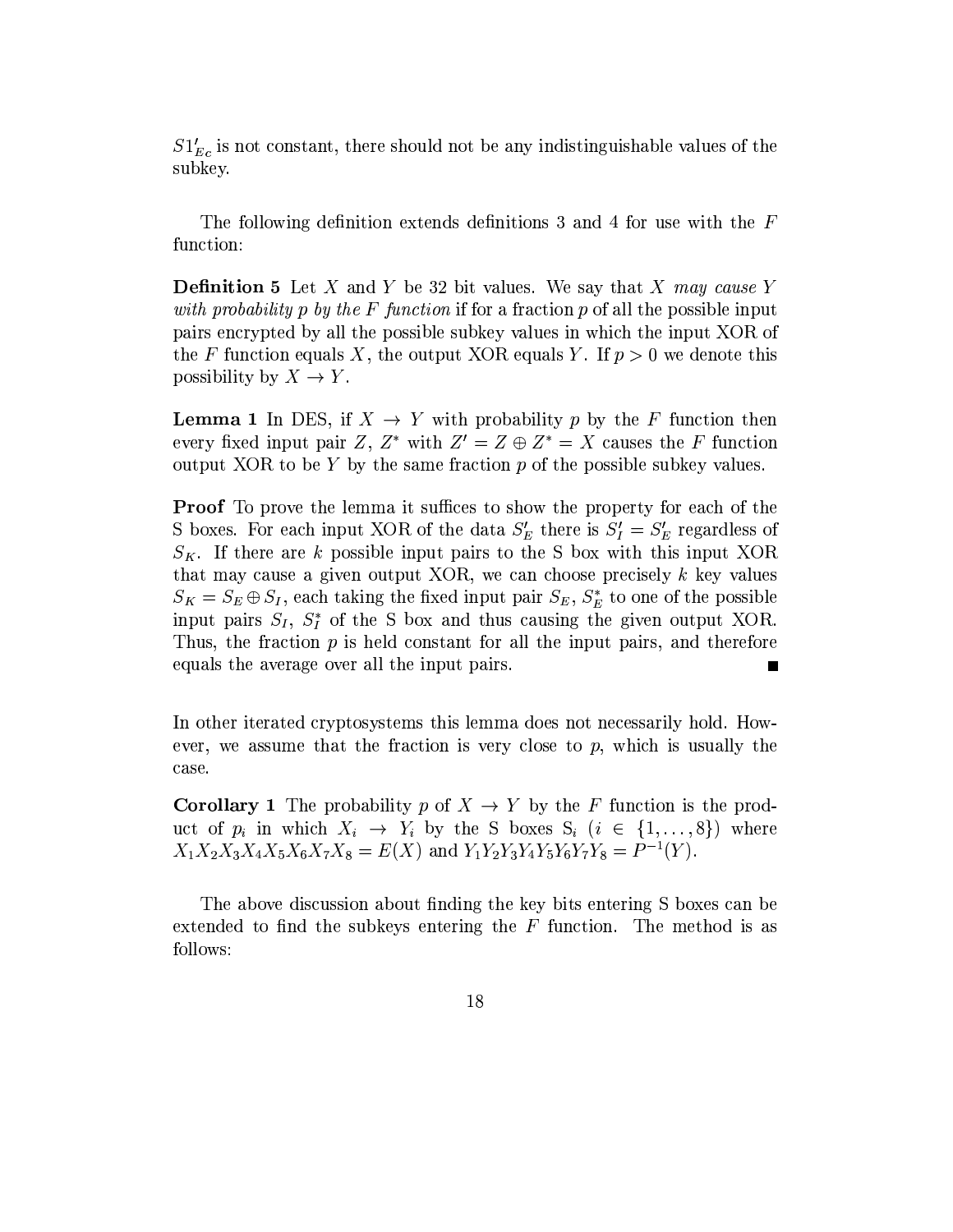- 1. Choose an appropriate plaintext XOR.
- 2. Create an appropriate number of plaintext pairs with the chosen plaintext XOR, encrypt them and keep only the resultant ciphertext pairs.
- 3. For each pair derive the expected output XOR of as many S boxes in  $\mathbf{F} = \mathbf{F} \mathbf{F} = \mathbf{F} \mathbf{F} \mathbf{F} = \mathbf{F} \mathbf{F} \mathbf{F} = \mathbf{F} \mathbf{F} \mathbf{F} = \mathbf{F} \mathbf{F} \mathbf{F} \mathbf{F} = \mathbf{F} \mathbf{F} \mathbf{F} \mathbf{F} = \mathbf{F} \mathbf{F} \mathbf{F} \mathbf{F} = \mathbf{F} \mathbf{F} \mathbf{F} \mathbf{F} = \mathbf{F} \mathbf{F} \mathbf{F} \mathbf{F}$ pair. (Note that the input pair of the last round is known since it  $\overline{a}$  , the set of  $\overline{a}$  and  $\overline{a}$  and  $\overline{a}$
- 4. For each possible key value, count the number of pairs that result with the expected output XOR using this key value in the last round.
- 5. The right key value is the (hopefully unique) key value suggested by all the pairs.

We are left with the problem of pushing the knowledge of the XORs of  $\mathcal{L} = \mathcal{L} = \mathcal{L} = \mathcal{L} = \mathcal{L} = \mathcal{L} = \mathcal{L} = \mathcal{L} = \mathcal{L} = \mathcal{L} = \mathcal{L} = \mathcal{L} = \mathcal{L} = \mathcal{L} = \mathcal{L} = \mathcal{L} = \mathcal{L} = \mathcal{L} = \mathcal{L} = \mathcal{L} = \mathcal{L} = \mathcal{L} = \mathcal{L} = \mathcal{L} = \mathcal{L} = \mathcal{L} = \mathcal{L} = \mathcal{L} = \mathcal{L} = \mathcal{L} = \mathcal{L} = \mathcal$ 's the state of the state of the state of the state of the state of the state of the state of the state of the state of the state of the state of the state of the state of the state of the state of the state of the state o equal, the outputs are equal too, which makes all the keys equally likely. The pushing mechanism is a statistical characteristic of the cryptosystem which is an extension of the single round analysis. Before we define it formally we give an informal definition and three examples.

%'&(\*),+-)/.0( )( .;4- 9^PPTmXI0158QE: ]0KQ4 5@M [65@0KBUT@VDEIM<XIBjm[<Q01TM<P5@BE'Q4<E ³aµ>¶e¦85@/KSFEDT@V0KQPWQ73TU[F/15@01MQE6®mQP ¯ Q4FE³aµ>¶ T@V 0QPWX01[F4<EIBRQE®mQP}¯mQ4FEO³aµ>¶P
T@V\*Q4<E 0KMF[FS<QP^T8V
E 5@X4BTSFM<: 01MQ4FE Q73TbE®?EIXS<Q0KTMFPZ58MF:aQ4FEY³aµ>¶]P;T@VWQ4FE TS<Q[<S<QP^T@V each round in the two executions. These XOR values form an  $n$ -round char*acteristic*. A characteristic has a probability, which is the probability that a B5@MF:FT@7-[65@01B>]0Q4Q4FEAX4FTPEM [F/ 5801MQE6®?Q\³aµ>¶j465@PUQ4FELBTS<MF: 5@M<: XI0K[F4FEBRQE6®mQ XORs specified in the characteristic. We denote the plaintexts XOR of a  $\blacksquare$ 

The following example describes a one-round characteristic with probability 1. This is the only one-round characteristic with probability greater Q465@M CD4F01P;X465@B58XQEB0KPRQ0KX 01Pa¦EIB+ SFPREVSF/W5@MF: 01P;5@[F[F/K01X 5/1E!01M 5@M YH.=°O/10G@E cryptosystem.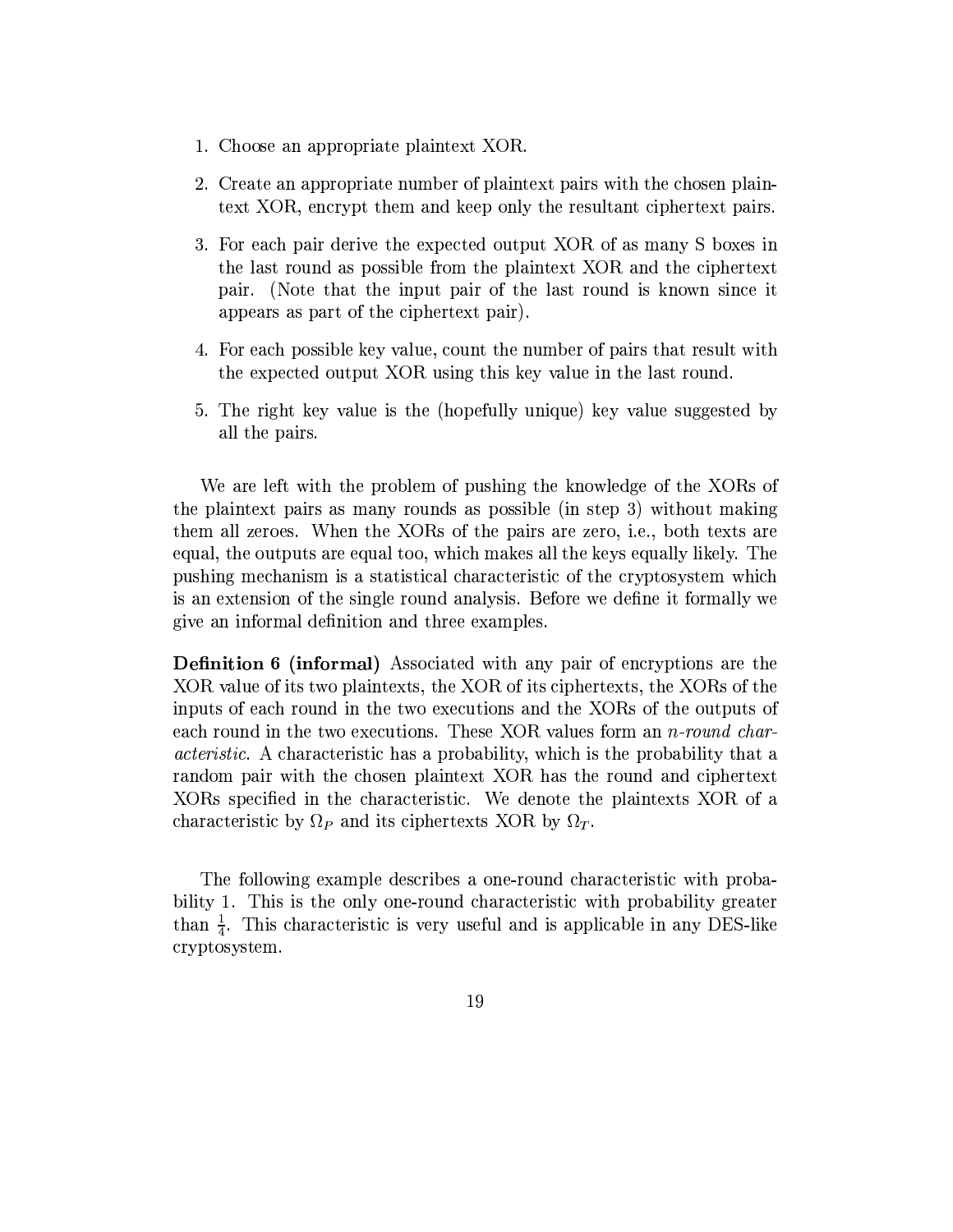

**Example 9** A one-round characteristic with probability 1 is (for any  $L'$ ):

The following example describes a simple one-round characteristic with probability  $\frac{14}{64}$ .

**Example 10** In this one-round characteristic all the S box input XORs except one are zero. One S box input XOR is not zero, and is chosen to maximize the probability that the input XOR may cause the output XOR. Since there are several input bits that are going into two neighboring S boxes by the  $E$  expansion we have to ensure that the XORs of these bits are zero. There are only two private bits entering each S box. These bits can have non zero XOR values. The best such probability for S1 is  $\frac{14}{64}$  (i.e., there is an entry that contains 14 pairs that does not cause the input of the neighboring S2 or S8 to be non zero). Thus, it is easy to get a one-round characteristic with probability  $\frac{14}{64}$  which is:

$$
S1: \t0C_x \to E_x \t\t\t with probability  $\frac{14}{64}$   

$$
S2, \ldots, S8: \t00_x \to 0_x \t\t\t always.
$$
$$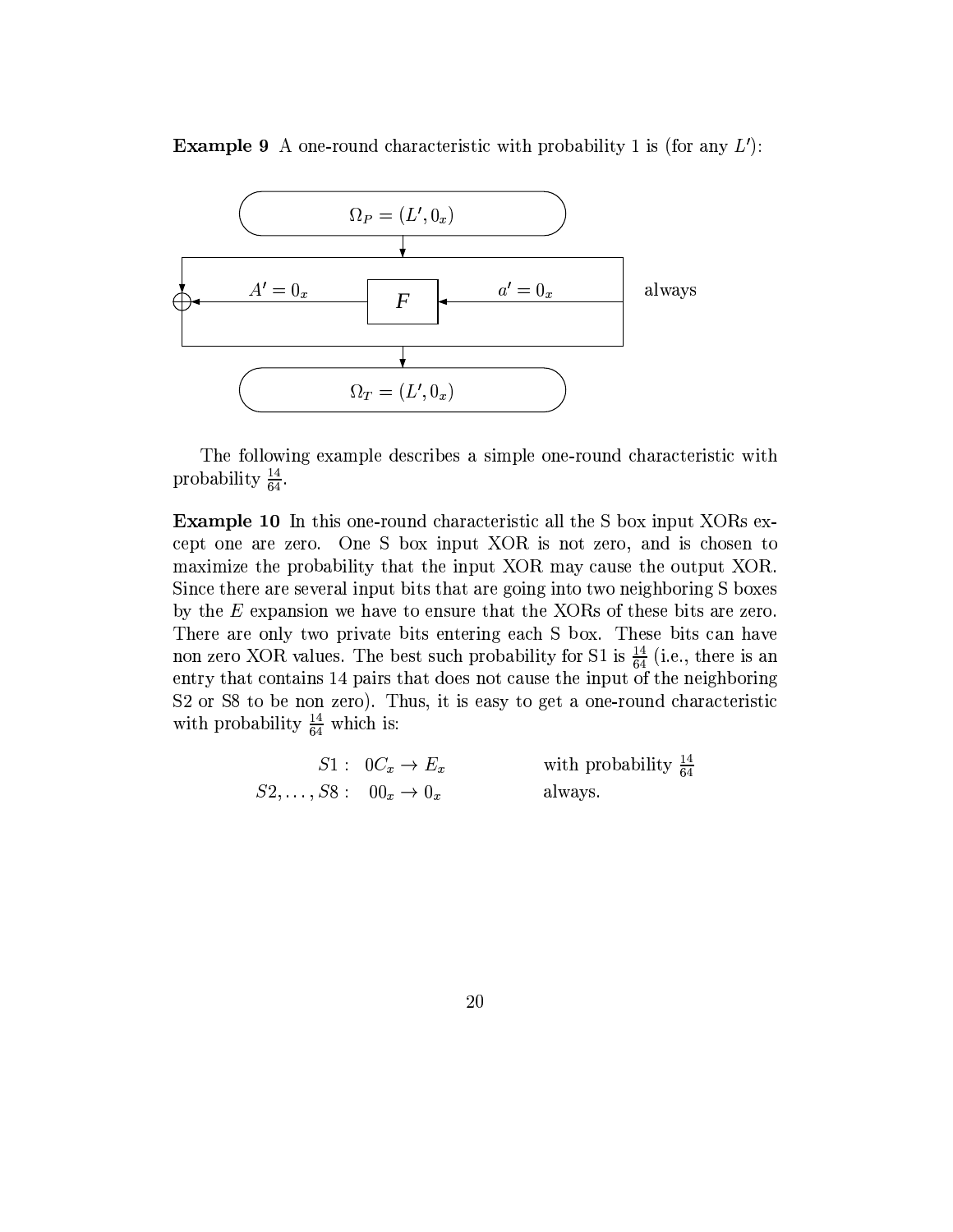CD4<01P]X465@B5@XQEIB0KPRQ01XHX 58M5@/KPT Eb]B0KQRQEM¹± VTB]5@M)3· 5@P



One-round characteristics with probability  $\frac{1}{4}$  are possible using non zero 0KMF[FS<QO³aµ>¶ 0KM`= 'T@B=

The following example describes a two-round characteristic which is easily obtained by concatenating the two one-round characteristics that are de-PRIMITION EINES AND EXECUTIVE EXECUTIVE EXECUTIVE EXECUTIVE EXECUTIVE EXECUTIVE EXECUTIVE EXECUTIVE EXECUTIVE

 $\frac{1}{2}$  and  $\frac{1}{2}$  and  $\frac{1}{2}$  and  $\frac{1}{2}$  and  $\frac{1}{2}$  and  $\frac{1}{2}$  and  $\frac{1}{2}$  and  $\frac{1}{2}$  and  $\frac{1}{2}$  and  $\frac{1}{2}$  and  $\frac{1}{2}$  and  $\frac{1}{2}$  and  $\frac{1}{2}$  and  $\frac{1}{2}$  and  $\frac{1}{2}$  and  $\frac{1}{2}$  a  $\sim$   $\sim$   $\sim$ 

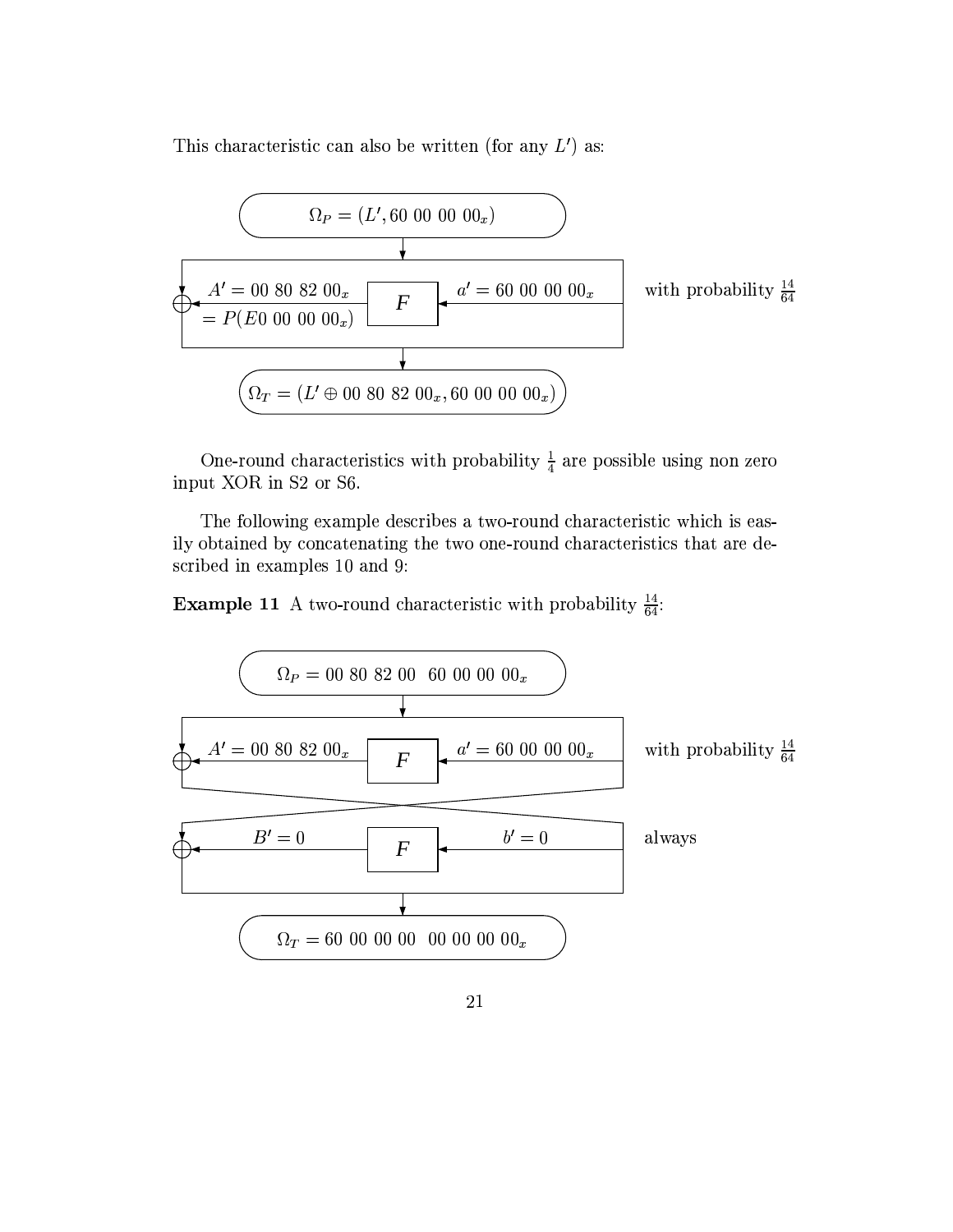We can now formulate the exact definition of a characteristic:

**Definition 7** An *n*-round characteristic is a tuple  $\Omega = (\Omega_P, \Omega_\Lambda, \Omega_T)$  where  $\Omega_P$  and  $\Omega_T$  are m bit numbers and  $\Omega_\Lambda$  is a list of n elements  $\Omega_\Lambda = (\Lambda_1, \Lambda_2, \ldots, \Lambda_n)$ , each of which is a pair of the form  $\Lambda_i = (\lambda_I^i, \lambda_O^i)$  where  $\lambda_I^i$  and  $\lambda_O^i$  are  $m/2$ bit numbers and  $m$  is the block size of the cryptosystem. A characteristic satisfies the following requirements:

 $\lambda_I^1$  = the right half of  $\Omega_P$ <br>  $\lambda_I^2$  = the left half of  $\Omega_P \oplus \lambda_O^1$  $\lambda_I^n$  = the right half of  $\Omega_T$  $\lambda_I^{n-1}$  = the left half of  $\Omega_T \oplus \lambda_C^n$ and for every i s.t.  $2 \leq i \leq n-1$ :  $\lambda_O^i = \lambda_I^{i-1} \oplus \lambda_I^{i+1}.$ 

**Definition 8** A right pair with respect to an n-round characteristic  $\Omega$  =  $(\Omega_P, \Omega_\Lambda, \Omega_T)$  and an independent key K is a pair for which  $P' = \Omega_P$  and for the first  $n$  rounds of the encryption of the pair using the independent key K the input XOR of the i<sup>th</sup> round equals  $\lambda_I^i$  and the output XOR of the F function equals  $\lambda_O^i$ . Every pair which is not a right pair with respect to the characteristic and the independent key is called a *wrong pair with respect to the characteristic and the independent key.* Throughout this paper we refer them shortly by *right pair* and *wrong pair*.

**Definition 9** The *concatenation* of an *n*-round characteristic  $\Omega^1 = (\Omega^1_P, \Omega^1_\Lambda, \Omega^1_T)$ with an *m*-round characteristic  $\Omega^2 = (\Omega_P^2, \Omega_\Lambda^2, \Omega_T^2)$  where  $\Omega_T^1$  equals the swapped value of the two halves of  $\Omega_P^2$ , is the characteristic  $\Omega = (\Omega_P^1, \Omega_\Lambda, \Omega_T^2)$ where  $\Omega_{\Lambda}$  is the concatenation of the lists  $\Omega_{\Lambda}^1$  and  $\Omega_{\Lambda}^2$ .

The following definitions, lemma, conclusion and theorem deal with the probability of characteristics:

**Definition 10** Round *i* of a characteristic  $\Omega$  has probability  $p_i^{\Omega}$  if  $\lambda_I^i \to \lambda_O^i$ with probability  $p_i^{\Omega}$  by the F function.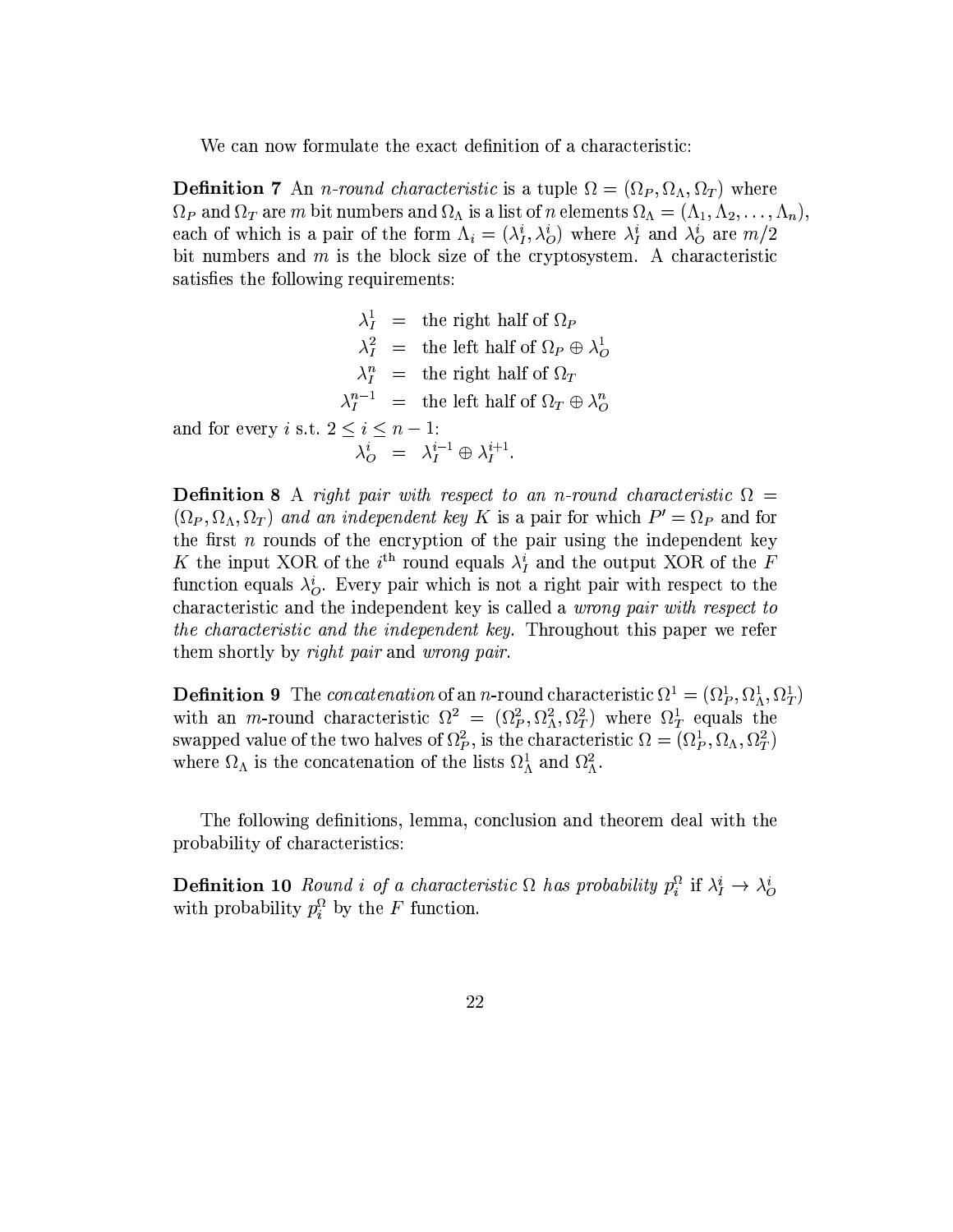**Definition 11** An n-round characteristic  $\Omega$  has probability  $p^{\Omega}$  if  $p^{\Omega}$  is the product of the probabilities of its  $n$  rounds:

$$
p^{\Omega} = \prod_{i=1}^{n} p_i^{\Omega}.
$$

Note that by definitions 9 and 11 the probability of a characteristic  $\Omega$ which is the concatenation of the characteristic  $\Omega^1$  with the characteristic  $\Omega^2$  is the product of their probabilities:  $p^{\Omega} = p^{\Omega^1} \cdot p^{\Omega^2}$ . As a result, every  $n$ -round characteristic can be described as the concatenation of  $n$  one-round characteristics with probability which is the product of the one-round characteristics probabilities.

**Theorem 1** The formally defined probability of a characteristic  $\Omega = (\Omega_P, \Omega_\Lambda, \Omega_T)$ is the actual probability that any fixed plaintext pair satisfying  $P' = \Omega_P$  is a right pair when random independent keys are used.

**Proof** The probability of any fixed plaintext pair satisfying  $P' = \Omega_P$  to be a right pair is the probability that at all the rounds i:  $\lambda_I^i \rightarrow \lambda_O^i$ . The probability at each round is independent of its exact input (as proved in lemma 1) and independent of the action of the previous rounds (since the independent keys completely randomize the inputs to each S box, leaving only the XOR value fixed). Therefore, the probability of a pair to be a right pair is the product of the probabilities of  $\lambda_I^i \to \lambda_O^i$ , which was defined above as the probability of the characteristic.

For practical purposes the significant probability with respect to a characteristic is the probability that a pair whose plaintext XOR equals the characteristic's plaintext XOR is a right pair using a fixed key (the one we try to find). This probability is not constant for all the keys (as we show later in this paper in a special case). However, we assume that the characteristic's probability is a very good approximation of it, which is usually the case.

After this formal discussion we show a three-round characteristic.

**Example 12** An extension to three rounds of the characteristic described in example 11 can be achieved by concatenating it with the characteristic of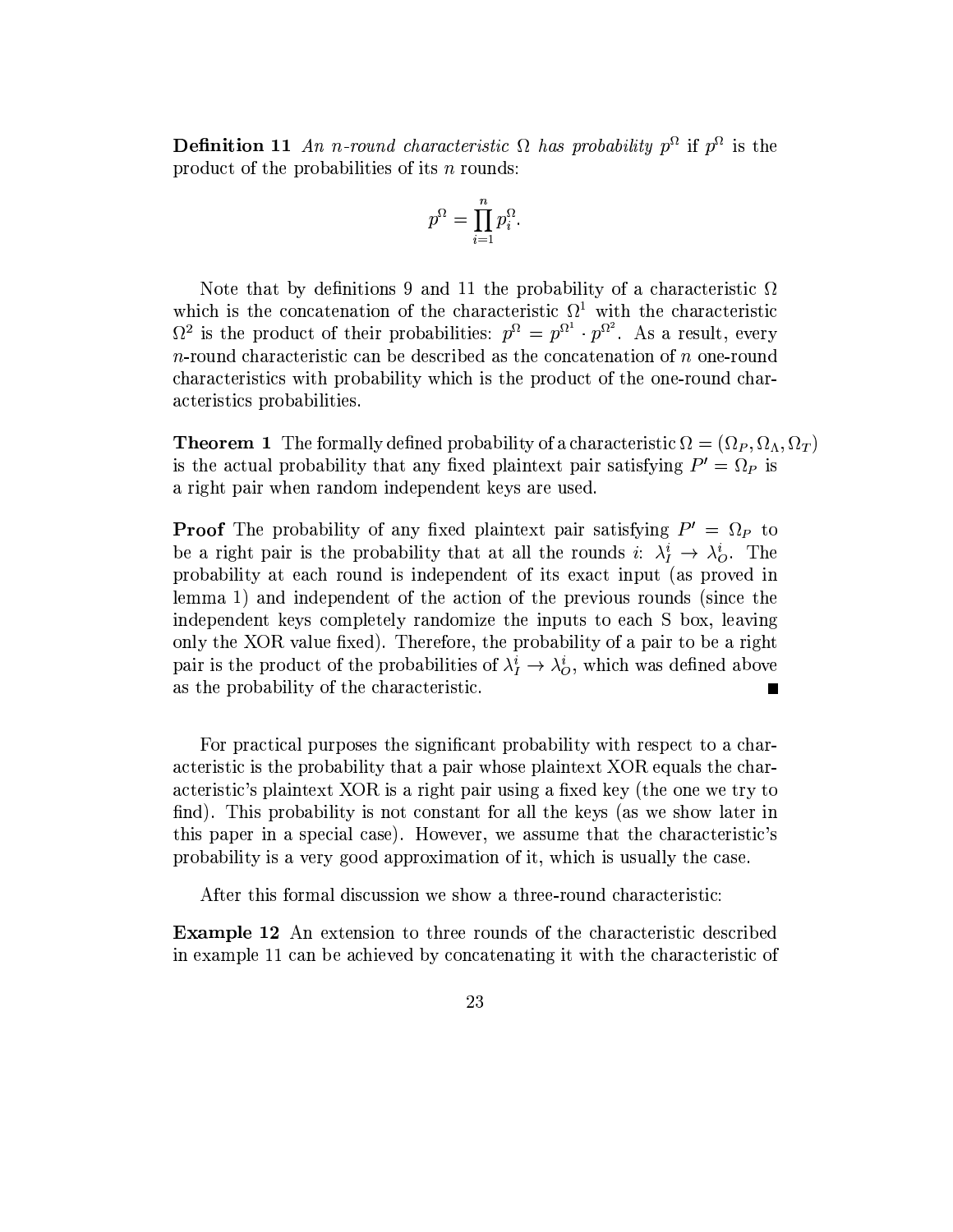example 10. Thus a three-round characteristic with probability  $\left(\frac{14}{64}\right)^2 \approx 0.05$ is:



where in the fourth round  $d' = b' \oplus C' = C' = A'$ . We see that when the plaintexts differ in the five specified bit locations, with probability about 0.05 there is a difference of only three bits at the input of the fourth round. After the bit expansion, five S boxes have non zero input XOR and three have zero input XORs and thus zero output XORs. In this case it is possible to deduce 12 bits of  $e'$  by  $e' = c' \oplus D'$ .

This structure of three rounds with a zero input XOR in the middle round is very useful and forms the best possible probability for three-round characteristics<sup>2</sup>. A similar structure can be used in five-round characteristics. The middle round has zero input and output XORs and there is a symmetry

<sup>&</sup>lt;sup>2</sup>Since less than two differing S boxes are impossible and there are characteristics of this structure with two differing S boxes, each with the best possible probability  $(\frac{1}{4})$ .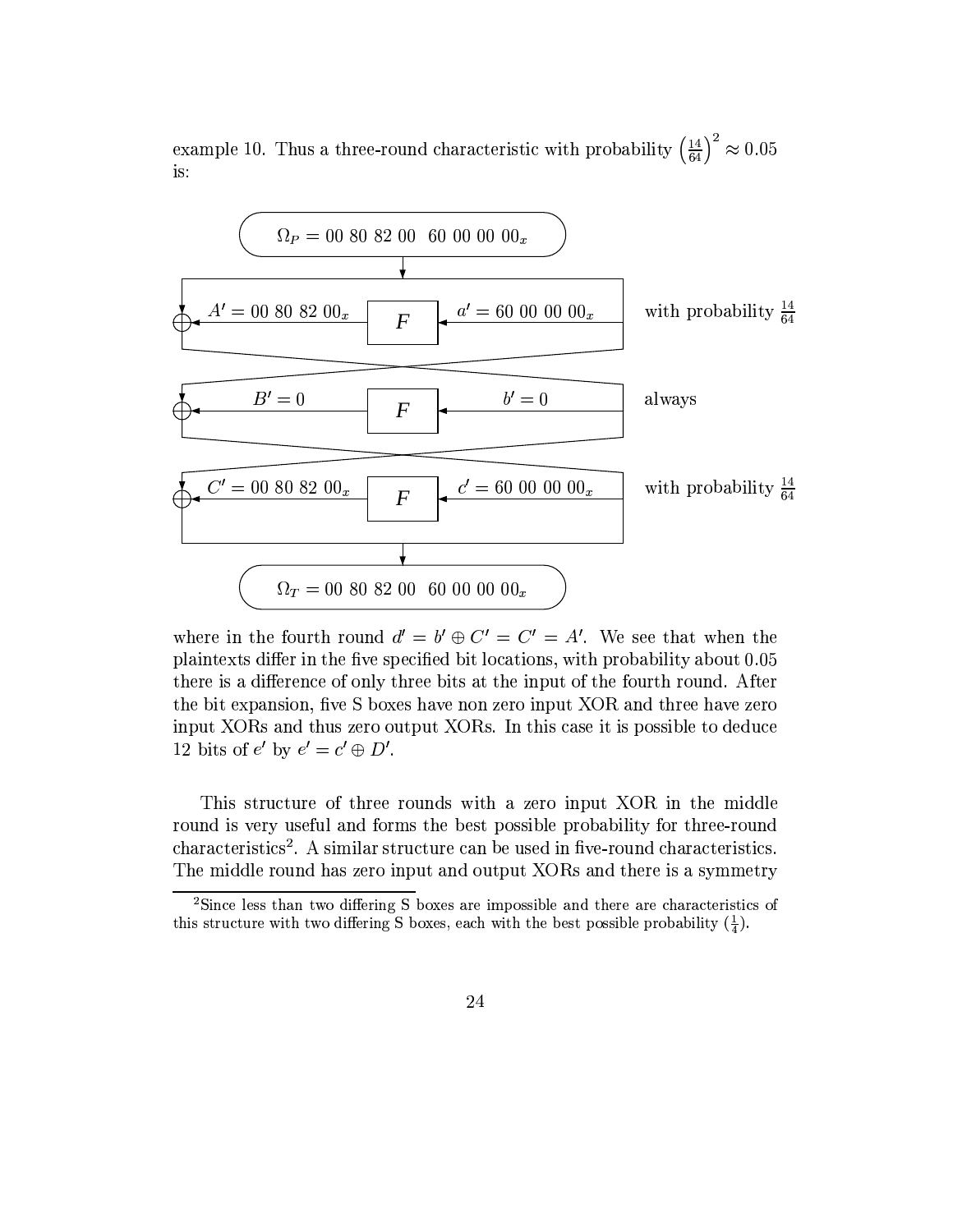around it, i.e.:



G4<EIBEA01M Q4FELPR03®mQ4 BT@SFMF: ) # ) <sup>²</sup> ,) # ) <sup>²</sup> ) # ) LCD4FEAE®?0KPRQEMFXIELT@V35  $P$ . External of the contract of the contract of the contract of the contract of the contract of the contract of the contract of the contract of the contract of the contract of the contract of the contract of the contract of differ in both rounds  $b' \rightarrow a'$  and  $a' \rightarrow A'$ , and six in the whole five-round  $\frac{1}{2}$   $\frac{1}{2}$   $\frac{1}{2}$   $\frac{1}{2}$   $\frac{1}{2}$   $\frac{1}{2}$   $\frac{1}{2}$   $\frac{1}{2}$   $\frac{1}{2}$   $\frac{1}{2}$   $\frac{1}{2}$   $\frac{1}{2}$   $\frac{1}{2}$   $\frac{1}{2}$   $\frac{1}{2}$   $\frac{1}{2}$   $\frac{1}{2}$   $\frac{1}{2}$   $\frac{1}{2}$   $\frac{1}{2}$   $\frac{1}{2}$   $\frac{1}{2}$   $\sim$   $\sim$   $\sim$   $\sim$ #  $\mathbf{a}$  . The contract of  $\mathbf{a}$ HCD4F0KP2. HCD4F0KP2. HCD4F0KP2. HCD4F0KP2. HCD4F0KP2. HCD4F0KP2. HCD4F0KP2. HCD4F0KP2. HCD4F0KP2. HCD4F0KP2.  $\frac{1}{4}$   $\frac{6}{5}$  $\cdots$   $\cdots$  $\sigma$  and  $\sigma$  and  $\sigma$  and  $\sigma$  $\frac{1}{4006}$ . In te  $\mathcal{M}$  is the state of the state of the state of the state of the state of the state of the state of the state of the state of the state of the state of the state of the state of the state of the state of the state of th 96. --- $\frac{1}{10486}$ .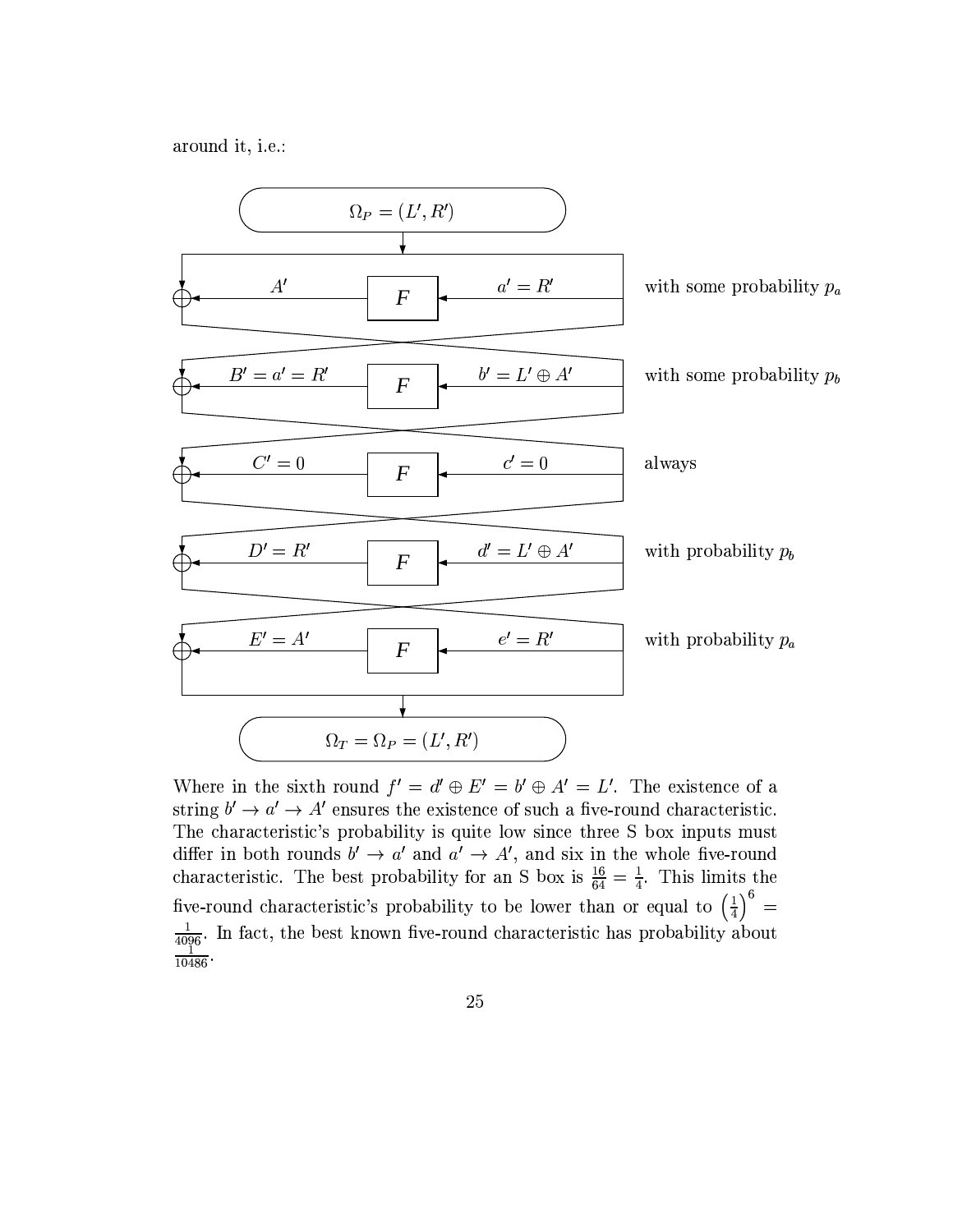Among the most useful characteristics are those that can be iterated.

**Definition 12** A characteristic  $\Omega = (\Omega_P, \Omega_\Lambda, \Omega_T)$  is called an *iterative characteristic* if the swapped value of the two halves of  $\Omega_P$  equals  $\Omega_T$ .

GEXI5@MXTMFX 5cQEIMF58QE5@M0QEIB58Q03¦EX465@B5@XQEIBR01PRQ01XQT0KQPREI/VH5@M M\SF7 EIBAT@V  $\mathcal{S}=\mathcal{S}=\mathcal{S}=\mathcal{S}=\mathcal{S}=\mathcal{S}=\mathcal{S}=\mathcal{S}=\mathcal{S}=\mathcal{S}=\mathcal{S}=\mathcal{S}=\mathcal{S}=\mathcal{S}=\mathcal{S}=\mathcal{S}=\mathcal{S}=\mathcal{S}=\mathcal{S}=\mathcal{S}=\mathcal{S}=\mathcal{S}=\mathcal{S}=\mathcal{S}=\mathcal{S}=\mathcal{S}=\mathcal{S}=\mathcal{S}=\mathcal{S}=\mathcal{S}=\mathcal{S}=\mathcal{S}=\mathcal{S}=\mathcal{S}=\mathcal{S}=\mathcal{S}=\mathcal{$ advantage of iterative characteristics is that we can build an  $n$ -round charac-QEIBR01PRQ01X]VTB 5@Mb/15@BE ]0Q4b5 ®?EI:BREI:FSFX(Q0KTMB5cQE;T8V Q4FE;[FBT501/K0KQ7!VTB3EI5@X4 58:F:F0KQ01TMF5@/ BRTSFMF:1¯[]4F0K/1EH0KMaMFT@Ma0QEIB58Q03¦EUX465@B5@XQEIBR01PRQ01XP]Q4FE BEI:<SFXQ01TM`B58QEUT@V the probability usually increases due to the avalanche effect.

There are several kinds of iterative characteristics but the simplest ones 58BE Q4FE37ATPQWSFPREVSF/N,CD4FEPE X4658B5@X(QEIBR01PQ01XP
5@BRE 5@PREI: T@M5;MFTMJIEIBRTZ01M<[FS<Q/³aµ>¶  $\blacksquare$ yield the same output). This is possible in DES if at least three neighboring = T®?EIP :<0 EIB0KMQ4FEb[65801Bi± Q4<01P[<4FEIMFT@7LEM6501P!5@/KPT:<EIPXB0 E: 01M ¼ ¯ <sup>À</sup> ¿.·CD4<E PQBRSFXQSFBE T@V>Q4FEPE X465@B58XQEB0KPRQ0KXIP]01PD:<EIPXB0 E:a0KMQ4FEHVT/1/KT
]01M5 E6®<5@7L[</1E"

 $\blacksquare$  is the most decomposition of  $\blacksquare$ then we have the following iterative characteristic:



The best such characteristic has probability about  $\frac{1}{224}$ . A fiv  $\blacksquare$  . As a set of the set of the set of the set of the set of the set of the set of the set of the set of the set of the set of the set of the set of the set of the set of the set of the set of the set of the set of th  $\frac{1}{234}$  is the second contract of the probability about  $\frac{1}{2580}$ .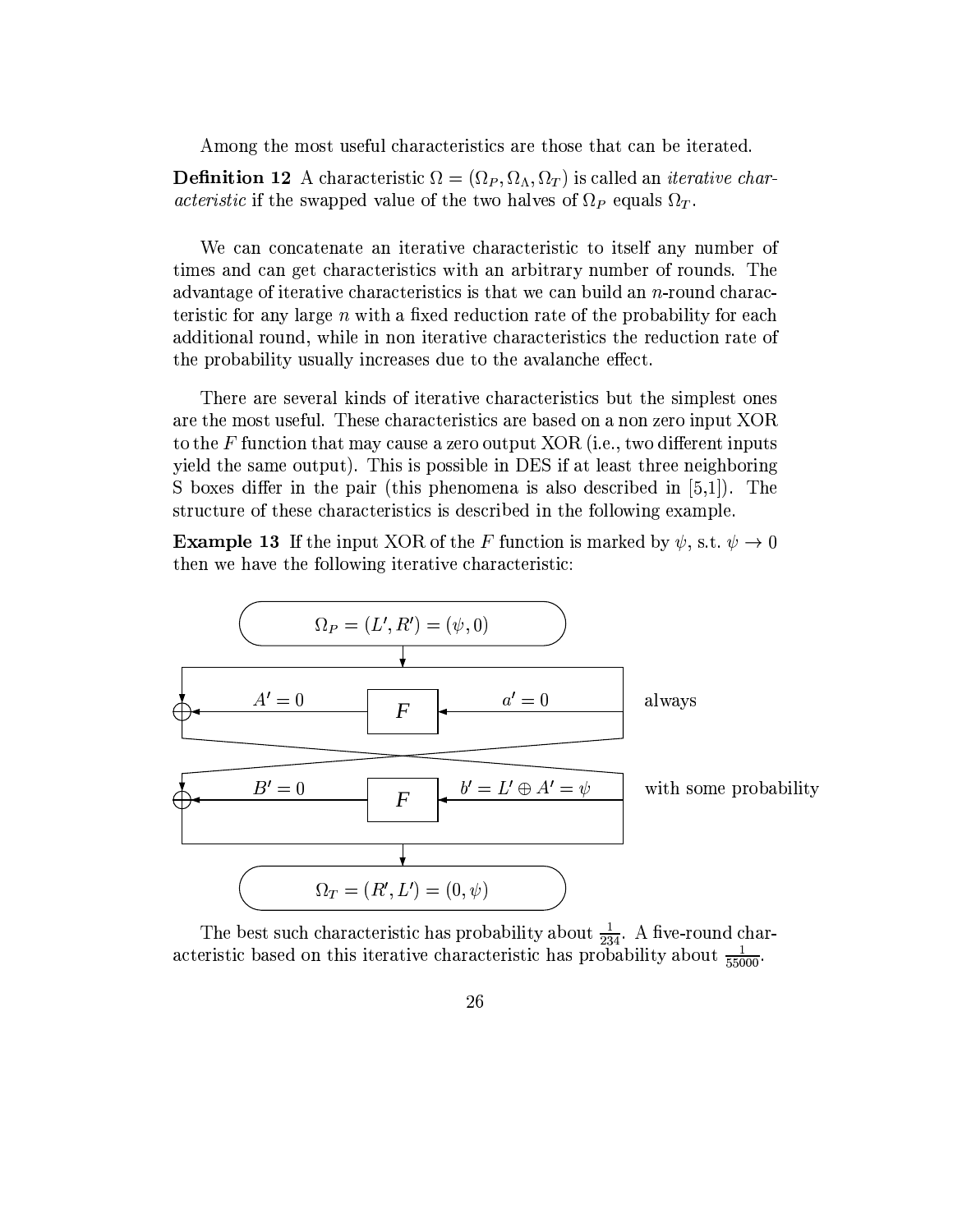CD4FEUPQ 58Q01PRQ01XI5@/ EI465¦m01T@B T@V>7LT@PRQDX4658B5@X(QEIBR01PQ01XPD:FTmEIP]MFT@Q]58/1/1T SFPDQT/1TmT: VT@B;Q4FE0KMQEIBRPEXQ0KTM T@V5@/K/>Q4FEW@E?PUPRS5:EPRQE: aQ4FEX¦85@BR01TSFP;[65@01BRPZ5@PbE:F0K:  $\mathcal{C}^*$  and  $\mathcal{C}^*$  are the set of the set of the set of the set of the set of the set of the set of the set of the set of the set of the set of the set of the set of the set of the set of the set of the set of the  $\mathcal{L} = \mathcal{L} = \mathcal{L} = \mathcal{L} = \mathcal{L} = \mathcal{L} = \mathcal{L} = \mathcal{L} = \mathcal{L} = \mathcal{L} = \mathcal{L} = \mathcal{L} = \mathcal{L} = \mathcal{L} = \mathcal{L} = \mathcal{L} = \mathcal{L} = \mathcal{L} = \mathcal{L} = \mathcal{L} = \mathcal{L} = \mathcal{L} = \mathcal{L} = \mathcal{L} = \mathcal{L} = \mathcal{L} = \mathcal{L} = \mathcal{L} = \mathcal{L} = \mathcal{L} = \mathcal{L} = \mathcal$ that the right key value should result from all the right pairs which occur (approximately) with the characteristic's probability. All the other possible key values are fairly randomly distributed: the expected XOR value (which is usually not the real value in the pair) with the known ciphertext pair can cause any key value to be possible, and even the wrong key values suggested by the right pairs are quite random. Consequently, the right key appears with the characteristic's probability (from right pairs) plus other random occurrences (from wrong pairs). To find the key we just have to count the  $\blacksquare$  $\blacksquare$ 

. The set of the set of the set of the set of the set of the set of the set of the set of the set of the set of the set of the set of the set of the set of the set of the set of the set of the set of the set of the set of subkey of the last round (all the bits that enter some particular S boxes). CD4<E7ATPRQSFPREVSF/>X465@B5@XQEIB0KPRQ01XIP^5@BRE Q4FTPE(]4F01X4a465¦E5L7L5n®?017L5@/ [FBRT50K/10Q7 and a maximal number of subkey bits whose occurrences can be counted. Yet, it is not necessary to count on all the possible subkey bits. The advantages of counting on all the possible subkey bits are the good identification of the right key value and the small amount of data needed. However, counting  $\blacksquare$  and the state that the state  $\blacksquare$ usually demands huge memory which can make the attack impractical. We  $\mathbf{M} = \mathbf{M} \mathbf{M} = \mathbf{M} \mathbf{M}$  example  $\mathbf{M} = \mathbf{M} \mathbf{M}$  . The problem of  $\mathbf{M} = \mathbf{M} \mathbf{M}$  T®?EIP ¯?5@MF:LSFPE^5@/K/<Q4FET@Q4FEIB <sup>=</sup> T®?EIP TMF/GQT 01:FEM\Q0KV« 5@MF:b:<01PXI5@B:'Q4<TPEH]BTMQ [F5@01BRP 0KM ]4<01X4Q4FEA01MF[FS?Q(³aµ>¶]P!0KM PSFX4 <sup>=</sup> T®?EIP!X 5@M<MFT@Q <sup>X</sup> 5@S<PELQ4FEAE®?[EXQEI: T@S<Q[FS?Q³aµ>¶P}3=m01MFXEH5 TS<Q T@V Q4FEHEIMQB01EPD01MbQ4FEH[65@0KBP<³aµ\¶ :F01PQB0S<Q01TM Q5/KEIPUT@V Q4FEL= T®?EIP!5@BE'0K7L[\*TPPR0/KE"¯ 5 TS?Q T@V Q4FEW]BRTM5`[65@01BRPHX 5@M <sup>E</sup> :<01PXI5@B:<EI: EI5@X4= T® E(VTBEZQ4FE}`58BEU5@X(QS65@/K/GbXITSFMQEI:1

CD4FE VT/1/KT&]0KM5]:FEMF0KQ01TM!5@MF: /KEI7A7b5O03¦E SFPW5]QTmT/ QT;E¦85@/1S65cQEQ4FE SFP501/10Q7 of a counting scheme based on a characteristic:

Definition 13 The ratio between the number of right pairs and the average tsfman in the state of the state of the state of the state of the state of the state of the state of the state of the state of the state of the state of the state of the state of the state of the state of the state of the scheme and is denoted by  $S/N$ .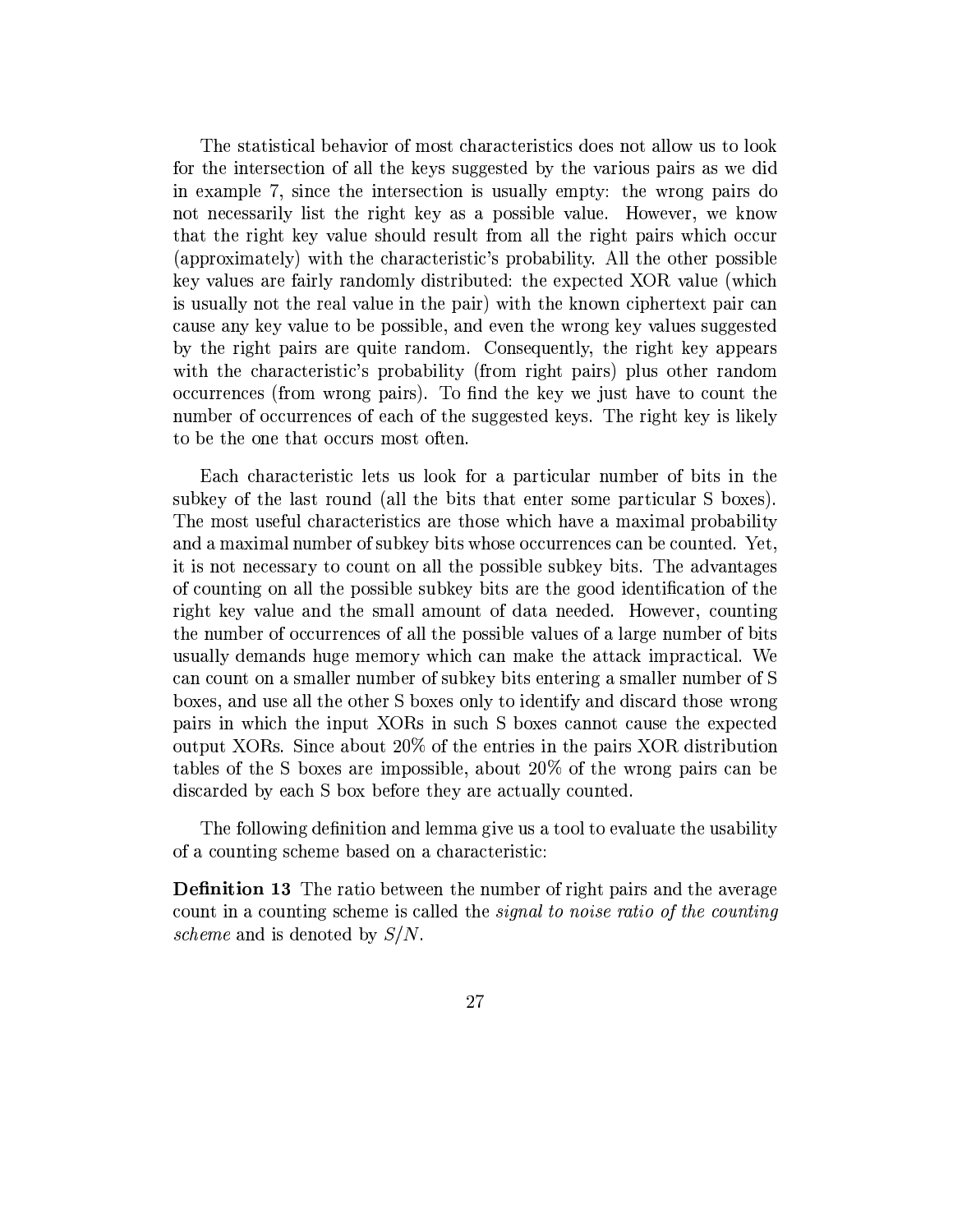C>T MF: Q4<EB0G4QW@E 01M 5aXITSFMQ01M5 PRX4FEI7AEd3EMFEEI: 54F0G4 [FBRT50K/10Q7 characteristic and enough ciphertext pairs to guarantee the existence of sev- $\frac{1}{2}$  and  $\frac{1}{2}$  define the contract of  $\frac{1}{2}$  and  $\frac{1}{2}$   $\frac{1}{2}$   $\frac{1}{2}$   $\frac{1}{2}$   $\frac{1}{2}$   $\frac{1}{2}$   $\frac{1}{2}$   $\frac{1}{2}$   $\frac{1}{2}$ we need several tens of thousands of pairs. How many pairs we need depends on the probability of the characteristic, the number of key bits that we count on and the level of identification of wrong pairs that can be discarded before  $\blacksquare$  . The first matrix set of the first set of the first set of the first set of the first set of the first set of the first set of the first set of the first set of the first set of the first set of the first set of t  $\mathbf{a}$  is the contract the contract of the contract of the contract of the contract of the contract of the contract of the contract of the contract of the contract of the contract of the contract of the contract of the  $\mathbf{r} = \mathbf{r} \mathbf{r} \mathbf{r} \mathbf{r} \mathbf{r} \mathbf{r} \mathbf{r} \mathbf{r} \mathbf{r} \mathbf{r} \mathbf{r} \mathbf{r} \mathbf{r} \mathbf{r} \mathbf{r} \mathbf{r} \mathbf{r} \mathbf{r} \mathbf{r} \mathbf{r} \mathbf{r} \mathbf{r} \mathbf{r} \mathbf{r} \mathbf{r} \mathbf{r} \mathbf{r} \mathbf{r} \mathbf{r} \mathbf{r} \mathbf{r} \mathbf{r} \mathbf{r} \mathbf{r} \mathbf{r} \mathbf$ 5¦@EIB5DEUXITSFMQ[\*EIBDXIT@SFMQEI:a[65@0KBD5@MF: 0KP Q4FEUB58Q0KT T@V>Q4FEUXIT@SFMQEI:QTA5@/K/ [65801BP (i.e., counted and discarded). The right key value is counted about  $m \cdot p$ times using the right pairs where  $p$  is the characteristic's probability, plus  $\blacksquare$  , the state of the state  $\blacksquare$  and the state of the state  $\blacksquare$ noise ratio of a counting scheme is therefore:

$$
S/N = \frac{m \cdot p}{m \cdot \alpha \cdot \beta/2^k} = \frac{2^k \cdot p}{\alpha \cdot \beta}.
$$

 $\mathcal{A}$  Profile the set of the set of the set of the set of the set of the set of the set of the set of the set of the set of the set of the set of the set of the set of the set of the set of the set of the set of the se counting scheme is independent of the amount of pairs used in the scheme.  $\mathcal{A}$  , the contract  $\mathcal{A}$  is the contract of  $\mathcal{A}$  . The contract of  $\mathcal{A}$  is the contract of  $\mathcal{A}$ 58XQEB0KPRQ0KX S<QH]0KQ4`5':<0 EIBEMQ^M\SF7 EBT8V,PRS@E 0KQPD465¦E :F0 EIBREIMQ 

 PS65@/K/GpEBE/ 58QEAQ4FEM\SF7 EIB!T@V][65@0KBP MFEIE:FEI: 5aXITSFMQ01M5 PRX4FEI7AEbQT the number of the right pairs needed. The number of right pairs needed is mainly a function of the signal to noise ratio. When the  $S/N$  is high enough, only a few occurrences of right pairs are needed to uniquely identify the right ¦85@/KSFEbT8V Q4FEbPS8E} 0KQP aGETPEIB+¦E: E6®?[EB017AEIMQ5@/1/3 Q4658QY]4FEIM Q4FE  is about  $1-2$ , about  $20-40$  occurrences of right pairs are sufficient. When Q4FE  0KP7SFX4 4F0G4FEIBE}¦@EIM BR0o4Q[65@0KBP5@BE SFPRS65@/1/3EIMFT@S541 G4FEMQ4<E  $S/N$  is much smaller the identification of the right value of the subkey bits  $\blacksquare$  between the state  $\blacksquare$  and the state  $\blacksquare$ 

In many attacks we use several simultaneous characteristics. In order to minimize the number of ciphertexts needed, we can pack them into more  $\mathcal{L}^{\mathcal{L}}(\mathcal{L}^{\mathcal{L}})$  and  $\mathcal{L}^{\mathcal{L}}(\mathcal{L}^{\mathcal{L}})$  and  $\mathcal{L}^{\mathcal{L}}(\mathcal{L}^{\mathcal{L}})$  and  $\mathcal{L}^{\mathcal{L}}(\mathcal{L}^{\mathcal{L}})$  and  $\mathcal{L}^{\mathcal{L}}(\mathcal{L}^{\mathcal{L}})$  and  $\mathcal{L}^{\mathcal{L}}(\mathcal{L}^{\mathcal{L}})$  and  $\mathcal{L}^{\mathcal{L}}(\mathcal$ 

 $\blacksquare$  . Our definition of the set of the set of the set of the set of the set of the set of the set of the set of the set of the set of the set of the set of the set of the set of the set of the set of the set of the set ously contains two ciphertext pairs of one characteristic and two ciphertext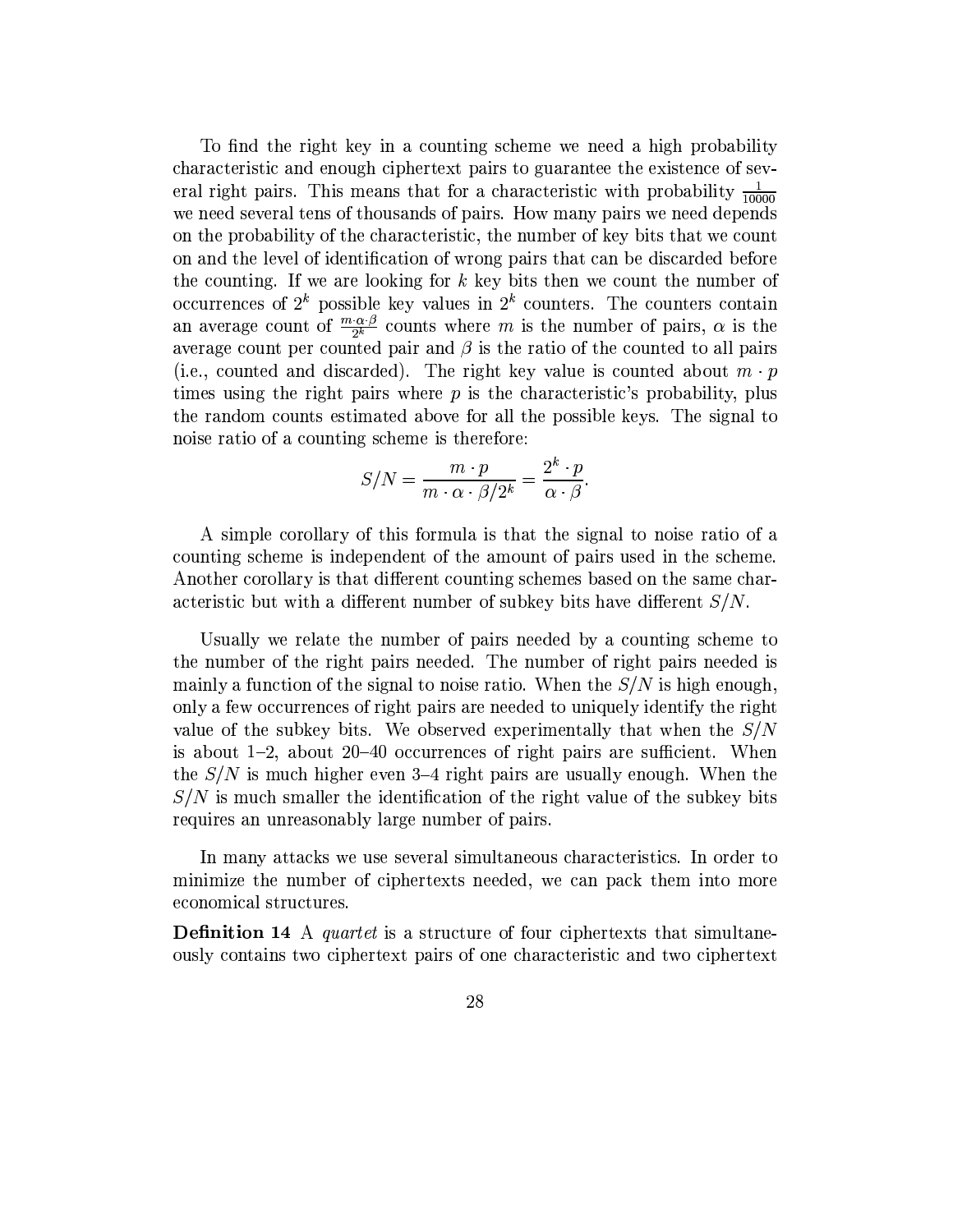$\blacksquare$  . The internal periodic set of  $\blacksquare$  and  $\blacksquare$  and  $\blacksquare$  . The internal periodic set of  $\blacksquare$  . The internal periodic set of  $\blacksquare$  . The internal periodic set of  $\blacksquare$  . The internal periodic set of  $\blacksquare$  .  $\blacksquare$ istics.

**Example 14** The following four plaintexts form a quartet (where  $\psi_1$  and  $\psi_2$ are the plaintext XORs of the characteristics):

- 1. A random plaintext  $P$ .
- 2.  $P \oplus \psi_1$ .
- 3.  $P \oplus \psi_2$ .
- $\sim$  9 $\sim$  3 $\sim$  30 $\sim$  30 $\sim$  30 $\sim$  30 $\sim$  30 $\sim$  30 $\sim$  30 $\sim$  30 $\sim$  30 $\sim$  30 $\sim$  30 $\sim$  30 $\sim$  30 $\sim$  30 $\sim$  30 $\sim$  30 $\sim$  300 $\sim$  300 $\sim$  300 $\sim$  300 $\sim$  300 $\sim$  300 $\sim$  300 $\sim$  300 $\sim$  300 $\sim$  300 $\sim$  300 $\sim$  300

<del>co</del>ntrol to a state of the state of the state of the state of the state of the state of the state of the state of the state of the state of the state of the state of the state of the state of the state of the state of th 4) and the two pairs of the second characteristic are the pairs labeled  $(1, 3)$ 58MF:¹±
K¯ ·6

CD4FEbSFPELT@V Q4<EIPEbPRQBRSFXQSFBEP <sup>X</sup> 58M EA:FTM<Eb01M Q73T 5mP `G4FEIM 58M 58QRQ 5@X uses n pairs of each one of two characteristics we can use  $n/2$  quartets which XTMQ 5@0KMQ4FELP5@7AEb01M?VTB7L58Q0KTM 5@P <sup>E</sup> 5@X4 T@VQ4<Ei [65@01BRP!T8VDE 5@X4 X465@B58XQEB0KPRQ0KX" CD4\SFP}¯EP5¦E 4F5@/KVWQ4FE :65cQ 5Q ^P0KM5bQ4FBEE X465@B5@XQEIB0KPRQ01XIP3EX 5@M P5
¦@E AT@V the data. The other approach is used when an attack can simultaneously use two characteristics while counting the same bits. Then we can divide the  $\cdot$  . The state for the state for the state  $\alpha$  and  $\alpha$  and  $\alpha$  and  $\alpha$ Table February , the contract of the contract of the contract of the contract of the contract of the contract of the contract of the contract of the contract of the contract of the contract of the contract of the contract  $\blacksquare$  : F58  $\blacksquare$  . The following the following the following the following the following the following the following the following the following the following the following the following the following the following the

### - >%> P "u RJ'

NOM PEXQ0KTM ¹<sup>E</sup> :FEMFEI: Q4FE MFT@Q01TMFPT@V[65@0KBP`5@MF: X465@B5@XQEIB0KPRQ01XIP} NOM Q4F01P section we describe how it can be used to cryptanalyze DES reduced to four BRTSFMF:<P CD4F01P]XIB+m[<Q 5@MF5@/GmP0KP]01P(<\SF0KQEUP017A[F/KEZP0KMFXIEU0KQ]S<PEIP^5'X465@B58XQEB0KPRQ0KXb]0KQ4 [<BT501/K0KQ7 <sup>À</sup> ¯ S<Q30KQ PEBj¦@EIP]5@P35-TmT?:A01MQBRT?:<SFXQTBjAE®<5@7A[F/KEQT!Q4<E;7AEQ4<T?:LT@V  $\ldots$  . The contract of  $\mathcal{D}$  is a set of  $\mathcal{D}$  such that  $\mathcal{D}$  is a set of  $\mathcal{D}$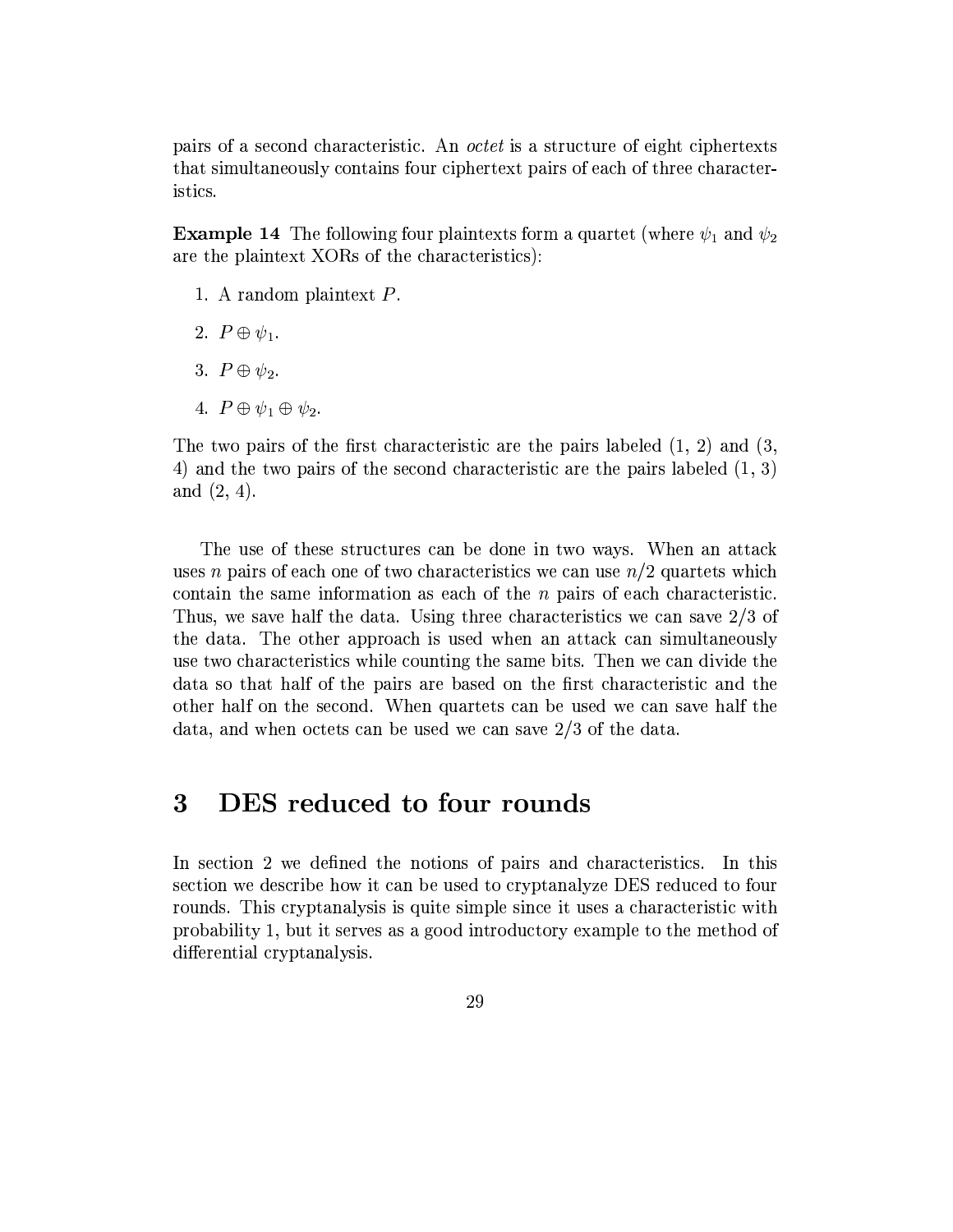In this attack we use the following one-round characteristic  $\Omega^1$  with probability 1 which is an instance of the characteristic described in example 9:



where in the second round  $b' = L' \oplus A' = 20000000_x$ .

In the first round the characteristic has  $a' = 0 \rightarrow A' = 0$  with probability 1. The single bit difference between the two plaintexts starts to play a role in the second round in S1. Since the inputs to S1 differ only in one bit, at least two output bits must differ. Typically such two bits enter three S boxes in the third round  $(c' = a' \oplus B' = B')$ , where there is a difference of one bit in each S box input. Thus, about six output bits differ at the third round. These bits are XORed with the known difference of the input of S1 in the second round  $(d' = b' \oplus C')$ , making a difference of about seven bits in the input of the fourth round and about 11 bits in the entries of the S boxes (due to the  $E$  expansion). Such an avalanche makes it very likely that the input of all the S boxes differ at the fourth round. Even if an input of an S box does not differ in one pair it can differ in another pair and the exact value of  $d'$  is usually different for every pair.

The 28 output XOR bits of S2, ..., S8 in  $B'$  must be equal to zero since their input XORs are zero. Since  $a' \oplus B' = c' = D' \oplus l'$  (see figure 3) then

$$
D' = a' \oplus l' \oplus B'.\tag{1}
$$

When the ciphertext pair values T and  $T^*$  are known then d and  $d^*$  are known to be their right halves (by  $d = r$ ). Since a', l' and the 28 bits of B' are known, the corresponding 28 bits of  $D'$  are known as well by equation 1.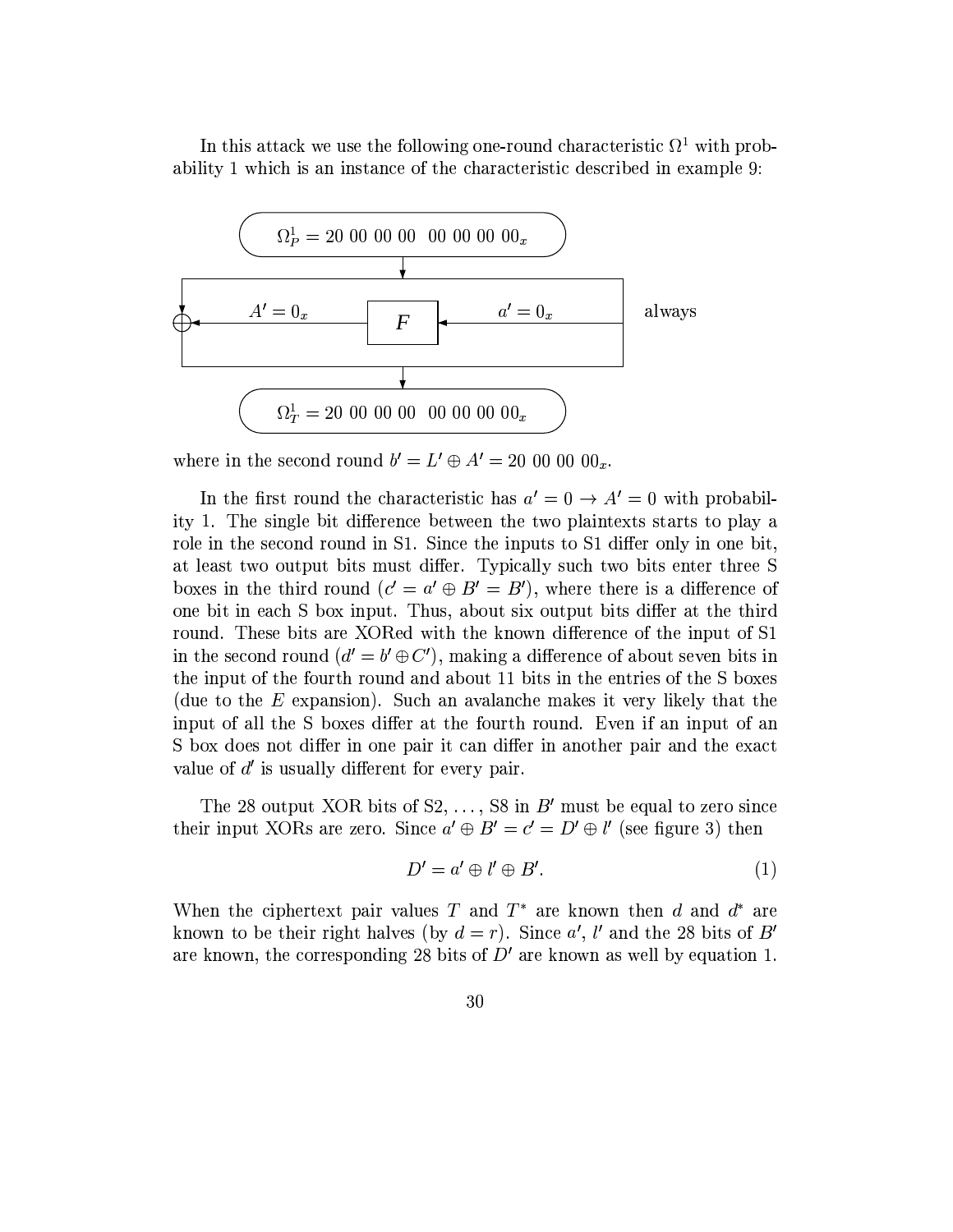

**Figure 3.** DES reduced to four rounds.

These 28 bits are the output XORs of S boxes S2, ..., S8. Thus, we know the values  $S_{Ed}$ ,  $S_{Ed}^*$  and  $S_{Od}$  of seven S boxes in the fourth round.

Given the encrypted pairs we use a separate counting procedure for each one of the seven S boxes in the fourth round. We try all the 64 possible values of  $S_{Kd}$  and check if  $S_{Id} = S_{Ed} \oplus S_{Kd}$  and  $S_{Id}^* = S_{Ed}^* \oplus S_{Kd}$  yield

$$
S_{Od} \oplus S_{Od}^* = S_{Od}'
$$

For each key we count the number of pairs for which the test succeeds. The right key value is suggested by all the pairs since we use a characteristic with probability 1 which causes all the pairs to be right pairs. The other 63 key values may occur in some of the pairs. It is unlikely that a value occurs in all the pairs for which  $S'_I$  are different and  $S'_O$  are different. In rare cases when more than one key value is suggested by all the pairs a few additional pairs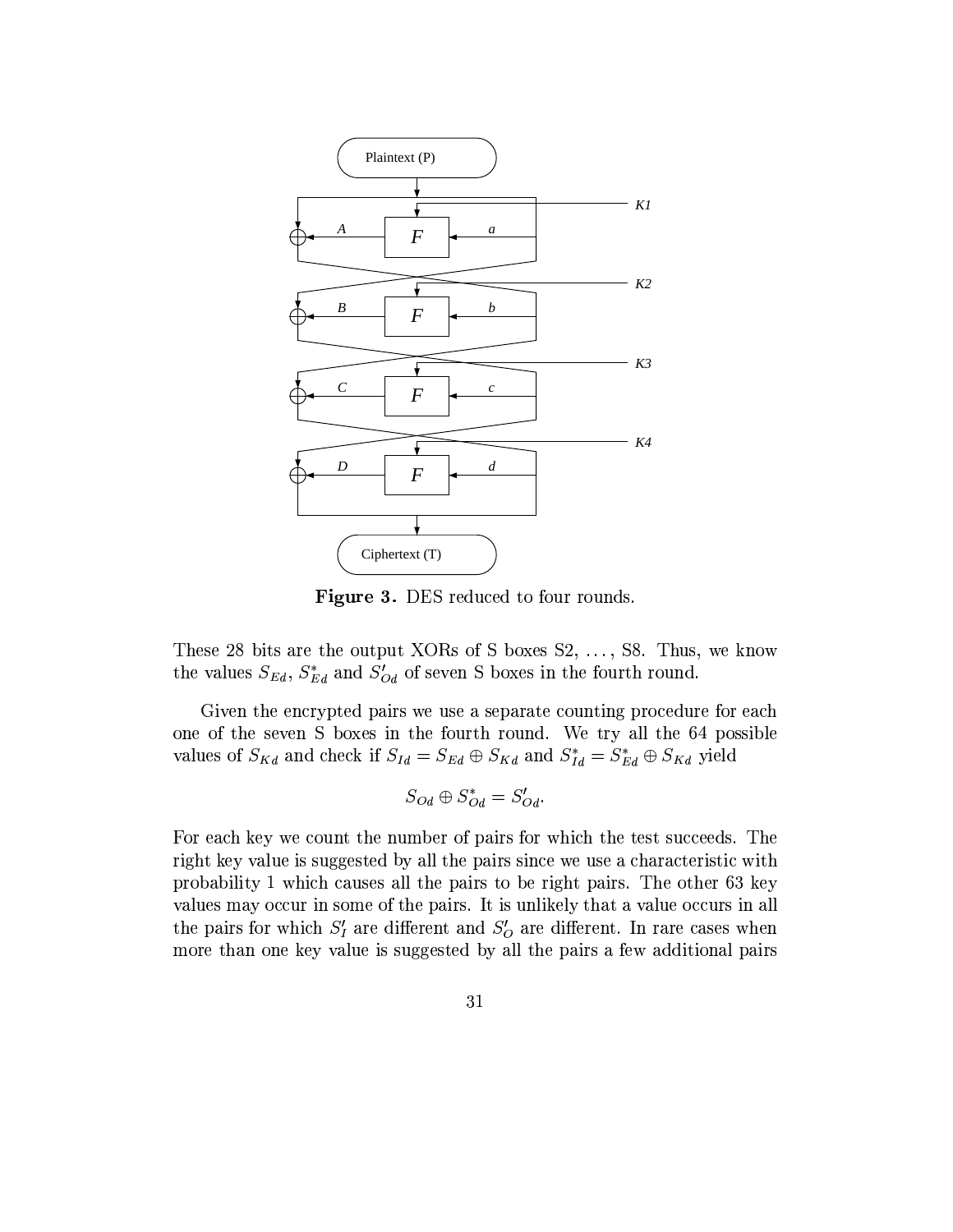can be tried, or the analysis of the other key bits can be done in parallel for all the surviving candidates.

So far we have found  $7 \cdot 6 = 42$  bits of the subkey of the last round (K4). If the subkeys are calculated via the DES key scheduling algorithm these are 42 actual key bits out of the DES 56 key bits, and 14 key bits are still missing. One can now try all the  $2^{14}$  possibilities of the missing bits and decrypt the given ciphertexts using the resulting keys. The right key should satisfy the known plaintext XOR value for all the pairs, but the other  $2^{14} - 1$ values have only probability  $2^{-64}$  to satisfy this condition.

Some researchers have proposed to strengthen DES by making all the subkeys  $Ki$  independent (or at least to derive them in a more complicated way from a longer actual key  $K$ ). Our attack can be carried out even in this case. To find the six missing bits of K4 and to find K3 we use another plaintext XOR value with the following characteristic  $\Omega^2$ :



Where in the second round  $b' = L' \oplus A' = 02222222_x$ .

The value of  $S1'_{Eb}$  is zero. Thus,  $S1'_{Ob} = 0$ . As above we find  $S1'_{Od}$  using equation 1 and similarly we can find the corresponding six key bits  $S1_{Kd}$ .

Now we know the complete fourth round subkey K4. Using K4 we partially decrypt all the given ciphertexts by "peeling off" the effect of the last round. As a result we remain with a three-round cryptosystem. In this cryptosystem the second  $P'$  value lets us calculate the third round subkey K3. The inputs to the third round c and  $c^*$  are known as halves of the ciphertexts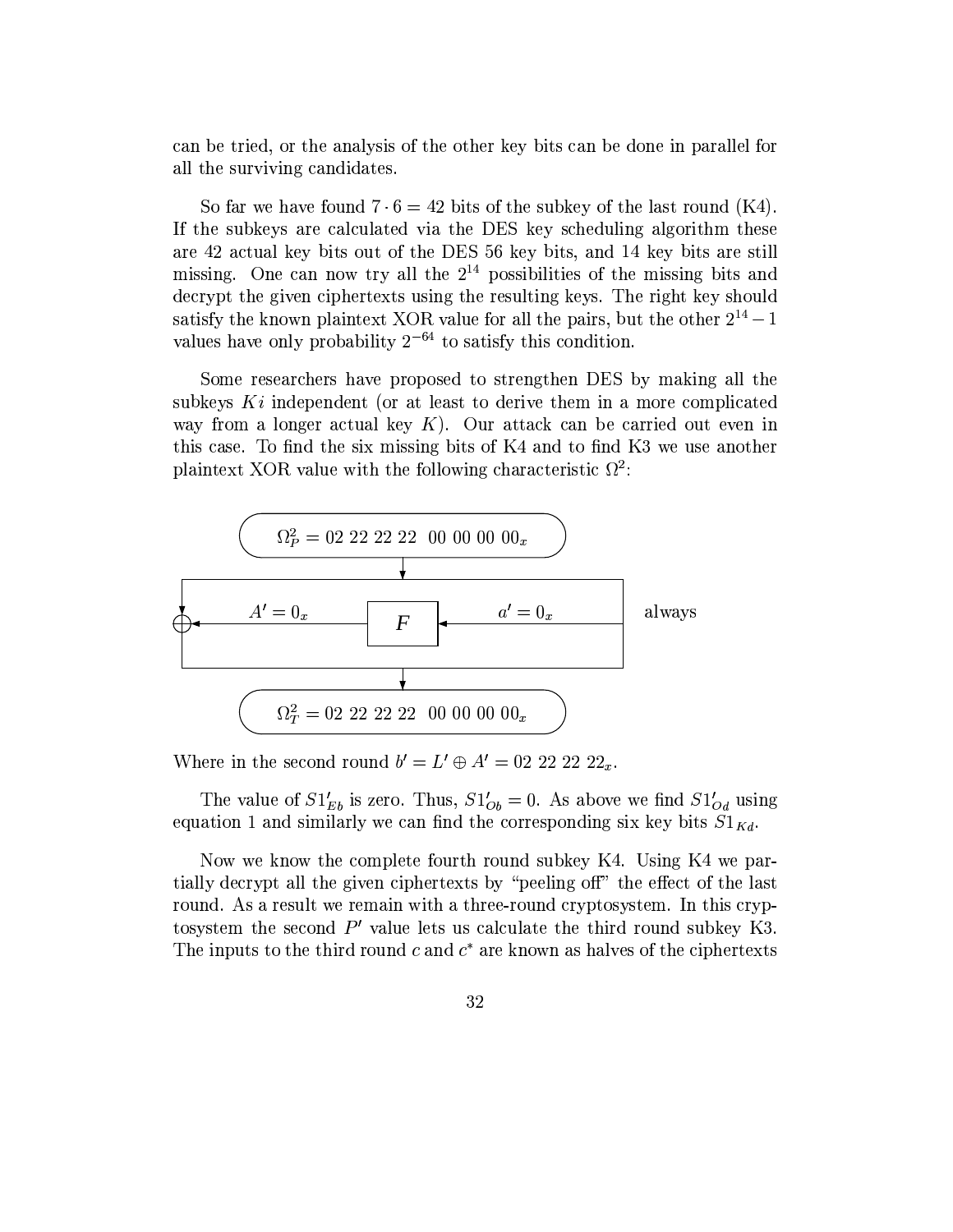of the three-round cryptosystem. The input XOR  $c'$  is easily calculated. The output XOR C' is  $C' = b' \oplus d'$  where b' and d' are known. The counting method is used again to count the number of occurrences of the possible keys of all the eight S boxes at the third round. The values that are counted for all the pairs are likely to the right key values. As a result the complete K3 is found with high probability.

The  $P'$  values used above are insufficient to find a unique K2 since the  $S'_{Eh}$  are constant for all the pairs, and thus the right key values are indistinguishable from the alternative key values obtained by XORing them with  $S'_{Eb}$ . Although we can find these two possibilities for each S box, i.e.,  $2^8$ possibilities for K2, we cannot use the above XOR values to find K1 since in both XOR values there is  $R' = 0$  and thus  $a' = 0$  and  $A' = 0$ . Note that  $a' = 0 \rightarrow A' = 0$  happens regardless of the key and thus all the possible values of K1 are equally likely using these XOR values. To solve this problem we have to use an additional characteristic which has a non zero input XOR for all the S boxes of the first round. In addition we want to be able to distinguish the key values of all the S boxes so we choose two characteristics  $\Omega^3$ and  $\Omega^4$ . These characteristics can be chosen arbitrarily under the following two conditions:

- $S'_{Ea} \neq 0$  for all the S boxes using either  $\Omega_P^3$  or  $\Omega_P^4$ .
- For every particular S box  $S'_{E_a}$  of the characteristic  $\Omega_p^3$  is different from  $S'_{Ea}$  of  $\Omega_P^4$ .

Then b and  $b^*$  are known by decryption of the third round and B' is known by  $B' = a' \oplus c' = R' \oplus c'$ . The counting method is used to find K2. This time it has to use the appropriate R' value for each pair. Now a,  $a^*$  and  $a'$  are known by decryption of the second round and A' is known by  $A' = L' \oplus b'$ . The counting method finds K1. Using K1, K2, K3 and K4 we can decrypt the original ciphertexts to get the corresponding plaintexts and then verify their plaintext XOR values. If we find only one possibility for all the subkeys the verification must succeed. If several possibilities are found then only one of them is likely to be verified successfully, and thus the right key can be identified.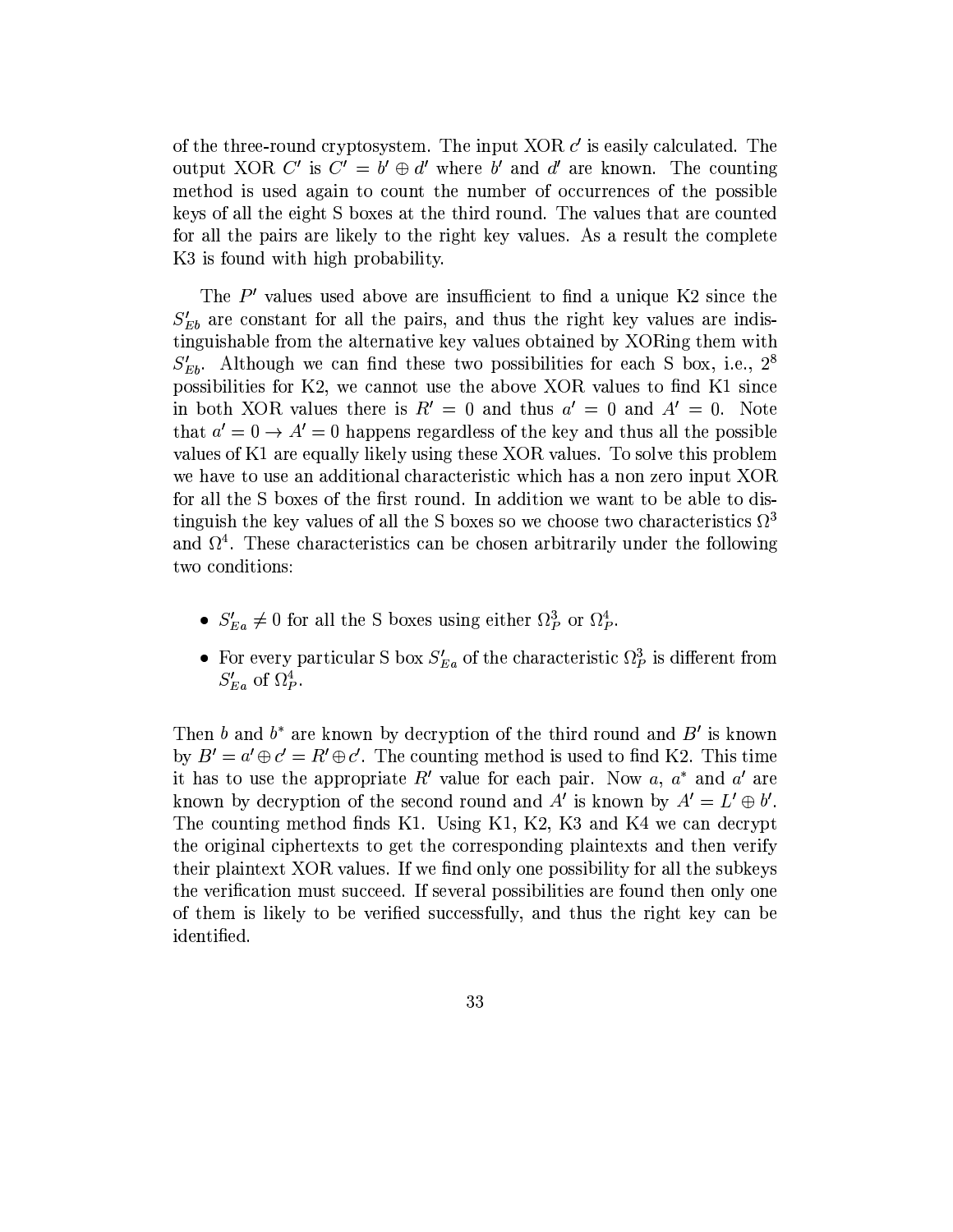Typically, 16 encryptions are sufficient for this attack. These 16 encryptions contain eight pairs of the characteristic  $\Omega^1$ , eight pairs of  $\Omega^2$ , four pairs of  $\Omega^3$  and four pairs of  $\Omega^4$ . In order not to increase the amount of data needed we use two octets that occupy four pairs of each of three plaintext XOR.

#### DES reduced to six rounds  $\overline{\mathbf{4}}$

The cryptanalysis of DES reduced to six rounds is more complex than the cryptanalysis of the four round version. We use two statistical characteristics with probability  $\frac{1}{16}$ , and choose the key value that is counted most often. Each one of the two characteristics lets us find the 30 key bits of K6 which are used at the input of five S boxes in the sixth round, but three of the S boxes are common so the total number of key bits found by the two characteristics is 42. The other 14 key bits can be found later by means of exhaustive search or by a more careful counting on the key bits entering the eighth S box in the sixth round.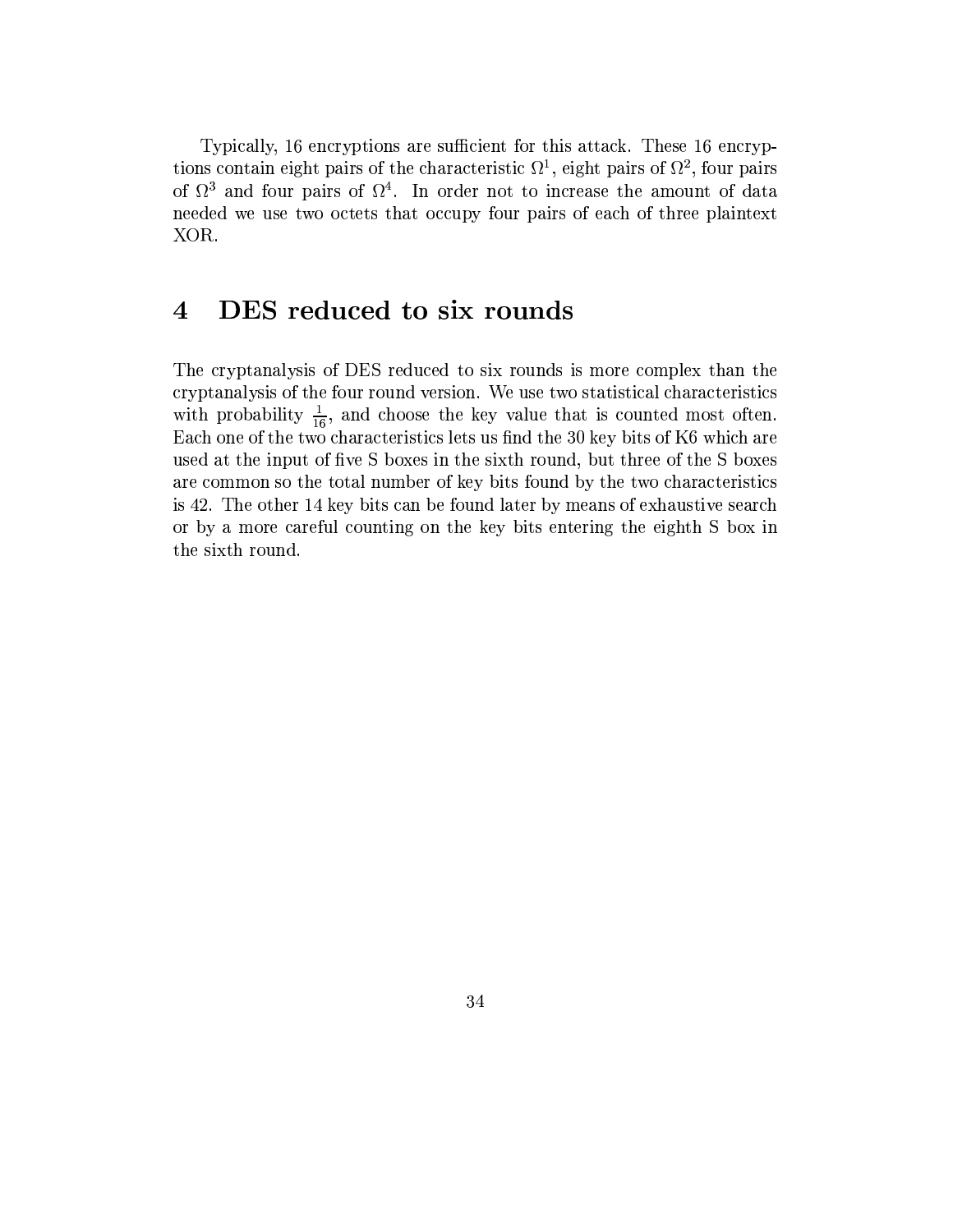CD4FE BRPRQX465@B5@XQEIB0KPRQ01X 0KP=



G4<EIBE 01MQ4FEHVTSFBQ4`BTSFM<: ) # ) <sup>²</sup> ) # !:

!,03¦E <sup>=</sup> T
®?EPD01MQ4<EZVTSFBRQ4BTSFM<: <sup>±</sup> <sup>=</sup> K¯ <sup>=</sup> ¯} ¯\*= ·3465¦EUJIEBT'01M<[FS<Q³aµ>¶]P  $(S<sup>t</sup> = 0)$  and thus their output XORs are zero  $(S<sup>t</sup> = 0)$ . The correspond-0KM5T@S<Q[FS?Qk³aµ>¶P 01MAQ4FE^P03®mQ4BTS<MF:X 58M EVTSFMF: 81) # -)}² ) ² )« =?0KMFXIE the right key value is not suggested by all the pairs (due to the probabilistic · and a felx of the state of the state of the state of the state of the state of the state of the state of the state of the state of the state of the state of the state of the state of the state of the state of the state for the subkey bits entering each S box. In order to increase the  $S/N$  we PR4FTSF/K: P0K7SF/Q 5@MFETSFPR/G XIT@SFMQTM PRS@E 0QP!EIMQEB01MQ PE¦EIB5@/]= T®?EIP CD4<E  $\blacksquare$  . The set of the set of the set of the set of the set of the set of the set of the set of the set of the set of the set of the set of the set of the set of the set of the set of the set of the set of the set of the 7L5n®?017A01JEIP Q4FE3[FBRT501/10Q7;Q4658Q,Q4FE B0o@4\Q@EY¦85@/KSFE01P+Q4FE TMFE XITS<M\QEI:7ATPRQ T@V.° QEIM1
9 PRQB5@0o@4\QRVTBj35@BR:017A[F/1E7LEMQ 58Q01TM'T@V Q4F01P 7LE(Q4FTm:BE<\SF01BREIP XTSFMQEBP}¯  $\overline{a}$  and  $\overline{a}$  and  $\overline{a}$  and  $\overline{a}$  and  $\overline{a}$  and  $\overline{a}$  and  $\overline{a}$  and  $\overline{a}$  and  $\overline{a}$  and  $\overline{a}$  and  $\overline{a}$  and  $\overline{a}$  and  $\overline{a}$  and  $\overline{a}$  and  $\overline{a}$  and  $\overline{a}$  and  $\overline{a}$  and  $\mathbf{F} = \mathbf{F} \mathbf{F} \mathbf{F} \mathbf{F} \mathbf{F} \mathbf{F} \mathbf{F} \mathbf{F} \mathbf{F} \mathbf{F} \mathbf{F} \mathbf{F} \mathbf{F} \mathbf{F} \mathbf{F} \mathbf{F} \mathbf{F} \mathbf{F} \mathbf{F} \mathbf{F} \mathbf{F} \mathbf{F} \mathbf{F} \mathbf{F} \mathbf{F} \mathbf{F} \mathbf{F} \mathbf{F} \mathbf{F} \mathbf{F} \mathbf{F} \mathbf{F} \mathbf{F} \mathbf{F} \mathbf{F} \mathbf$ with much smaller memory.

CD4FEHP5@7AEZEXI0KEIMQ5@/GTB0Q4F7%01P SFPREI:QT MF:Q4FE @E 0QP T@V <sup>=</sup> <sup>À</sup> ¯6= \*¯<sup>=</sup> ¯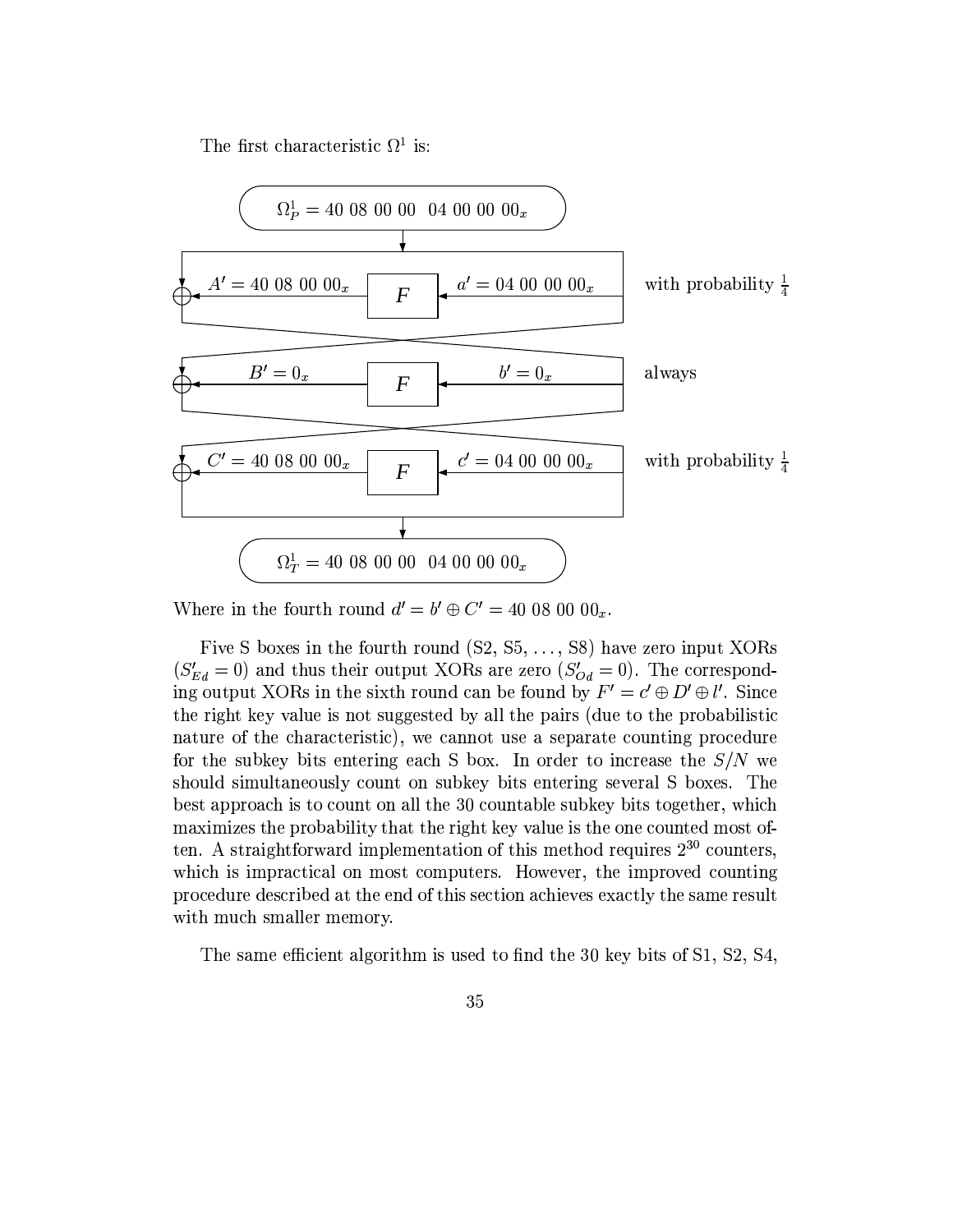S5 and S6 using the second characteristic  $\Omega^2$  which is:



Where in the fourth round  $d' = b' \oplus C' = 00 20 00 08_x$ .

Again, five S boxes in the fourth round (S1, S2, S4, S5 and S6) have zero input XORs. The computed key values of the common S boxes S2, S5 and S6 should be the same in both calculations (otherwise we should analyze more pairs or consider additional candidate keys with almost maximal counts). If this test is successful, we have probably found 42 bits of K6.

DES has 56 key bits. 14 of them are still missing. The simplest way to find them is to search all the  $2^{14}$  possibilities for the expected plaintext XOR value of the decrypted ciphertexts. A faster way is to start looking for the six missing bits of K6 which enter S3 (the other eight key bits occur only in other subkeys). At first we use our partial knowledge of the key to filter the given pairs. For each pair we check if at the five S boxes having  $S'_{Ed} = 0$ by the characteristic, the value of  $S'_{Of}$  obtained by f and  $f^*$  and the known key bits form the expected value from  $F' = c' \oplus D' \oplus l'$ . If not then this cannot be a right pair. Otherwise it is almost certainly a right pair (since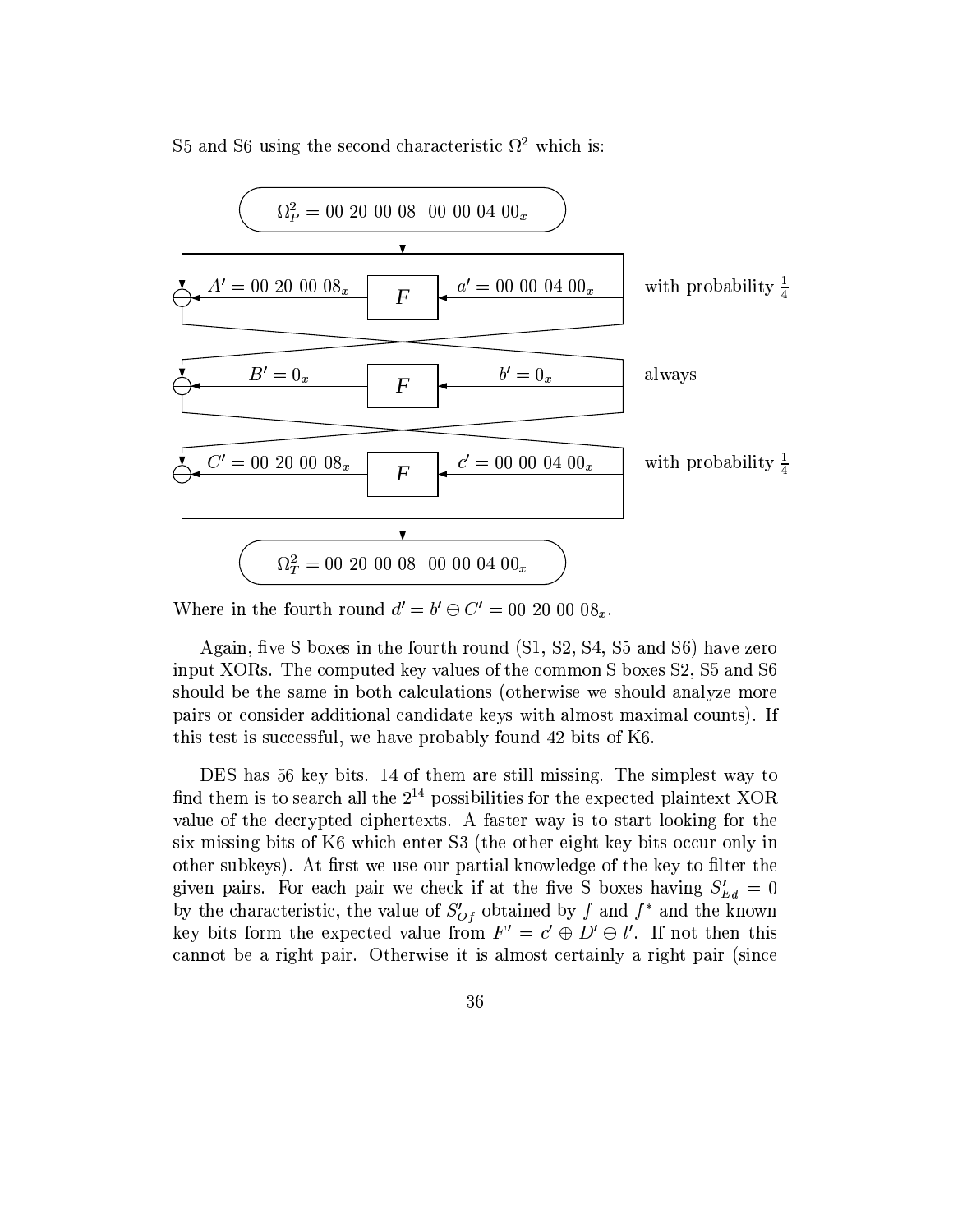| Into S box     | e bits        | Key bits          |
|----------------|---------------|-------------------|
| #              | $S_{Ee}$      | $S_{Ke}$          |
| S <sub>1</sub> | $+ + + + + +$ | $3+ +$            |
| S <sub>2</sub> | $++3+++$      | $+3+333$          |
| S3             | $+ + + + + +$ | ++++++            |
| S4             | $++++3+$      | $++$ $++$         |
| S5             | $3 + + + + +$ | $+++$ , $++$      |
| S6             | $++++3+$      | $+$ , $+$ , $+$ + |
| S7             | $3 + + + + +$ | $+++$ . $++$      |
| S8             | $++3+++$      | ++++++            |

**Table 8.** Known bits at the fifth round.

the condition can be satisfied accidentally only with probability  $2^{-20}$ ). For the remainder of the cryptanalysis we use only the (roughly)  $\frac{1}{16}$  of the pairs which are believed to be the right pairs. This filtration greatly improves the signal to noise ratio of the following scheme, which otherwise would be impractical.

Table 8 describes the known bits of the key and the input to the  $F$ function at the fifth round assuming we know the 42 key bits. The digit '3' means that the bit depends on the exact value of the missing key bits that enter S3 in the sixth round. '+' means that it depends only on known key bits. Eight key bits are not used at all in the subkey K6, and are marked by '.'. This table shows that by guessing the six missing bits of K6 we can verify its correctness by calculating  $e$  and  $e^*$  for each right pair by a single round decryption with K6 and by verifying that the values of  $S2'_{Oe}$ ,  $S3'_{Oe}$ and  $S8'_{Oe}$  (for which all the input and key bits are known) are as expected by  $E' = d' \oplus f'$ . Furthermore, we can verify that there are values of the missing key bits (for each S box separately) such that the other S boxes output XORs are as expected. The verification of most of the 64 possibilities of the six missing bits of K6 should fail, and with high probability only one possibility survives. This value completes K6. Only eight key bits are missing now. They can be found by trying all the 256 possibilities, or by applying a similar analysis to key bits that enter S boxes in the fifth round.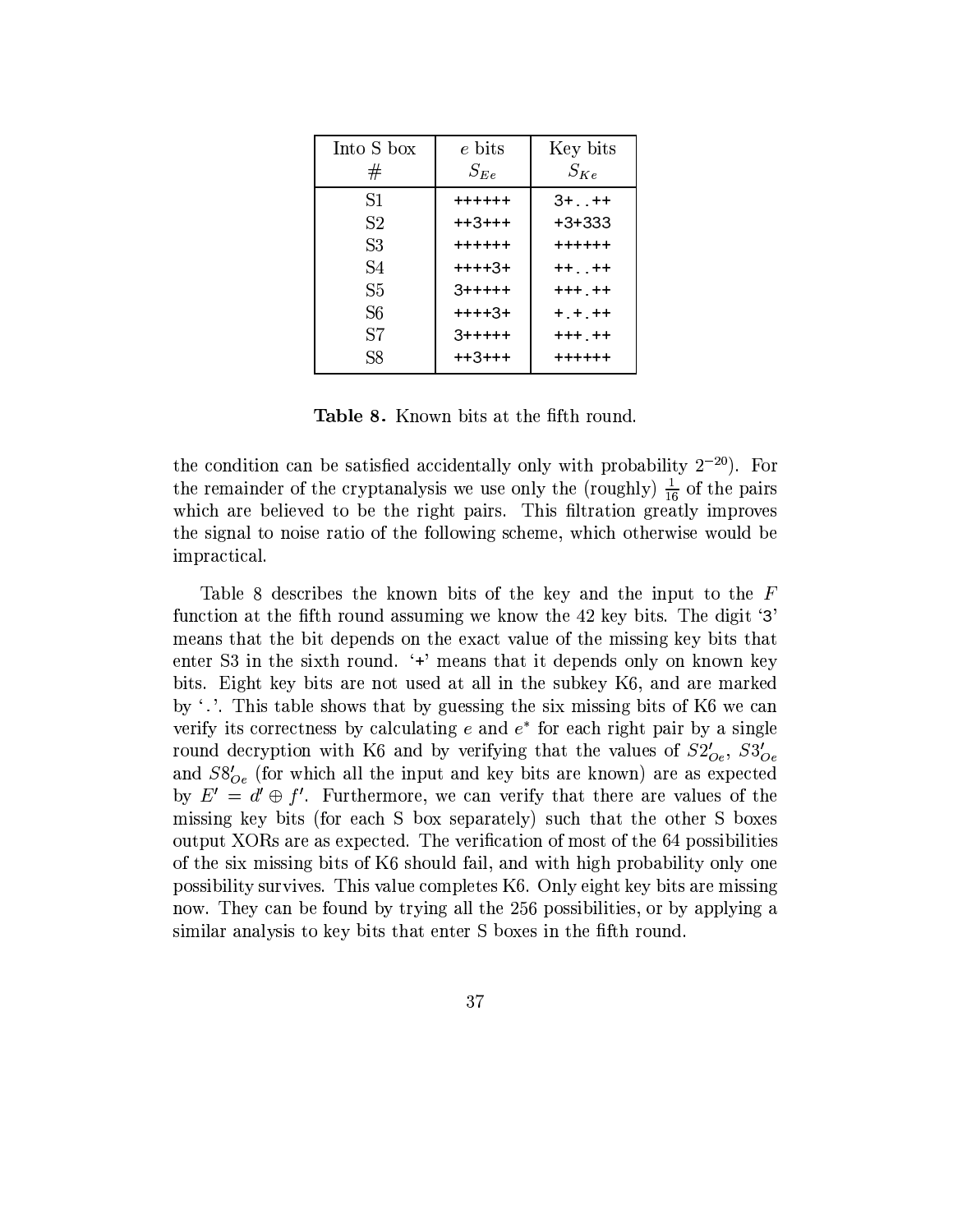How much data is needed? The signal to noise ratio of the first part of the algorithm (which finds 30 key bits) is

$$
S/N = \frac{2^{30} \cdot \frac{1}{16}}{4^5} = 2^{30-4-10} = 2^{16}.
$$

The  $S/N$  is high and thus only 7-8 right pairs of each characteristic are needed. Since the characteristics' probability is  $\frac{1}{16}$ , we need about 120 pairs of each characteristic for the analysis. The  $S/N$  of the later part is

$$
S/N = \frac{2^6 \cdot 1}{4} = 16.
$$

This is lower, but we do not care since we can almost certainly identify and use only the 7-8 right pairs from the first part (while eliminating most of the noise) and intersect the sets of possible key values. To reduce the number of ciphertexts needed we use quartets which combine the two characteristics. As a result only 240 ciphertexts (representing 120 pairs of each characteristic) are needed for the complete cryptanalysis.

In order to decrease the amount of memory needed in the first part of this attack we devised an equivalent but faster counting algorithm that uses negligible memory and can count on all the countable subkey bits simultaneously. This algorithm can be used in any counting scheme that needs a huge memory but analyses a relatively small number of pairs (after filtering out all the identifiable wrong pairs). The idea behind this algorithm is to describe the pairs and the possible key values by a graph. In this graph each pair is a vertex and every two pairs which suggest a common key value have a connecting edge labeled by this value. Thus, each key value forms a clique which contains all its suggesting pairs. The largest clique corresponds to the key value which is counted by the largest number of pairs. In our implementation, for each of the five S boxes we keep a bit mask of 64 bits, one bit for each possible key. Given the values of  $S_E$ ,  $S_E^*$  and  $S_O'$  we set the bits of the key masks that correspond to possible keys. Each pair has five such key masks, one for every S box. A clique is defined as a set of pairs for which for each of the five key masks there is a common bit set in all the pairs in the set (i.e., the binary "and" operation is non zero for all the five key masks). Finding the largest clique can be done in the following way: first compare the key masks of every pair with all the following pairs in the pairs list. At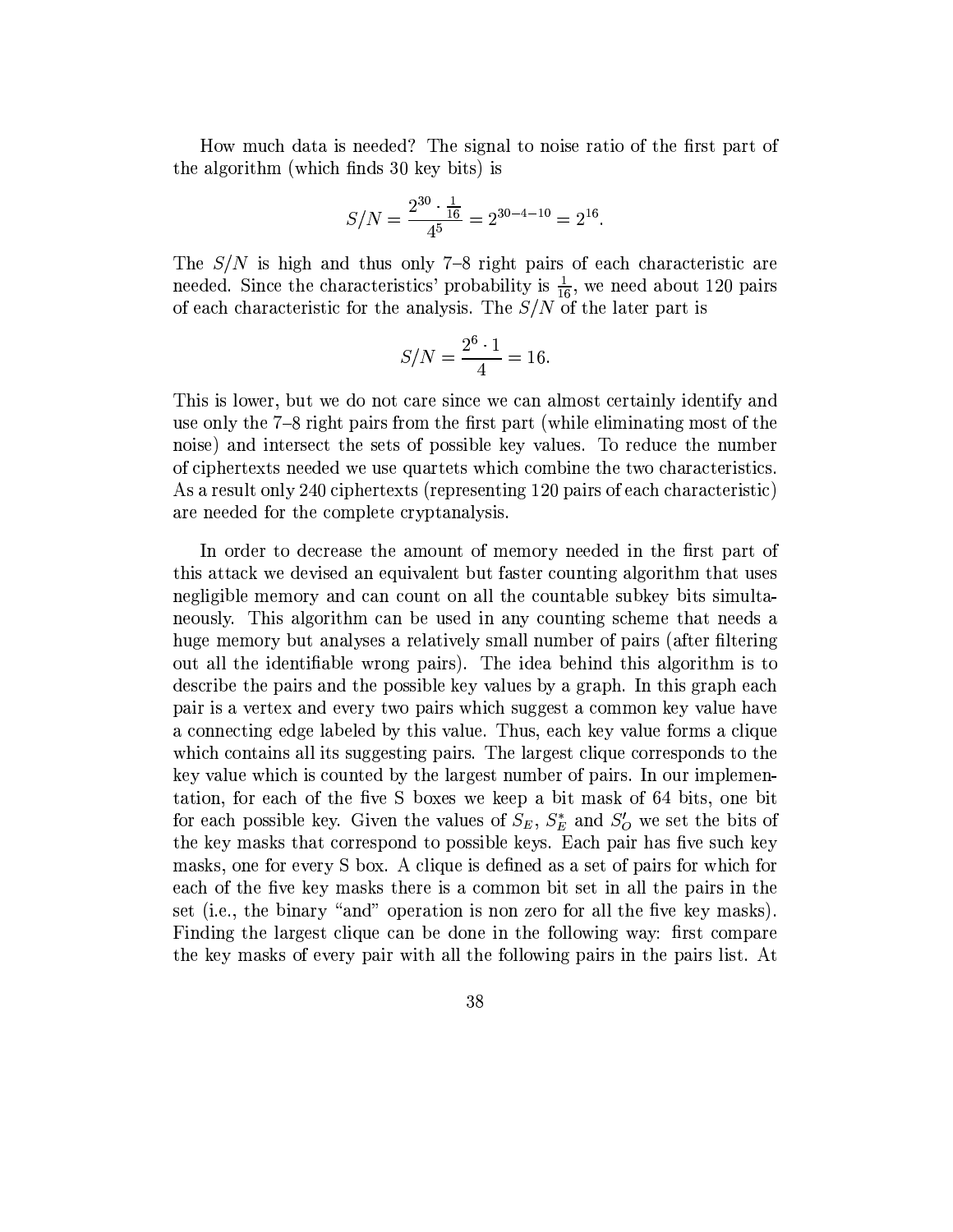each comparison there is usually at least one key mask without any common bit set. For the remaining possibilities we try to "and" the result with third  $\overline{a}$  and  $\overline{a}$  and  $\overline{a}$  and  $\overline{a}$  and  $\overline{a}$  and  $\overline{a}$  and  $\overline{a}$ Given the largest clique we can easily compute the corresponding key bits by  $\ldots$  . The state of the state  $\alpha$  state  $\alpha$  at the state of the state  $\alpha$  expected by  $\alpha$ 

POINT IN THE SERVICE IN THE SERVICE IN THE SERVICE IN THE SERVICE IN THE SERVICE IN THE SERVICE IN THE SERVICE IN THE SERVICE IN THE SERVICE IN THE SERVICE IN THE SERVICE IN THE SERVICE IN THE SERVICE IN THE SERVICE IN THE T@MF:FPZTM 5 /Outdoorlength 5 /Outdoorlength 5 /Outdoorlength methods in the control of the control of the control of the control of the control of the control of the control of the control of the control of the control of  $X$  is the property of the state  $\mathcal{S}_1$  and  $\mathcal{S}_2$  are the state  $\mathcal{S}_3$  of the state  $\mathcal{S}_4$  and  $\mathcal{S}_5$ Q4FEZ[FBRT:B5@7 PSFXXIEIE:FP]01Mb5@/17ATPRQ35@/K/ Q4FEZXI5@PEP CD4FEZ[FBRT:B5@7 SFPEP]5 T@S<Q À bytes of memory, most of which is devoted to various preprocessed tables used to speed up the algorithm.

# - >%> P b-C RJ'

YH.= BREI:FSFXEI: QT E0o4QBRTSFMF:<PX 5@M <sup>E</sup> BRT:@EM SFPR01M5 5 T@S<Q XI0K[F4FEBRQE6®mQ [F5@01BRP;VTBb]4F0KX4 Q4FE[F/ 5801MQE6®?Q>³aµ>¶%0KP %1)# ! CD4<E 7AEQ4FTm: MF:FP6 0KQP T8V <sup>À</sup> 58:F:F0KQ01TMF5@/Q8E} 0KQP
X 5@M E]VT@SFMF:ASFP0KM5!PR017A01/15@B 7L5@MF0K[FSF/158Q0KTMFP,T@MAQ4FE^[F5@01BRP WCD4FEBE7b5801MF0KM5HEI0G4Q?8E} 0QPX 5@M EVTS<MF:LS<P01MQ exhaustive search.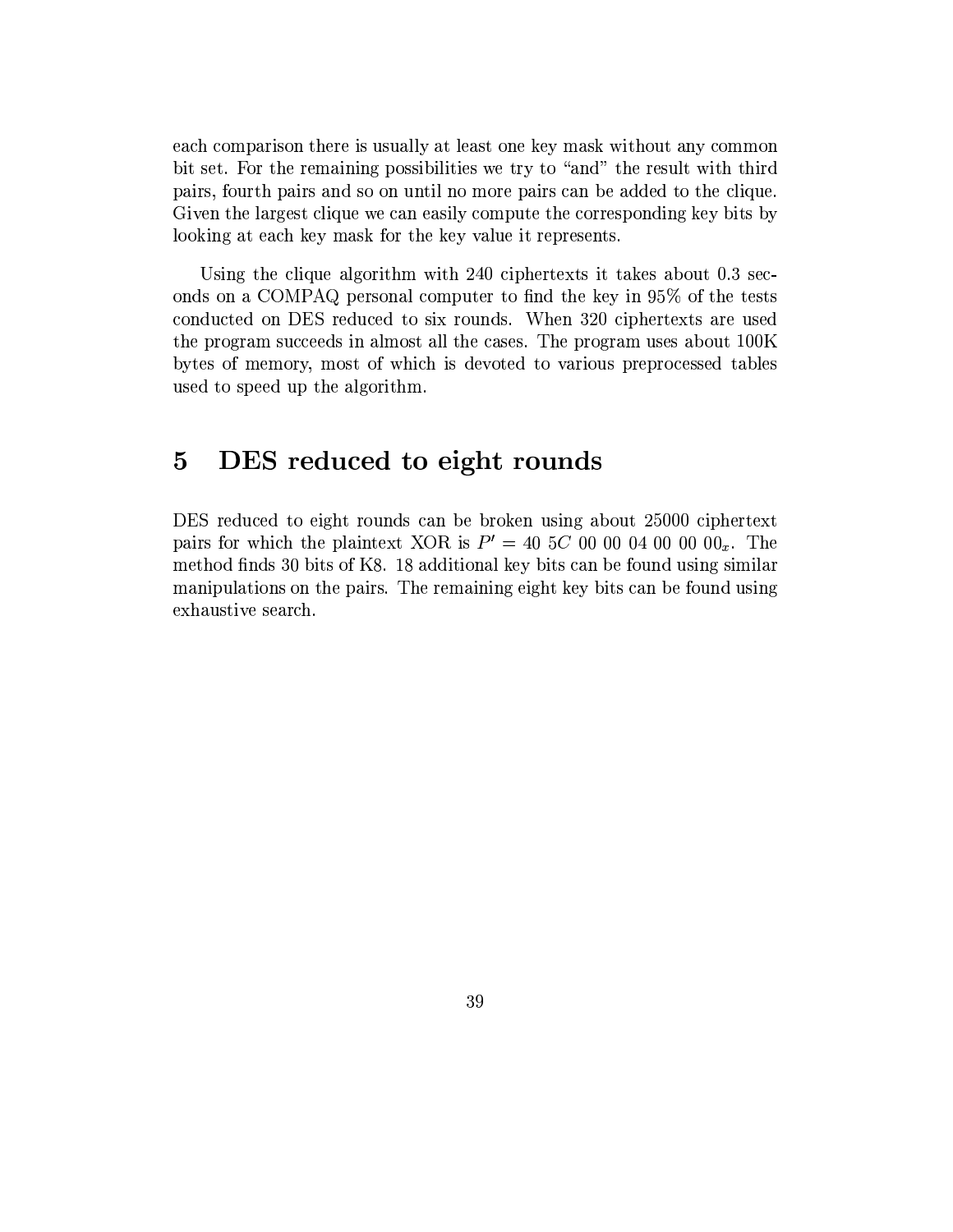The following characteristic is used in this analysis:



CD4F0KPZX465@B5@XQEIBR01PRQ01X 4F5@PZ[FBRT50K/10Q7  $\frac{1}{10485.76}$ . The  $\blacksquare$  and  $\blacksquare$  . The contract of the contract of  $\blacksquare$  $\blacksquare$  . The contract of the contract of the contract of the contract of the contract of the contract of the contract of the contract of the contract of the contract of the contract of the contract of the contract of the

$$
f' = d' \oplus E' = b' \oplus A' = L' = 40 \ 5C \ 00 \ 00_x.
$$

Consequently, for five S boxes  $S'_{\text{ref}} = S'_{\text{ref}} = 0$  and  $S'_{\text{ref}} = 0$ .

Note There is an additional five-round characteristic with probability about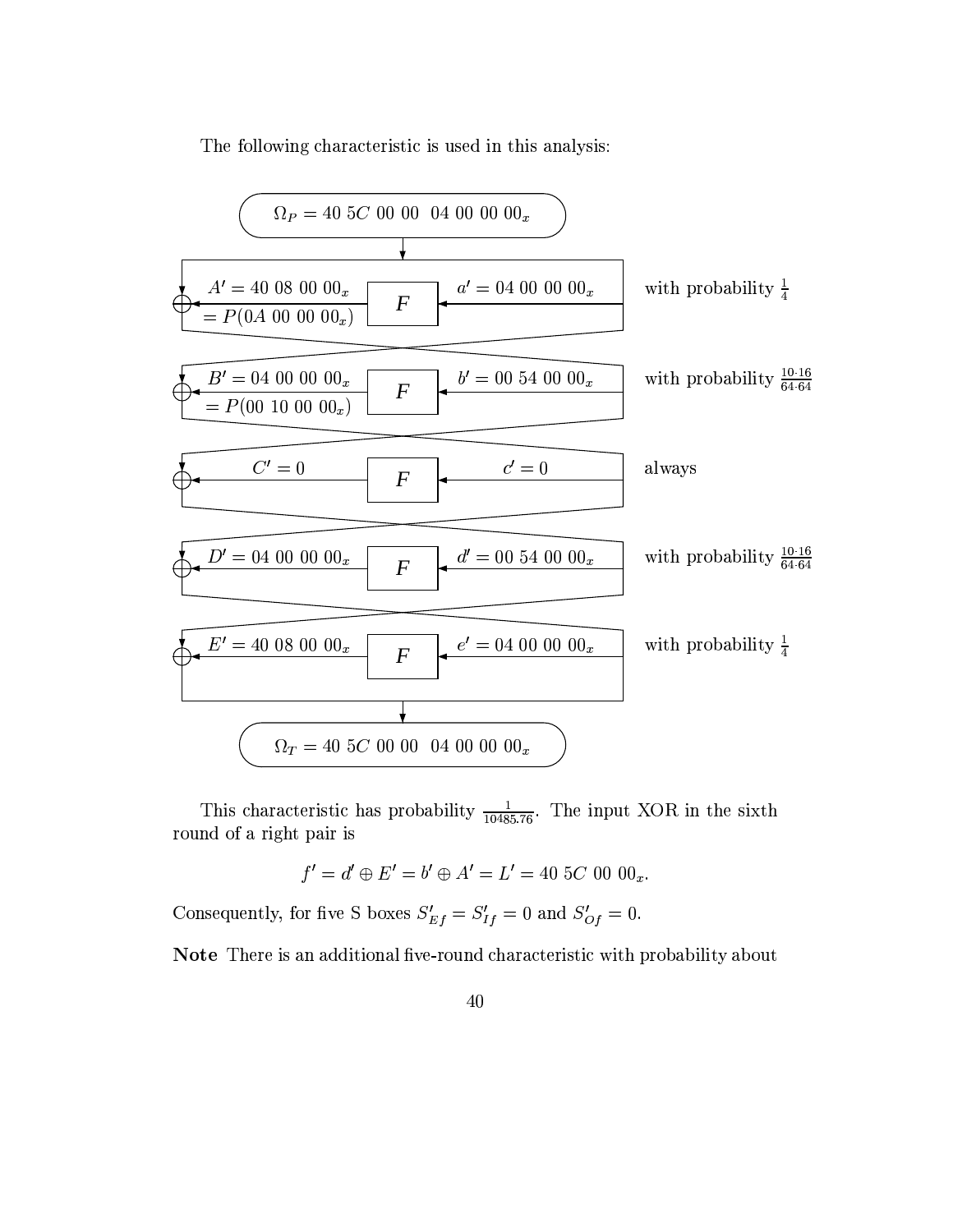$\frac{1}{33000}$ . Its plaintext XOR is

$$
\Omega_P = 04\ 04\ 07\ 80\ 00\ 20\ 20\ 00_x.
$$

In this characteristic only four  $S$  hoves in the sixth round satisfy  $S' = 0$ CD4<EIBE 5@BE T8Q4FEB,X465@B5@XQEIBR01PRQ01XP,VTB]4<01X4 E0KQ4<EIB,Q4FE3[FBRT501/10Q7UTB Q4FE3M\SF7 EB  $\mathbb{R}$  specifies are the set of the set of the set of the set of the set of the set of the set of the set of the set of the set of the set of the set of the set of the set of the set of the set of the set of the set of less advantageous.

In right pairs the five S boxes S2, S5, ..., S8 satisfy  $S'_{Ef} = S'_{If} = 0$ <br>and  $S' = 0$ . By  $H' = I' \oplus g' = I' \oplus g' \oplus F'$  we can find the output XORs of the corresponding S boxes in the eighth round. The input data  $\overline{\phantom{a}}$  and  $\overline{\phantom{a}}$  and  $\overline{\phantom{a}}$  and  $\overline{\phantom{a}}$  and  $\overline{\phantom{a}}$ Q4FE`XITSFMQ01M5 7LE(Q4FTm: QT MF: Q4FE PRS@E 0QP'EIMQEIB0KM5Q4FE ¦E <sup>=</sup> T
®?EP at the eighth round. The signal to noise ratio of this counting scheme is  #  $\frac{2}{45.10485\,76} = 100$ # À

 $\sim$  3TS  $\sim$  3TS  $\sim$  3TS  $\sim$  7.5  $\sim$  7A  $\sim$  7M  $\sim$  7A  $\sim$  7M  $\sim$  7A  $\sim$  7M  $\sim$  7A  $\sim$  7M  $\sim$  7A  $\sim$  7M  $\sim$  7A  $\sim$  7A  $\sim$  7A  $\sim$  7A  $\sim$  7A  $\sim$  7A  $\sim$  7A  $\sim$  7A  $\sim$  7A  $\sim$  7A  $\sim$  7A  $\sim$  7A  $\sim$  7A  $\mathcal{A}$  for a constant  $\mathcal{A}$  and  $\mathcal{A}$  are interesting to the constant  $\mathcal{A}$  . The constant  $\mathcal{A}$  $\overline{\phantom{a}}$  ,  $\overline{\phantom{a}}$  ,  $\overline{\phantom{a}}$  ,  $\overline{\phantom{a}}$  ,  $\overline{\phantom{a}}$  ,  $\overline{\phantom{a}}$  ,  $\overline{\phantom{a}}$  ,  $\overline{\phantom{a}}$  ,  $\overline{\phantom{a}}$  ,  $\overline{\phantom{a}}$  ,  $\overline{\phantom{a}}$  ,  $\overline{\phantom{a}}$  ,  $\overline{\phantom{a}}$  ,  $\overline{\phantom{a}}$  ,  $\overline{\phantom{a}}$  ,  $\overline{\phantom{a}}$  $\mathcal{F}(\mathcal{F})$  and  $\mathcal{F}(\mathcal{F})$  are only as a contract model of  $\mathcal{F}(\mathcal{F})$  and  $\mathcal{F}(\mathcal{F})$  $\blacksquare$ subkey bits entering fewer S boxes. The remaining S boxes can be used for 0K:FEIMQ0XI58Q0KTMT@V+PRT7LEHT8V Q4FEb]BRTM5[65@0KBP\± 01Md]4F0KX4) ) ·
9 TS<Q  $\blacksquare$  , and the contract of the state of the state of the state of the state of the state of the state of the state of the state of the state of the state of the state of the state of the state of the state of the state EI5@X4 BREI7L5@01MF0KM5A= T®a:F01PRX 5@BR:FP T@V,Q4FE\]BTM5L[65@0KBP (/3TSFMQ0KM5bTM @E} each remaining 5 box discards 20% of the wrong parties thus has  $S/N = \frac{2^{24}}{44.08 \cdot 10485.76} \approx 7.8$  and cournel  $\blacksquare$  . The state of the state of the state of the state of the state of the state of the state of the state of the state of the state of the state of the state of the state of the state of the state of the state of the  # <sup>5</sup>  $\frac{2^{18}}{4^3 \cdot 0.8^2 \cdot 10485.76} \approx 0.6.$ 

In counting schemes that count on a reduced number of bits we can choose the reduced set of countable S boxes arbitrarily. In this particular case we  $\mathbb{R}^n$  and  $\mathbb{R}^n$  are interesting to the contract of the contract section of the contract section of the contract of the contract of the contract of the contract of the contract of the contract of the contract of 0KPRQ01X PH[FBRT50K/10Q758MF: Q4FE'P0GM65@/ QTMFT0KPE'B5cQ01T SFP0KM5`5PR/10G4Q/Ga7AT?:F0EI: characteristic which ignores output bits that are not counted anyway. The slightly modified characteristic is similar to the original one except that in  $\blacksquare$ T8Q4FEB]Q4FBEE 5@BE 5@/K/1T
3E:!

$$
e' = 04\ 00\ 00\ 00_x \rightarrow E' = P(0W\ 00\ 00\ 00_x) = X0\ 0Y\ Z0\ 00_x,
$$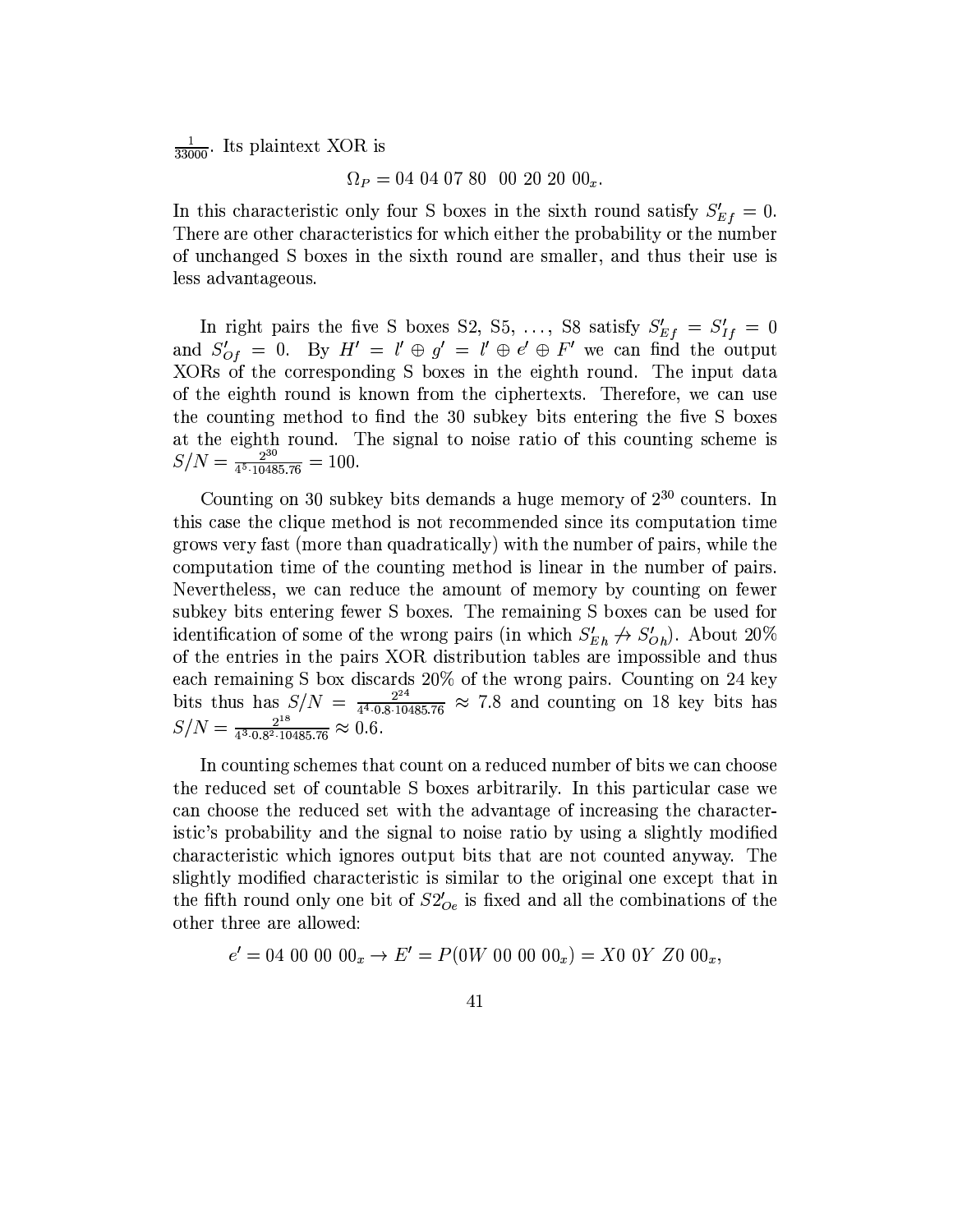where  $W \in \{0, 1, 2, 3, 8, 9, A, B\}, X \in \{0, 4\}, Y \in \{0, 8\}$  and  $Z \in \{0, 4\}.$ Therefore at the sixth round

$$
f' = X0 \ 5V \ Z0 \ 00_x
$$

where  $V = Y \oplus 4$ . The only possible combination in which  $Z = 0$  is 04 00 00  $00_x \rightarrow 40$  08 00  $00_x$  which has probability  $\frac{16}{64}$ . All the other combinations (in which  $Z = 4$ ) have an overall probability  $\frac{20}{64}$ . We cannot count on the subkey bits  $S5_{Kh}$  but it is still advisable to check the possibility of  $S5'_{Eh} \rightarrow S5'_{Oh}$  which is satisfied by 80% of the pairs. Therefore, the probability of  $e' \rightarrow E'$  is  $\frac{16}{64} + 0.8\frac{20}{64} = \frac{32}{64} = \frac{1}{2}$ . The probability of the five-round modified characteristic is  $\frac{16 \cdot 10 \cdot 1$ S8 is  $S/N = \frac{2^{24}}{44.0.8 \cdot 5243} \approx 15.6$ . This signal to noise ratio allows to use only about five right pairs. Therefore, it uses a total amount of about 25000 pairs. The signal to noise ratio of a counting scheme which counts on 18 subkey bits entering three S boxes out of S2, S6, S7 and S8 is  $S/N = \frac{2^{18}}{4^3 \cdot 0.8^2 \cdot 5243} \approx 1.2$ .<br>This counting scheme which counts on 18 bits needs 150000 pairs and has an average of about 24 counts for any wrong key value and about 53 counts for the right key value  $(53 = 24 + \frac{150000}{5243} = 24 + 29)$ .

A summary of this cryptanalytic method using  $2^{18}$  memory cells is as follows:

- 1. Set up an array of  $2^{18}$  counters which is initialized by zeroes. The array corresponds to the  $2^{18}$  values of the 18 key bits of K8 entering S6, S7 and S8.
- 2. Preprocess the possible values of  $S_I$  that satisfy each  $S_I' \rightarrow S_O'$  for the eight S boxes into a table. This table is used to speed up the program.
- 3. For each ciphertext pair do:
	- (a) Assume  $h' = r'$ ,  $H' = l'$  and  $h = r$ . Calculate  $S'_{Eh} = S'_{Ih}$  and  $S_{Oh'}$ for S2, S5, ..., S8 by h' and H'. Calculate  $S_{Eh}$  for S6, S7 and S8 by  $h$ .
	- (b) For each one of the S boxes S2, S5, S6, S7 and S8 check if  $S'_{1h} \nrightarrow$  $S'_{Oh}$ . If  $S'_{lh} \nightharpoonup S'_{Oh}$  for one of the S boxes then discard the pair as a wrong pair.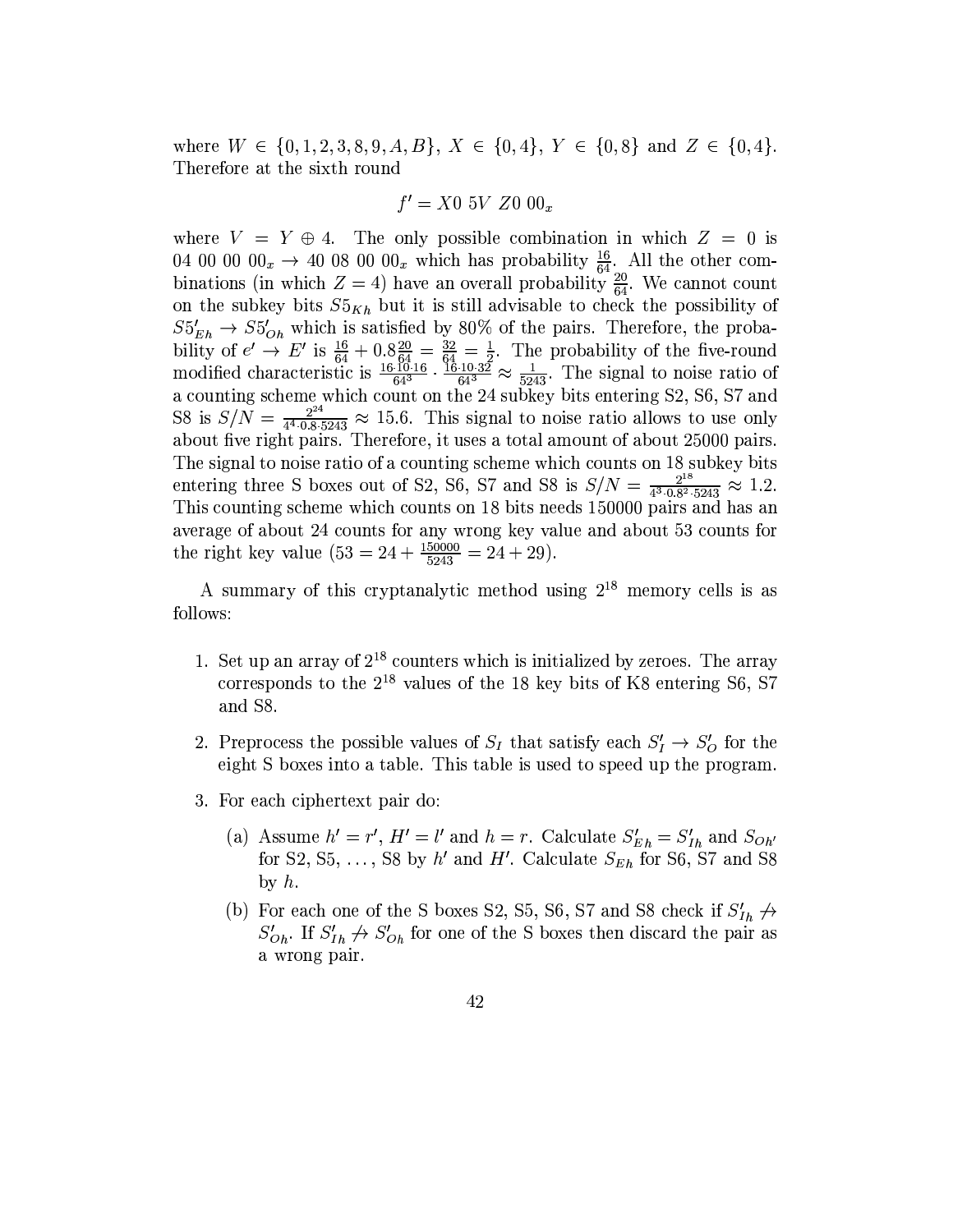- (c) For each one of the S boxes S6, S7 and S8: fetch from the preprocessed table all the values of  $S_{Ih}$  which are possible for  $S'_{Ih} \to S'_{Oh}$ . For each possible value calculate  $S_{Kh} = S_{Ih} \oplus S_{Eh}$ . Increment by one all the counters corresponding to combinations of the possible values of  $S6_{Kh}$ ,  $S7_{Kh}$  and  $S8_{Kh}$ .
- 4. Find the entry in the array that contains the maximal count. The entry index is most likely to be the real value of  $S6_{Kh}$ ,  $S7_{Kh}$  and  $S8_{Kh}$  which is the value of the 18 bits  $31, \ldots, 48$  of K8.

To find the other bits, we filter all the pairs and leave just the pairs with the expected  $S'_{O}$  value using the known values of h and the known bits of K8 entering S6, S7 and S8. The expected number of the remaining pairs is 53.

The next bits we are looking for are the twelve bits of K8 that correspond to S2 and S5. We use a similar counting method (exploiting the enhanced  $S/N$  created by the higher concentration of right pairs) and then filter more pairs. A wrong pair is not discarded by either this filter or its predecessor with probability  $2^{-20}$  and thus almost all the remaining pairs are right pairs.

Using the known subkey bits of K8 we can calculate the values of 20 bits of each of H and  $H^*$  for each pair and thus 20 bits of each of g and  $g^*$  (by  $g = l' \oplus H'$ . Table 9 shows the dependence of the g bits and the subkey bits of K7 at the seventh round on the known and unknown subkey bits of K8 at the eighth round. The digits 1, 3 and 4 mean that they depend on the value of the unknown key bits entering the corresponding S box in the eighth round. '+' means that it depend only on the known bits of K8. Eight key bits are not used at all in K8 and are marked by '.'.

The expected value of G' is known by the formula  $G' = f' \oplus h'$ . We can now look for the 18 missing bits of K8 by exhaustive search of  $2^{18}$  possibilities for every pair. Thus we know  $H$ ,  $H^*$  and  $g$ ,  $g^*$  and 40 bits of K7. For each pair we check that the expected value of  $G'$  holds. For the right value of those 18 key bits the expected  $G'$  holds for almost all the filtered pairs. All the other possible values satisfy the expected  $G'$  value only for a few pairs (usually 2-3 pairs while the right value holds for 15 pairs). To save computer time we search primarily for the 12 key kits entering S1 and S4 in the eighth round. They suffice to compute  $S3'_{Og}$  as seen in table 9. By similar methods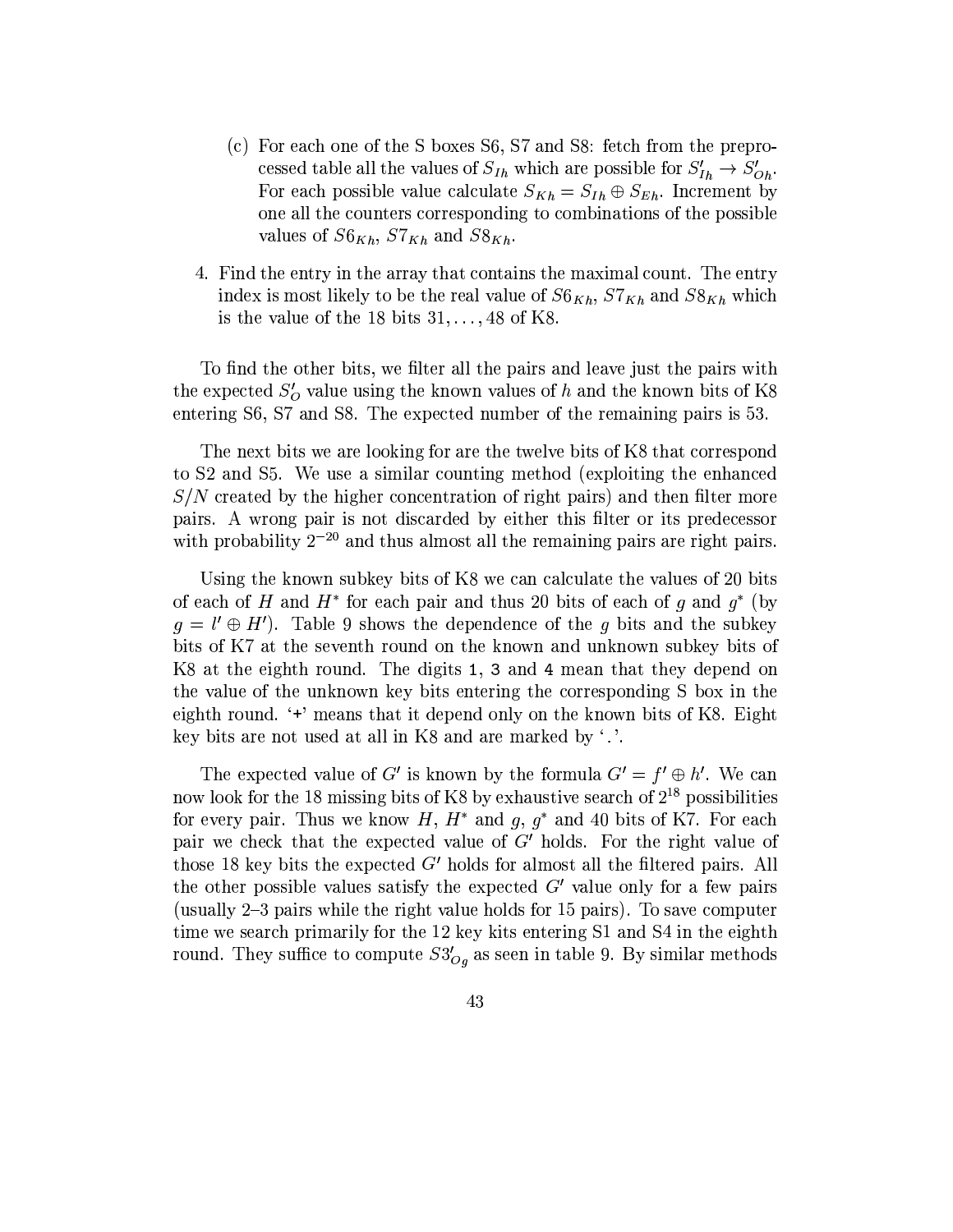| Into S box | g bits     | Key bits     |
|------------|------------|--------------|
| #          | $S_{Eq}$   | $S_{Kq}$     |
| S1         | $+4+++$    | $3 + 4 +$    |
| S2         | $++3++1$   | 134333       |
| S3         | $+14++$    | $+1+41+$     |
| S4         | $***31$    | $111+$       |
| S5         | $31 + 4 +$ | $+++$ , $++$ |
| S6         | $4 + 13 +$ | $+ + + +$    |
| S7         | $3+4++$    | $+++$ , $++$ |
| S8         | $++31+4$   | ++++++       |

**Table 9.** Known bits at the seventh round.

we find these 12 bits and then find the other eight bits. This completes the calculation of the 48 bits of K8. Only eight key bits are still missing and they can be found by exhaustive search of 256 cases, using one pair of ciphertexts, and verifying that the plaintext XOR is as expected.

To save disk space we can filter the pairs as soon as they are created and discard all the identifiable wrong pairs (leaving  $0.8^5 \approx \frac{1}{3}$  of all the pairs). Therefore, in the case of counting on 24 bits, the 25000 pairs are reduced to about 7500 pairs. For the case of counting on 18 bits we devised another criterion which discards most of the wrong pairs while leaving almost all the right pairs. This criterion is based on a carefully chosen weighting function and discards any pair whose weight is lower than a particular threshold. This criterion is the extension of the filtering of the identifiable wrong pairs (where the threshold is actually zero) and is based on the idea that a right pair typically suggests more possible key values than a wrong pair. The weighting function is the product of the number of possible keys of each of the five countable S boxes (i.e., the number in the corresponding entry in the pairs XOR distribution tables). The threshold is chosen to maximize the amount of discarded pairs, while leaving as many right pairs as possible. The best threshold value was experimentally found to be 8192 which discards about 97% of the wrong pairs and leaves almost all the right pairs. This reduces the number of pairs we actually analyze from 150000 to about 7500, with a corresponding reduction in the running time of the attack.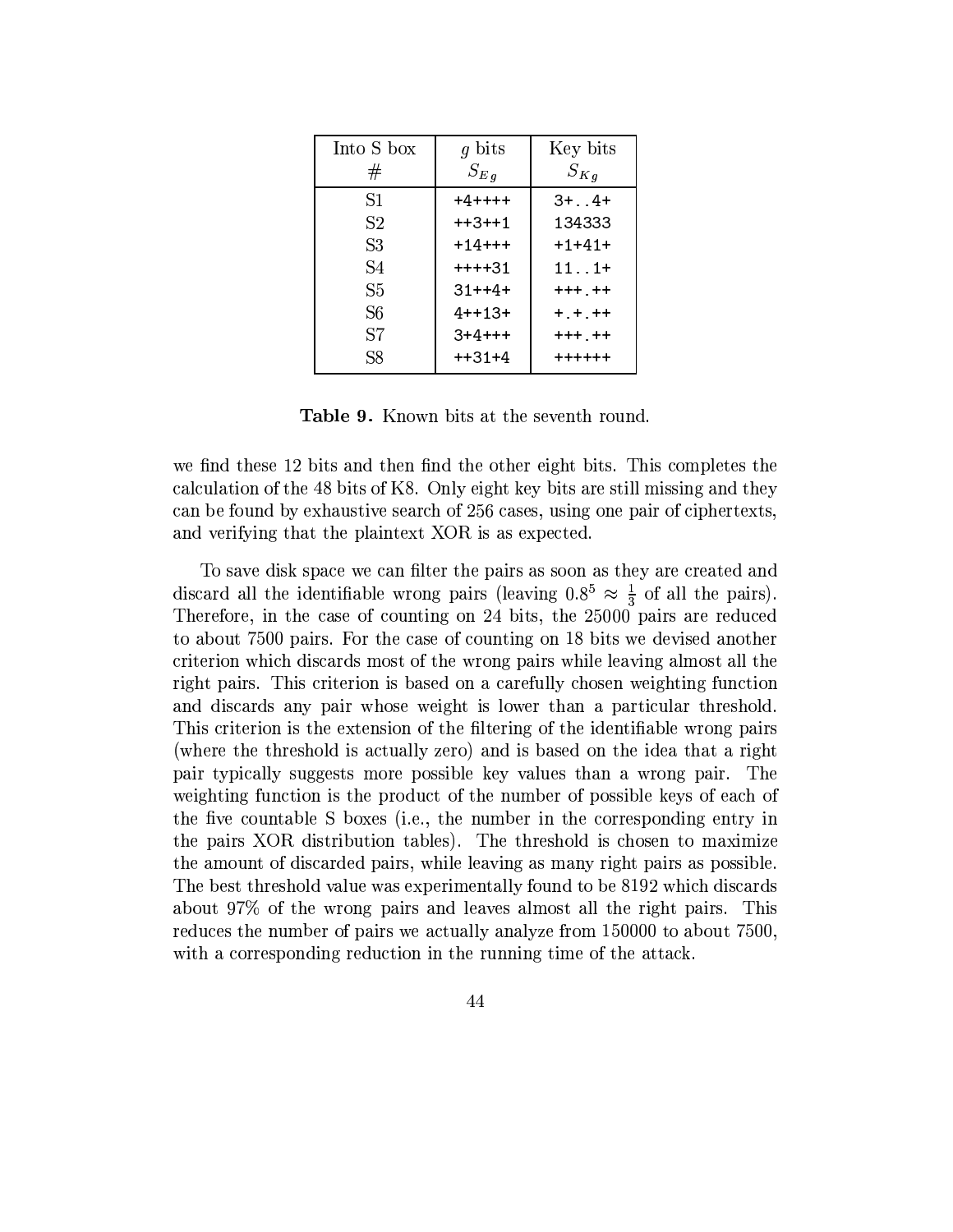| $S2_I$ | $S2^*_I$ | $S2_O$ | $S2_{\Omega}^*$ |
|--------|----------|--------|-----------------|
| 123456 | 123456   | 1234   | 1234            |
| 000010 | 001010   | 0001   | 1011            |
| 000110 | 001110   | 1110   | 0100            |
| 010001 | 011001   | 1100   | 0110            |
| 010101 | 011101   | 0001   | 1011            |
| 100000 | 101000   | 0000   | 1010            |
| 100010 | 101010   | 1110   | 0100            |
| 100100 | 101100   | 0111   | 1101            |
| 100110 | 101110   | 1011   | 0001            |

**Table 10.** The possible instances of  $08_x \rightarrow A_x$  by S2 (in binary).

The attacking program finds the key in less than two minutes on a COM-PAQ personal computer with 95% success rate (using 150000 pairs). Using  $250000$  pairs the success rate is increased to almost  $100\%$ . The program uses 460K bytes of memory, most of it for the counting array (one byte suffices for each counter since the maximum count is about 53, and thus the total array size is  $2^{18}$  bytes), and the preprocessed speed up tables. The program which counts using  $2^{24}$  memory cells finds the key using only 25000 pairs.

### $5.1$ Enhanced characteristic's probability

In addition to the statistical behavior of the characteristic we can use the possible values of individual input and output bits of the S boxes. Lets look at the first round of the characteristic. We have  $08_x \rightarrow A_x$  by S2 with probability  $\frac{16}{64}$ . Table 10 describes the possible input and output values.

We can see that the input bits number 2 and 6 are always equal. In addition for  $\frac{12}{16}$  of the input values they are both 0 and for  $\frac{4}{16}$  of them they are both 1. If we know the XOR of the key bits entering these two bits of S2 in the first round (i.e., bits 57 and 42 of the key) we can use only plaintexts whose corresponding bits (i.e., bits 5 and 9) have the same XOR value (causing bits number 2 and 6 to be equal). Other pairs of plaintexts cannot satisfy the characteristic. The statistics and the  $S/N$  ratio are then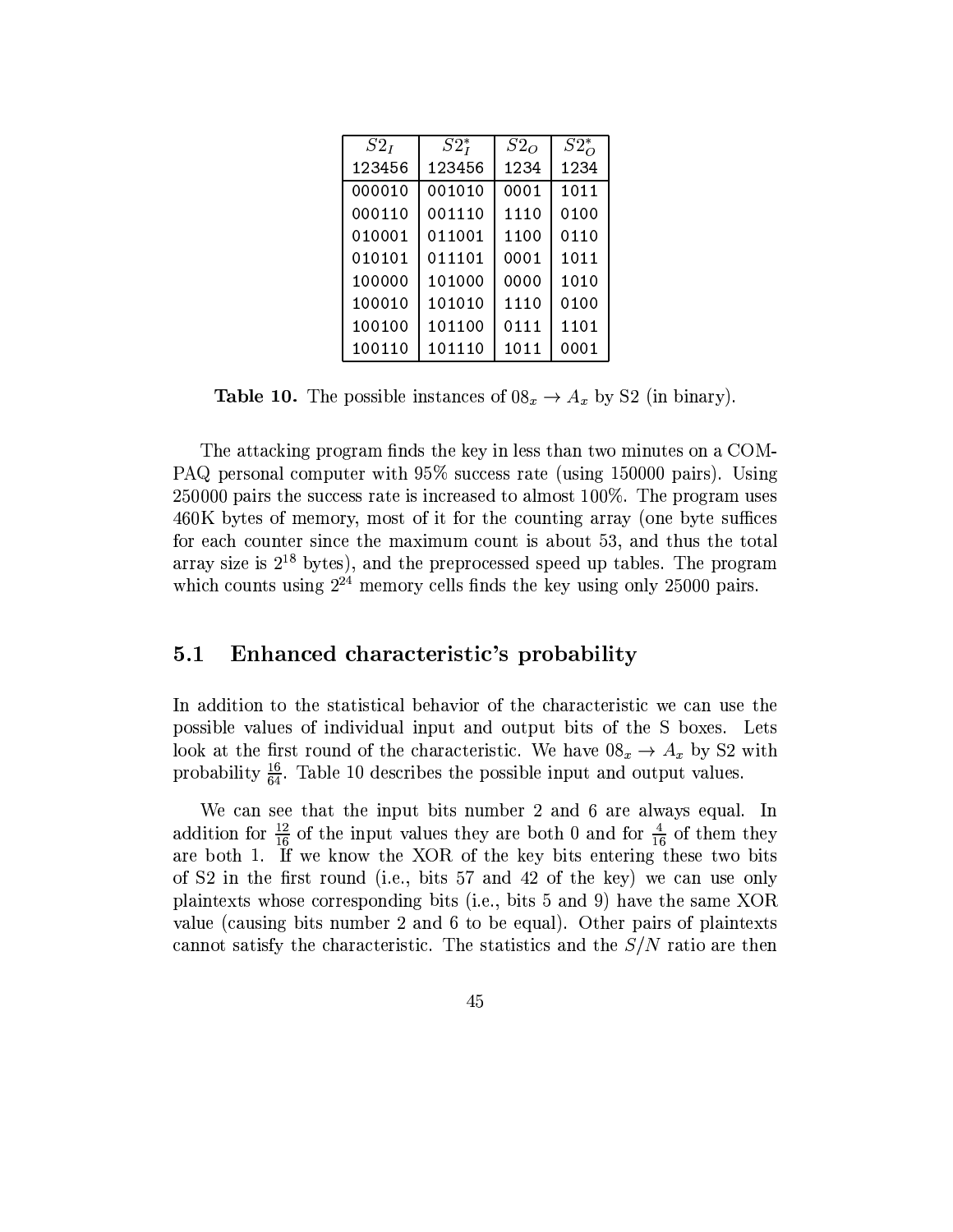twice as good, and let us use less than half the number of pairs.

If we know the values of both bits in a key we can choose the two bits in the plaintexts s.t. the bit values entering S2 are both zero. In this case the statistics for S2 becomes  $\frac{12}{16}$  instead of  $\frac{16}{64}$ . Thus we get a factor of three in the statistics and the *S/N*. The higher *S/N* lets us use less than  $\frac{1}{3}$  of the pairs needed originally. A factor of four can be easily obtained by a characteristic that holds for all the inputs in which bit number 1 has value 1 and both bits number 2 and 6 have value 0.

### $5.2$ **Extension to nine rounds**

The five-round characteristic can be extended to six rounds by concatenating it to the following characteristic:



This characteristic has probability  $\frac{12 \cdot 14 \cdot 16}{64^3} \approx \frac{1}{100}$  and thus the probability of the concatenated six-round characteristic is about  $\frac{1}{1000000}$ .

DES reduced to nine rounds can be broken using 30-million pairs by a method based on this six-round characteristic and using an array of size  $2^{30}$ with  $S/N = \frac{2^{30}}{4^5 \cdot 1000000} \approx 1$ . The first part of the algorithm that finds the first<br>30 key bits is almost the same as in the eight rounds algorithm except that it counts on all the 30 bits at once. The second part of the algorithm that uses table 9 is slightly different since the key scheduling at the ninth round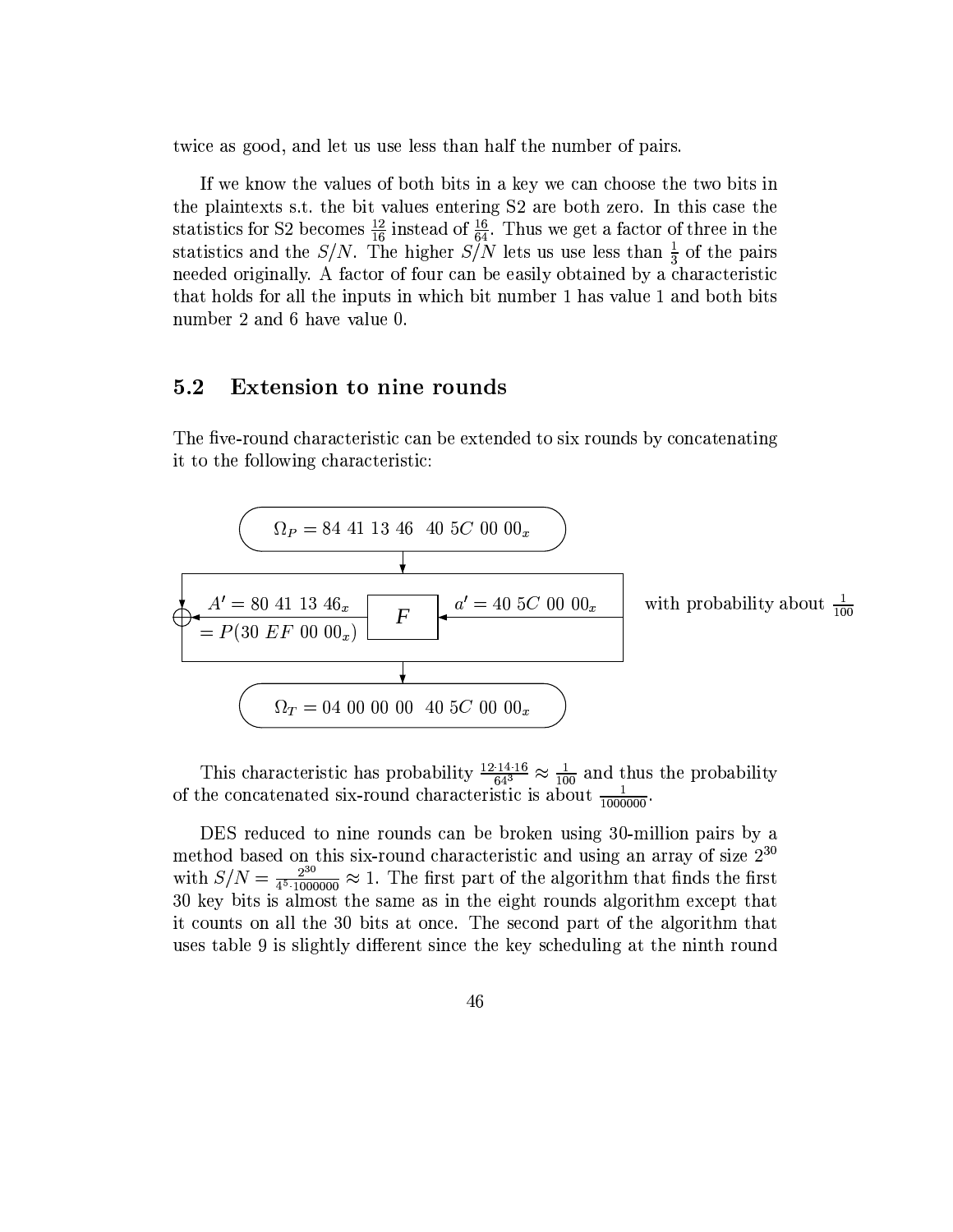0KP 5@PREI: TM 5P4F0VQUT@V TMFE 0QH01M<PRQEI5@: T@VQ73T 0QP !CD4FE'01MF[<S<QH[65@BQUPRQ5
mPHQ4<E same.

# - } X --}RX -> RJ'

The following iterative characteristic can be used to cryptanalyze (at least 0KM[FB0KMFXI0K[F/1E·<¦85@B015@MQPDT@V,YH.=d]0Q4a5@M`5@B0KQB5@BjbM\SF7 EIB]T@V BTSFM<:FP

.+ +-)/.( CD4FE\¦@58/1SFE À!!0KPD:FEIM<T@QE:

CD4FE 0KQEIB58Q03¦EHX465@B5@XQEIBR01PRQ01XH0KP=



 $\blacksquare$  . The contract of the contract of the contract of the contract of the contract of the contract of the contract of the contract of the contract of the contract of the contract of the contract of the contract of the we refer it as the iterative characteristic.

 $\frac{1}{2}$  CD5  $\frac{1}{2}$   $\frac{1}{2}$   $\frac{1}{2}$  $\frac{4 \cdot 8 \cdot 10}{643} \approx \frac{1}{224}$ . **Droof**  $S' \neq 0$  only at three S hoves:  $S_1$   $S_2$  and  $S_3$  for which:

| $S1'_{Fh} = S1'_{Ih} = 03_x \rightarrow S1'_{Oh} = 0$ |  | with probability $\frac{14}{64}$ |
|-------------------------------------------------------|--|----------------------------------|
| $S2'_{E} = S2'_{I} = 32_x \rightarrow S2'_{O} = 0$    |  | with probability $\frac{8}{64}$  |
| $S3'_{Eb} = S3'_{Ib} = 2C_x \rightarrow S3'_{Ob} = 0$ |  | with probability $\frac{10}{64}$ |

58MF:`VT@B Q4FEUT@Q4FEIB= T®?EIP-<sup>±</sup> <sup>=</sup> ¯1 } ¯= ·2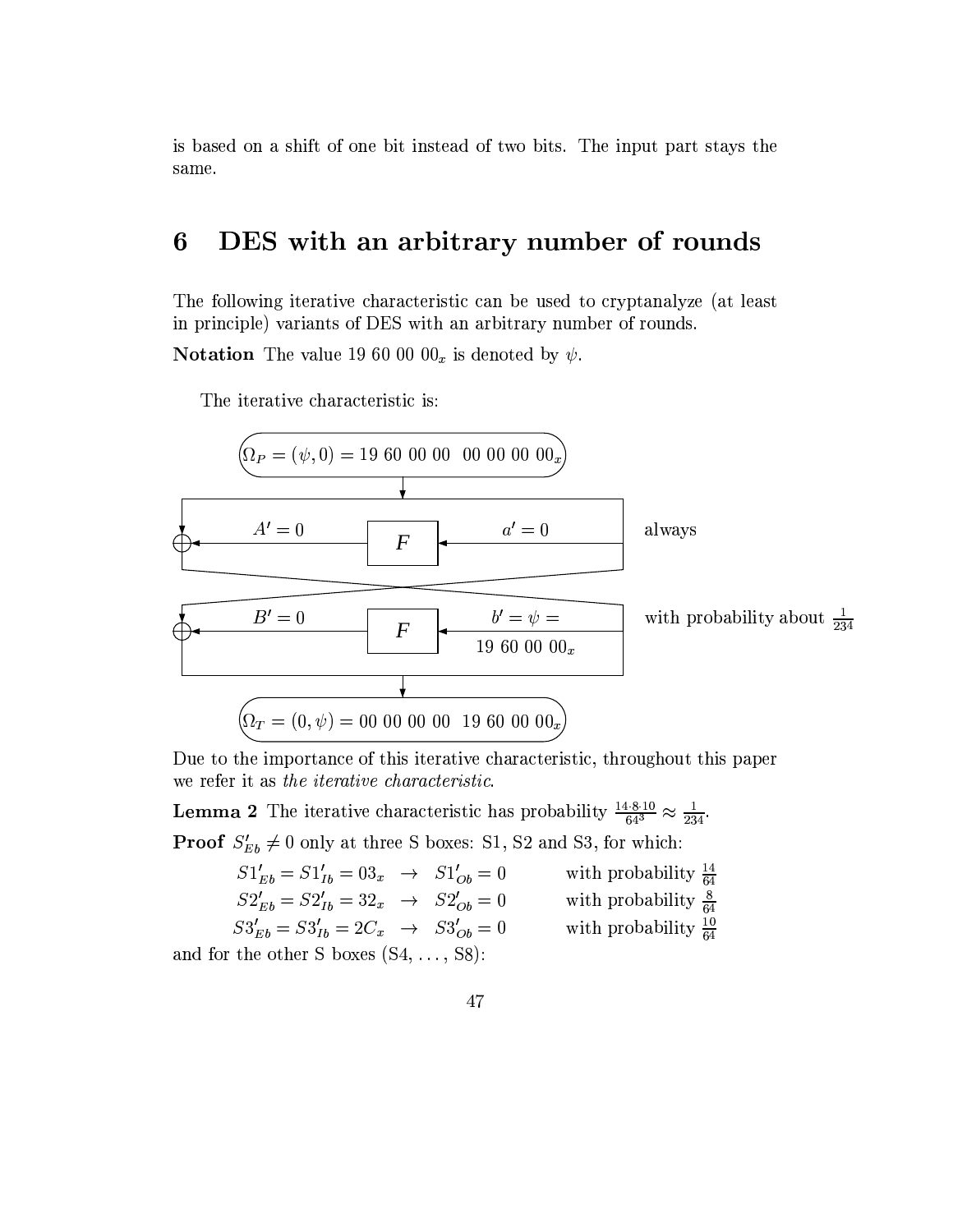| Number of rounds | Probability       |
|------------------|-------------------|
| 3                | $\frac{1}{234}$   |
| 5                | 55000             |
| 7                | $\approx 2^{-24}$ |
| 9                | $\approx 2^{-32}$ |
| 11               | $\approx 2^{-40}$ |
| 13               | $\approx 2^{-48}$ |
| 15               | $\approx 2^{-56}$ |

-  CD4FE'[FBRT501/10Q7T@VQ4FE0QEB58Q0G¦EX465@B58XQEB0KPRQ0KXX¦EBPS<P M\SF7 EBHT@V BRTSFMF:<P

$$
S'_{Eb} = S'_{Ib} = 0 \rightarrow S'_{Ob} = 0
$$
 always.  
Thus  $B' = 0$  with probability  $\frac{14 \cdot 8 \cdot 10}{ } \approx \frac{1}{}$ 

 $\frac{401}{643}$  $\overline{234}$ 

.,4 III  $\sim$  50. The set of the set of the set of the set of the set of the set of the set of the set of the set of the set of the set of the set of the set of the set of the set of the set of the set of the set of the s  $\overline{a}$  , and the state of the state of the state  $\overline{a}$  and  $\overline{b}$  and  $\overline{c}$   $\overline{c}$   $\overline{c}$   $\overline{c}$   $\overline{c}$   $\overline{c}$   $\overline{c}$   $\overline{c}$   $\overline{c}$   $\overline{c}$   $\overline{c}$   $\overline{c}$   $\overline{c}$   $\overline{c}$   $\overline{c}$   $\overline{c}$  0KME®<5@7A[F/1E ·kEY@EQ]X465@B5@XQEIBR01PRQ01XPH]0Q4`[FBT50K/10KQ01EP 5@P]PS<7L7L5@B0KJIE:`0KMQ 5n° /1E À:À NOM 5@:F:<0KQ0KTM Q4FEL[F/ 5@0KMQE®mQ(³aµ>¶P5@MF: Q4FEbX01[F4FEBRQE®mQ-³aµ>¶]PT@V Q4FEIPRE  $\mathbb{R}^n$  . The set of the set of the set of the set of the set of the set of the set of the set of the set of the set of the set of the set of the set of the set of the set of the set of the set of the set of the set of

п

$$
\Omega_P = \Omega_T = 19\ 60\ 00\ 00\ 00\ 00\ 00_x = (\psi, 0)
$$

58MF:`VT@B Q4FEUMFE6®?QBRTSFMF: ±\ /¥ 565 ¦@E°OBRTSFMF:aX465@B5@XQEIB0KPRQ01X
·

 $f' = \psi$ 

and five of its  $S_{\text{hoyes}}$  satisfy  $S' = 0$ 

;-. . CD4<E BREIPRSF/KQP T@V?Q4F01PQ4FETBE7 5@BRE
:FEIBR0G¦E: VBRT7 :FEM<0KQ0KTM À:À 5@M<: /KEI7A7b50K The XOR data during the intermediate rounds looks like:

$$
\begin{array}{rcl}\n\Omega_P & = & (\psi, 0) \\
a' = 0 & \rightarrow & A' = 0\n\end{array}\n\qquad \text{always}
$$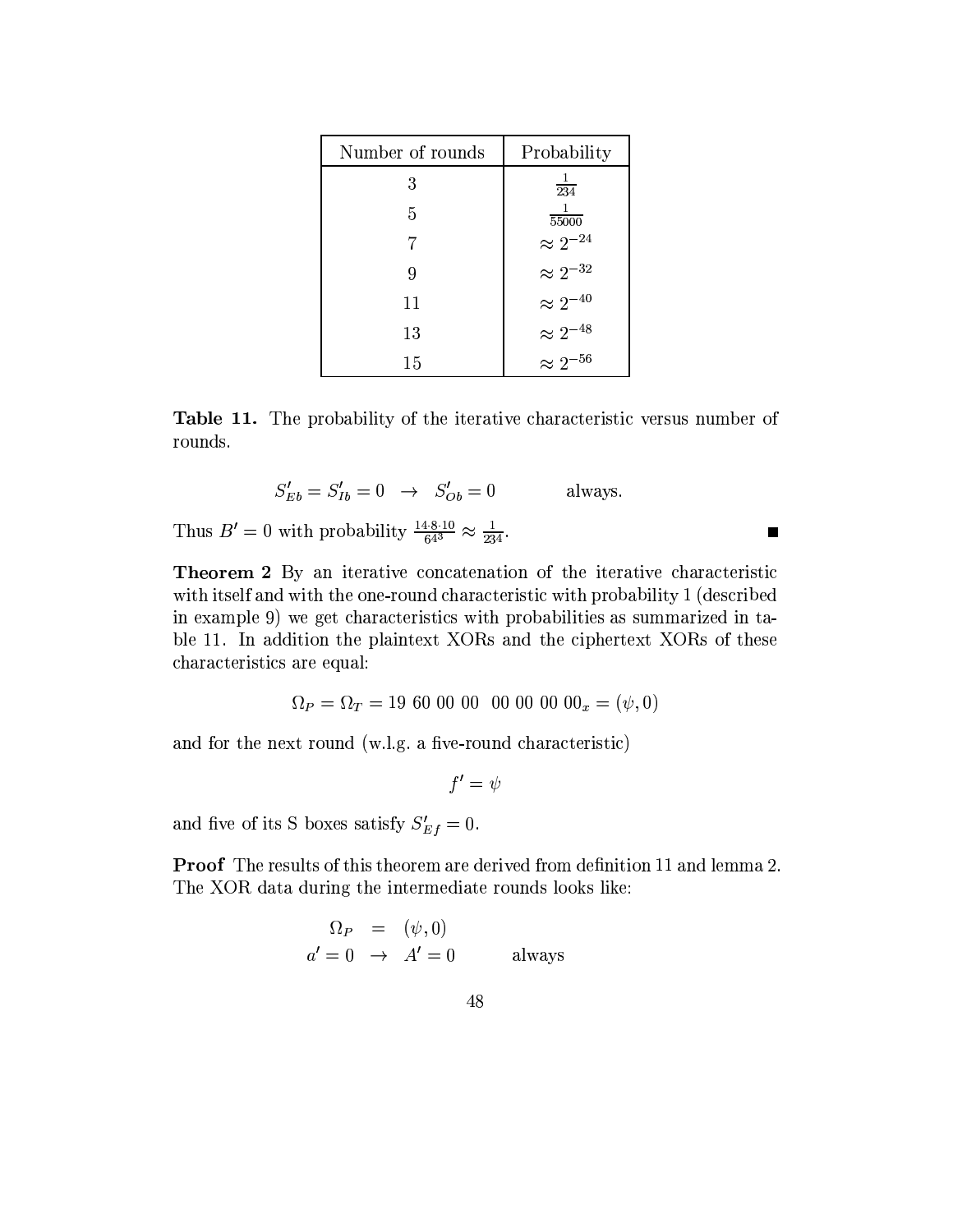$$
b' = \psi \rightarrow B' = 0 \qquad \text{with probability about } \frac{1}{234}
$$
  

$$
c' = a' \oplus B' = 0 \rightarrow C' = 0 \qquad \text{always}
$$
  

$$
d' = \psi \rightarrow D' = 0 \qquad \text{with probability about } \frac{1}{234}
$$
  

$$
e' = c' \oplus D' = 0 \rightarrow E' = 0 \qquad \text{always}
$$
  

$$
\vdots
$$

58MF:aPRTVTBRQ4`VTB]58MMmS<7 EB]T@V,BRTSFMF:<P

Note There is another value for which lemma 2 and theorem 2 hold with Q4FE P5@7LE![FBT50K/10KQ01EP CD4F01Pc¦85@/KSFE0KP # <sup>À</sup> <sup>8</sup>!:HCD4<EIBE 5@BE PRE}¦@EIB58/  $5.81\pm 1.4$   $1.4$   $1.4$   $1.4$   $1.4$   $1.4$   $1.4$   $1.4$   $1.4$   $1.4$   $1.4$   $1.4$   $1.4$   $1.4$   $1.4$   $1.4$   $1.4$   $1.4$   $1.4$   $1.4$   $1.4$   $1.4$   $1.4$   $1.4$   $1.4$   $1.4$   $1.4$   $1.4$   $1.4$   $1.4$   $1.4$   $1.4$   $1.4$   $1.4$   $1.4$   $1.4$ is  $\psi^{\dagger} = 00$  19 60  $00_x$  for which the probability is exactly  $\frac{1}{256}$ . The 3CD4FE!E®mQEMFP0KTM Table  $\alpha$  and  $\alpha$  and  $\alpha$  and  $\alpha$  are positive  $\alpha$  and  $\alpha$  is the problem of  $\alpha$  is the problem of  $\alpha$ 

CD4FEBE58BE PE}¦@EIB5@/W[\*TPPR0/KEUQ7m[\*EIPZT8V58QQ5@X\P ¯:FEI[\*EIMF:<01M5T@MaQ4<EM\SF7 EIB^T@V 58:F:F0KQ01TMF5@/<BRTSFMF:FP 01M'Q4<EXBjm[<QTPjmPRQEI7 Q465cQ358BE]MFT@Q XIT
¦@EIBE: Q4FE]X465@B5@XQEIB° 0KPRQ01X 0QPE/KV!CD4FEb5cQQ 58XTMYH.= BREI:FS<XIEI: QTEI0G4QHBT@SFMF:FPU01M PREIXQ01TM SFPREIP!5 ¦E° BTS<MF:X465@B5@XQEIB0KPRQ01X 5@MF:Q4FEIBRE?EIBE Q4FBREIE 58:F:F0KQ01TMF5@/ BTS<MF:FP CD4F01P\01MF:!T@V  $5.5c$  50  $5.7c$  500  $5.7c$  500  $5.7c$  500  $5.7c$   $\sim$  500  $5.7c$   $\sim$  500  $5.7c$ Q7T 5@:<:F0KQ01TM658/DBTSFM<:FP5@M<: <sup>5</sup> <sup>À</sup> ¶° 5cQQ 58X¹]0KQ4 TMFE5@:F:F0Q01T@M65@/DBT@SFMF: ±«]4FEIBRE  $\mathcal{L}=\mathcal{L}=\mathcal{L}=\mathcal{L}=\mathcal{L}=\mathcal{L}=\mathcal{L}=\mathcal{L}=\mathcal{L}=\mathcal{L}=\mathcal{L}=\mathcal{L}=\mathcal{L}=\mathcal{L}=\mathcal{L}=\mathcal{L}=\mathcal{L}=\mathcal{L}=\mathcal{L}=\mathcal{L}=\mathcal{L}=\mathcal{L}=\mathcal{L}=\mathcal{L}=\mathcal{L}=\mathcal{L}=\mathcal{L}=\mathcal{L}=\mathcal{L}=\mathcal{L}=\mathcal{L}=\mathcal{L}=\mathcal{L}=\mathcal{L}=\mathcal{L}=\mathcal{L}=\mathcal{$  $\mathcal{N}$  . The state of the state of the state of  $\mathcal{N}$  and  $\mathcal{N}$  are the state of the state of the state of the state of the state of the state of the state of the state of the state of the state of the state of th 9 ¶° 5cQQ 58X 465@P'Q4FE`5@:K¦@58M\Q5"EQ4F58Q'Q4FE`B0G4Q'[65@01BRP'X 5@M E`BEXIT:@MF01JEI: 5@/3° 7ATPQY]0Q4FTS?Q7A01PQ 5"8EIPi± Q4<Eb[FBRT50K/10Q7 T@V]5]BTMQ [65@0KBUQTPRSFBj¦m0G¦@E01P@ \*y}·  $58.8\pm0.1$  MF:  $\sim$   $50.8\pm0.1$  and  $\sim$   $50.8\pm0.1$  and  $\sim$   $50.8\pm0.1$ method. For a fixed cryptosystem it is advisable to use the shortest possible X4F5@B5@X(QEB01PQ0KX:<SFEQT!0QP EQQEIBPRQ58Q0KPRQ01XIP}WCD4\SFP ¯?5 :¶O°O58QQ5@X 0KP 58:Q¦m01P5/1E]T
¦EB 5"¶° 5cQQ 58X5@MF: T@Q4`5@BRE!58:Q¦m01P5/1EHT
¦EB;5 <sup>À</sup> ¶° 5cQQ 58X

NOM Q4FEVT@/1/1T
]0KM5 PEIX(Q0KTMFPQ4FE 5@X(QS658/!5cQQ 58XmPTM YH.= BREI:FSFXEI: QT À rounds are described. All these attacks find some bits of the subkey of the last round. The other bits of the subkey of the last round can be calculated using these known bits and a reduction of the cryptosystem to a smaller M\SF7 EBDT@V,BRTSFMF:<PXI5@M EH:<TMFE"?µZMF/3EI0G4Q 0QPD:FT'MFT@Q58[F[EI5@BD01MQ4FEHPS@E  $\blacksquare$  Table to the set of the set of the set of the set of the set of the set of the set of the set of the set of the set of the set of the set of the set of the set of the set of the set of the set of the set of the set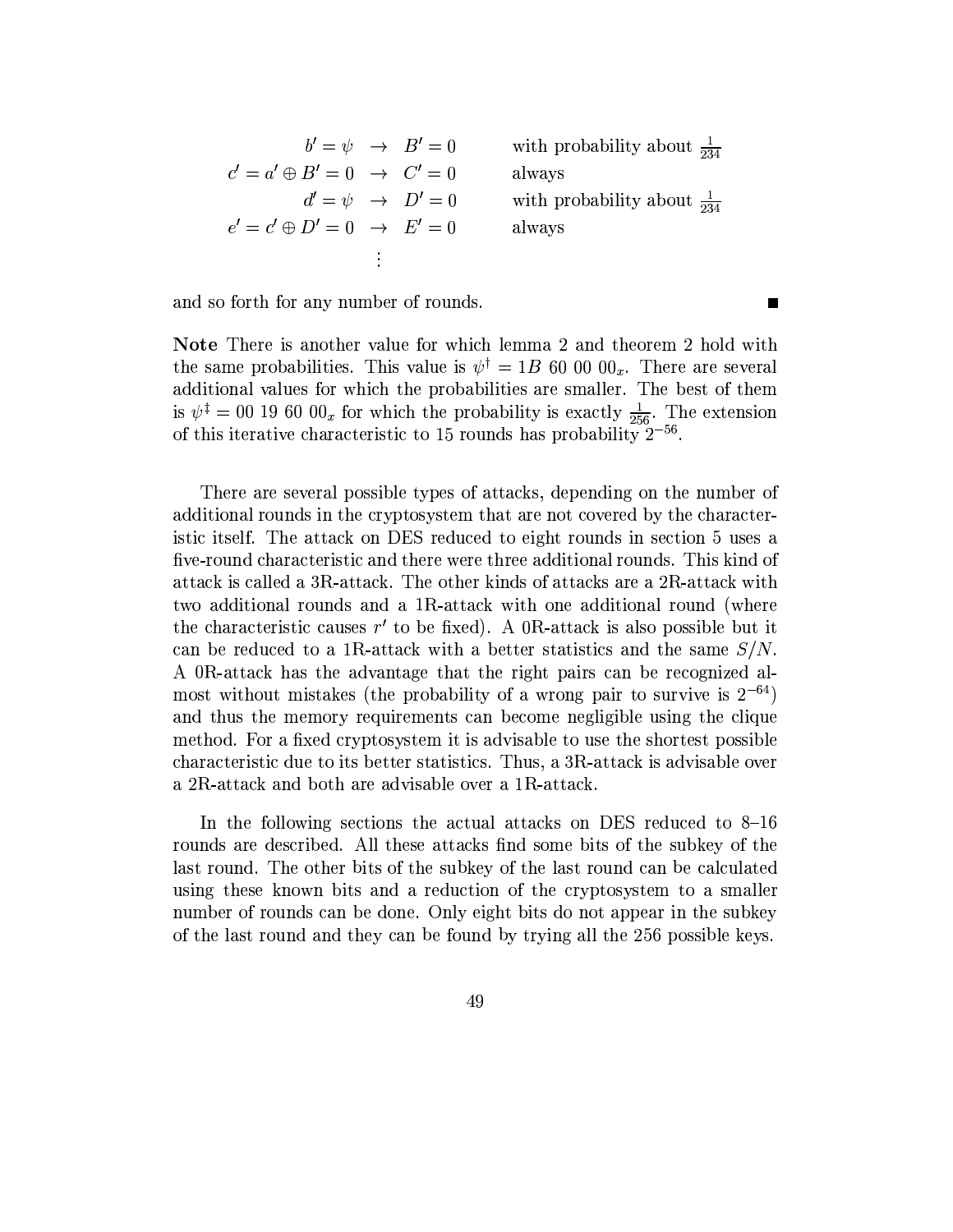## -

NOM :¶°58QRQ 5@X\PXITSFMQ01M5LX 5@M <sup>E</sup> :FTMFE!TM 58/1/ Q4FE 0QP]T@VWQ4FE PS8E}T@V,Q4FE/15@PRQ  $\mathbf{F} = \mathbf{F} \mathbf{F} \mathbf{F} \mathbf{F}$ follows the last round of the characteristic. The four, six, eight and nine- $\mathbf{F}=\mathbf{F}=\mathbf{F}+\mathbf{F}$  and  $\mathbf{F}=\mathbf{F}=\mathbf{F}$  and  $\mathbf{F}=\mathbf{F}=\mathbf{F}+\mathbf{F}$ 

NOMYH.=UBE:FSFXIE: QTEI0G4Q,BRTSFMF:FP+Q4<E BRPRQ; PRS8E} 0KQP XI5@M <sup>E</sup> VT@SFMF:S<P01MQ  $\frac{1}{2}$  and  $\frac{1}{2}$  is a second of the second of the second of the second of the second second in the second of the second of  $\frac{1}{5000}$ )  $\mathbf{S}=\mathbf{S}=\mathbf{S}=\mathbf{S}=\mathbf{S}=\mathbf{S}=\mathbf{S}=\mathbf{S}=\mathbf{S}=\mathbf{S}=\mathbf{S}=\mathbf{S}=\mathbf{S}=\mathbf{S}=\mathbf{S}=\mathbf{S}=\mathbf{S}=\mathbf{S}=\mathbf{S}=\mathbf{S}=\mathbf{S}=\mathbf{S}=\mathbf{S}=\mathbf{S}=\mathbf{S}=\mathbf{S}=\mathbf{S}=\mathbf{S}=\mathbf{S}=\mathbf{S}=\mathbf{S}=\mathbf{S}=\mathbf{S}=\mathbf{S}=\mathbf{S}=\mathbf{S}=\mathbf{$  $\frac{1}{2}$   $\frac{1}{2}$   $\frac{1}{2}$   $\frac{1}{2}$   $\frac{1}{2}$   $\frac{1}{2}$   $\frac{1}{2}$   $\frac{1}{2}$   $\frac{1}{2}$   $\frac{1}{2}$   $\frac{1}{2}$   $\frac{1}{2}$   $\frac{1}{2}$   $\frac{1}{2}$   $\frac{1}{2}$   $\frac{1}{2}$   $\frac{1}{2}$   $\frac{1}{2}$   $\frac{1}{2}$   $\frac{1}{2}$   $\frac{1}{2}$   $\frac{1}{2}$   $\frac{2^{24}}{4^{4} \cdot 0.855000} = 1.5$ . We need about  $2^{20}$  pairs. Using  $\frac{1}{8}$  Photo Photo 2000 +  $\frac{1}{8}$   $\frac{1}{8}$   $\frac{1}{10}$   $\frac{1}{10}$   $\frac{30}{10}$  +  $\frac{30}{10}$  +  $\frac{30}{10}$  +  $\frac{30}{10}$  +  $\frac{30}{10}$  +  $\frac{30}{10}$  +  $\frac{30}{10}$  +  $\frac{30}{10}$  +  $\frac{30}{10}$  +  $\frac{30}{10}$  +  $\frac{30}{10}$  $\frac{2^{30}}{45,5500} \approx 19$ . About 67 <sup>À</sup> !9 T@S<Q <sup>½</sup> <sup>±</sup> <sup>À</sup> <sup>x</sup> ·T@V  $\bullet$  and the state of the state  $\bullet$  means  $\bullet$  . The state  $\bullet$  of the state  $\bullet$  of the state  $\bullet$ 

# -

NOM "¶°5cQQ 58XmP}¯6XITS<M\Q01M5'XI5@M EH:FT@MFEUTM`5@/1/\*Q4FE 0QP T@V>Q4<E PRS8E}T@V>Q4FEU/15@PRQ rtsform in the second second second second second second second second second second second second second second second second second second second second second second second second second second second second second seco  ${\rm S}$  box whose input XOR is zero should also have an output XOR of zero, i.e., the success rate of this check is  $\frac{1}{16}$ . For . At a few state  $\mathbf{F}=\mathbf{F}$  , then  $\mathbf{F}=\mathbf{F}$ about  $0.8$ .

NOMYH.=BE:FSFXEI:aQTLM<01MFEUBT@SFMF:FP]Q4FE 0QP]T@V <sup>X</sup> 58M EHVTSFMF:aSFP0KM5 <sup>y</sup> pairs using the seven-round characteristic. We know that:

| $\Omega_P = (\psi, 0)$                                   |                                        |
|----------------------------------------------------------|----------------------------------------|
| $a'=0 \rightarrow A'=0$                                  | always                                 |
| $b' = \psi \rightarrow B' = 0$                           | with probability about $\frac{1}{234}$ |
| $c'=0 \rightarrow C'=0$                                  | always                                 |
|                                                          |                                        |
| $q' = 0 \rightarrow G' = 0$                              | always                                 |
| $h' = \psi \rightarrow H' = i' \oplus q' = r'$           |                                        |
| $i' = r' \rightarrow I' = h' \oplus l' = l' \oplus \psi$ |                                        |
| $\Omega_T = (l', r')$                                    |                                        |
|                                                          |                                        |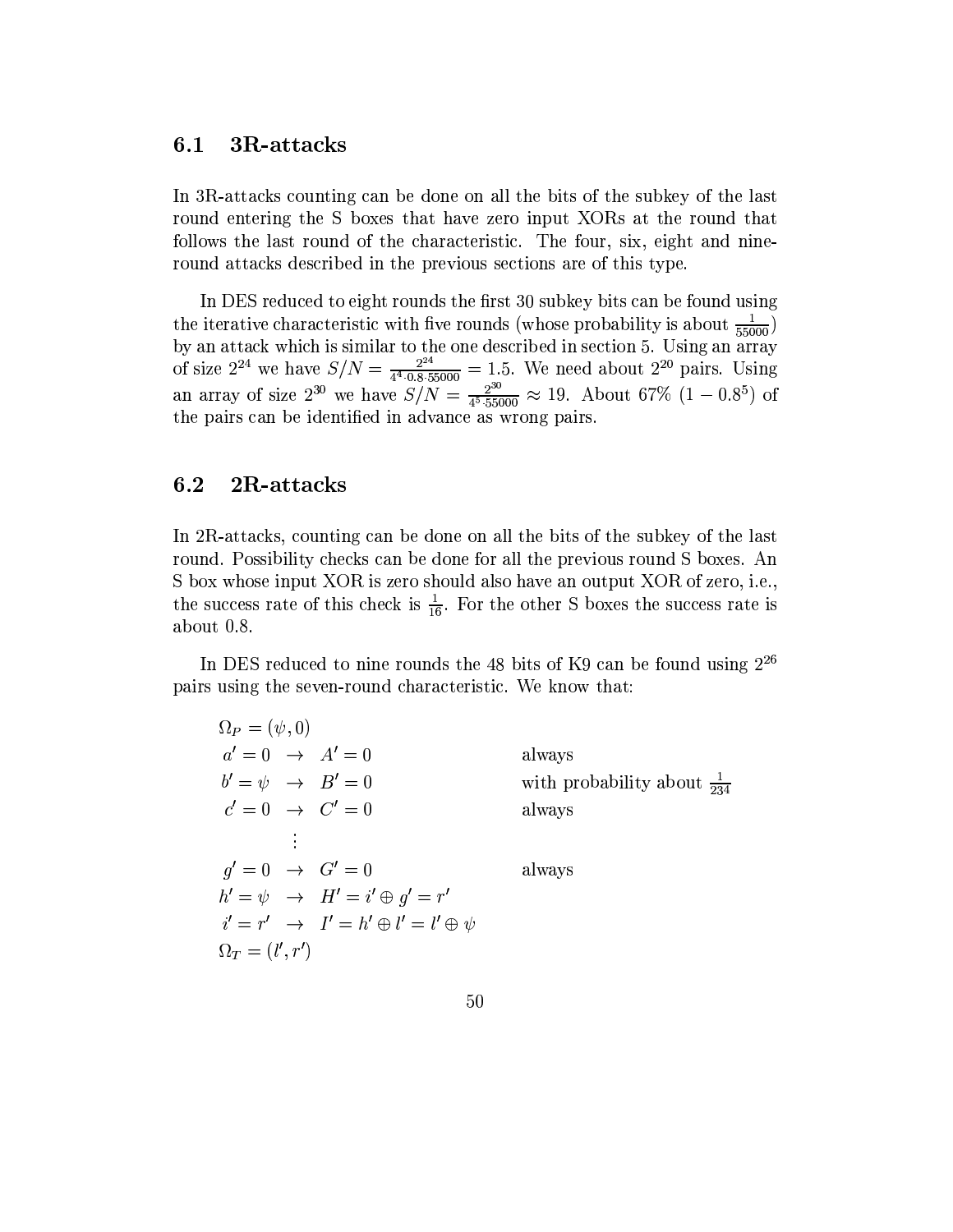, and the state of the state of the state of the state of the state of the state of the state of the state of the state of the state of the state of the state of the state of the state of the state of the state of the stat of the key bits. At  $h' \to H'$  five S boxes satisfy  $S'_{B'} = S'_{D} = 0$  and thus  $S'_{C}$ must be zero (which happens for wrong pairs with probability  $\frac{1}{16}$ ), whi  $E_n$ <sup>4</sup> $F_n$ <sup>3</sup> $F_n$ <sup>4</sup> $F_n$ <sup>4</sup> $F_n$ ·¯\*]4F01/KE^Q4<E other three S boxes satisfy  $S'_L \rightarrow S'_{\alpha L}$  (which happens for wrong pairs with the state of the state of the state of the state of the state of the state of the state of the state of the state of the state of the state of the state of the state of the state of the state of the state of the state of t  $648$   $-24$ propability 0.8). Therefore<br> $\frac{2^{48} \cdot 2^{-24}}{4^8 \cdot 0.8^3 \cdot (\frac{1}{16})^5} \approx 2^{29}$  and coun  $\frac{50}{18} = 24$ tts of K9 flas  $S/Y = \frac{2^{18} \cdot 2^{-24}}{4^3 \cdot 0.8^5 \cdot 0.8^3 \cdot (\frac{1}{16})^5} \approx 2^{11}$ .  $\sim$  11.  $\sim$  10.  $\sim$  10.  $\blacksquare$  . P=1 . P=1 . P=1 . P=2 . P=2 . P=2 . The set of  $\lhd$  . The set of  $\lhd$  is a set of  $\lhd$  . The set of  $\lhd$  is a set of  $\lhd$  . The set of  $\lhd$  is a set of  $\lhd$  . The set of  $\lhd$  is a set of  $\lhd$  is a set of Even a separate counting on the six key b<br>with  $S/N = \frac{2^{6} \cdot 2^{-24}}{4 \cdot 0.8^{7} \cdot 0.8^{3} \cdot (\frac{1}{16})^{5}} \approx 10$ . The ident À CD4FE!01:FEM\Q0XI58Q0KTMT@V Q4FE\]BTMQL[65801BP]/KE 5¦EP only  $0.8^3 \cdot \left(\frac{1}{10}\right)^5 \cdot 0.8^8$  $\frac{16}{5}$  and  $\frac{16}{5}$  $5.8<sup>9</sup>$   $-2<sup>9</sup>$   $-6<sup>9</sup>$ wrong pair is left per each right pair. The characteristic's probability is  $2^{-24}$  $54.5$ 58MF:Q4mS<PYELMFEEI: 5 TS?Q <sup>y</sup> [65@0KBPHVTBHQ4FELXIB+?[?Q 5@M658/GmP0KP CD4F0KP5cQQ 58X MFEIE:FP  $\overline{r}$  , and the state of the state  $\overline{r}$  and  $\overline{r}$  and  $\overline{r}$  and  $\overline{r}$  and  $\overline{r}$  and  $\overline{r}$ needs much less memory. Due to the very good identification of wrong pairs  $\tau$  to the state  $\tau$  state  $\sigma$  is a contract of  $\sigma$  $\blacksquare$ 

.
/1E¦EM`BRTSFMF:<PDX 5@M <sup>E</sup> BRT:@EM bSFP0KM5 Q4FE;MF01MFE6°OBRTSFMF:X4F5@B5@X(QEB01PQ0KXc]0KQ4  $\frac{2131 \text{ cm}}{18 \text{ s}} = \frac{18}{218 \text{ s}} = \frac{213 \text{ cm}}{18 \text{ s}} = \frac{32}{218}$ The US using the filme-round channel  $\frac{2^{18} \cdot 2^{-32}}{4^3 \cdot 0.8^5 \cdot 0.8^3 \cdot (\frac{1}{16})^5} \approx 6$  using  $2^{35}$  pa SFP0KM5 <sup>x</sup> [65@0KBP ,CD4FE;X/10<\SFE method can still be used on 48 subkey bits with  $S/N = \frac{2^{48} \cdot 2^{-32}}{4^8 \cdot 0.8^3 \cdot (\frac{1}{16})^5} \approx 2^{21}$  with ]0KQ4 58M`0K:FEIMQ0XI58Q0KTMQ465cQ^/KE 5¦EP  $56.560 \pm 0.45$   $\pm 0.6000$ 

<sup>À</sup> BRTSFMF:<PX 5@M <sup>E</sup> BT"@EIM SFPR01M5 Q4FEEI/KE}¦EMK°OBRTSFMF: X4658B5@X(QEIBR01PQ01Xu]0KQ4 58M  $\frac{1}{8}$   $\frac{1}{20}$   $\frac{1}{20}$   $\frac{1}{20}$   $\frac{1}{20}$   $\frac{1}{20}$   $\frac{1}{20}$   $\frac{30}{240}$ using the eleven-round character  $\frac{2^{30} \cdot 2^{-40}}{4^5 \cdot 0.8^3 \cdot 0.8^3 \cdot (\frac{1}{16})^5} \approx 4$  using  $2^{43}$  p  $S_{\rm eff}$  , and  $S_{\rm eff}$  and  $S_{\rm eff}$  are the set of  $S_{\rm eff}$  $7.4$  MFT MFT  $\frac{12}{3}$   $\frac{24}{3}$   $\frac{94}{40}$   $\frac{10}{31}$ PRX4FEI7AEIPTM A 50 MF: 0KD A 50 MF: Quarter and Quarter and Quarter and Quarter and Quarter and Quarter and Q

À BRTSFMF:FP]XI5@M <sup>E</sup> BRT:@EMaSFPR01M5Q4FE <sup>À</sup> n° BTSFM<:`X4F5@B5@X(QEB01PQ0KXb]0KQ4`5@M`5@BRB5  $\frac{1}{2}$   $\frac{1}{2}$   $\frac{1}{2}$   $\frac{1}{2}$   $\frac{1}{2}$   $\frac{1}{2}$   $\frac{1}{2}$   $\frac{1}{2}$   $\frac{1}{2}$   $\frac{1}{2}$   $\frac{1}{2}$   $\frac{1}{2}$   $\frac{1}{2}$   $\frac{1}{2}$   $\frac{1}{2}$   $\frac{1}{2}$   $\frac{1}{2}$   $\frac{1}{2}$   $\frac{1}{2}$   $\frac{1}{2}$   $\frac{1}{2}$   $\frac{1}{2}$  en using the 15-round character  $\frac{2^{42} \cdot 2^{-48}}{4^7 \cdot 0.8 \cdot 0.8^3 \cdot (\frac{1}{16})^5} \approx 2.5$  using  $2^{51}$ : SFPR01M57 <sup>x</sup> [65@0KBP}jCD4F01P01PPQ0K/1/ faster than exhaustive search, but requires unrealistic amounts of space and ciphertexts.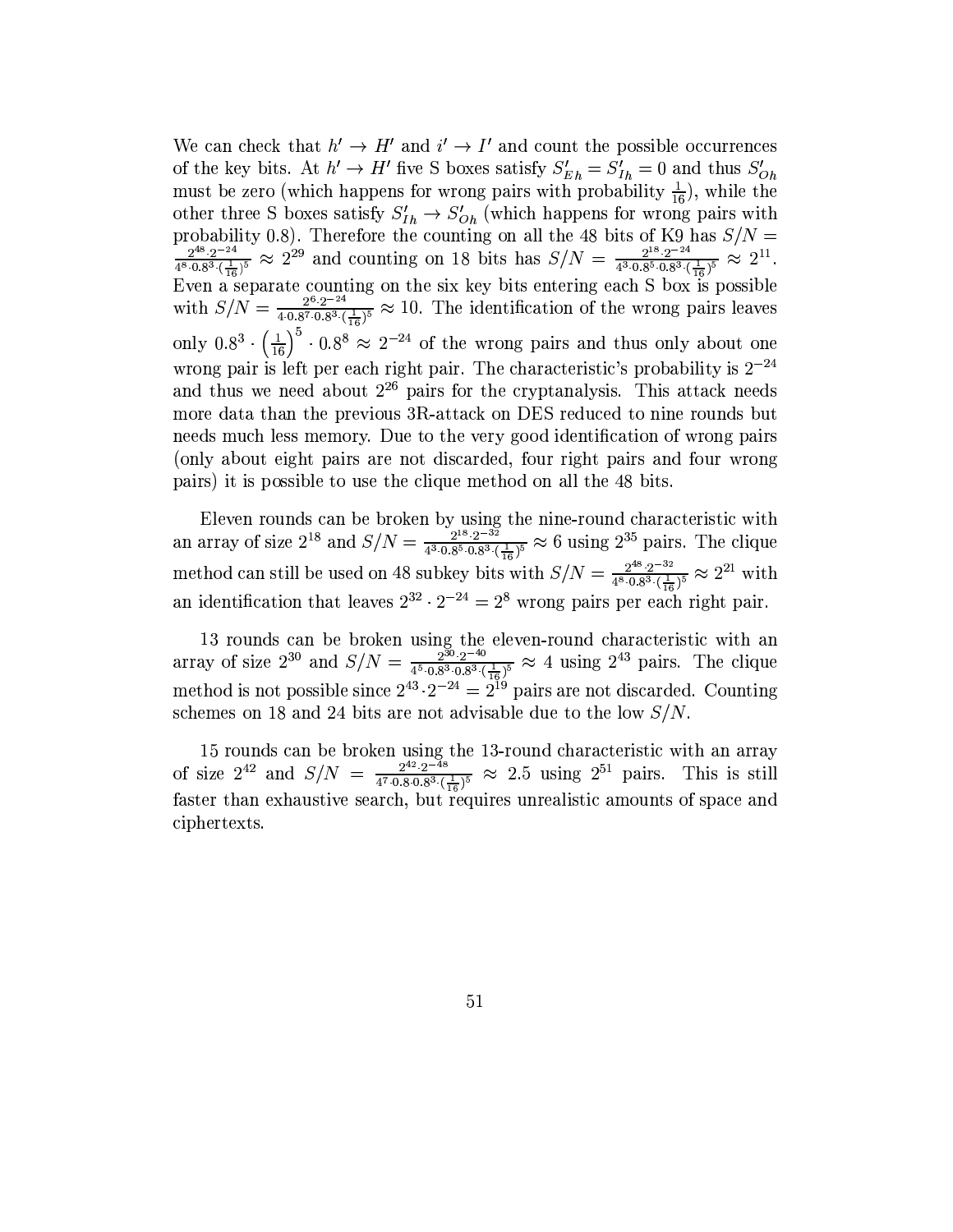# -

NOM <sup>À</sup> ¶°58QRQ 5@X\PXITSFMQ01M5LX 5@M <sup>E</sup> :FTMFE!TM 58/1/ Q4FE 0QP]T@VWQ4FE PS8E}T@V,Q4FE/15@PRQ ery is the set of the set of the set of the set of the set of the set of the set of the set of the set of the set of the set of the set of the set of the set of the set of the set of the set of the set of the set of the se values of  $r'$  itself and possibility checks on all the other S boxes in the last round can be done. For those S boxes with a zero input XOR the output XOR should be zero too, i.e., the check success rate is  $\frac{1}{16}$ . Sinc =?01M<XIE;Q4FEH01MF[<S<QO³aµ>¶ 01P  $\mathbf{F} = \mathbf{F} \mathbf{F} \mathbf{F} \mathbf{F}$  , and the set of the set of the set of the set of the set of the set of the set of the set of the set of the set of the set of the set of the set of the set of the set of the set of the s  $M\subset\mathbb{R}$  is a set of  $M$  is a  $M$  . Then  $\mathbb{R}$  is  $\mathbb{R}$  and  $\mathbb{R}$  $58.8\pm 0.01$  and  $58.8\pm 0.01$  and  $58.8\pm 0.01$  and  $58.8\pm 0.01$  and  $58.8\pm 0.01$  $(either via exhaustive search or by a differential cryptanalysis attack).$ 

C>EIMaBTSFM<:FP]X 5@M <sup>E</sup> BRT:@EMaS<P01MQAQ4FEUMF01MFE6°OBRTSFMF:X465@B5@XQEIBR01PRQ01Xb]4FEBE

-) # ) # 0 with probability  $\frac{1}{2a}$  $\mathcal{A}$  and  $\mathcal{A}$  and  $\mathcal{A}$ always  $j' = \psi = r' \rightarrow J' = l' \oplus i' = l'.$ 

GEXI5@M 01:FEMQ0KV« Q4FEBR0o4Q [F5@01BRPE 58P01/3:aCD4FTPE[F5@01BRPP5cQ01PV« ) # 58MF: Q4<E 0KQP01M )R@T01M5TS<QT@V^= ¯O } ¯3= 5@BEbJIEIBRT5 CD4F01P 5@/1PRT 4FT/1:<P!VTB \*x <sup>5</sup> T@V Q4FEb]BT@M5[65@0KBP !T@B3Q4FE;T@Q4FEB Q4FBREIE <sup>=</sup> T®<EPO3EHXTSFMQDQ4FEH[\*TPRP0/1Ea¦85@/KSFEIP3T@V  $\frac{1}{2}$   $\frac{1}{2}$   $\frac{1}{2}$   $\frac{1}{2}$   $\frac{1}{2}$   $\frac{1}{2}$   $\frac{1}{2}$   $\frac{1}{2}$   $\frac{1}{2}$   $\frac{1}{2}$   $\frac{1}{2}$   $\frac{1}{2}$   $\frac{1}{2}$   $\frac{1}{2}$   $\frac{1}{2}$   $\frac{1}{2}$   $\frac{1}{2}$   $\frac{1}{2}$   $\frac{1}{2}$   $\frac{1}{2}$   $\frac{1}{2}$   $\frac{1}{2}$   $\frac{2^{18} \cdot 2^{-32}}{4^3 \cdot 2^{-52}} = 2^{32}$ . Thus we need  $2^{34}$  pairs.

 $\mathbf{r}$  and the state box 5. A state box 5. A state box 5. A state box 5. A state box 5. A state box 6. A state box 6. A state box 5. A state box 5. A state box 5. A state box 5. A state box 5. A state box 5. A state box  $\alpha$   $t = \frac{18}{218} - \frac{40}{216} = 0.4$  $\frac{2^{18} \cdot 2^{-40}}{43 \cdot 2^{-52}} = 2^{24}$  and with  $2^{42}$  pairs.

. After the state  $\mathbf{F}$  is the state of  $\mathbf{F}$  in the state  $\mathbf{F}$  and  $\mathbf{F}$  $\approx 1.5$   $\frac{180-48}{16}$  $\frac{2^{18} \cdot 2^{-48}}{4^3 \cdot 2^{-52}} = 2^{16}$  and with  $2^{50}$  pairs.

!6TB^P03®mQEIEIM BRTSFMF:FPa3EWE(Q  # <sup>5</sup> <sup>7</sup> <sup>5</sup> - For sixteen rounds we get  $S/N = \frac{2^{10} \cdot 2^{-60} \cdot 2^{-60}}{4^3 \cdot 2^{-52}} = 2^8$  using the 15-round char- $2^{57}$  pairs is more time consuming than exhaustive search for the  $2^{56}$  possible  $\frac{1}{\sqrt{5}}$ 8E}mP

# 6.4 Summary of the cryptanalysis

 $\overline{a}$  and  $\overline{a}$  and  $\overline{a}$  such a set of  $\overline{a}$  is the set of  $\overline{a}$  and  $\overline{a}$  is the set of  $\overline{a}$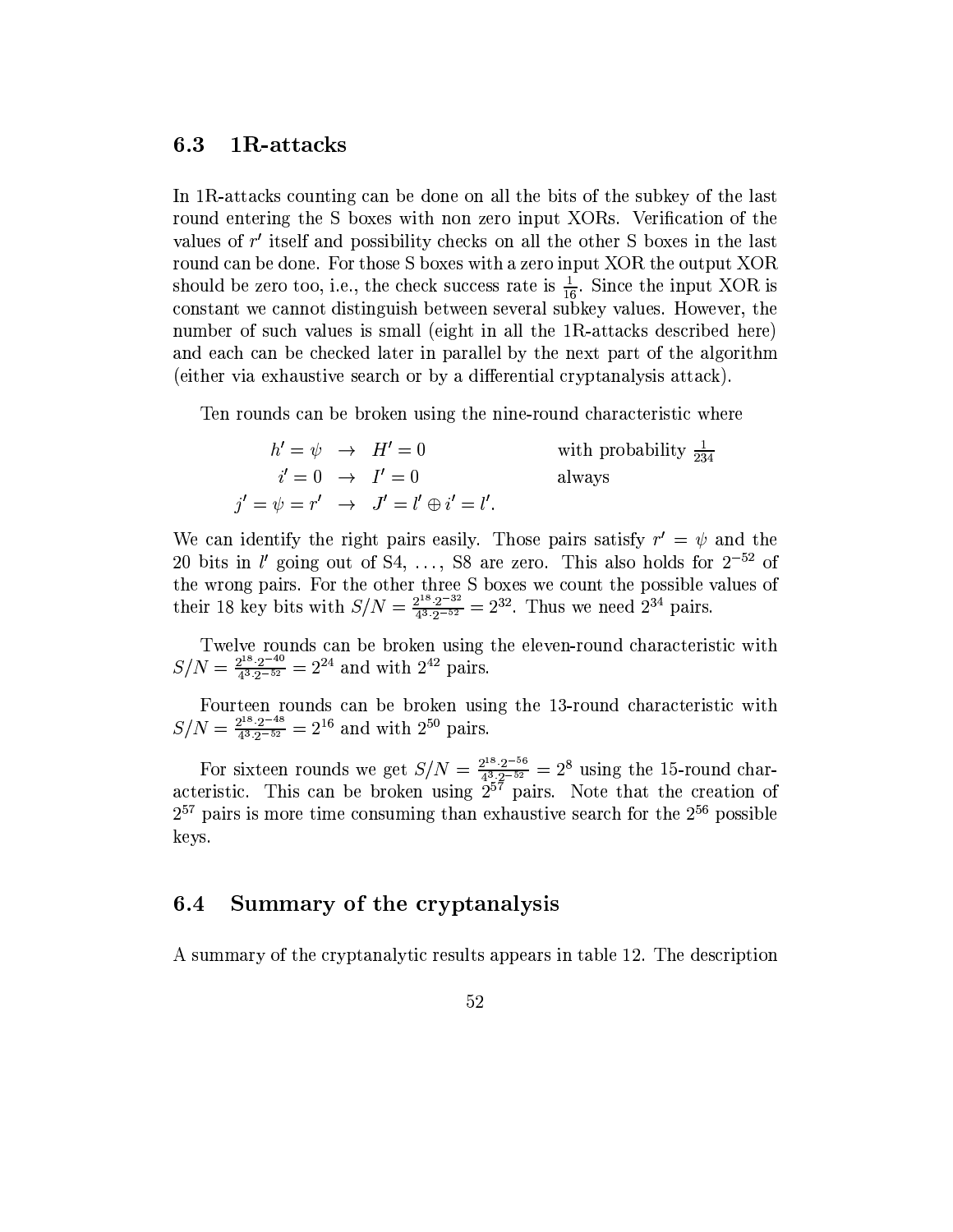|    | # of #pairs #pairs #bits Characte- |                |    |                 |                     | S/N            |                   | Comments                                 |
|----|------------------------------------|----------------|----|-----------------|---------------------|----------------|-------------------|------------------------------------------|
|    | rndsneeded used foundristics       |                |    |                 |                     |                |                   |                                          |
| 4  | $2^3$                              | $2^3$          | 42 | $\mathbf{1}$    | $\mathbf{1}$        | 16             | $\lceil 6 \rceil$ |                                          |
| 6  | $2^7$                              | $2^7$          | 30 | 3               | $\frac{1}{16}$      | $2^{16}$       | $\ast$            |                                          |
| 8  | $2^{15}$                           | $2^{13}$       | 30 | $\overline{5}$  | $\frac{1}{10486}$   | 15.6[24]       |                   |                                          |
| 8  | $2^{17}$                           | $2^{13}$       | 30 | 5               | $\frac{1}{10486}$   |                | $1.2 \, [18]$     |                                          |
| 8  | $2^{20}$                           | $2^{19}$       | 30 | 5               | $\frac{1}{55000}$   |                |                   | $1.5$ [24] The iterative characteristic. |
| 9  | $2^{25}$                           | $2^{24}$       | 30 | 6               | $\frac{1}{1000000}$ |                |                   | $1.0$ [30] Extension to six rounds.      |
| 9  | $2^{26}$                           | 8              | 48 | $\overline{7}$  | $2^{-24}$           | $2^{29}$       | $\ast$            |                                          |
| 10 | $2^{34}$                           | $\overline{4}$ | 18 | 9               | $2^{-32}$           | $2^{32}$       | $\ast$            |                                          |
| 11 | $2^{35}$                           | $2^{11}$       | 48 |                 | $9 \t2^{-32}$       | $2^{21}$       | $\ast$            |                                          |
| 12 | $2^{42}$                           | $\overline{4}$ | 18 | 11 <sup>1</sup> | $2^{-40}$           | $2^{24}$       | $\ast$            |                                          |
| 13 | $2^{43}$                           | $2^{19}$       | 48 | 11              | $2^{-40}$           | $\overline{4}$ | $\left[30\right]$ |                                          |
| 14 | $2^{50}$                           | $\overline{4}$ | 18 |                 | $13 \t2^{-48}$      | $2^{16}$       | $\ast$            |                                          |
| 15 | $2^{51}$                           | $2^{27}$       | 48 |                 | $13 \t2^{-48}$      |                |                   | 2.5 [42] Needs a huge memory. With       |
|    |                                    |                |    |                 |                     |                |                   | less memory needs $2^{57}$ pairs.        |
| 16 | $2^{57}$                           | 2 <sup>5</sup> | 18 |                 | $15 \t2^{-56}$      | 2 <sup>8</sup> | $\ast$            | Slower than exhaustive                   |
|    |                                    |                |    |                 |                     |                |                   | search.                                  |

Table 12. Summary of the cryptanalysis of DES.

of each field is as follows:

- $#$  of rnds: The number of rounds in the cryptosystem.
- #pairs needed: The number of pairs needed to cryptanalyze the cryptosystem. The number of ciphertexts needed is twice the number of pairs.
- $#pairs$  used: The number of pairs that are actually used in the attack, excluding the identifiable wrong pairs that can be easily discarded during the collection phase.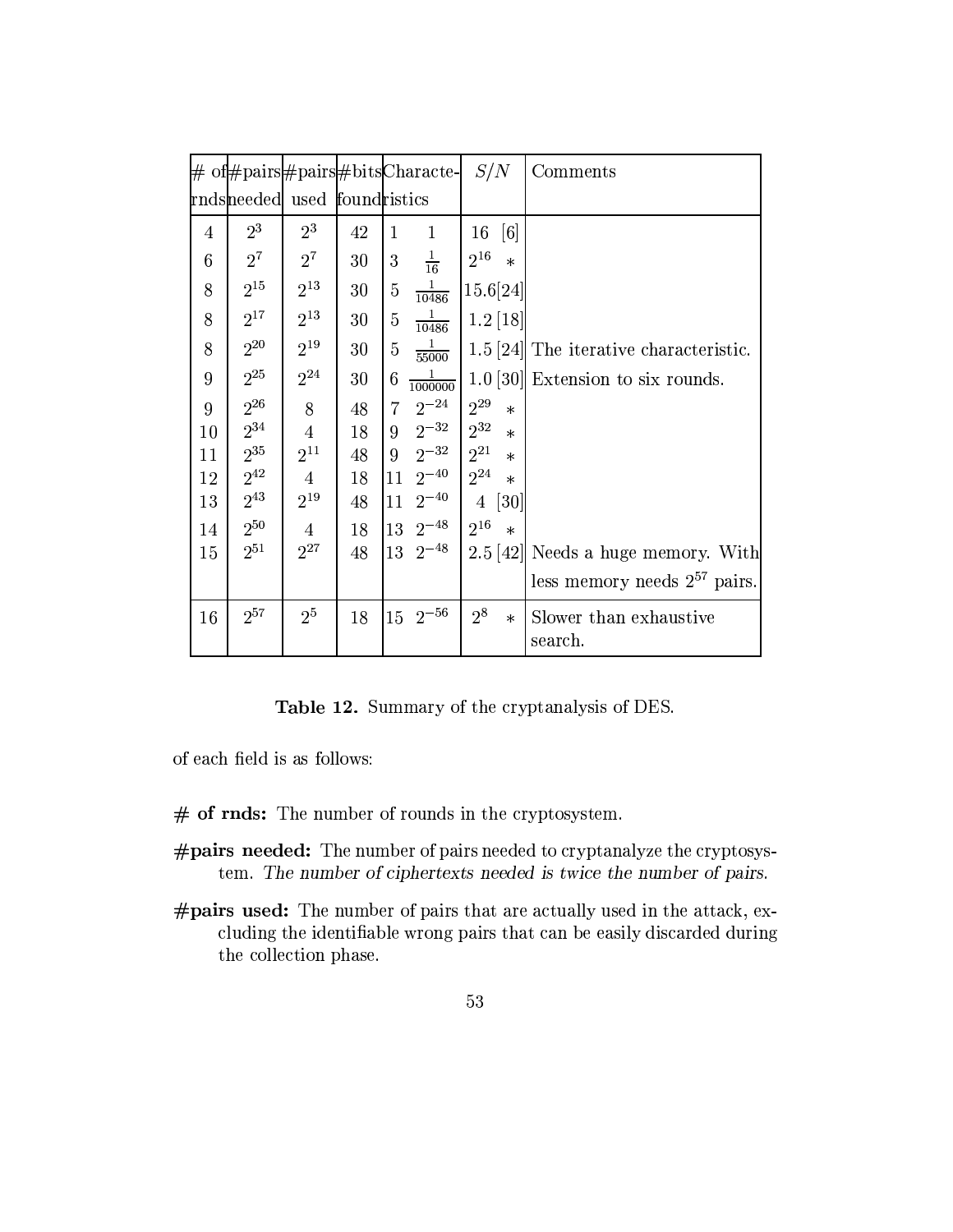| $S2_I$<br>123456 | $S2^*$<br>123456 | $S2_O = S2_O^*$<br>1234 |
|------------------|------------------|-------------------------|
| 000111           | 110101           | 0111                    |
| 001111           | 111101           | 1110                    |
| 010101           | 100111           | 0001                    |
| 010111           | 100101           | 1010                    |
|                  |                  |                         |

**Table 13.** Possible inputs and outputs for  $32_x \rightarrow 0$  by S2 (in binary).

- $\# \text{bits found:}$  The number of key bits found in the initial attack (using a single characteristic). The other key bits can be found by auxiliary techniques.
- **Characteristic:** The number of rounds and the probability of the characteristic used in the attack.
- $S/N$ : The signal to noise ratio of the attack. The number in brackets (if any) denotes the number of initial bits found with that  $S/N$ . An asterisk denotes that the clique method is preferable over the counting method and then the  $S/N$  is on the number of bits found. The other key bits are found either in parallel or at a second pass.

**Comments:** Real comments.

### 6.5 Enhanced characteristic's probability

In addition to the statistical behavior of the iterative characteristic we can use the individual values of the input and output bits of the S boxes.

In the iterative characteristic we have the following behavior. When  $32_x \rightarrow 0$  by S2 the values of the input bits number 4 and 6 are always both 1 (see table 13). It does not happen in the first round and thus it cannot be used as in section 5.1. Also we have  $2C_x \to 0$  by S3 where in  $\frac{8}{10}$  of the cases bit number 2 equals 0 and in  $\frac{2}{10}$  of the cases bit number 2 equals 1 (see table  $14$ ).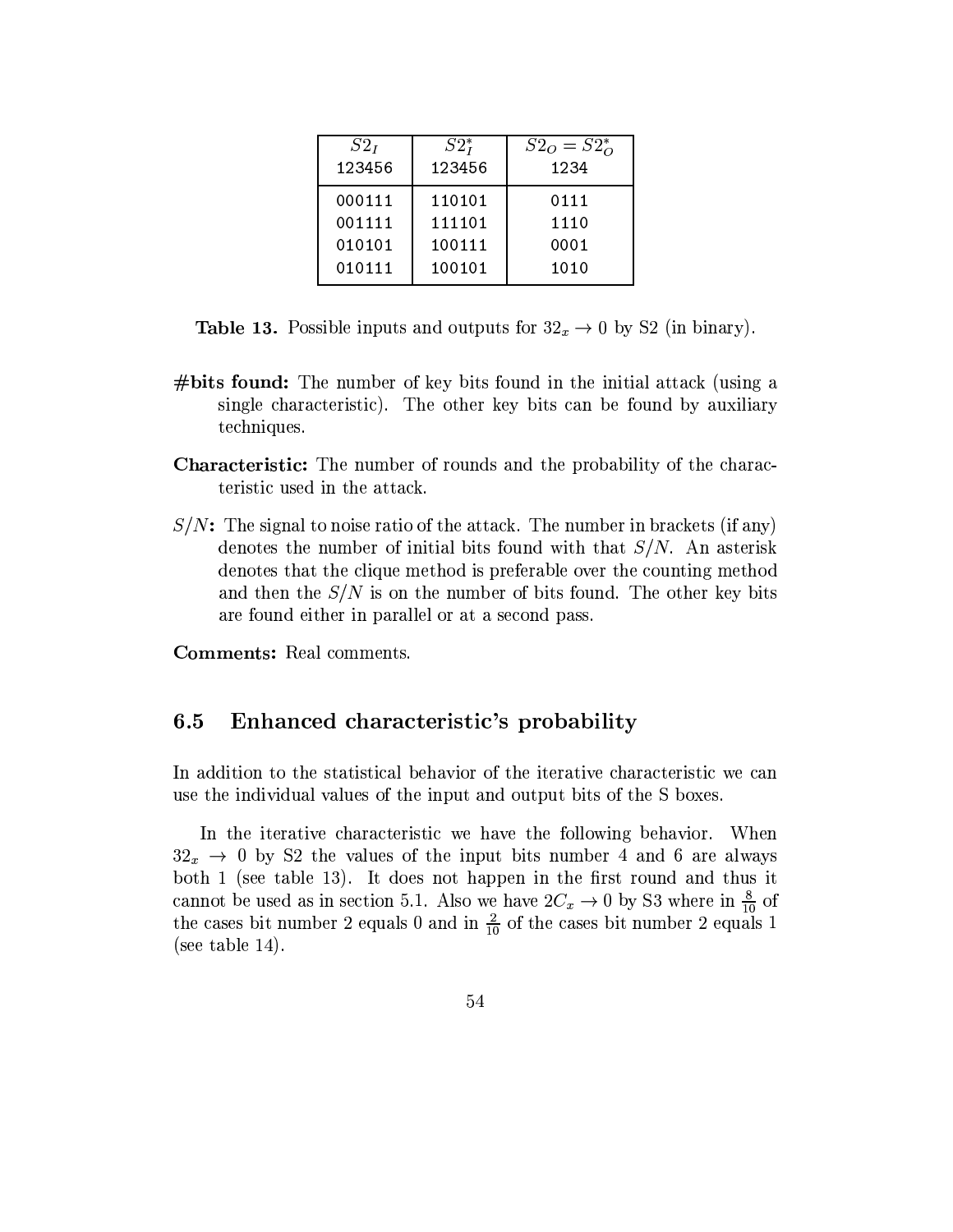| $S3_I$ | $S3^*$ | $S3_O = S3_O^*$ |
|--------|--------|-----------------|
| 123456 | 123456 | 1234            |
| 000010 | 101110 | 0000            |
| 000011 | 101111 | 0111            |
| 000111 | 101011 | 1001            |
| 001111 | 100011 | 1010            |
| 010001 | 111101 | 0010            |
|        |        |                 |

**Table 14.** Possible inputs and outputs for  $2C_x \rightarrow 0$  by S3 (in binary).

The XOR value bit 6 of  $S2_I$  and bit 2 of  $S3_I$  equals the XOR value of the corresponding key bits in  $S2_K$  and  $S3_K$  since the corresponding bits in  $S2_E$  and  $S3_E$  are the same bit due to the bit expansion. If their XOR value is known to be 1 then the probability of the iterative characteristic becomes  $\frac{14 \cdot 8 \cdot 8}{64^2 \cdot 32} = \frac{7}{2^{10}} \approx \frac{1}{146}$ . If their XOR value is known to be 0 then the probability becomes  $\frac{14 \cdot 8 \cdot 2}{64^2 \cdot 32} = \frac{7}{2^{12}} \approx \frac{1}{595}$ .

The other characteristic described with the same probability has the opposite direction. When  $36_x \rightarrow 0$  by S2 the value of bit number 6 is always 0 and thus the probabilities are exchanged. If the XOR of the key bits is 0 then the probability is  $\frac{1}{146}$  and if 1 it is  $\frac{1}{595}$ .

The attack on DES with 16 rounds is now as follows. There are seven rounds in which the input XOR is assumed to be  $\psi$ . Suppose that, out of these seven rounds, we have *n* rounds  $(0 \le n \le 7)$  whose key bit number 6 of  $S2_K$  equals key bit number 2 of  $S3_K$ . In this case, the probability of the 15-round characteristic is

$$
\left(\frac{7}{2^{12}}\right)^n \left(\frac{7}{2^{10}}\right)^{7-n} = 4^n \left(\frac{7}{2^{12}}\right)^7 \approx 1.6 \frac{4^n}{2^{65}}.
$$

For the other characteristic it is  $1.6\frac{4^{7-n}}{2^{65}}$ . Table 15 describes the probabilities for each number of equalities among the key bits and the relative frequency of such keys.

To increase the probability (especially in the worse cases) we use quartets based on both characteristics. Since both characteristics allow counting on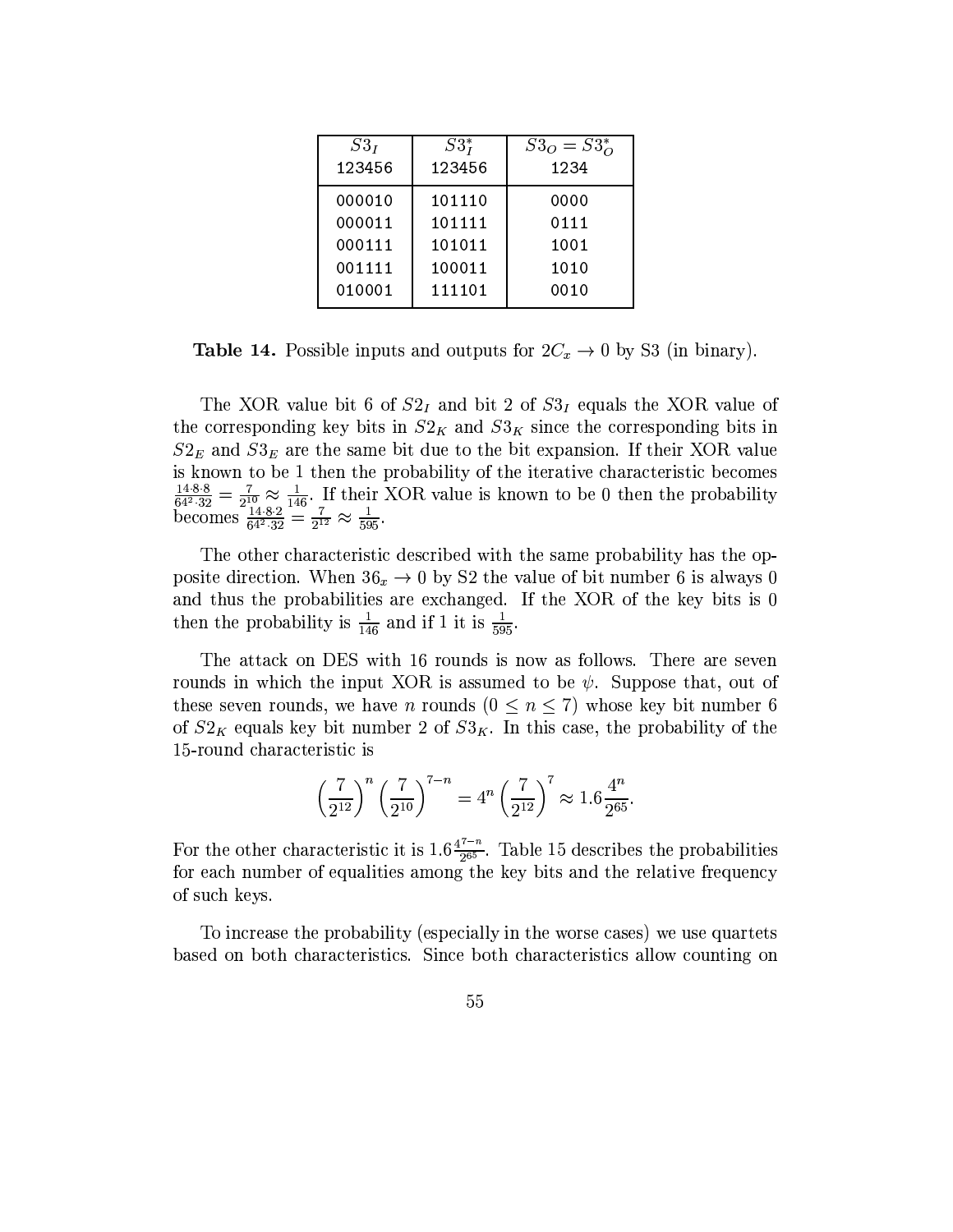| # of           | keys             | probability         | probability         | sum of                | $#$ needed          |
|----------------|------------------|---------------------|---------------------|-----------------------|---------------------|
| equals         | ratio            | first char          | other char          | probabilities         | ciphertexts         |
| $\theta$       | $\frac{1}{128}$  | $1.6 \cdot 2^{-65}$ | $1.6 \cdot 2^{-51}$ | $1.6 \cdot 2^{-51}$   | $1.25 \cdot 2^{52}$ |
| 1              | $\frac{7}{128}$  | $1.6 \cdot 2^{-63}$ | $1.6 \cdot 2^{-53}$ | $1.6 \cdot 2^{-53}$   | $1.25\cdot2^{54}$   |
| $\overline{2}$ | $\frac{21}{128}$ | $1.6 \cdot 2^{-61}$ | $1.6\cdot2^{-55}$   | $1.625 \cdot 2^{-55}$ | $1.23\cdot2^{56}$   |
| 3              | $\frac{35}{128}$ | $1.6 \cdot 2^{-59}$ | $1.6\cdot2^{-57}$   | $2^{-56}$             | $2^{58}$            |
| $\overline{4}$ | $\frac{35}{128}$ | $1.6 \cdot 2^{-57}$ | $1.6 \cdot 2^{-59}$ | $2^{-56}$             | $2^{58}$            |
| 5              | $\frac{21}{128}$ | $1.6\cdot2^{-55}$   | $1.6 \cdot 2^{-61}$ | $1.625 \cdot 2^{-55}$ | $1.23\cdot2^{56}$   |
| 6              | $\frac{7}{128}$  | $1.6 \cdot 2^{-53}$ | $1.6\cdot2^{-63}$   | $1.6 \cdot 2^{-53}$   | $1.25\cdot2^{54}$   |
|                | $\frac{1}{128}$  | $1.6 \cdot 2^{-51}$ | $1.6 \cdot 2^{-65}$ | $1.6 \cdot 2^{-51}$   | $1.25\cdot2^{52}$   |

Table 15. Probabilities by number of key bits equalities.

the same S boxes we can use them simultaneously. We can see from the table that even though we can now break 16 rounds with less than  $2^{56}$  encryptions, it does not work for all the keys but only for a small fraction of them. For this fraction exhaustive search is still faster. Table 15 shows that although the knowledge of the specific bit values during the rounds of the characteristics enhances the attack and decreases the number of pairs needed, the improvement is relatively small and does not affect the overall complexity.

### $\overline{7}$ **Variants of DES**

This section describes several variants of DES and how the attack works on them.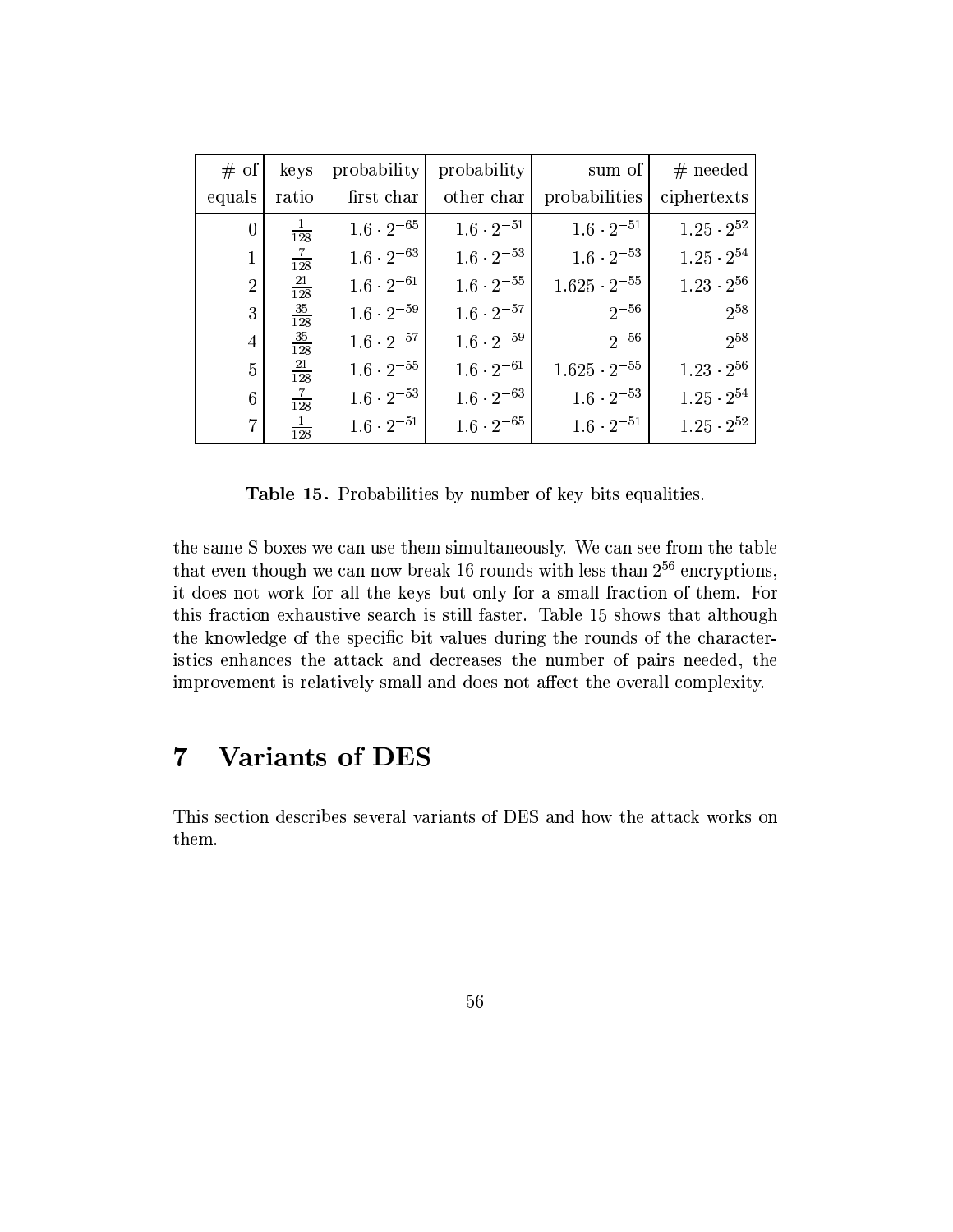### $7.1$ Modifying the  $P$  permutation

All the attacks based on the iterative characteristic are independent of the choice of the  $P$  permutation. Thus any modification of the  $P$  permutation by any other permutation cannot make the attack less successful.

### Modifying the order of the S boxes  $7.2$

The DES cryptosystem specifies a certain order of the eight S boxes. A modification of the order of the S boxes can make the cryptosystem much weaker. Consider for example the case in which  $S1$ ,  $S7$  and  $S4$  are brought together in this order (w.l.g. in the first three places) and the other S boxes are set in any order. Then there is a similar iterative characteristic. This characteristic is denoted by  $\psi^{\bullet} = 1D\ 40\ 00\ 00_x$  where

|  | S1: $03_x \rightarrow 0$ with probability $\frac{14}{64}$ |  |
|--|-----------------------------------------------------------|--|
|  | S7: $3A_x \rightarrow 0$ with probability $\frac{16}{64}$ |  |
|  | S4: $28_x \rightarrow 0$ with probability $\frac{16}{64}$ |  |

and  $\psi^{\bullet} \to 0$  with probability  $\frac{14 \cdot 16 \cdot 16}{64^3} \approx \frac{1}{73}$ 

The 15-round characteristic has probability  $\frac{1}{73^7} \approx 2^{-43}$  and thus the 16round cryptosystem can be attacked using  $2^{45}$  pairs with  $S/N = \frac{2^{18} \cdot 2^{-43}}{4^3 \cdot 2^{-52}}$  $2^{21}.$ 

The 17-round characteristic has probability  $\frac{1}{73^8} \approx 2^{-50}$  and thus the 18round cryptosystem can be attacked using  $2^{52}$  pairs with  $S/N = \frac{2^{18} \cdot 2^{-50}}{4^{3} \cdot 2^{-52}}$  $2^{14}$ .

In these attacks the clique method can be used due to the excellent identification of wrong pairs (only  $2^{-53}$  of them remain). As in the attack based on the iterative characteristic this attack is independent of the choice of the P permutation.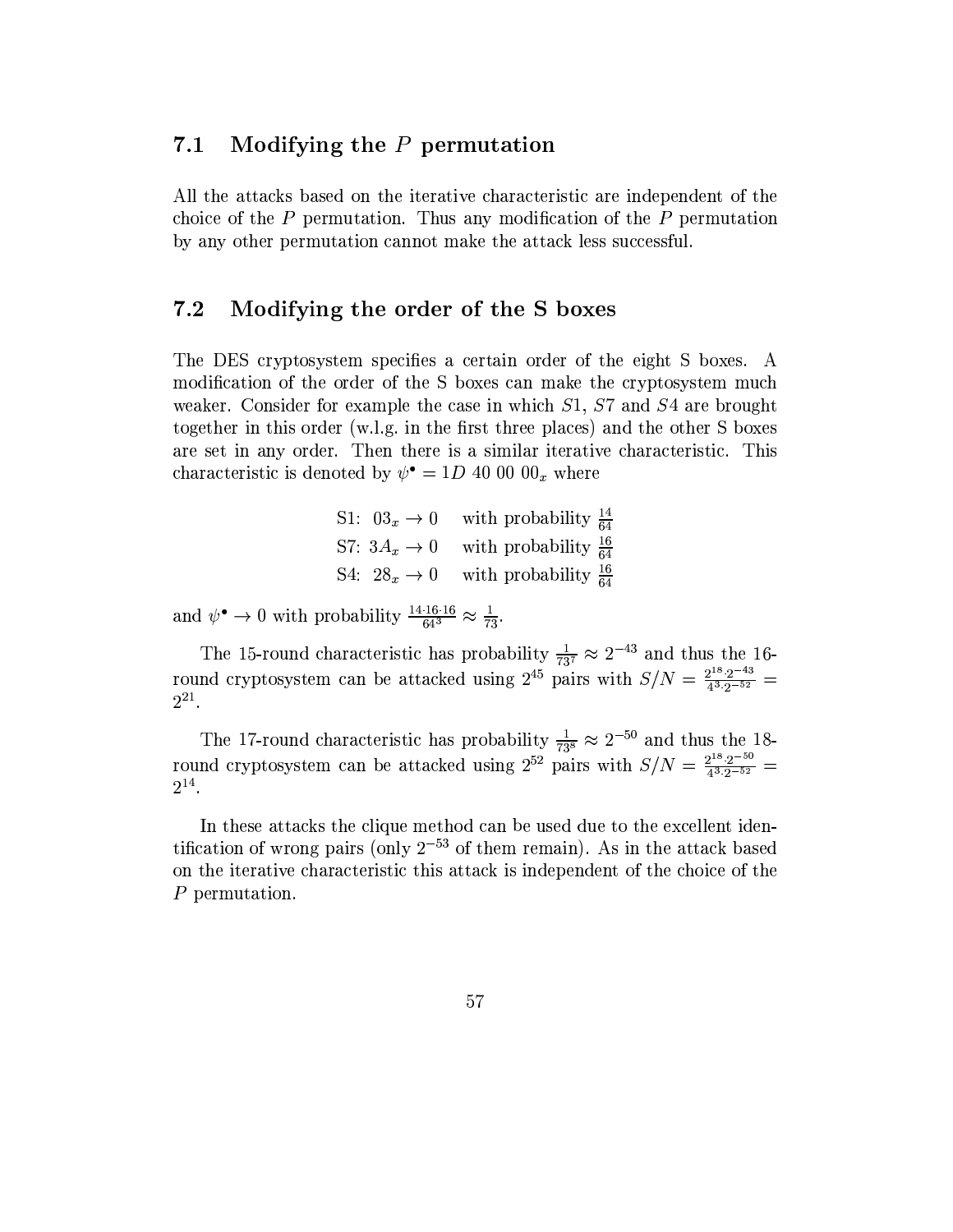# \$ \*(- -- %-\* )\$

NOM YH.= Q4FEIBREb5@BREAQ7T ³aµ>¶ T[\*EIB58Q0KTMFPU01M EI5@X4 BT@SFMF:1LCD4FE BPRQ(³aµ>¶PUQ4<E expanded input with the subkey within the  $F$  function while the other XORs  $\blacksquare$ lowing subsections describe three possible modifications which replace some  $\mathbb{Z}$  to the state of the state of the state of the state of the state of the state of the state of the state of the state of the state of the state of the state of the state of the state of the state of the state of t  $7.7\pm 0.7$  AT m:F0XI58  $7.7\pm 0.7$  and  $7.7\pm 0.7$  and  $7.7\pm 0.7$  and  $7.7\pm 0.7$ 

## . -) 
)(+ 9 )/+\*)( + \*(+-)/.(

If we replace the occurrences of the XORs within the  $F$  function by addition operations we get a much weaker cryptosystem. The attack uses the following iterative characteristic:



CD4<E ! P4<TSF/1: <sup>E</sup> E®?[F/15@01MFE:! !301P+Q4FE 01MF[FS?Q/³aµ>¶ T@V the F function. The expansion to 48 bits is  $000058000000_x$ . The addition of the key causes the input XOR to become  $000028000000_x$  with probability  $\frac{1}{46}$ . Thus the input XORs of all the S boxes except S4 is zero, while  $S4'_I = 28_x$ . T
3E¦EIB}¯!  $\mathbf{r}$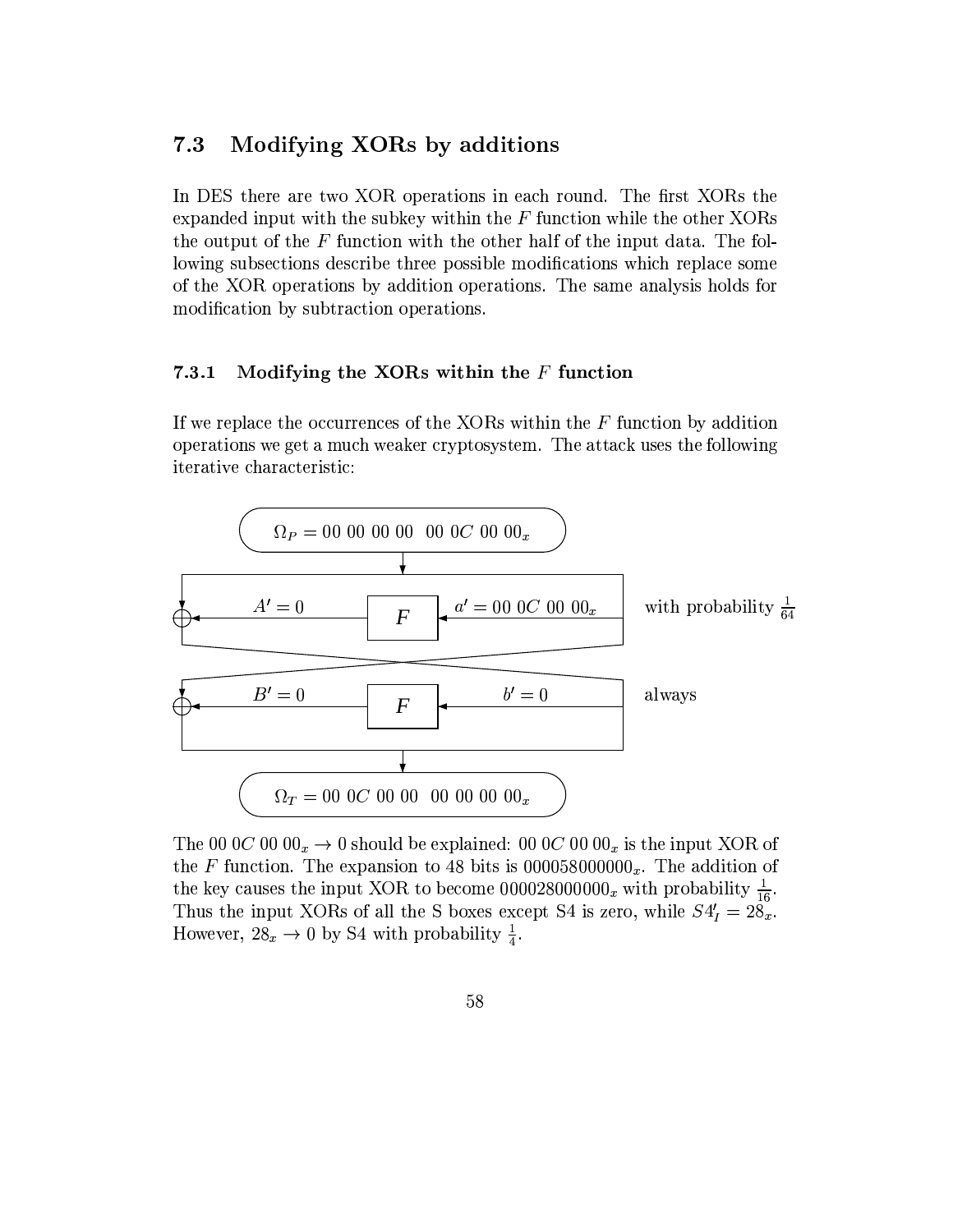The 15-round characteristic has probability  $(\frac{1}{64})^7 = 2^{-42}$ . The 1R-attack counting scheme which finds the six subkey bits entering S4 in the sixteenth round has  $S/N = \frac{2^6}{2^{42} \cdot 2^{-32} \cdot 2^{-24} \cdot 4} = 2^{18}$ . Thus the attack needs about  $2^{44}$  pairs of encryptions. The six key bits entering S3 can then be found using the same encryptions with even higher signal to noise ratio. Exhaustive search of the  $2^{44}$  possible keys (with 12 fixed bits) recovers the right key. The total complexity of this attack is thus  $2^{45}$ .

#### 7.3.2 Modifying all the XORs

Modifying all the XORs by additions change the probability of this characteristic from  $2^{-6}$  to  $2^{-8}$ . This happens because the additional addition operation (for example  $c = a + B$ ) does not change the input XOR ( $c' = a'$  for  $B' = 0$ ) with probability  $\frac{1}{4}$ . Thus the 16-round characteristic has probability  $2^{-64}$ , the 15-round characteristic has probability  $2^{-58}$ , the 14-round characteristic has probability  $2^{-56}$  and the 13-round characteristic has probability  $2^{-50}$ .

The analysis of this attack shows that  $2^{52}$  pairs are needed to cryptanalize the 14-round cryptosystem. The attacks on the 15-round and 16-round cryptosystems are slower than exhaustive search.

#### 7.3.3 Modifying all the XORs in an equivalent DES description

DES has an equivalent description in which the expansion is moved to the end of the F function and all the calculations are done using 48 bits instead of 32. The cryptosystem which is the result of modifying all the XORs in this description by additions is not equivalent to the modified standard cryptosystem as described in the previous subsection. In this subsection we show that this cryptosystem is much weaker than the modified standard cryptosystem. We can save the repeated cancellation of non zero input XORs entering S3 in the previous characteristic by doing it in the first addition, since during the various rounds the data bits entering each S box are kept expanded. We get a two-round iterated characteristic with probability  $\frac{1}{16}$ which is concatenated to a single occurrence of a one-round characteristic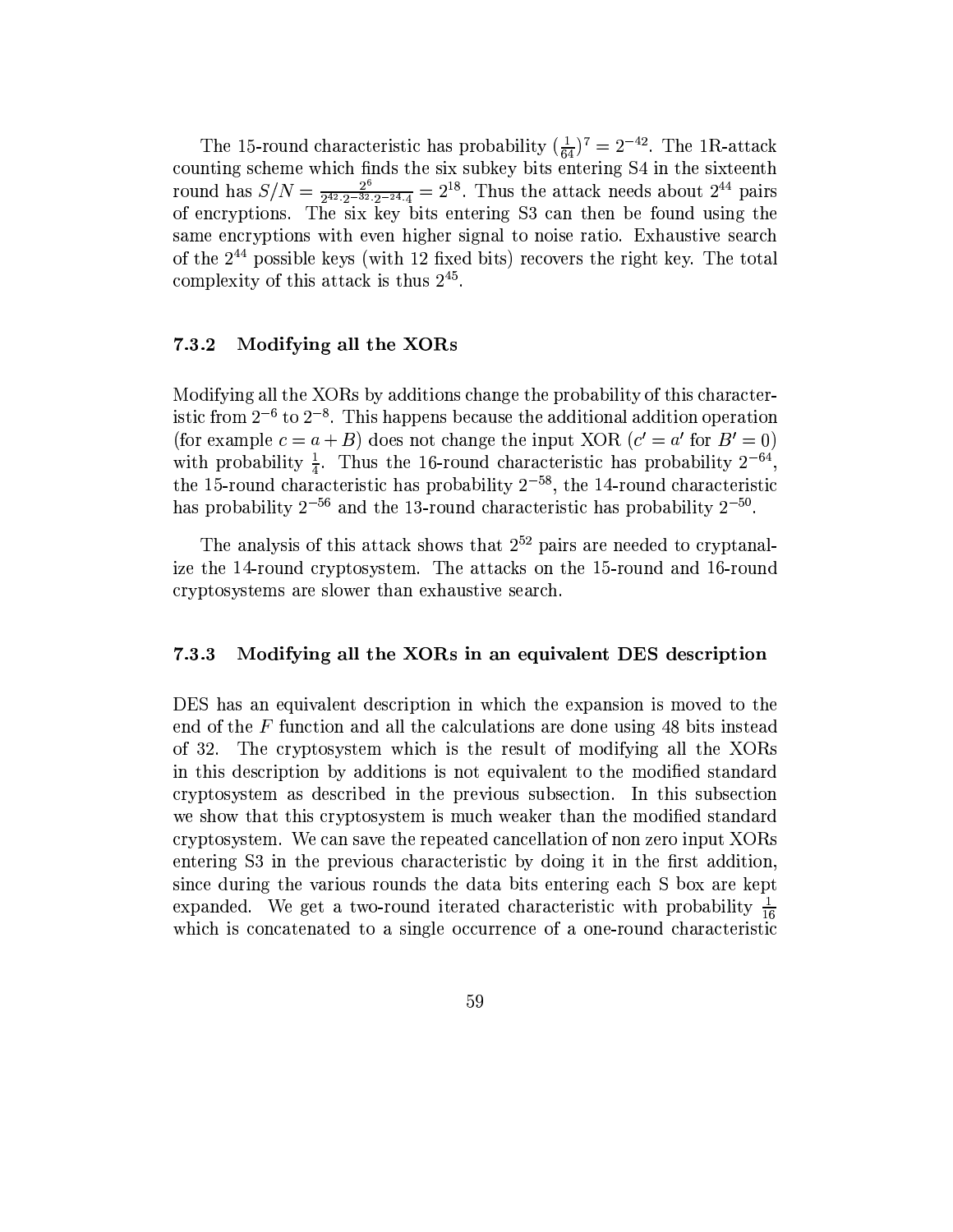with probability  $\frac{1}{16}$  at the first round. Thus an *n*-round characteristic with an odd *n* has probability  $\frac{1}{16} \cdot (\frac{1}{16})^{\frac{n-1}{2}} = 2^{-2-2n}$ .

The 15-round characteristic has probability  $2^{-32}$ . A 1R-attack on the 16-round cryptosystem while counting the six key bits entering S4 in the last round has  $S/N = \frac{2^6}{2^{32} \cdot 2^{-48} \cdot 2^{-42} \cdot 1} = 2^{64}$ . Thus only about  $2^{34}$  pairs are needed. The other key bits entering the last round can be found using similar characteristics. The best three characteristics have probabilities between  $2^{-32}$ and  $2^{-35}$ , and the attacks based on them can find 18 key bits. Therefore,  $2^{37}$ pairs are needed to find the first 18 key bits. The remaining  $2^{38}$  key bits can be found by exhaustive search. The total complexity of this attack is thus  $2^{39}$ .

### $\bf 7.4$ Random and modified S boxes

In a random S box there is a very high probability (about 0.998) that there are two different inputs that differ in the two middle input bits of an S box (which do not affect the neighboring S boxes) which have the same output. In this case there is an iterative characteristic which is (w.l.g. the S box is S1 and  $S1'_{I} = C_{x}$ :

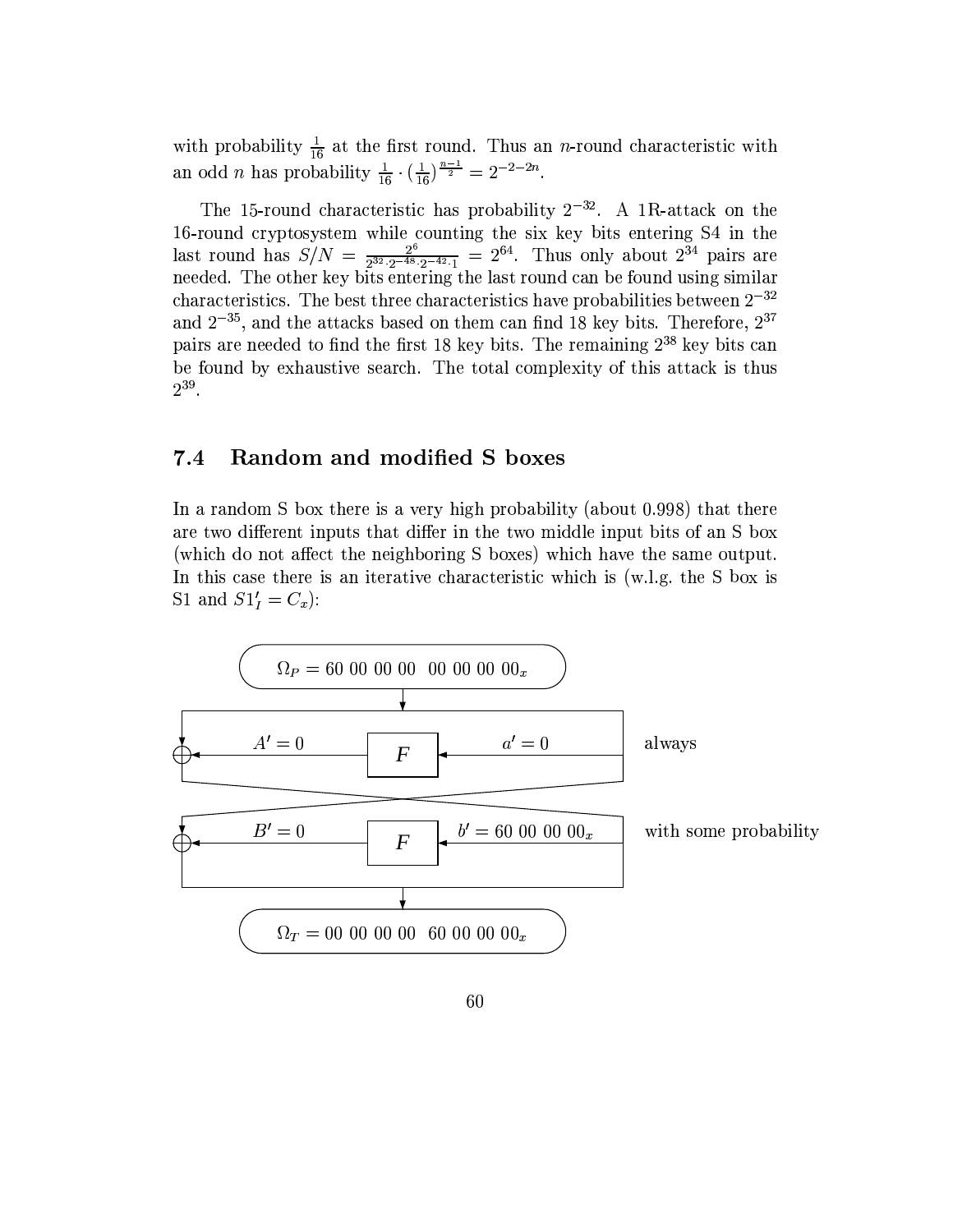| Char                                                                                                                                                                                              | Prob 8  | 13 rnds     | 13 rnds             | Needed   |
|---------------------------------------------------------------------------------------------------------------------------------------------------------------------------------------------------|---------|-------------|---------------------|----------|
| Prob                                                                                                                                                                                              | S boxes | char prob   | S/N                 | Pairs    |
|                                                                                                                                                                                                   | 1.00000 | $2^{-30}$   | $2^{-\overline{2}}$ |          |
|                                                                                                                                                                                                   | 1.00000 | $2^{-24}$   | 2 <sup>4</sup>      | $2^{27}$ |
|                                                                                                                                                                                                   | 0.99991 | $2^{-20.5}$ | $2^{7.5}$           | $2^{23}$ |
|                                                                                                                                                                                                   | 0.97079 | $2^{-18}$   | $2^{10}$            | $2^{20}$ |
|                                                                                                                                                                                                   | 0.68375 | $2^{-16.1}$ | $2^{11.9}$          | $2^{18}$ |
|                                                                                                                                                                                                   | 0.27330 | $2^{-14.5}$ | $2^{13.5}$          | $2^{17}$ |
|                                                                                                                                                                                                   | 0.07240 | $2^{-13.2}$ | $2^{14.8}$          | $2^{15}$ |
|                                                                                                                                                                                                   | 0.01499 | $2^{-12}$   | $2^{16}$            | $2^{14}$ |
|                                                                                                                                                                                                   | 0.00260 | $2^{-11.0}$ | $2^{17.0}$          | $2^{13}$ |
| $\frac{1}{32}$ $\frac{1}{2}$ $\frac{1}{32}$ $\frac{2}{32}$ $\frac{1}{32}$ $\frac{1}{32}$ $\frac{1}{32}$ $\frac{1}{32}$ $\frac{1}{32}$ $\frac{1}{32}$ $\frac{1}{32}$ $\frac{1}{32}$ $\frac{1}{32}$ | 0.00039 | $2^{-10.1}$ | $2^{17.9}$          | $2^{12}$ |

 /3465@B58XQEB0KPRQ0KXH[FBT50K/10KQ01EP?]0KQ4B5@MF:<T7 <sup>=</sup> T®?EIP}

97% of the sets of eight S boxes have such iterative characteristic with prob- $\frac{1}{8}$  or more. The corresponding 13-round characteristics have probability  $\frac{1}{8}$  or more. The corresponding 13-round characteristics have proba- $\overline{\phantom{a}}$  ,  $\overline{\phantom{a}}$  ,  $\overline{\phantom{a}}$  ,  $\overline{\phantom{a}}$  ,  $\overline{\phantom{a}}$  ,  $\overline{\phantom{a}}$  ,  $\overline{\phantom{a}}$  ,  $\overline{\phantom{a}}$  ,  $\overline{\phantom{a}}$  ,  $\overline{\phantom{a}}$  ,  $\overline{\phantom{a}}$  ,  $\overline{\phantom{a}}$  ,  $\overline{\phantom{a}}$  ,  $\overline{\phantom{a}}$  ,  $\overline{\phantom{a}}$  ,  $\overline{\phantom{a}}$ the characteristics, the number of pairs needed, and the probability that a  $\blacksquare$  B5. And  $\blacksquare$  and  $\blacksquare$ 

NOM= T
®?EP3X4FTPREIM5@PVTSFBB5@MF:FT7j[\*EIBR7S<Q58Q0KTMFPa± 5@P 01M'Q4<E^TBR0o0KM65@/6YH.=L= boxes) two different inputs that differ in the private bits of one S box must  $\blacksquare$  . The contract of the contract of the contract of the contract of the contract of the contract of the contract of the contract of the contract of the contract of the contract of the contract of the contract of the different inputs differing in the input bits of two S boxes which have the P5@7AE T@S<Q[FS?Q NOMaQ4<01PDX 58PEUQ4FEBE 01P5@M`0KQEB58Q0G¦@EHX465@B58XQEB0KPRQ0KX>]4F01X4a01P(±\ /¥ 5 Q4FEb:<0 EIBEMFXIEL01P 01M <sup>=</sup> À5@MF: <sup>=</sup> 5@M<: Q4FEL:F0 EIBR01M5 0QP T@V Q4<Eb:658Q55@BRE 0KQ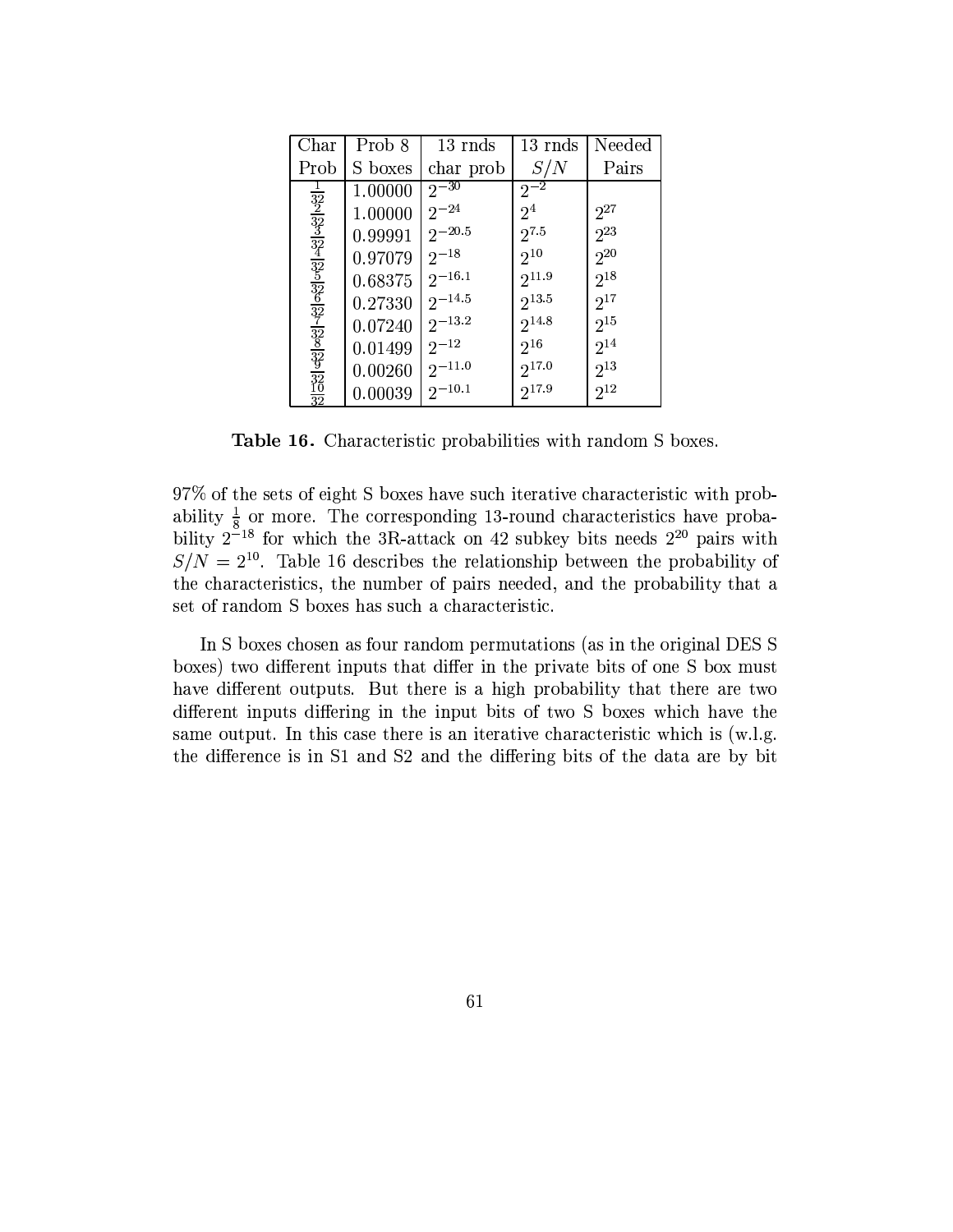mask  $7D\ 00\ 00\ 00_x$ :



In random tests we found several attacks that use  $2^{43}$  to  $2^{47}$  pairs. We estimate that attacks that use this number of pairs can be found for more than 90% of the 16-round cryptosystems which use S boxes chosen as four random permutations.

With a single modification in one entry of one of the original DES S boxes we can force this S box to have two different inputs with the same output. For example, such a modification may set the value of  $S(4)$  to be equal to  $S(0)$  (i.e., the third value in the first line to be equal to the first value in the first line). Therefore there are two different inputs  $(0 \text{ and } 4)$  with the same output (the input XOR is 4 and the output XOR is 0). The probability of  $4 \rightarrow 0$  by this S box is  $\frac{1}{32}$ . An iterative characteristic based on this property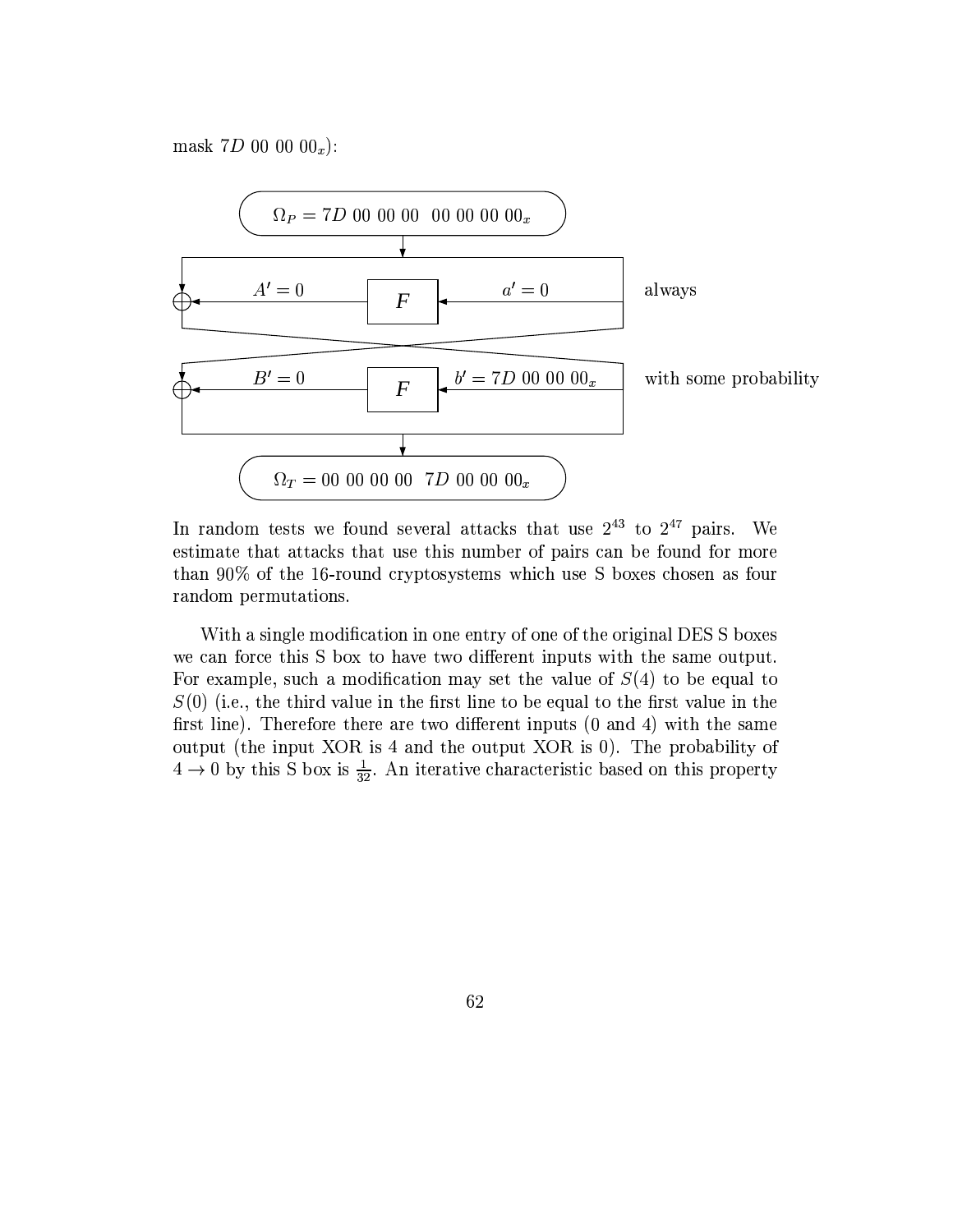has probability  $\frac{1}{32}$  and is (w.l.g. the difference is in S1):



Therefore the probability of the 15-round characteristic is  $\frac{1}{32^7} = 2^{-35}$ . Using a 1R-attack  $2^{37}$  pairs are needed to attack the 16-round modified DES with  $S/N = \frac{2^6 \cdot 2^{-35}}{1 \cdot 2^{-60}} = 2^{29}$  in order to find tw six key bits.

### 7.5 Four bits to four bits S boxes

A cryptosystem similar to DES in which the E expansion is eliminated and the S boxes map four bits to four bits is quite weak. Even the cryptosystems that use permutations derived from the original S boxes are easily attacked. For example, using the first lines of the original S boxes we can find the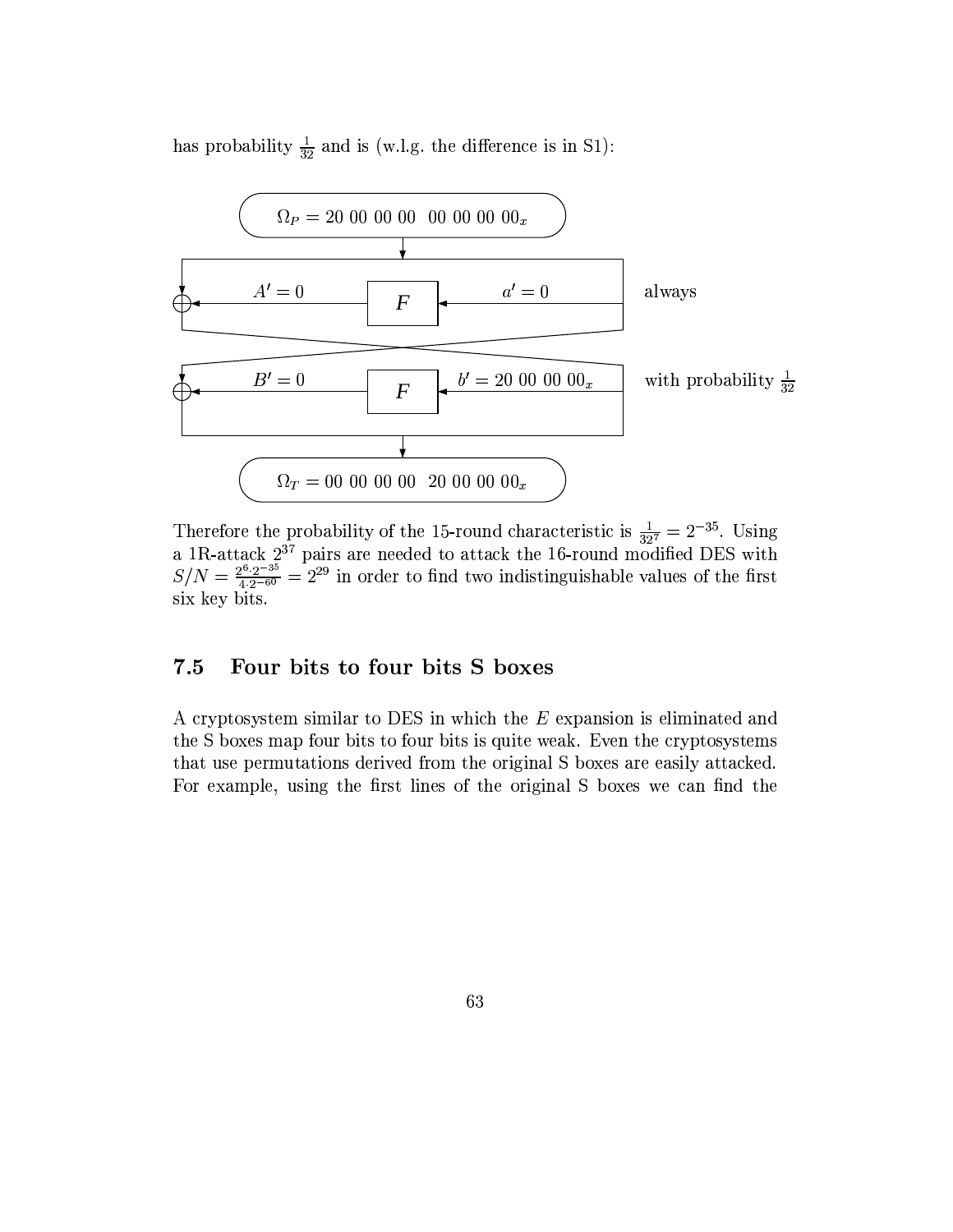

following four-round iterative characteristic with probability  $\frac{1}{256}$ .

Using a 2R-attack only  $2^{28}$  pairs are needed to break the 16-round cryptosystem. There are several additional characteristics that can be used to attack the cryptosystem with a similar amount of pairs.

### DES with independent keys 8

In this section we describe an attack on DES reduced to eight rounds with independent keys and its application to DES with 16 rounds with independent keys.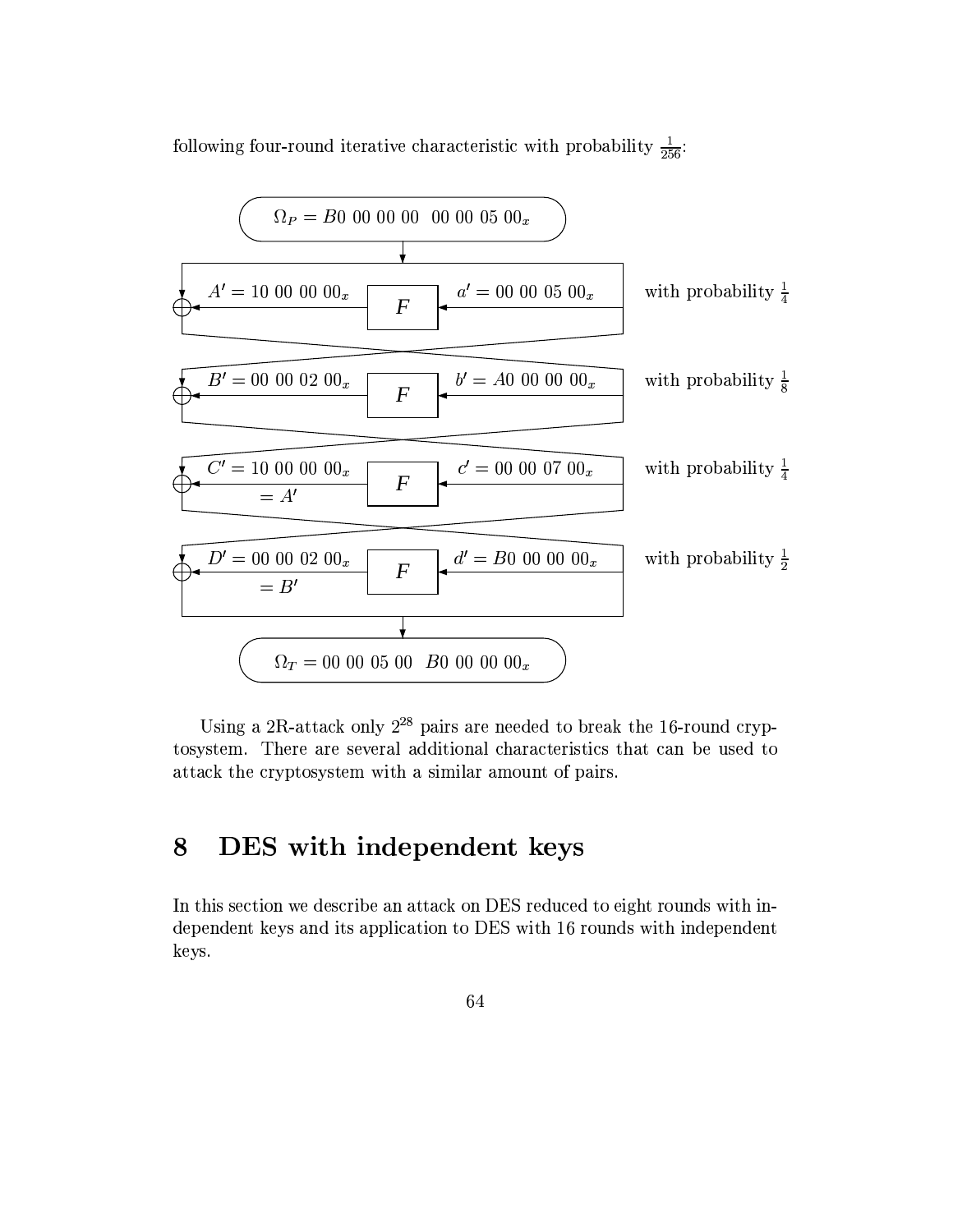### 8.1 Eight rounds

The attack on DES reduced to eight rounds with independent keys is basically similar to the attack on DES reduced to eight rounds described in section 5. We start by using the same algorithm to find the first 30 bits of K8 and then proceed to find the remaining bits of K8 and the bits of all the other subkeys by variants of this algorithm. The attack uses the same characteristic as in the attack described in section 5 plus 100 pairs with additional two characteristics.

After finding the first 30 bits of K8, we filter the pairs, identify the right pairs and discard all the wrong pairs (with relatively few errors). The other 18 bits of K8 cannot be found yet since we cannot assume that the subkeys are related to each other by the key scheduling algorithm. To avoid this problem we first look for bits of K7. Table 9 shows the bits in  $q$  that can be calculated for any given ciphertext (the known key bits there are irrelevant to our case). For each of the eight S boxes of the seventh round and for each of its 64 possible key values we count the number of pairs for which this key value is possible. A key value is possible for an S box in a pair if there is an input pair to the S box whose computable bits have the calculated value, the other bits have any value and the output XOR is as expected by the characteristic and the ciphertexts (by  $G' = f' \oplus h' = f' \oplus r'$ ). The most frequent key value is likely to be the right key value. Since there is not enough data to make this key value unique we look for the set of key values with maximal counts and choose the bits that have the same value in all the set. Those bits are likely to have the right values. The other bits stay unknown. Experience has shown that the known bits of  $S1_{Kh}$ ,  $S3_{Kh}$  and  $S4_{Kh}$  are at the locations denoted by '1' bits in  $2F_x$ ,  $27_x$  and  $3C_x$  respectively. If some of these bits are unknown it is almost certainly due to a mistaken value of the known bits of K8.

By the knowledge of the subkey bits of the eighth round we can calculate several input bits of the seventh round for any ciphertext. The input to the seventh round q has missing bits that enter all the S boxes. There is one S box whose input depends just on one missing bit while the inputs of all the other S boxes depend on two missing bits at least. This S box is S1 whose input bit could be calculated if an output of S4 of the eighth round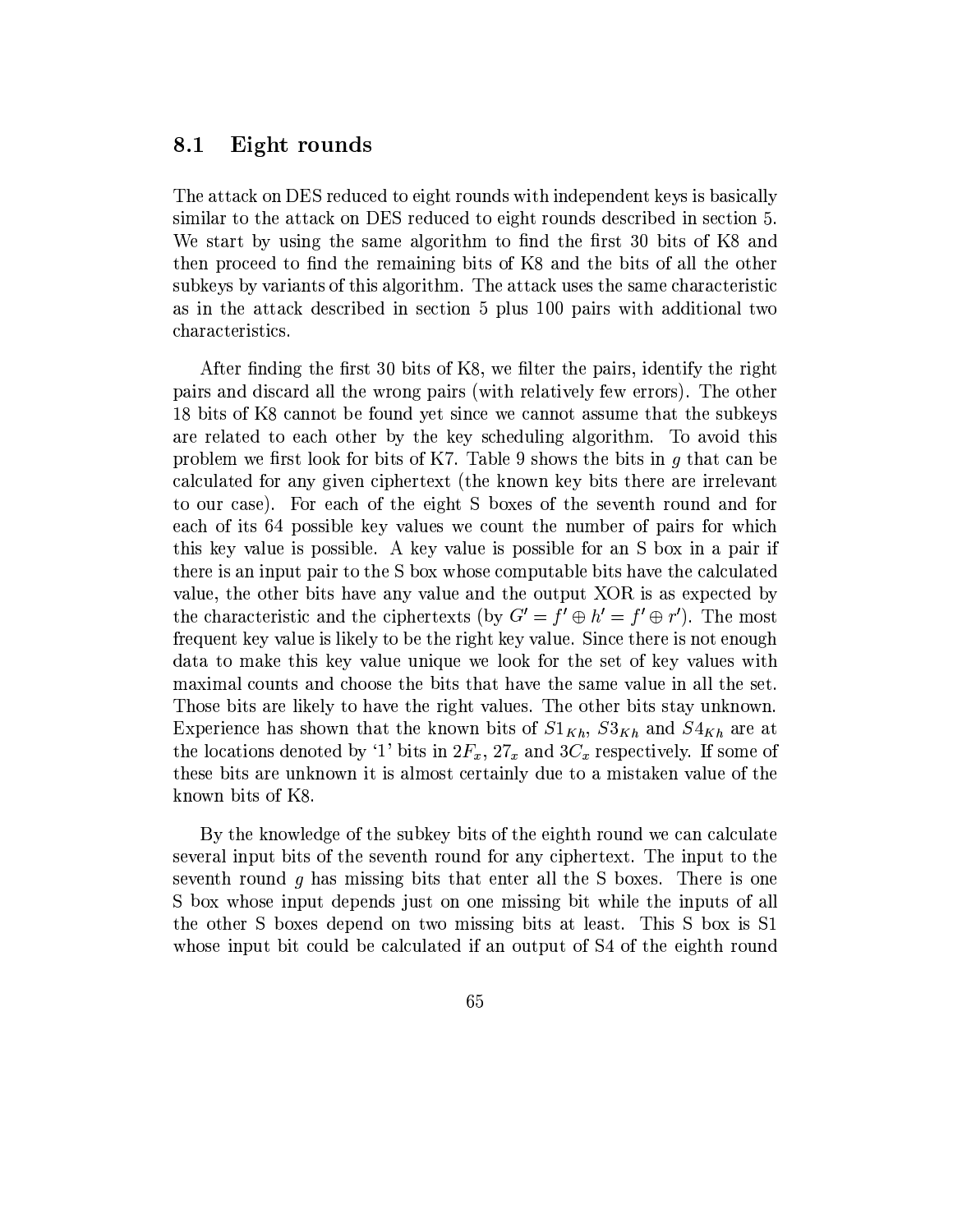35@PX\MFT
]M1aCT MF: Q4FEd@E 0KQP T@V J3EbQBj5@/K/Q4FE [\*TPPR00K/10KQ01EPHT@V 0QPH¦85@/1SFEUVTB^E 5@X4 [F5@01B}¯ 5@M<: MF: Q4FE-8E} 0KQPa¦85@/KSFE `Q4FE!XITS<M\Q01M5L7LE(Q4FTm:1 Now each of the inputs of  $S3_{Eg}$  and  $S4_{Eg}$  have one missing bit:  $S3_{Eg}$  could EXI5@/1XSF/ 5cQEI:0KV <sup>À</sup> Y35@P>\MFT
]M 5@MF: UXTSF/K: <sup>E</sup> <sup>X</sup> 5@/KXISF/158QE:0V : -58P  $\mathbf{M} = \mathbf{M} \cdot \mathbf{M} = \mathbf{M} \cdot \mathbf{M} = \mathbf{M} \cdot \mathbf{M} = \mathbf{M} \cdot \mathbf{M} \cdot \mathbf{M} = \mathbf{M} \cdot \mathbf{M} \cdot \mathbf{M} = \mathbf{M} \cdot \mathbf{M} \cdot \mathbf{M} = \mathbf{M} \cdot \mathbf{M} \cdot \mathbf{M} = \mathbf{M} \cdot \mathbf{M} \cdot \mathbf{M} = \mathbf{M} \cdot \mathbf{M} \cdot \mathbf{M} = \mathbf{M} \cdot \mathbf{M} \cdot \mathbf{M} = \mathbf{M} \$ 58MF: Q4FE7L0KPP0KM5 0KQ^T@V6: 5@MF: Q4FEIM Q4FE <sup>À</sup> [TPRP001/K0KQ0KEIPDT@V6: '58MF:Q4<E missing bit of  $S4_{Kq}$ . Now K8 is completely known. To find K7 we repeat the algorithm of finding K7 described above with the difference that now we know all K8. Only one bit of K7 remains indistinguishable. This bit is bit M\SF7 EB T@V; <sup>À</sup>

 $\sim$  0  $\sim$  30  $\sim$  01  $\sim$  000  $\sim$  000  $\sim$  000  $\sim$  000  $\sim$  000  $\sim$  000  $\sim$  000  $\sim$  000  $\sim$  000  $\sim$  000  $\sim$  000  $\sim$  000  $\sim$  000  $\sim$  000  $\sim$  000  $\sim$  000  $\sim$  000  $\sim$  000  $\sim$  000  $\sim$  000  $\sim$  000  $\sim$  000 [F5@01BRP]4FT@PE ) 01P^5@PZE6®<[\*EIX(QE:1ZCD4FEXI5@MFMFT@Q;4FEI/K[ MF:<01M5 P01M<XIE!Q4FE0KMF[FS<Q XORs of five of the S boxes are zero so this part of K6 can not be found at all. The other three S boxes have constant input XORs so there are two indistinguishable values for the subkey bits entering each S box. In order to MF: <sup>E</sup> 4F5
¦@E QT'SFPE>]BT@M5L[F5@01BRP VTB]4F01X4Q4<EHX465@B58XQEB0KPRQ0KXU4FT/1:<PD01MQ4<E BPRQQ4FBREIET@VDQ4FE ¦EBT@SFMF:FP} !6BT7 MFT TM ESFPE5@/1/
Q4<E[65@0KBP 58MF: /QEIB  $\bullet$  : F166  $\bullet$  : F166  $\bullet$  : F166  $\bullet$  : F166  $\bullet$  : F166  $\bullet$  : F166  $\bullet$  : F166  $\bullet$  : F166  $\bullet$  : F166  $\bullet$  : F166  $\bullet$  : F166  $\bullet$  : F166  $\bullet$  : F166  $\bullet$  : F166  $\bullet$  : F166  $\bullet$  : F166  $\bullet$  : F166  $\bullet$  : F166  $\bullet$ 

K6: To find K6 we decrypt two rounds of the ciphertexts and get the ¦85@/KSFEIP>T@V 5@MF: & >GE 5@PPRSF7AE Q4F58Q Q4FE BPQ,Q4<BEIE BT@SFMF:FP T@V<Q4FE3X4658B5@X(QEIBR01PQ01X 4<T/1:`01MQ4FE X4FTPREIM [F5@01BRPPRT ) 01P5@PE®?[EXQEI:´]0KQ4aJEIBRTb01M<[FS<QH³aµ>¶P^EIMQEB01MQ six S boxes. Thus we can calculate the output XORs of these S boxes in the sixth round by  $F' = c' \oplus D' \oplus a'$  Since  $c' = 0$  and  $S'_{\sigma}$ , is zero in the six S to the first state of the state of the state of the state of the state of the state of the state of the state of the state of the state of the state of the state of the state of the state of the state of the state of the s chooses all the pairs for which f' and F' satisfy  $S'_-$ ,  $\rightarrow$   $S'_+$ , for S1, S2, S5 } }¯F= : ^PR01M5UQ4FEBEPSF/Q 5@MQ [65@0KBPR3EXIT@SFMQ3TMAQ4FE <sup>À</sup> HPS@E 0QPEIMQEIB0KM5= <sup>À</sup> 58MF: <sup>=</sup> L5@MF:aQ4FE7A01PRP0KM5 0KQT@V(½s±MFEIE:FEI: VT@BQ4FE:FEXIB+?[?Q01T@M T@V,Q4FEPRE}¦@EIMQ4 round).

 $\blacksquare$  matrix to the set of the set of the set of the set of the set of the set of the set of the set of the set of the set of the set of the set of the set of the set of the set of the set of the set of the set of the se bits of K6 to check the output YOR of  $S1$  and  $S9$  and count on  $S5...$  $\mathcal{S}_{2,1}$  a separate counting for each  $\mathcal{S}$  hoy (we have a very good filtering so the  $C/N$  is bigh enough). In parallel we sount on  $C2$  and on  $C4$  using  $\mathbf{F} = \mathbf{F} \mathbf{F} \mathbf{F} \mathbf{F} \mathbf{F} \mathbf{F} \mathbf{F} \mathbf{F} \mathbf{F} \mathbf{F} \mathbf{F} \mathbf{F} \mathbf{F} \mathbf{F} \mathbf{F} \mathbf{F} \mathbf{F} \mathbf{F} \mathbf{F} \mathbf{F} \mathbf{F} \mathbf{F} \mathbf{F} \mathbf{F} \mathbf{F} \mathbf{F} \mathbf{F} \mathbf{F} \mathbf{F} \mathbf{F} \mathbf{F} \mathbf{F} \mathbf{F} \mathbf{F} \mathbf{F} \mathbf$ 58MF:Q4FE /KQEB Q4658Q!:F01PRX 5@BR:FP!5@M[F5@01BHVTB>]4F0KX4 ) # VTB!= <sup>À</sup> ¯
= Q¯< } ¯=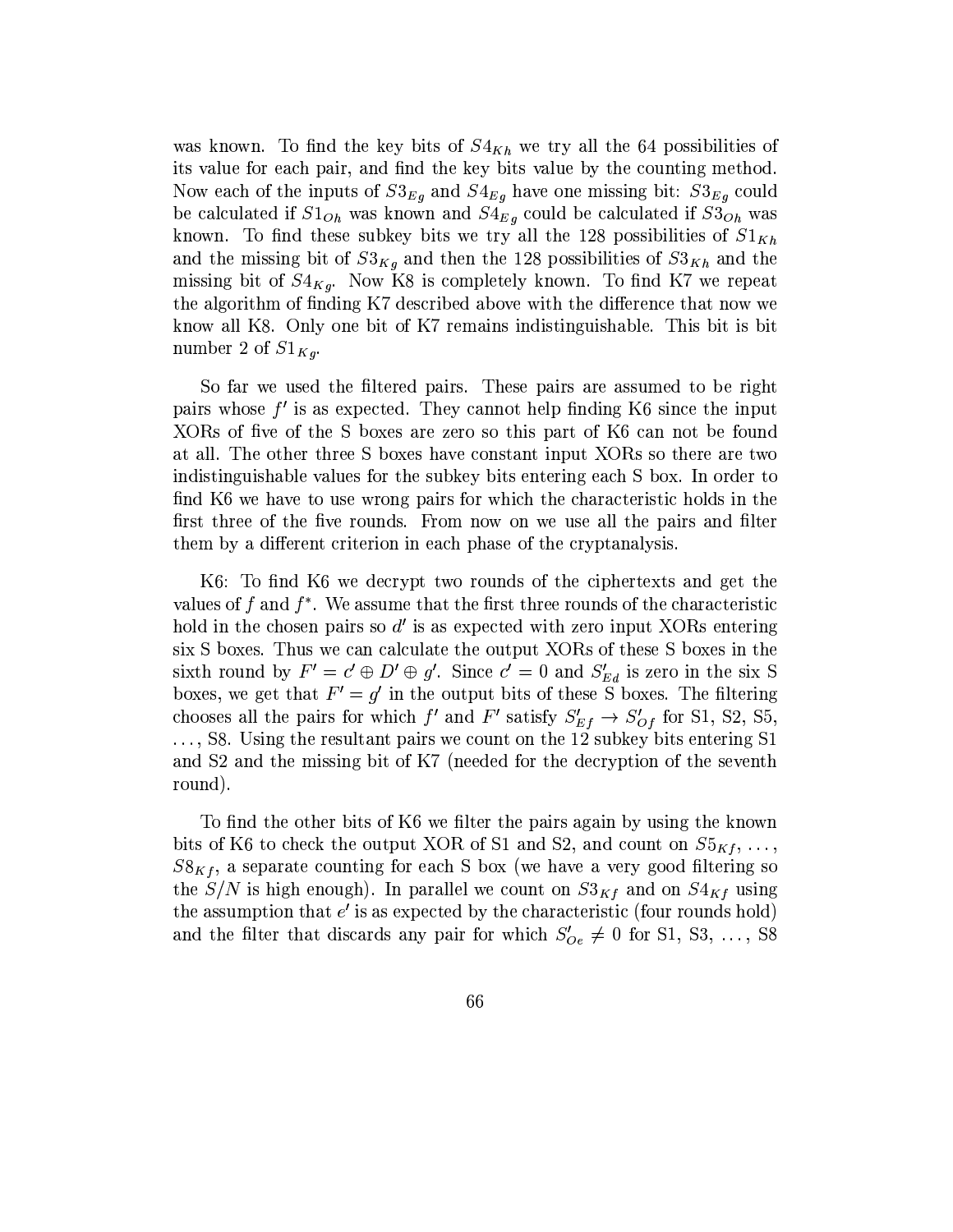(since only  $S2_{Fe}^{\prime} \neq 0$ ). Several possibilities are found for some of the S boxes' key bits, and the following phases are run on each one of them in parallel.

K5: We assume  $c' = 0$  and  $d' = b'$ . Then  $D' = e'$  where e and  $e^*$  are calculated by a partial decryption.  $S'_{Od}$  must be zero in the six S boxes in which  $S'_{Ed} = 0$ . We filter the pairs and leave only those that have  $S'_{Od} = 0$ . Then we count on each of the eight S boxes of the fifth round. Several possibilities can be found for some of the  $S_{K_e}$ 's. A list of all the possibilities of K5 is created and used to try each one of them in parallel in the following phases.

K4: At the second round there must be  $S2'_{Eb} = S6'_{Eb} = 0$  for any pair (these S box inputs do not depend on the differing bits of the plaintexts).  $d$ and  $d^*$  are found by a partial decryption. In addition  $D' = a' \oplus B' \oplus e'$  so  $S2'_{0d}$ and  $S6'_{Od}$  are known and there must be  $S2'_{Ed} \rightarrow S2'_{Od}$  and  $S6'_{Ed} \rightarrow S6'_{Od}$ . If it does not hold for even one pair it is not a filtering problem. It must be a wrong value of the subkeys  $K5, \ldots, K8$ . A separate counting is done for each of the six S boxes  $S_1$ ,  $S_2$ ,  $S_5$ ,  $\ldots$ , S8. The counting on the other S boxes S3 and S4 is done only for pairs whose  $d'$  is as expected by the characteristic since otherwise we cannot know the value of  $S3'_{Od}$  and  $S4'_{Od}$  because  $S3'_{Ob}$ and  $S4'_{Ob}$  are unknown. Since  $S3'_{Ed}$  and  $S4'_{Ed}$  are constants there are two indistinguishable values for each of their keys. As usual we create a list of the possible K4 values and try them in parallel.

K3: c and  $c^*$  can be found by a partial decryption of the following rounds using K4, ..., K8.  $S'_{Ea} = 0$  in all the S boxes except S2. Thus  $S'_{Oc}$  can be found for S1, S3, ..., S8 by  $C' = L' \oplus A' \oplus d'$ . For every pair there must be  $S'_{Ec} \rightarrow S'_{Oc}$ . Therefore, even if only one S box (S1 or S3, ..., S8) of one pair does not match  $S'_{Ec} \rightarrow S'_{Oc}$  it must be that the values of K4, ..., K8 are wrong. If this does not happen, the counting is done in parallel for all the S boxes except S2 using all the pairs.  $S2'_{Ea} \neq 0$ , thus the calculation of  $S2'_{Oc}$  is impossible without further assumptions. Therefore we assume that the values of  $A'$  and  $b'$  are as expected by the characteristic. The filtering discards any pair that does not have  $S'_{Ob} = 0$  for S1, S2 and S5, ..., S8 using  $B' = a' \oplus c' = R' \oplus c'$  (since we assume  $S'_{Eb} = 0$  in these S boxes). The counting of  $S2_{Kc}$  is done using the filtered pairs.

K2 and K1: The plaintext XOR used above is useless to find K2 and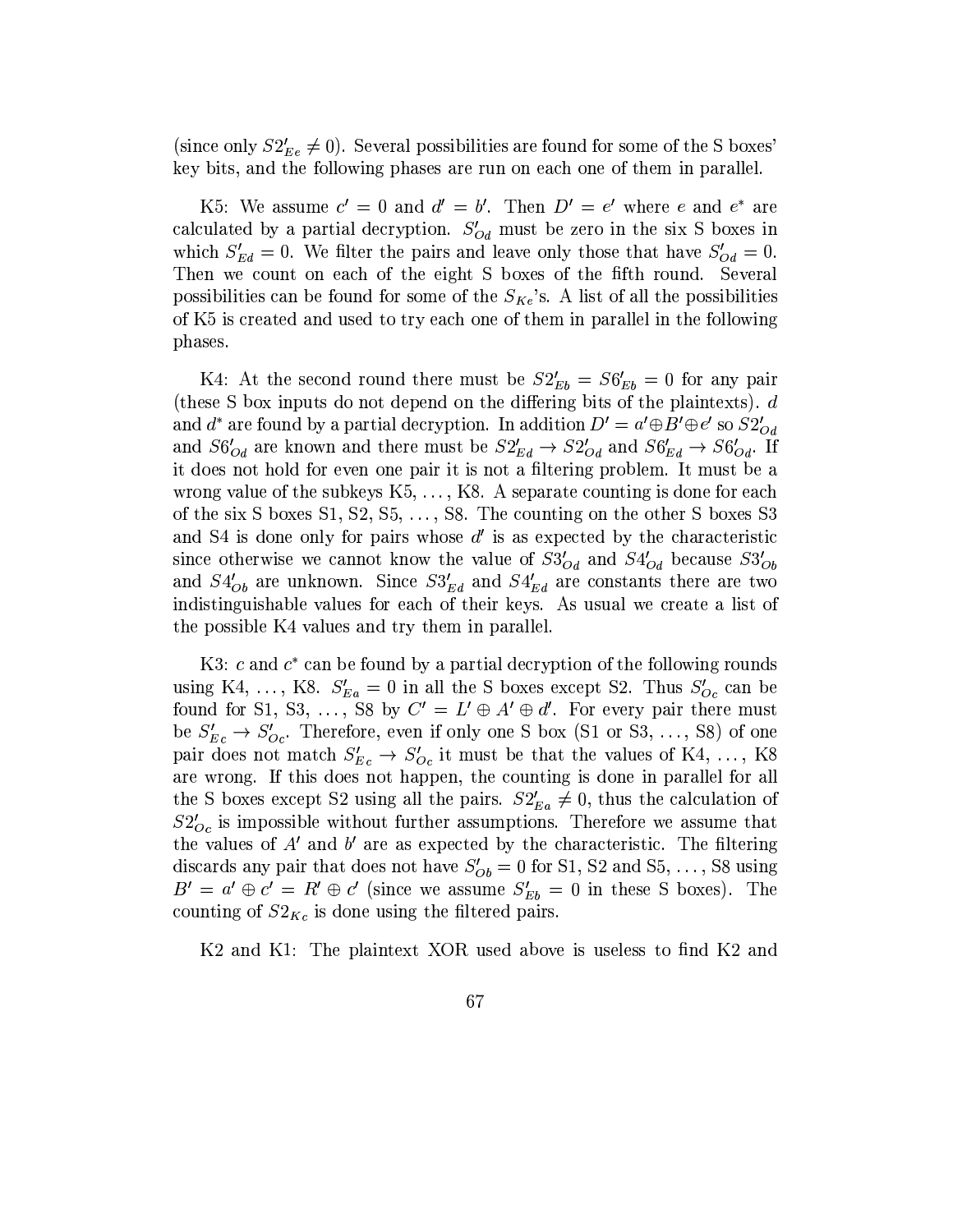K1 since all the pairs have  $S2_{Eb}' = S6_{Eb}' = 0$  and for all the S boxes of the first round except S2 there is  $S'_{E_a} = 0$ . The key bits cannot be found at all for these S boxes. For K1 and K2 we must use another plaintext XOR. We need only 100 such pairs, which can be obtained without adding new ciphertexts by arranging some of the original ciphertexts in quartets. This plaintext XOR and the algorithm of finding K1 and K2 are very similar to the case of K1 and K2 in the four round version. See at the end of section 3 for more details.

This attack was implemented in C on a COMPAQ personal computer. It finds the key in less than two minutes with  $95\%$  success rate using 150000 pairs. Using 250000 pairs the success rate is almost 100%. The program uses 460K bytes of memory, most of it for the counting array (of size  $2^{18}$  bytes) and the preprocessed optimization tables. The program which counts using  $2^{24}$  memory cells finds the key using only 25000 pairs. As demonstrated by these figures, DES reduced to eight rounds with independent subkeys is almost as easy to solve as the case of dependent subkeys.

### 8.2 sixteen rounds

DES with independent keys with any number of rounds is vulnerable to similar attacks. Lets concentrate on DES with 16 rounds with independent keys. As we noticed in section 6 we can find eight possibilities for 18 bits of K16 using  $2^{57}$  pairs. Three characteristics can be used to cover the subkey bits entering all the S boxes in the 16<sup>th</sup> round. The three characteristics are the iterative characteristic itself, a similar iterative characteristic which is non zero in the input XORs of S3, S4 and S5 whose 15 round probability is  $2^{-56}$ and a similar characteristic with non zero input XORs to S6, S7 and S8 whose 15 round probability is about  $2^{-57}$ . Altogether, about  $2^{59}$  pairs are needed to find two possibilities for the six bits entering each of the S boxes, except S2 whose bits are completely determined by two characteristics. Therefore  $2<sup>7</sup>$  possibilities for K16 are found. We try in parallel all the 128 possibilities of the value of K16 and reduce the cryptanalytic problem to a DES reduced to 15 rounds. Since we know how to attack DES reduced to 15 rounds with less data in a complexity that is smaller by a factor of  $2<sup>6</sup>$  then trying the 128 possibilities takes up to twice the time of finding the possibilities of K16.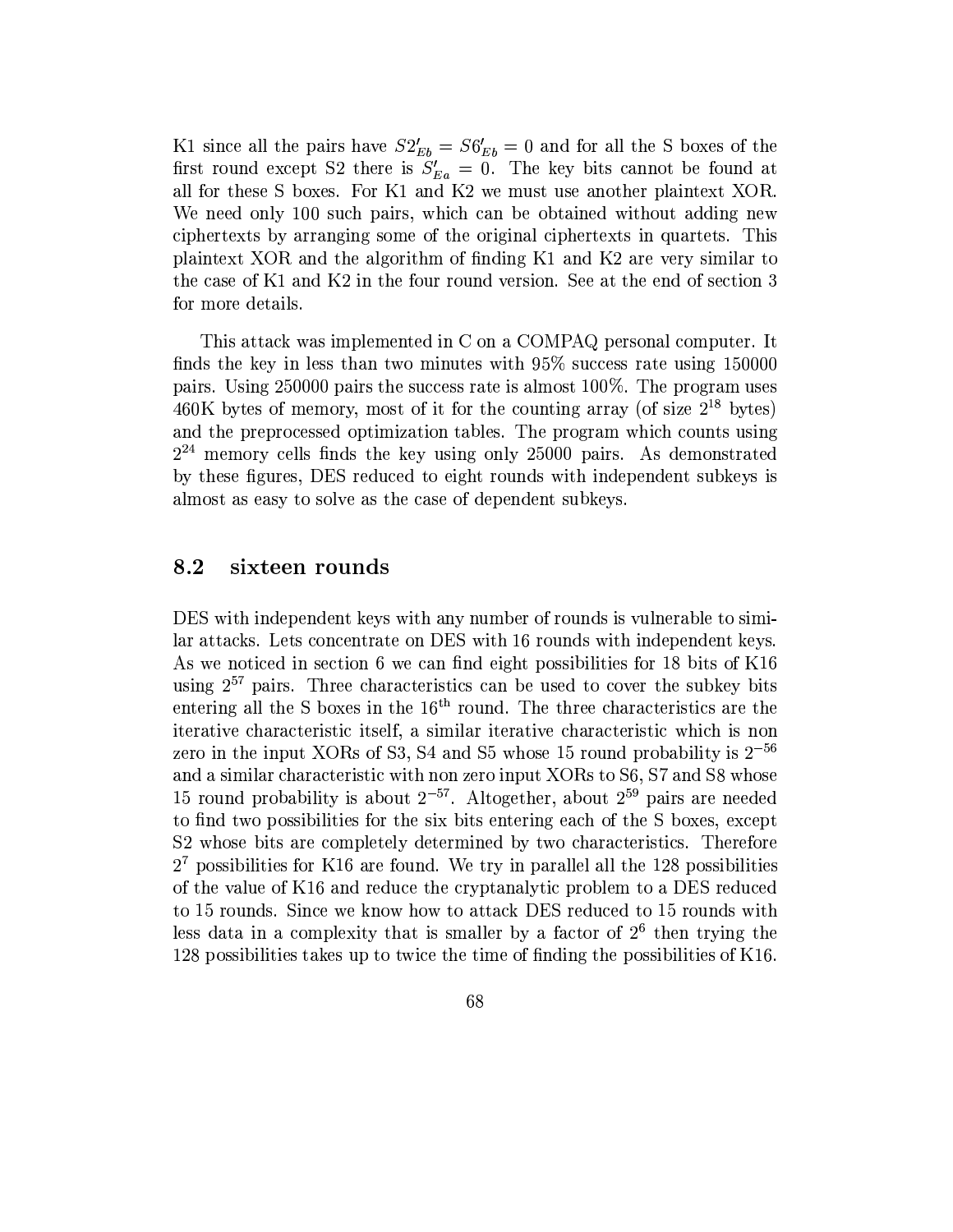Most of the possibilities are discarded during this reduction and reductions to fewer rounds are possible with even smaller complexity. Therefore the cryptanalysis of all the DES with 16 rounds with independent keys takes about  $2^{61}$  steps and use  $2^{59}$  pairs. Even though this is an impractical complexity bound, it is much faster than the  $2^{768}$  complexity of exhaustive search.

### The Generalized DES Scheme (GDES) 9

The Generalized DES Scheme (GDES) is an attempt to speed up DES which was suggested by Schaumuller-Bichl[16,18]. The speed up is obtained by increasing the ratio between the block size and the number of calculations of the  $F$  function.

The GDES blocks are divided into q parts of 32 bits each. The F function is calculated once per round on the rightmost part, and the result is XORed into all the other parts, which are then cyclically rotated to the right. After the last round the order of the parts is exchanged to make the encryption and decryption differ only in the order of the subkeys. The scheme is shown in figure 4, where  $n$  is the number of rounds of the GDES cryptosystem,

$$
B_i^{(j)} = B_{i-1}^{(j-1)} \oplus F(B_{i-1}^{(q)}, K_i) \qquad j \in \{2, \ldots, q\}, i \in \{1, \ldots, n\}
$$
  

$$
B_i^{(1)} = B_{i-1}^{(q)} \qquad i \in \{1, \ldots, n\},
$$

 $B_0 = (B_0^{(1)}, \ldots, B_0^{(q)})$  is the plaintext and  $B_n^t = (B_n^{(q)}, \ldots, B_n^{(1)})$  is the ciphertext.

### 9.1 **GDES** properties

This section describes several properties of GDES.

1. In GDES with 
$$
n < q
$$
.

$$
B_0^{(i)} \oplus \varphi = B_n^{(n+i)} \qquad \qquad \forall i \in \{1, \ldots, q-n\}
$$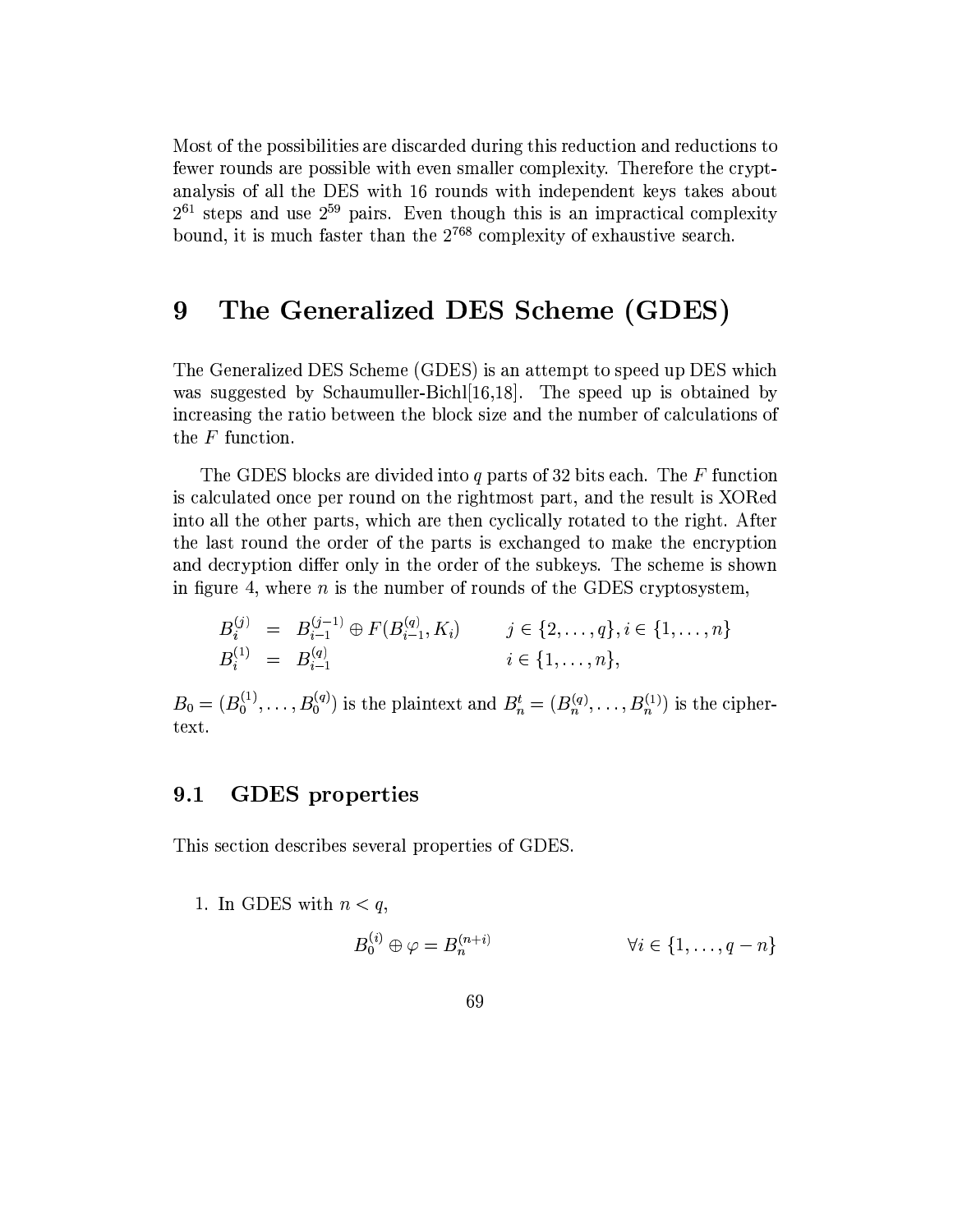

)-; CD4FE UEMFEIB5@/10KJIE:aYH.==?X4FE7LED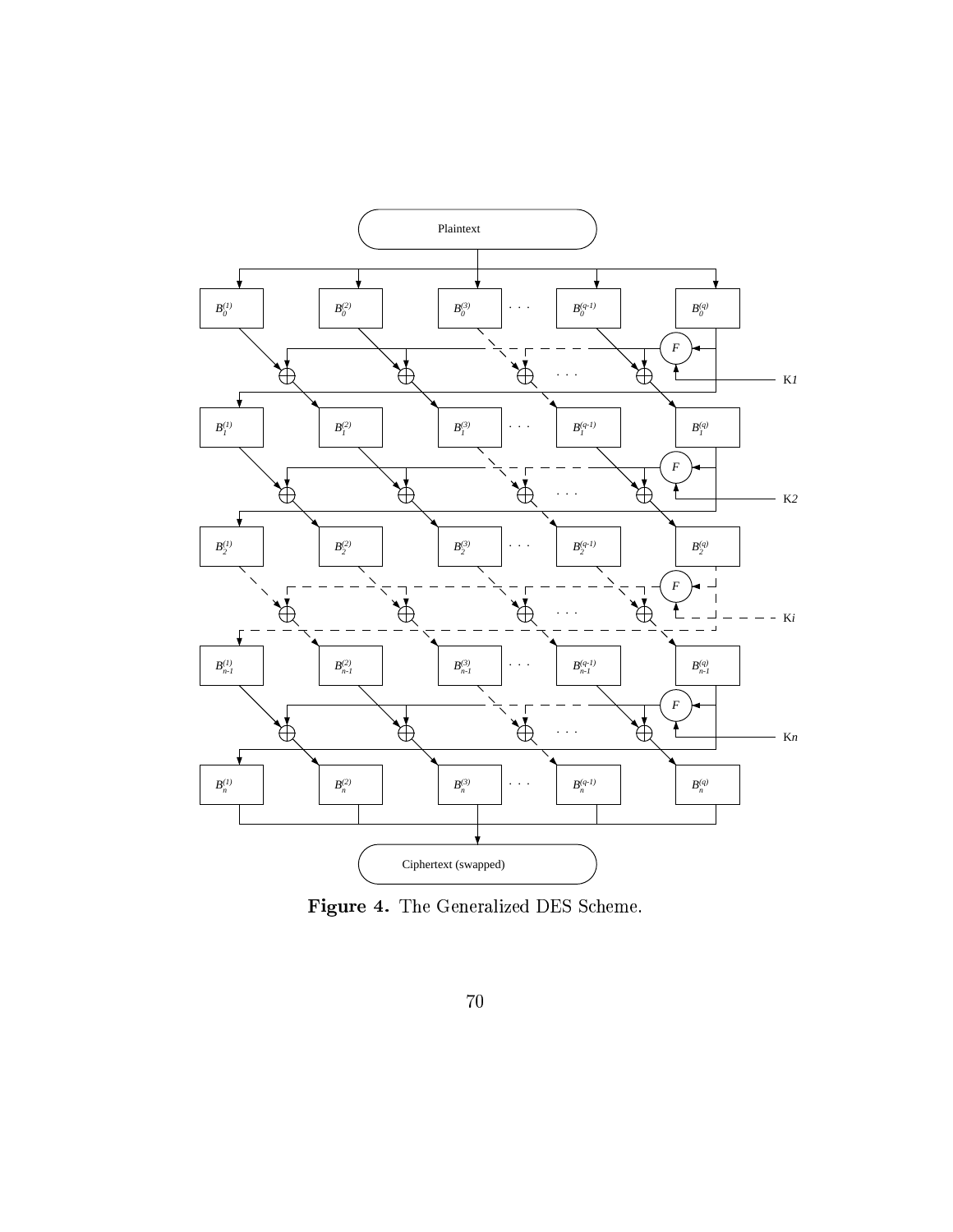where  $\varphi = \bigoplus F(B_{i-1}^{(q)}, K_i)$ .  $F(B_{i-1}^{(q)}, K_i)$ .

Thus, the following formulae are satisfied for any  $i, j \in \{1, \ldots, q - n\}$ :

$$
B_0^{(i)} \oplus B_0^{(j)} = B_n^{(n+i)} \oplus B_n^{(n+j)}
$$
  

$$
B_0^{(i)} = B_0^{(j)} \Longleftrightarrow B_n^{(n+i)} = B_n^{(n+j)}
$$

and for pairs of plaintants for which  $D(q-n+1)$   $D(q)$  are least son  $P^{(q-n+1)} = P^{(q)} - P^{(q)} - 0$ 

$$
B_0^{\prime(i)} = B_m^{\prime(m+i)} = B_n^{\prime(n+i)} \qquad \forall i \in \{1, \ldots, q-n\}, \forall m \in \{0, \ldots, n\}.
$$

In CDFS with  $n \leq a$  env pair of energy tions in which  $D(q-n+2)$  $\mathcal{D}^{(q)}$  are least constant satisfies.

$$
B_0^{\prime (q-n+1)} = B_{n-1}^{\prime (q)} = B_n^{\prime (1)}.
$$

3. For any odd q and any n the following equation is satisfied:

$$
\bigoplus_{j=1}^{q} B_0^{(j)} = \bigoplus_{j=1}^{q} B_m^{(j)} = \bigoplus_{j=1}^{q} B_n^{(j)} \qquad \forall m \in \{0, \dots, n\}.
$$

4. In GDES with 
$$
n = q - 1
$$
,  $\qquad \qquad \qquad -\frac{f(i)}{r}$ 

$$
B_0^{\prime(j)} = 0 \qquad \qquad \forall j \in \{2, \ldots, q\}
$$

017A[F/10KEIP Q4658Q

$$
B_n^{(j)} = 0 \qquad \qquad \forall j \in \{1, \ldots, q-1\}
$$

and

$$
B_n^{\prime(q)} = B_0^{\prime(1)}.
$$

- 5. In GDES with  $n=2q-2$ ,
- $D^{(1)} = n$  $D^{(2)}$   $\infty$  $B_0^{\prime (j)} = 0$  $\forall j \in \{3, \ldots, q\}$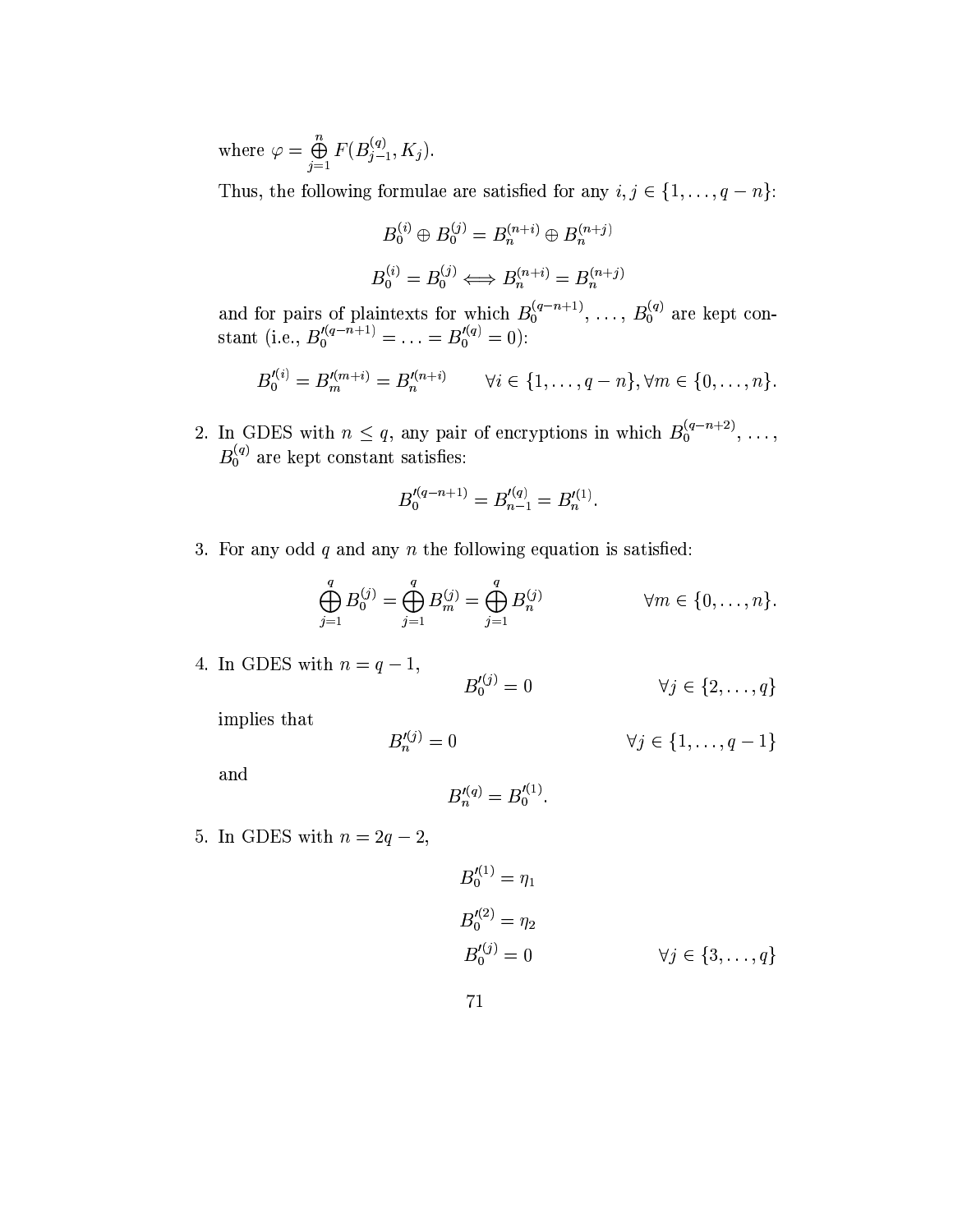. Here is a set of the set of the set of the set of the set of the set of the set of the set of the set of the 5@MF: 50# ! 0K7L[F/K01EP3Q465cQ

$$
B_n'^{(j)} = 0 \qquad \qquad \forall j \in \{1, ..., q - 2\}
$$
  

$$
B_n'^{(q-1)} = \eta_2
$$
  

$$
B_n'^{(q)} = \eta_1
$$

with probability  $\frac{1}{16}$  since  $\eta_2 \to \eta_1 \oplus \eta_2$  with probability  $\frac{1}{4}$ . There 'Contract the contract of the contract of the contract of the contract of the contract of the contract of the contract of the contract of the contract of the contract of the contract of the contract of the contract of the additional values for  $\eta_1$  and  $\eta_2$  with smaller probabilities.

6. In GDES with  $n=2q-1$ ,

$$
B_0^{\prime(1)}=\psi
$$

and

$$
B_0^{\prime(j)} = 0 \qquad \qquad \forall j \in \{2, \ldots, q\}
$$

±]4FEBE 01PQ4FEa¦@58/1SFESFPE:01MPREIX(Q01T@M # À !n·0K7L[</101EP
Q4658Q

$$
B_n^{(j)} = 0 \qquad \qquad \forall j \in \{1, \ldots, q-1\}
$$

and

$$
B'^{(q)}_n = \psi
$$

with probability about  $\frac{1}{204}$ . GDH UYH.=]0KQ4´9# <sup>À</sup> P5cQ01PEIP;0KQVTBZ5@M  $l > 2$  with probability about  $\left(\frac{1}{2l}\right)^{l-1}$ .  $l-1$ 

## $9.2$  Cryptanalysis of GDES

This section describes how to cryptanalyze GDES for various values of  $n$  and \* GED5@PRPSF7AE3Q4658Q ^01P E}¦EM <sup>±</sup> 5@PWPRS5:EPRQEI:'01Md¼ À ¯ À¿«·6¯ S<Q
M<T@QE Q4658QWT?:F: ^XI5@M be attacked by variants of our technique. All the attacks find the subkeys 58MF: 5@BE0KMF:FE[EMF:FEIMQAT@V]Q4<EC@E} PX4FE:FSF/10KM5 5@/o@TB0Q4F7 CD4FEP[\*EIX0 5@/3X 5@PRET@V # 5@MF:># À ]4F0KX4 01PZPRS5:EPRQEI: 01M <sup>¼</sup> À ¯ À¿
5@PH5bVh58PRQEBH5@MF: 7ATBREPEXISFBRE alternative to DES is breakable with just six ciphertexts in a fraction of a PREIXTMF:T@Ma5'[\*EIBPRTM65@/ XT7A[FS<QEB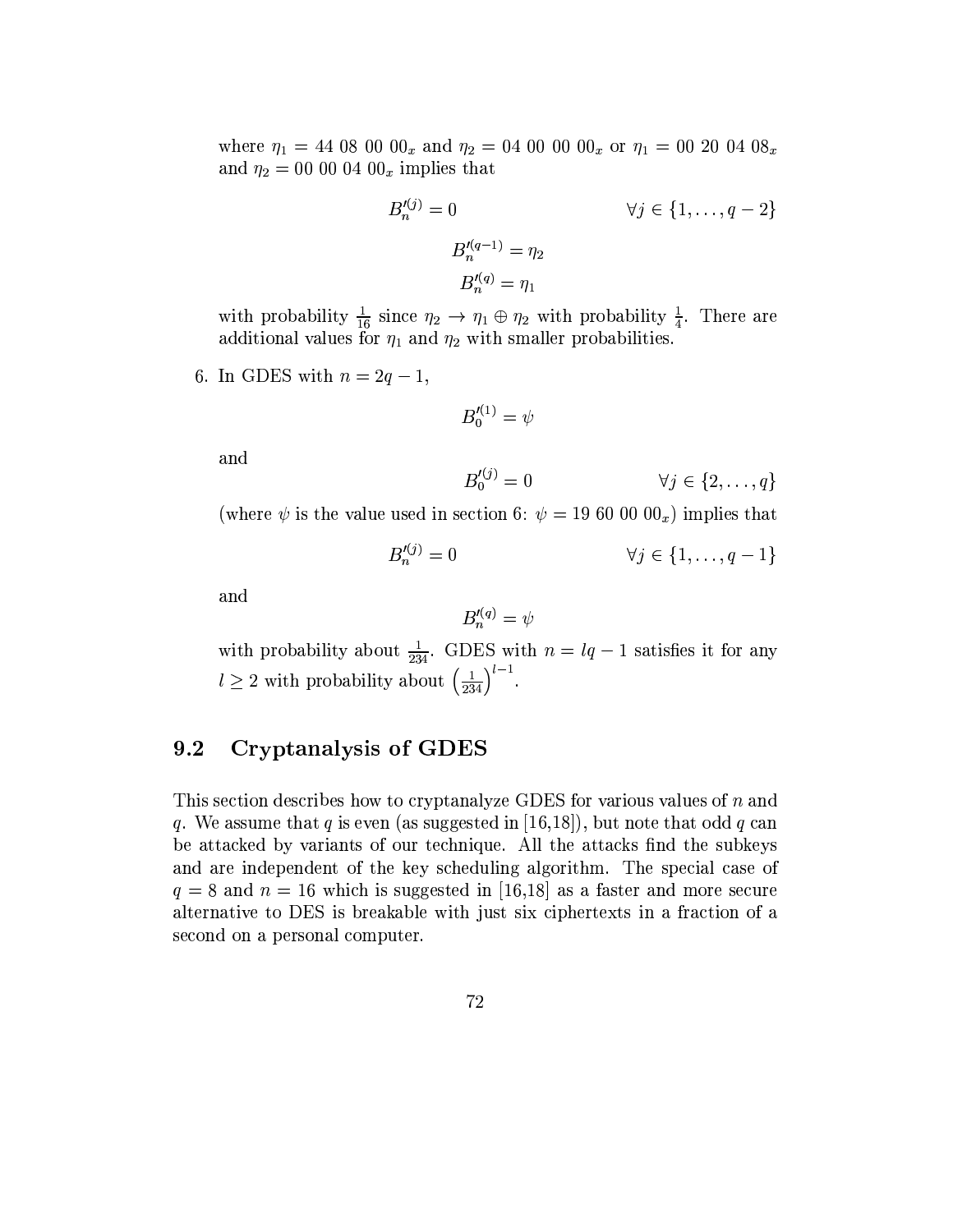#### 9.2.1 A known plaintext attack for  $n = q$

Using a known plaintext attack we are given several plaintexts (each one of the form  $B_0 = (B_0^{(1)}, \ldots, B_0^{(q)})$  and the corresponding ciphertexts (each one of the form  $B_n^t = (B_n^{(q)}, \ldots, B_n^{(1)})$ ). Then

$$
\bigoplus_{j=1}^{n} F(B_{j-1}^{(q)}, K_j) = \bigoplus_{j=1}^{q} \left( B_0^{(j)} \oplus B_n^{(j)} \right)
$$

and for any  $i \in \{1, \ldots, n\}$ 

$$
\bigoplus_{\substack{j=1\\j\neq i}}^{n} F(B_{j-1}^{(q)}, K_j) = B_0^{(q+1-i)} \oplus B_n^{(q+1-i)}.
$$

Thus the output of the  $F$  functions is

$$
F(B_{i-1}^{(q)}, K_i) = B_0^{(q+1-i)} \oplus B_n^{(q+1-i)} \oplus \bigoplus_{j=1}^q \left( B_0^{(j)} \oplus B_n^{(j)} \right)
$$

and the input of the  $F$  functions is

$$
B_{i-1}^{(q)} = B_0^{(q+1-i)} \oplus \bigoplus_{j=1}^{i-1} F(B_{j-1}^{(q)}, K_j).
$$

We thus have  $S_E$  and  $S_O$  of each one of the 8n S boxes. As a result we get only four choices for the six subkey bits of each S box. Using two or three encryptions the choices can be filtered by leaving only the ones that appear in all the encryptions, and thus all the subkey bits can be found.

#### 9.2.2 A chosen plaintext attack for  $n = q$

Using a chosen plaintext attack with pairs whose plaintext XORs are known we can compute the input and output XORs of the  $F$  functions by the same method used in the known plaintext attack. We can thus find all the subkeys (starting with the subkey of the last round and working backwards towards) the first round) using three pairs of ciphertexts with different plaintext XORs.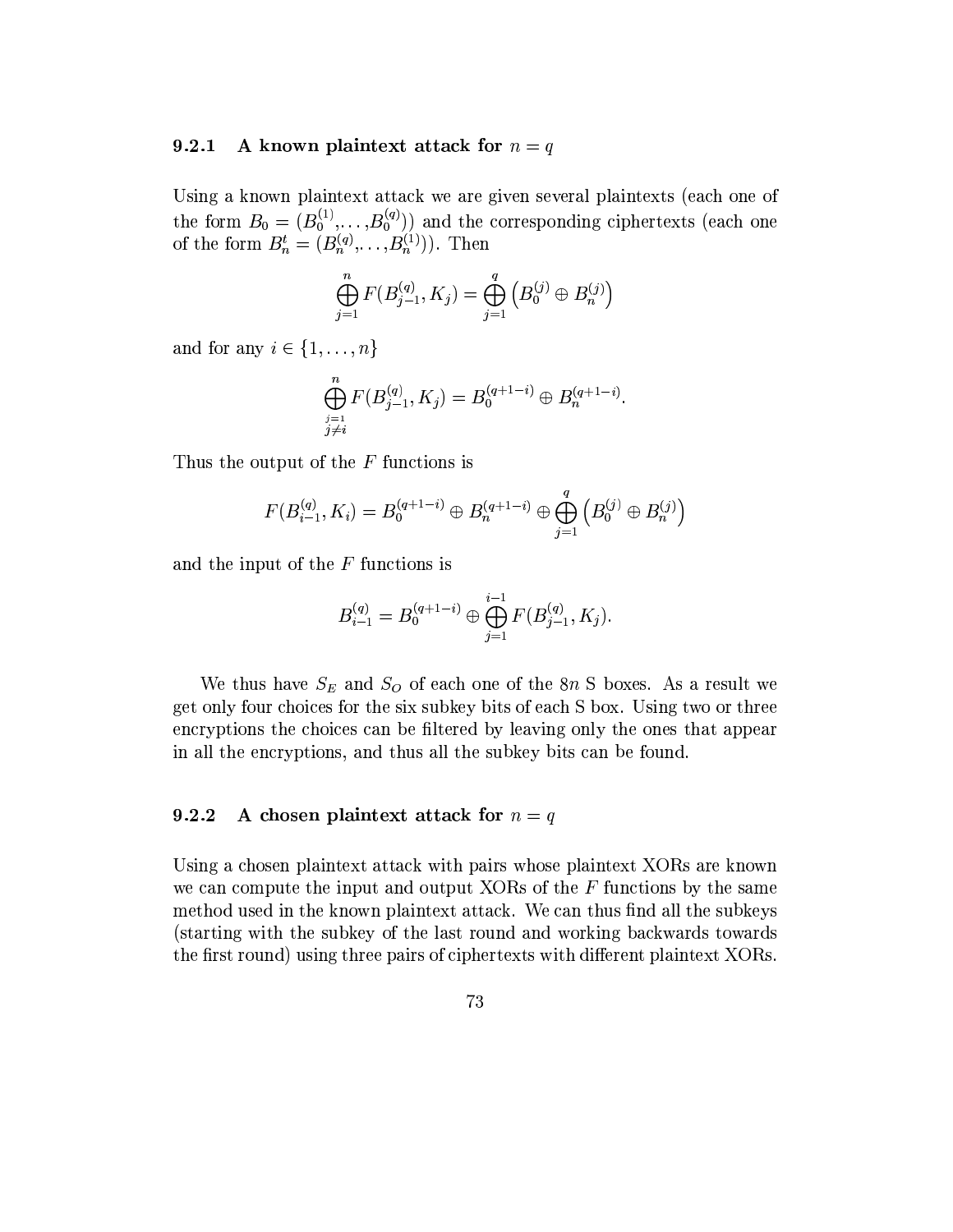### .( 5)(0+ 2+ ++< .; # <sup>À</sup>

P0KM5A5'X4<TPEM [F/ 5801MQE6®?QD58QQ5@Xd]0KQ4`[F5@01BRPDP58Q01PRV«m0KM5

$$
B_0^{\prime(j)} = 0 \qquad \qquad \forall j \in \{2, \ldots, q\}
$$

and any  $D^{(1)}$  (0  $\mu$  cm set

$$
B_{q-1}^{\prime(j)} = 0 \qquad \qquad \forall j \in \{1, \ldots, q-1\}
$$

and

$$
B'^{(q)}_{q-1}=B'^{(1)}_{0}.
$$

CD4FEBREIPRQ>T@VmQ4<E EMFXIB+m[<Q0KTMU01P 5@PREI: TM BT@SFMF:FP>5@MF:HQ4mS<P,5DX4FTPREIM [F/ 5801MQE6®?Q  $5.5c$  5. A  $\sim$  5. A  $\sim$  5. A  $\sim$  5. A  $\sim$  5. A  $\sim$  5. A  $\sim$  3. Joinnalism in the set of the set of the set of the set of the set of the set of the set of the set of the set of the set of the set of the set of the s  $\mathbf{F}_{\mathbf{F}}$  and  $\mathbf{F}_{\mathbf{F}}$  and  $\mathbf{F}_{\mathbf{F}}$  and  $\mathbf{F}_{\mathbf{F}}$  and  $\mathbf{F}_{\mathbf{F}}$ 

; in the set of the set of the set of the set of the set of the set of the set of the set of the set of the set of the set of the set of the set of the set of the set of the set of the set of the set of the set of the set 5cQQ 58Xi]0KQ4Q7TL5@:F:F0Q01T@M65@/ X01[F4<EIBRQE®mQP}

### .( 5)(0+ 2+ ++< .; #

This attack is similar to the previous one, and uses ciphertext pairs satisfying:

$$
B_0^{\prime(1)} = \eta_1 \n B_0^{\prime(2)} = \eta_2 \n B_0^{\prime(j)} = 0 \qquad \forall j \in \{3, ..., q\}.
$$

where  $\eta_1$  and  $\eta_2$  are defined in section 9.1. The right pairs are about  $\frac{1}{16}$  of all Q4FE [65801BP}>GE XI5@M01:FEMQ0KV« 7ATPRQ,T@V6Q4<Ek]BTMQH[65@01BRP !X4FEIX\01MQUQ4658Q Q4FE 0KMF[FS<Q ³aµ>¶jX 58MFMFT@QX 5@SFPREbQ4<ELTS?Q[FS<QY³aµ>¶(>CD4F01P 465@[<[EMFP-]0KQ4 [FBRT501/10Q7 5 TS<Q  $\overline{0}$  and  $\overline{3}$   $\overline{3}$  and  $\overline{3}$  and  $\overline{3}$  and  $\overline{3}$  and  $\overline{3}$  and  $\overline{3}$  $q \geq 3$  this is less than  $0.8^{8.3} = \frac{1}{250}$  of the pairs. This excellent identification  $7.5$  B  $7.5$   $8.8$   $8.8$   $8.8$   $8.9$   $8.8$   $8.8$   $8.9$   $8.9$   $8.9$   $8.9$   $8.9$   $8.9$   $8.9$   $8.9$   $8.9$   $8.9$   $8.9$   $8.9$   $8.9$   $8.9$   $8.9$   $8.9$   $8.9$   $8.9$   $8.9$   $8.9$   $8.9$   $8.9$   $8.9$   $8.9$   $8.9$   $8.9$   $8.9$   $8.9$   $8.$ The  $\mathbf{A}$  state  $\mathbf{A}$  is the set of  $\mathbf{A}$  is the set of  $\mathbf{A}$  is the set of  $\mathbf{A}$ QT [65@01BRP SFP0KM5<mSF5@BRQEQPT@V>Q73T-³aµ>¶ ¦85@/1SFEP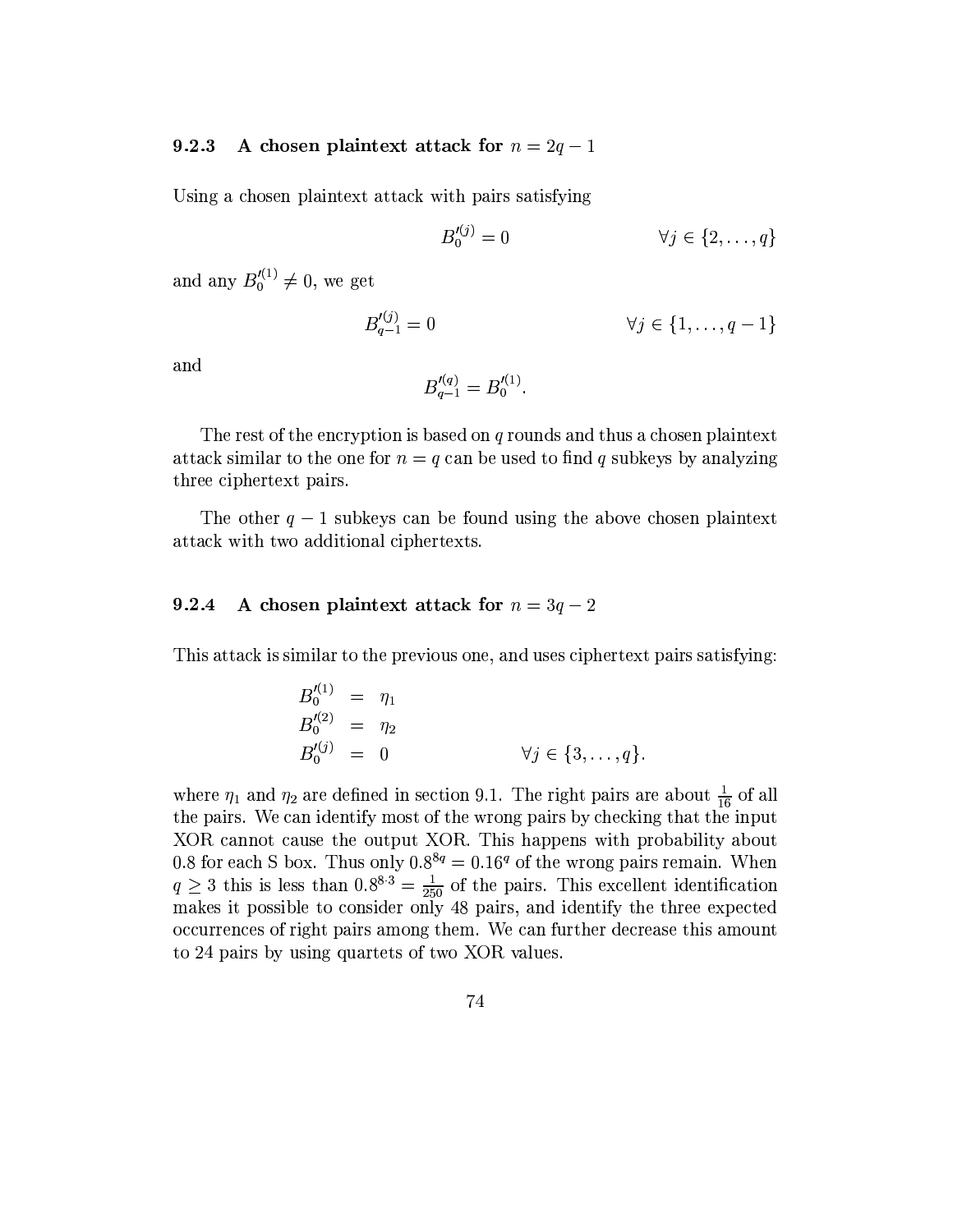#### 9.2.5 A chosen plaintext attack for  $n = lq - 1$

This attack works for  $n = lq-1$  rounds for  $l \geq 3$ . It is similar to the previous ones using

$$
B_0^{\prime(1)} = \psi B_0^{\prime(j)} = 0 \qquad \forall j \in \{2, ..., q\}.
$$

The characteristic holds with probability  $\left(\frac{1}{234}\right)^{l-2}$ . The identification leaves  $0.8^{8q-5} \cdot \left(\frac{1}{16}\right)^5$  of the wrong pairs. Thus if  $0.8^{8q-5} \cdot 2^{-20} \ll \left(\frac{1}{234}\right)^{l-2}$  (i.e.,  $l < \frac{q}{3} + 4.7$ ) then the identification is excellent and only three right pairs are needed (among the  $3 \cdot 234$ for each S box separately. Otherwise we can count on several S boxes simultaneously using more memory and a better  $S/N$ . Counting on the 48 bits of the subkey of the last round has

$$
S/N = \frac{2^{48} \cdot 2^{-8l}}{4^8 \cdot 0.8^{8q-13} \cdot 2^{-20}} \approx 2^{48 - 8l + 2.5q}.
$$

This attack shows that any GDES which is faster than DES is also less secure than DES. GDES with  $n = 8q$  rounds is just as fast as DES. Consider GDES with  $n = 8q - 1$  which is slightly faster than DES. Then the usable characteristic has  $7q - 1$  rounds and six repetitions of the iterative characteristic. Thus its probability is about  $\left(\frac{1}{234}\right)^6 \approx 2^{-48}$ . Counting on all the 48 bits of the subkey of the last round has

$$
S/N = \frac{2^{48} \cdot 2^{-48}}{4^8 \cdot 0.8^{8q-13} \cdot 2^{-20}} \approx 2^{2.5q}.
$$

Thus about 4-8 right pairs are needed, giving a total of  $8 \cdot 2^{48} = 2^{51}$  pairs. This complexity decreases rapidly when we try to make GDES even faster by making *n* substantially smaller than  $8q$ .

#### 9.2.6 The actual breaking algorithm for  $n=2q$

The breaking algorithm for the recommended case of  $n = 2q$  needs six ciphertexts with particular plaintext XOR values. In this section we describe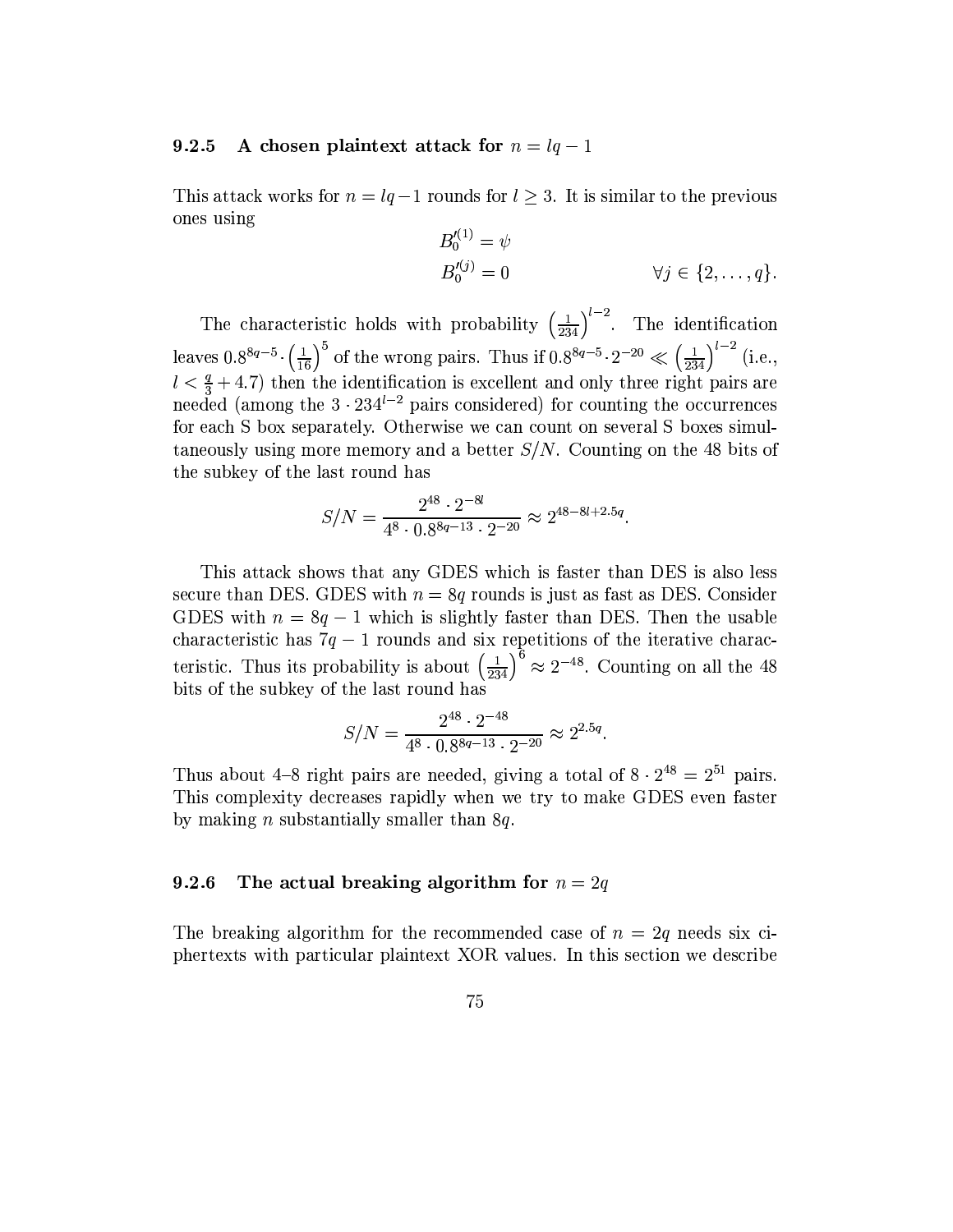an attack on the extension of GDES which uses independent subkeys, which needs 16 encryptions. Note that for  $n = 16$  and  $q = 8$  the extended attack uses only  $16 \cdot 64 = 1024$  ciphertext bits in order to find the  $16 \cdot 48 = 768$  key bits, giving an almost optimal ratio of 1.33 ciphertext bits per key bit.

The attacker chooses a random plaintext  $P$ , encrypts the following 16 plaintexts, and uses only the resultant ciphertexts.

- The plaintext  $P$  itself.
- The nine plaintexts obtained from P by XORing 66 00 00  $00_x$ , 60 60 00  $00_x$ , 60 00 60  $00_x$ , 60 00 00  $60_x$ , 60 00 00  $06_x$ , 9E 5F AC 7D<sub>x</sub>, F7 A5 35  $C7_x$ , 7A FA 78  $D5_x$  and 21 22 E3  $2C_x$  into  $B_0^{(1)}$  (the first 32 bits of  $P$ ).
- The six plaintexts obtained from P by XORing A6 BD EF  $B7_x$ ,  $F4$   $F3$   $82$   $3C_x$ ,  $4F$   $5C$   $37$   $51_x$ ,  $2B$   $76$   $7A$   $DB_x$ ,  $5A$  19  $F9$   $68_x$  and 33  $EE$   $DD$   $FF_x$  into all the  $B_0^{(i)}$  blocks.

These XOR values are chosen by the following criteria:

- 1. The first plaintext is the randomly chosen basis for the differential attack.
- 2. Five plaintexts have the maximal number of unchanged inputs to S boxes in the  $q^{\text{th}}$  round compared to P and to each other. For the values chosen at least five of the inputs to each S box are unchanged, which makes it possible to find the subkey of the last round.
- 3. Four other plaintexts have a maximal difference in the S boxes of the  $q^{\text{th}}$  round. This is used to find the subkeys of the  $q+1^{\text{th}}$  and all the subsequent rounds (There is not enough variability in the previous values to find all those subkeys).
- 4. Six plaintexts have a maximal difference in the S boxes of the first  $q$ rounds. This makes it possible to find the first  $q$  subkeys.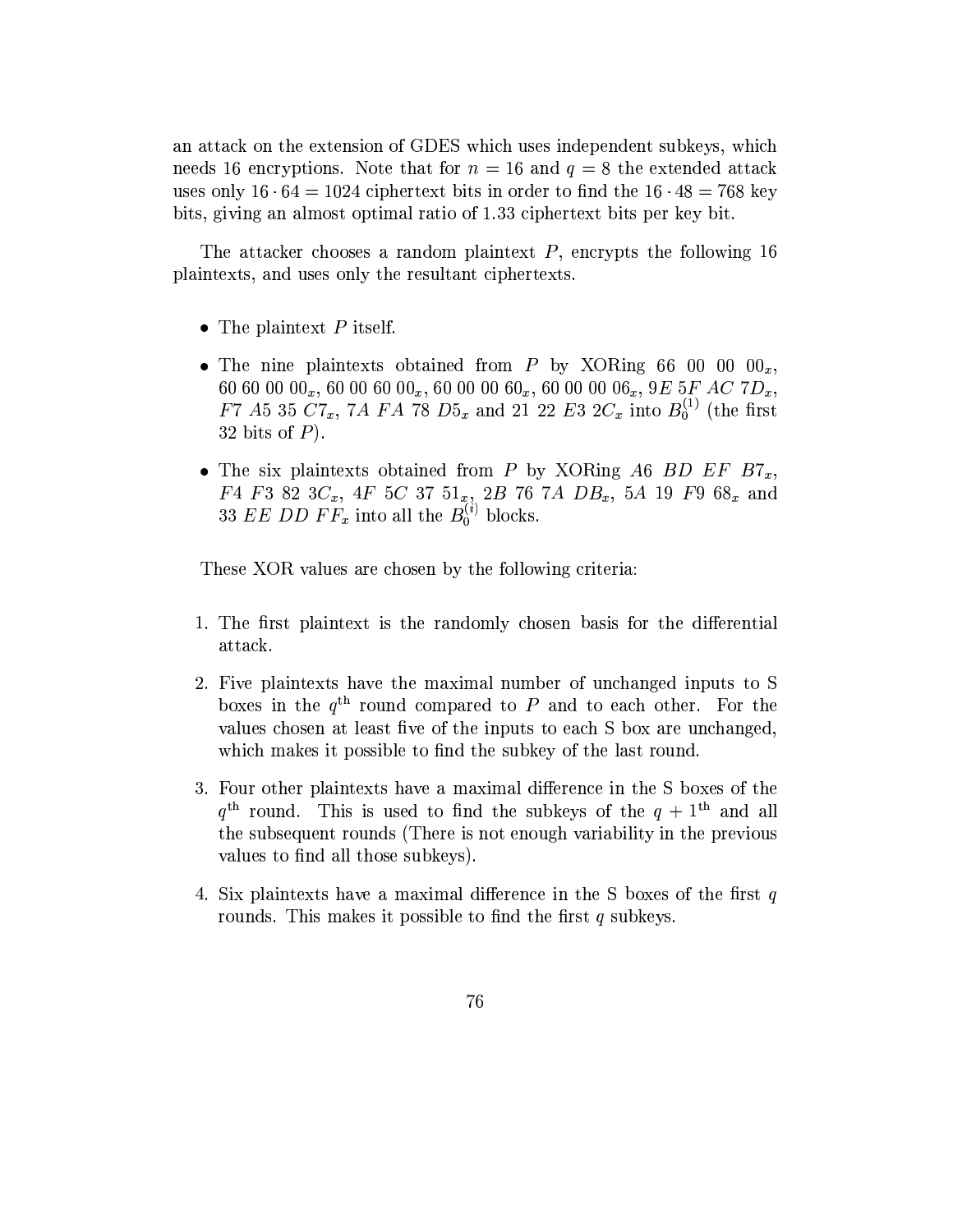CD4FELXIB+?[?Q 5@M658/G\Q0KXb5@/GTBR0KQ4<7 01P 5@PUVT/K/1T
]P 9Q BRPRQQ4FEL58QQ5@X@EB!QBR01EP QT MF: Q4FE PRS8E} T@V
Q4FE/ 5@PQZBRTSFMF:1!.5@X4 TMFE T8V Q4FE À [F5@01BRP;XIT@MFP0KPRQ0KM5T@V %  $5$  and  $\alpha$  is the set of the distribution of  $\alpha$  is a set of the  $\alpha$  is a total form  $\alpha$ XORs in  $B_0^{(1)}$  are zero. All the other  $B_0^{(i)}$ ,  $i \in \{2, ..., q\}$  have input XORs  $\sim$  . The set of the set of the set of the set of the set of the set of the set of the set of the set of the set of the set of the set of the set of the set of the set of the set of the set of the set of the set of the s  $\Omega$  is a point of the set of  $\Omega$  and  $\Omega$  and  $\Omega$  . The set of  $\Omega$ this knowledge we get the output XOR of these six S boxes in the last  $(2q^{th})$ BRTSFMF: Q4<EUVT@B7SF/15

$$
F'(B_{n-1}^{(q)}, K_n) = \bigoplus_{j=2}^{q} B_n'^{(j)}.
$$

The input XOR is easily computed as  $B''^{(q)}_{n-1} = B''^{(1)}_{n-1}$  and the input itself is  $R^{(1)}$  Now we try all the nossible key bits for each S boy senarately and check that for the given input XOR we get the given output XOR value. For EI5@X4 <sup>=</sup> T
® Q4FEIBREb58BEA58Q /1EI5@PRQ ¦@EL[65801BP>]4F0KX4XI5@M :<01PRQ01M5@SF01PR4p¦85@/KSFEIPUT@V Q4<E 8E} 0QP bCD4FE´±h5@/17ATPQUXIEIBQ 5@0KMF/G SFMF0<\SFE·>¦85@/KSFEAPS5:@EIPRQEI: 5@/K/WQ4FEA[65@0KBPU01P the key of the corresponding S box. Therefore, the whole subkey of the last round is found. Now a decryption of the last round can be done reducing the  $\mathbb{R}^n$  and  $\mathbb{R}^n$  are the set of  $\mathbb{R}^n$  and  $\mathbb{R}^n$  are the set of  $\mathbb{R}^n$  and  $\mathbb{R}^n$  are the set of  $\mathbb{R}^n$ 

T@QE Q4658Q
0V\*Q4FEDPS@E?P 5@BRED:FEIBR0G¦E: Q4FE]YH.=-@EPX4<EI:FSF/K01M5 5@/GTBR0KQ4<7  $\mathcal{M} = \mathcal{M}$  and  $\mathcal{M} = \mathcal{M}$  and  $\mathcal{M} = \mathcal{M}$  . The observed of  $\mathcal{M}$  EE 58P01/3VT@SFMF: QB+m01M5 5@/K/ Q4FE [\*TPPR00K/10Q01EP!T8VQ4FE7A01PPR01M5EI0o@4\QX@E} bits. We thus proceed to analyze the case of independent subkeys.

NOMQ4<E;VT/1/KT
]01M5 <sup>À</sup> BRTSFMF:<Pk3E>@EQ Q4FEH01MF[<S<QD5@M<:Q4FEZ0KMF[FS<Qk³aµ\¶ T@V Q4<E F function from the (partially decrypted) ciphertexts. The input XOR is XI5@/1XSF/ 5cQEI: Q4FEHVTB7S</ <sup>5</sup>

$$
F'(B_{r-1}^{(q)},K_r) = B_0'^{(1)} \oplus \bigoplus_{j=2}^q B_r'^{(j)}
$$

where r is the round number  $(r \in \{q+1,\ldots, 2q-1\})$ . In this case the first ten ciphertexts are used. The additional four ciphertexts are needed primarily QT MF: u± <sup>À</sup> · P0KMFXIEL01M Q4FE BPRQP0@® EMFXIB+m[<Q0KTMFPQ4FEIBRE5@BEAQTmT7L5@M JIEIBRT XOR bits and more variety is needed. These added ciphertexts do not help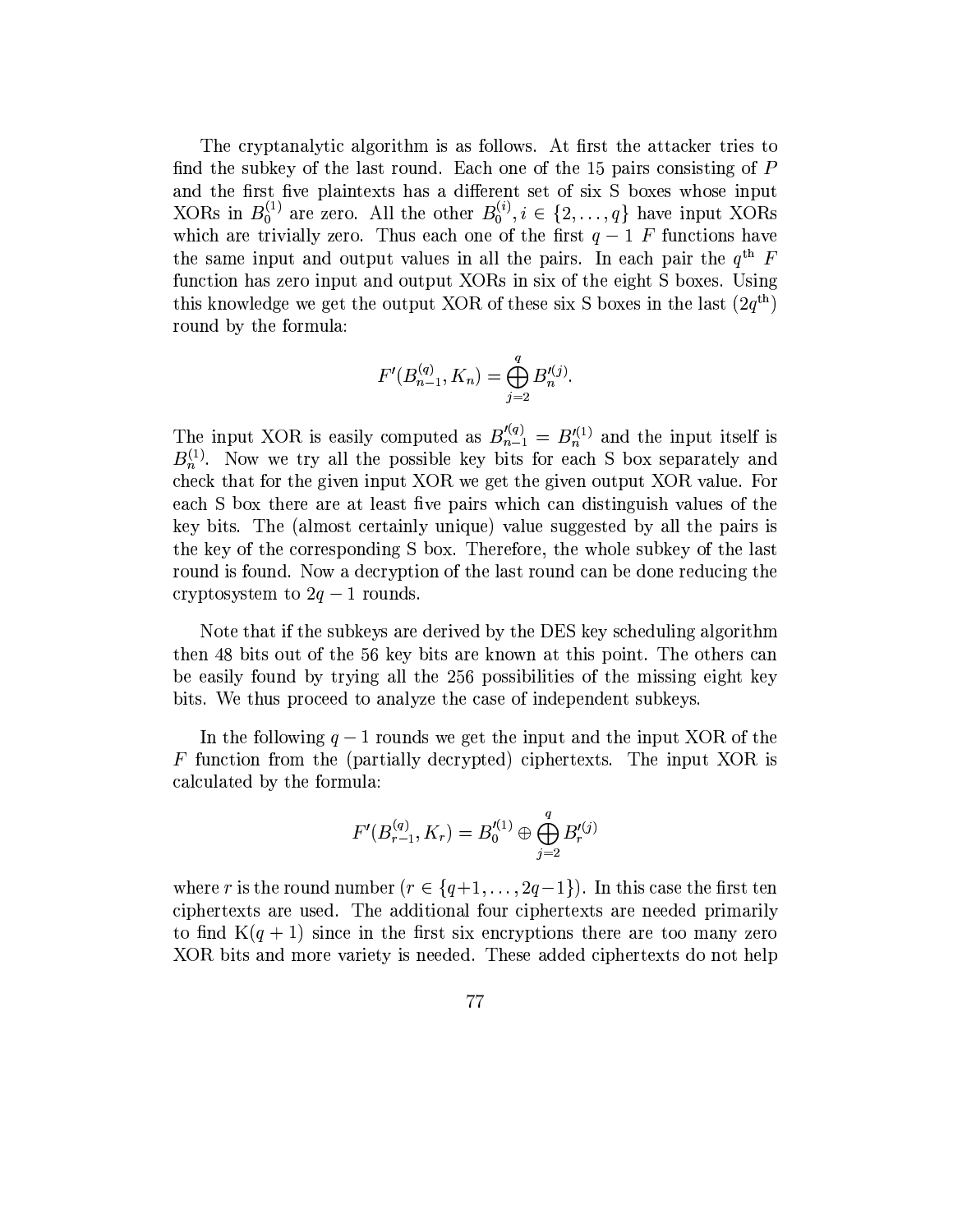in the  $n^{\text{th}}$  round since there we want the output XORs of the S boxes in the  $q^{\text{th}}$  round to be zero.

In the remaining  $q$  rounds we use all the 16 ciphertexts. The additional ciphertexts have non zero differences in all the S boxes in all the rounds, whereas the first ten had a constant value during the first  $q-1$  rounds. The input XOR is calculated by the formula:

$$
F'(B_{r-1}^{(q)}, K_r) = \varphi \oplus \bigoplus_{j=2}^q B_r'^{(j)}
$$

where r is the round number  $(r \in \{1, ..., q\})$  and  $\varphi$  is

$$
\varphi = \begin{cases} B_0^{\prime(1)}, & \text{if } r < q; \\ B_0^{\prime(2)}, & \text{if } r = q. \end{cases}
$$

#### 9.2.7 Conclusions

GDES with  $n = q = 8$  is breakable using a known plaintext attack with three ciphertexts. With a key scheduling similar to DES, GDES is vulnerable to a known plaintext attack when  $n = q + 1$  as well.

GDES with  $q = 8$  and  $n = 16$  was suggested in [16,18]. The 15-round variant is easily breakable using the  $n = 2q - 1$  attack with three ciphertexts. The 16-round version is breakable using the extension to  $n = 2q$  with six ciphertexts in 0.2 seconds on a COMPAQ personal computer. If independent keys are used then it is breakable with 16 ciphertexts in three seconds on the same computer.

GDES with  $q = 8$  and  $n = 22$  is breakable using the  $n = 3q - 2$  attack with 48 ciphertexts (24 pairs). GDES with  $q = 8$  and  $n = 31$  is breakable<br>using the  $n = 4q - 1$  attack with 250000 pairs and  $S/N = \frac{2^{18}}{234^2 \cdot 0.8^{13}} \approx 2^7$  with<br>memory of size 2<sup>18</sup>. Even GDES with  $q = 8$  and  $n = 63$  and is breakable using  $2^{52}$  ciphertexts. In general, any GDES which is faster than DES is also less secure than DES.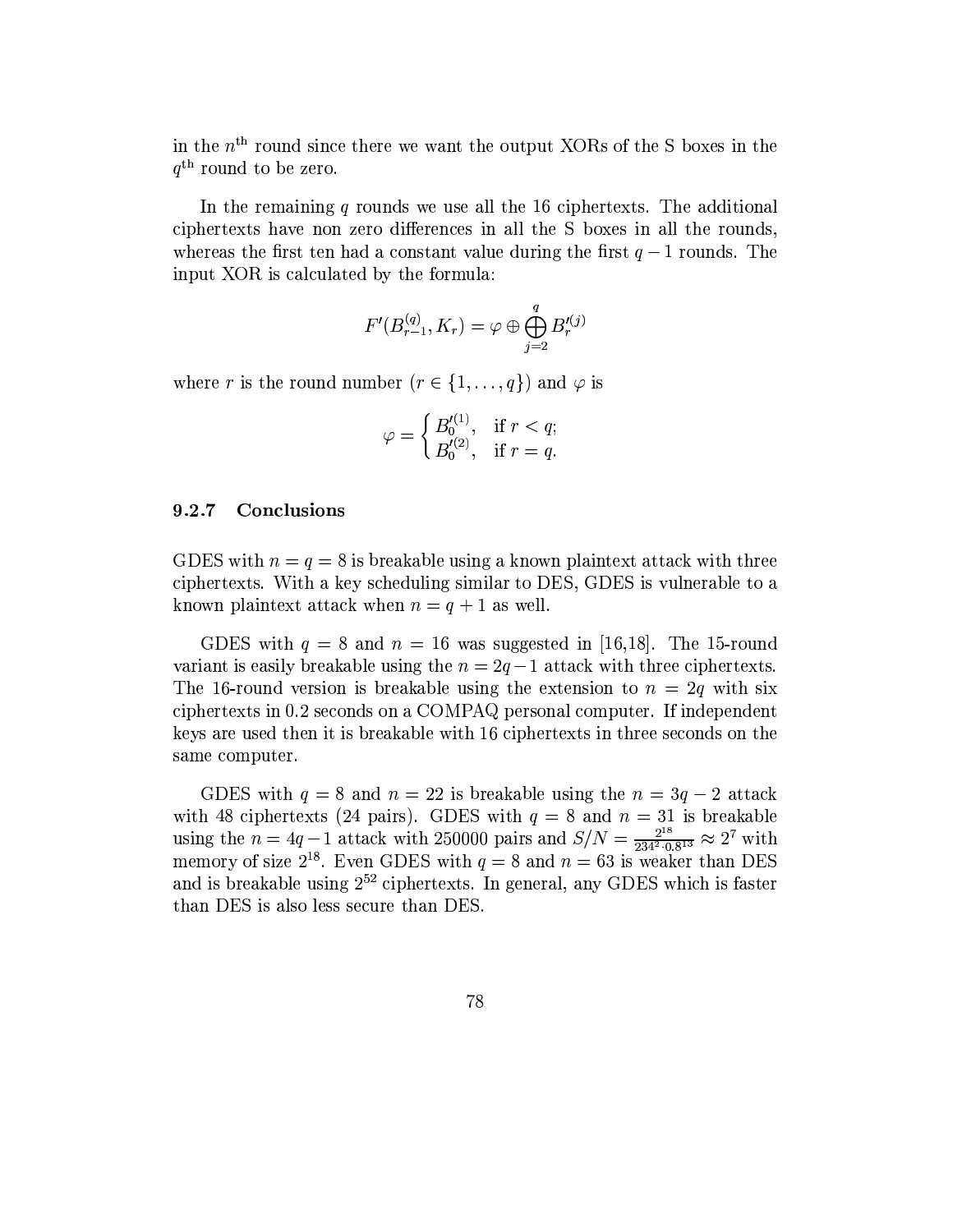## Non-differential attacks on DES reduced **10** to few rounds

In this section we describe several novel attacks on DES reduced to 3–6 rounds which are not based on the ciphertext pair paradigm. These attacks are of three kinds: ciphertext only attacks, known plaintext attacks and statistical known plaintext attacks.

#### 10.1 Ciphertext only attacks

#### 10.1.1 A three-round attack

This attack assumes that the eight plaintext bytes are ASCII characters whose most significant bits are zeroes. The Initial Permutation  $(IP)$  moves the most significant bits of all these bytes into a single byte. This byte is the fifth byte of the permuted plaintext which is the first byte of the right half. Given a ciphertext  $T = (l, r)$  we can easily calculate eight bits of the output of the second round by  $B = a \oplus c = R \oplus r$ . From table 26 we see that these eight bits are the output of seven S boxes in the second round (where two of them come from S5). The attack is as follows:

- 1. We try all the possibilities of the key bits entering S5 in the second round and all the key bits entering the six S boxes S1, S2, S3, S4, S6 and S8 in the third round. Their output bits are XORed with the data bits entering S5 in the second round. Three bits are counted in both rounds and thus 39 bits are exhaustively tried.
- 2. Using the tried key bits and any ciphertext we find the output of the six S boxes in the third round and the input and output of S5 in the second round.
- 3. We compare the two computed output bits of S5 in the second round to their expected value. If they are different then the 39 key bits are wrong. A quarter of the tried keys have the expected value. By trying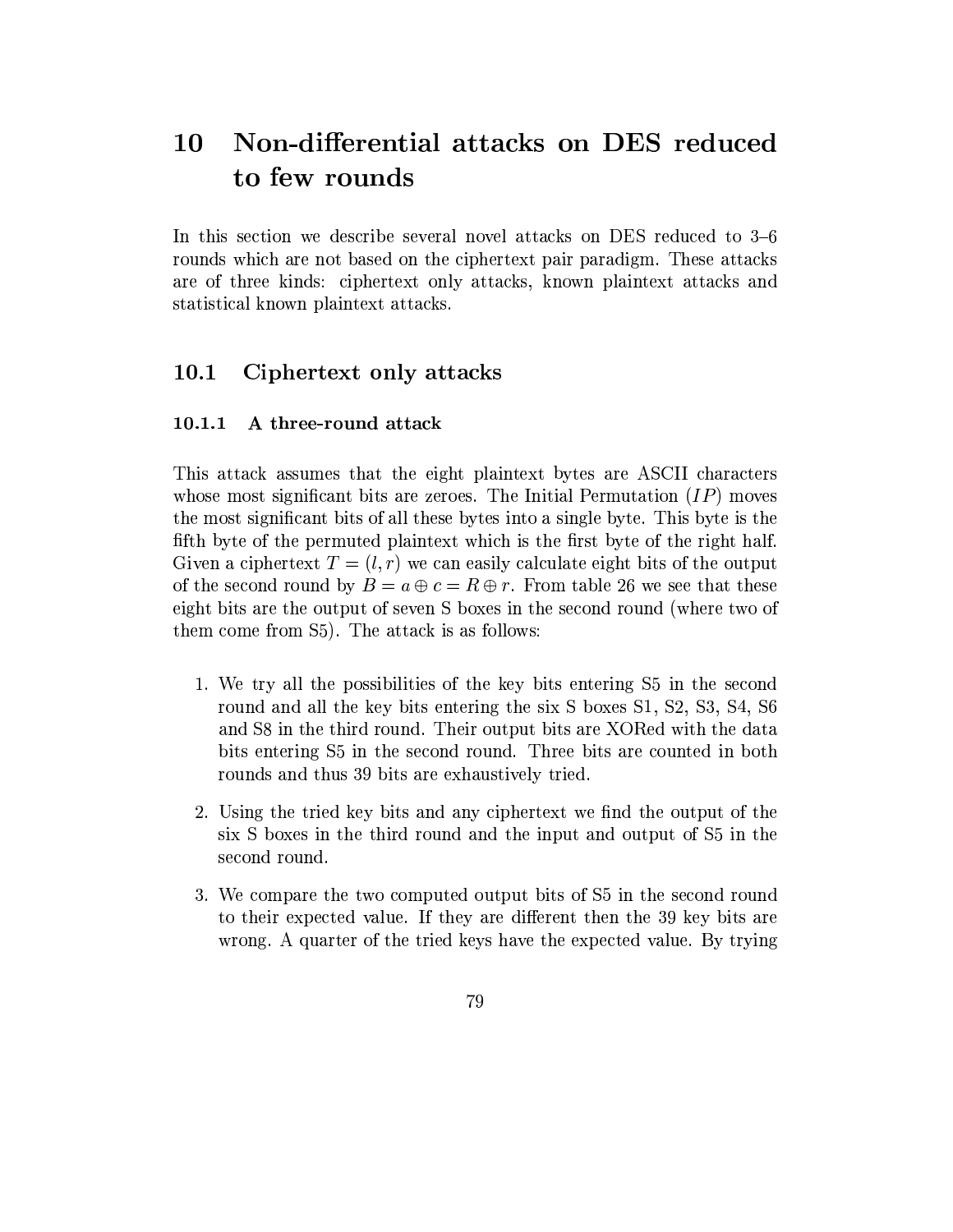additional ciphertexts we can discard more key values. We stop when one candidate remains.

Since we start with  $2^{39}$  possible keys and only  $\frac{1}{4}$  of them survive each test, we need about  $\log_4 2^{39} = 19.5$  ciphertexts. When the correct 39 key bits are determined, we can exhaustively try all the possible values of the remaining 17 bits by checking whether the decoded plaintexts are ASCII characters. The attack thus needs a total of  $2^{39}$  steps and 20 ciphertexts to break DES reduced to three rounds.

#### 10.1.2 Another three-round attack

In this attack we assume that the plaintext bytes belong to a smaller set in which the three most significant bits are constant. Such sets are the ASCII capital letters, the ASCII lower case letters and the ASCII digits. The three most significant bits of all the eight plaintext bytes are moved to three bytes by the initial permutation. These three bytes are the first byte of the left half and the first and second bytes of the right half. Since the first and second bytes of the right half are constant in all the plaintext blocks, the inputs of S2 and S3 in the first round are constant and thus their outputs are constant as well. We can calculate the output bits of the third round by the equation:

$$
C = L \oplus A \oplus l. \tag{2}
$$

Two bits of the eight constant bits in  $L$  have corresponding constant bits in A: one of them is an output of  $S2$  and the other is an output of S3 (see table 26). Since l is known, the two bits in C are known up to a XOR with a constant. These bits are outputs of S2 and S3. Trying all the 64 possibilities of the key bits entering S2 in the third round, we can check that in any pair of ciphertexts the output bit of S2 satisfies  $C_1 \oplus l_1 = C_2 \oplus l_2$ . Since half the keys satisfy this condition, we need about  $1 + \log_2 64 = 7$  ciphertexts to find the six key bits entering S2 in the third round. The same ciphertexts can be used to find the six key bits entering S3 in the third round. This leaves 44 unknown key bits, which can be found in  $2^{44}$  steps with seven ciphertexts.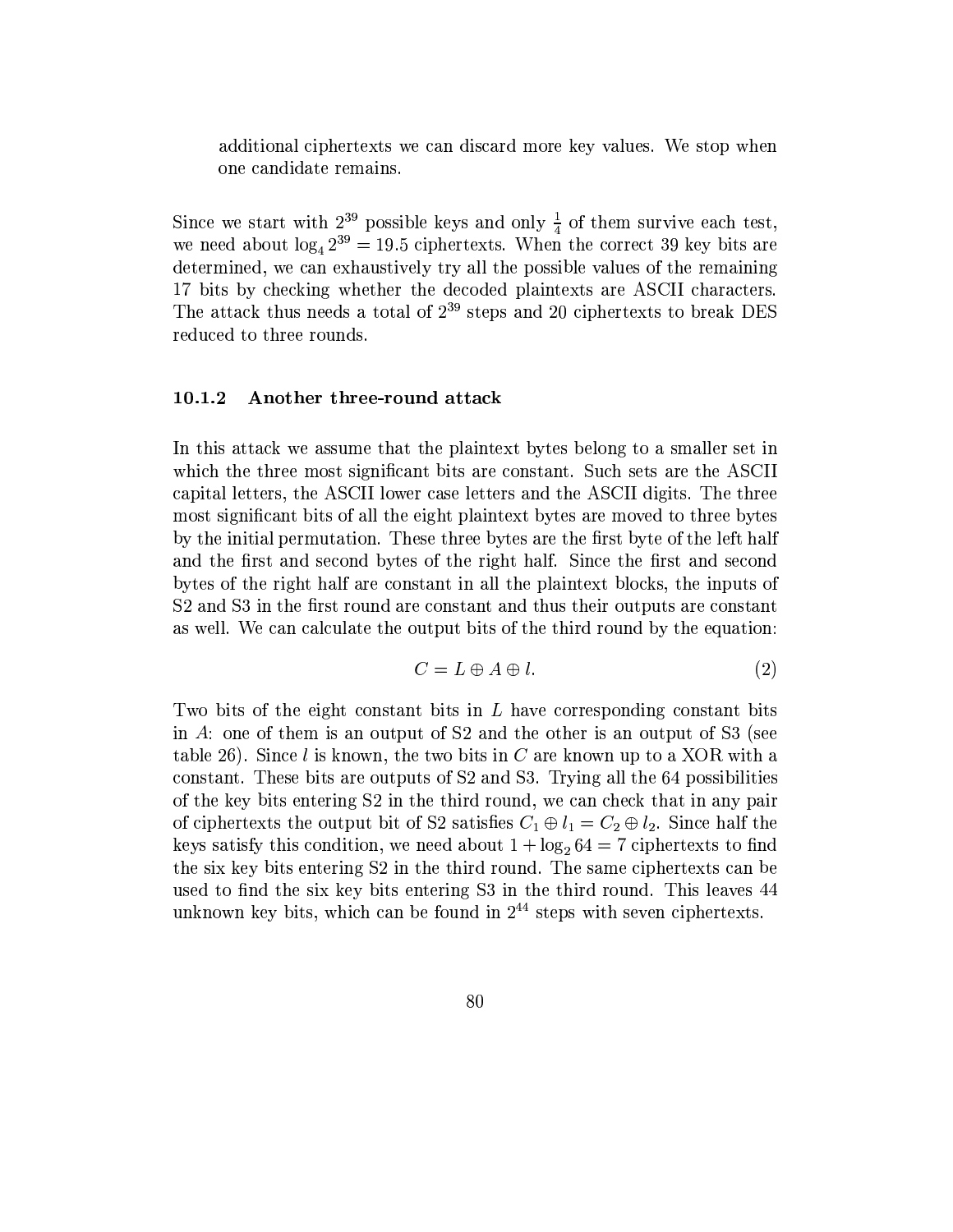#### 10.1.3 A four-round attack

This attack is an extension of the previous three-round attack and assumes (as there) that the three most significant bits of each plaintext byte are constant. In this attack two bits of  $C$  are found by the equation:

$$
C = L \oplus A \oplus d = L \oplus A \oplus r
$$

which is similar to equation 2. Then two output bits (one in S2 and one in S3 in the third round) are known up to a constant. We try all the possible key values of the six key bits of S2 (or similarly S3) in the third round and all the possible key values of the six S boxes in the fourth round whose output bits are XORed with the data bits entering S2 (or S3) in the third round. We try a total of 36 key bits entering the fourth round and six key bits entering the third round, but five bits are common (six when using S3) and thus we have to try  $2^{37}$  possible key values. We need about  $1 + \log_2 2^{37} = 1 + 37 = 38$ ciphertexts to make the computed key unique.

#### 10.2 Known plaintext attacks

#### 10.2.1 A three-round attack

The DES key scheduling algorithm divides the 56 key bits into two halves. Each half has 28 bits, and supplies the key bits to four S boxes.

Consider DES reduced to three rounds with a single known plaintext/ciphertext pair. The exclusive-or value of the output of the first round and the third round is known by the equation:

$$
A \oplus C = L \oplus l.
$$

We first try all the  $2^{28}$  possibilities of one half of the key. Each candidate makes it possible to compute the output of four S boxes in the first round and the output of the same S boxes in the third round. We know their expected exclusive-or value. Since the value has 16 bits, only about  $2^{-16}$  of the candidates survive this test. Thus we get about  $2^{12}$  possibilities for the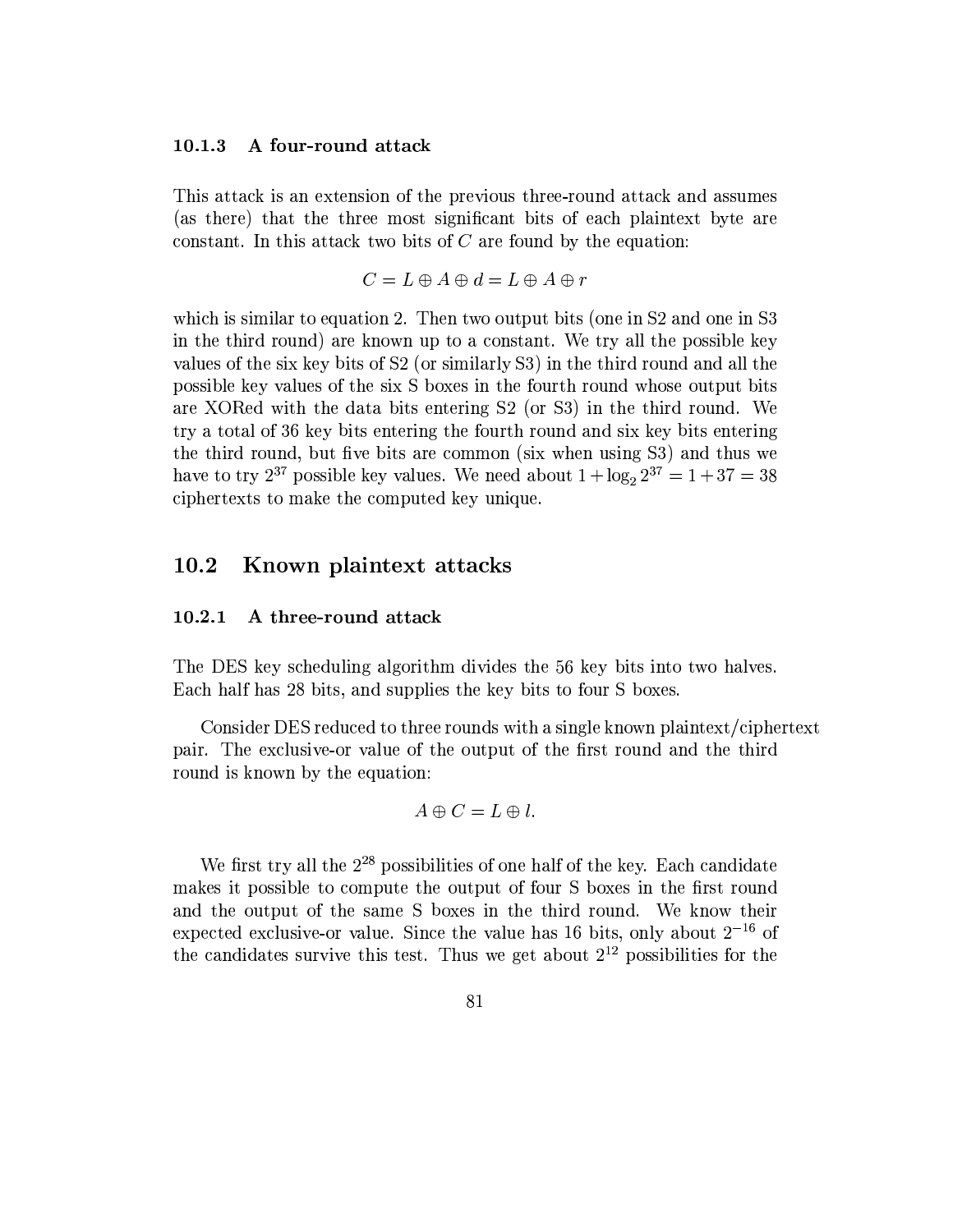$\mathcal{B}$   $\mathcal{B}$   $\mathcal{B}$   $\mathcal{B}$   $\mathcal{B}$   $\mathcal{B}$   $\mathcal{B}$   $\mathcal{B}$   $\mathcal{B}$   $\mathcal{B}$   $\mathcal{B}$   $\mathcal{B}$   $\mathcal{B}$   $\mathcal{B}$   $\mathcal{B}$   $\mathcal{B}$   $\mathcal{B}$   $\mathcal{B}$   $\mathcal{B}$   $\mathcal{B}$   $\mathcal{B}$   $\mathcal{B}$   $\mathcal{B}$   $\mathcal{B}$   $\mathcal{$  $T$  =  $\frac{1}{2}$   $\frac{1}{2}$   $\frac{1}{2}$   $\frac{1}{2}$   $\frac{1}{2}$   $\frac{1}{2}$   $\frac{1}{2}$   $\frac{1}{2}$   $\frac{1}{2}$   $\frac{1}{2}$   $\frac{1}{2}$   $\frac{1}{2}$   $\frac{1}{2}$   $\frac{1}{2}$   $\frac{1}{2}$   $\frac{1}{2}$   $\frac{1}{2}$   $\frac{1}{2}$   $\frac{1}{2}$   $\frac{1}{2}$   $\frac{1}{2}$   $\frac{1$ &5  $\Omega$  and  $\Omega$  is the state of the state  $\Omega$  and  $\Omega$ 58/oTBR0KQ4F7 01P35 TS<Q ¯F5@MF:bX 5@M EZBE:FSFXEI:QT5 TS?Q LX4FT?T@P01MQQ4FEc@E} 5# <sup>5</sup> bits entering each S box sequentially rather than in parallel, and discarding  $\mathbf{F}_5$  , and the proposition of the proposition of the proposition of the proposition of the proposition of the proposition of the proposition of the proposition of the proposition of the proposition of the proposition

## $10.3$   $\,$  Statistical known plaintext attacks  $\,$

#### 10.3.1 +;;-.\*(- ++ <

NOM Q4F01P5cQQ 58XeE S<PE Q4<E Vh5@XQQ4658Q0KM <sup>5</sup> [65@01BRPi³aµ>¶ :F0KPRQBR0S?Q01T@M <sup>Q</sup> 5/1ED¯^0V we know that the output XOR is zero then the input XOR is zero with H0G¦@EIMQ4FEb[</ 5@0KM\QE®mQ5@MF:Q4FEbX01[F4<EIBRQE®mQ T8V]5@M EMFXIB+m[<Q0KTM <sup>E</sup> XI5@M EI5@P0K/G <sup>X</sup> 58/1XIS</ 58QE <sup>²</sup> # <sup>²</sup> 7`CD4FEIM Q4FEbVT/K/1T
]01M5`5@/GTBR0KQ4<7 01P!SFPE:  $\Omega$  . The form  $\Omega$  is the set of  $\Omega$  -set of  $\Omega$  . The set of  $\Omega$ TO THE STATE OF STATE OF THE STATE OF THE STATE OF THE STATE OF THE STATE OF THE STATE OF THE STATE OF THE STA  $\frac{1}{2\pi}$  of the encryptions):  $S_{Oa} \oplus S_{Oc} = 0$ . If  $S_{Ia} \oplus S_{Ic} = 0$  then the  $\mathbf{F}$  is the set of  $\mathbf{F}$  of  $\mathbf{F}$  of  $\mathbf{F}$  and  $\mathbf{F}$  is the set of  $\mathbf{F}$  is the set of  $\mathbf{F}$ occurrences of each such XOR value. The right value is suggested by about  $\frac{1}{2}$  of the encryptions. Each other value is suggested by about  $\frac{3}{2} \cdot \frac{1}{20}$  of  $\frac{1}{c^2}$  of the  $\blacksquare$  . The set of the set of the set of the set of the set of the set of the set of the set of the set of the set of the set of the set of the set of the set of the set of the set of the set of the set of the set of the  $\begin{array}{ccc} \textbf{0} & \textbf{0} & \textbf{0} & \textbf{0} & \textbf{0} & \textbf{0} & \textbf{0} & \textbf{0} & \textbf{0} & \textbf{0} & \textbf{0} & \textbf{0} & \textbf{0} & \textbf{0} & \textbf{0} & \textbf{0} & \textbf{0} & \textbf{0} & \textbf{0} & \textbf{0} & \textbf{0} & \textbf{0} & \textbf{0} & \textbf{0} & \textbf{0} & \textbf{0} & \textbf{0} & \textbf{0} & \textbf{0} & \textbf{0} & \textbf$ te die besitzte die besitzte die besitzte die besitzte die besitzte die besitzte die besitzte die besitzte die XI5@M MF: Q4FEVSF/K/ 0QW@E: GEMFEIE: 5 TS<Q VT@SFBT?XXISFBRBEMFXIEPLT@VQ4<E`BR0o4Q  $\blacksquare$  and  $\blacksquare$  . The set of  $\blacksquare$  . The set of  $\blacksquare$ [</ 5@0KM\QE®mQ21cXI01[<4FEIBQE®mQ][65801BP}

#### - .;;-.(- ++<

 $N=1$  and  $N=2$  and  $N=3$  and  $N=3$  and  $N=3$  and  $N=3$  . Then  $N=3$  is the same  $N=3$  and  $N=3$  and  $N=3$  and  $N=3$  . The  $N=3$  and  $N=3$  and  $N=3$  and  $N=3$  and  $N=3$  and  $N=3$  and  $N=3$  and  $N=3$  and  $N=3$  and  $N=3$  an  $\blacksquare$  . The state  $\blacksquare$  the state  $\blacksquare$  the state  $\blacksquare$  the state  $\blacksquare$  . The state  $\blacksquare$  $\blacksquare$  . The set of the set of the set of the set of the set of the set of the set of the set of the set of the set of the set of the set of the set of the set of the set of the set of the set of the set of the set of the XOR of the four output bits of the first input equals the corresponding value Take  $\theta$  , and the contract of the contract of  $\theta$  of  $\theta$  and  $\theta$  and  $\theta$  is a set of  $\theta$  same  $\theta$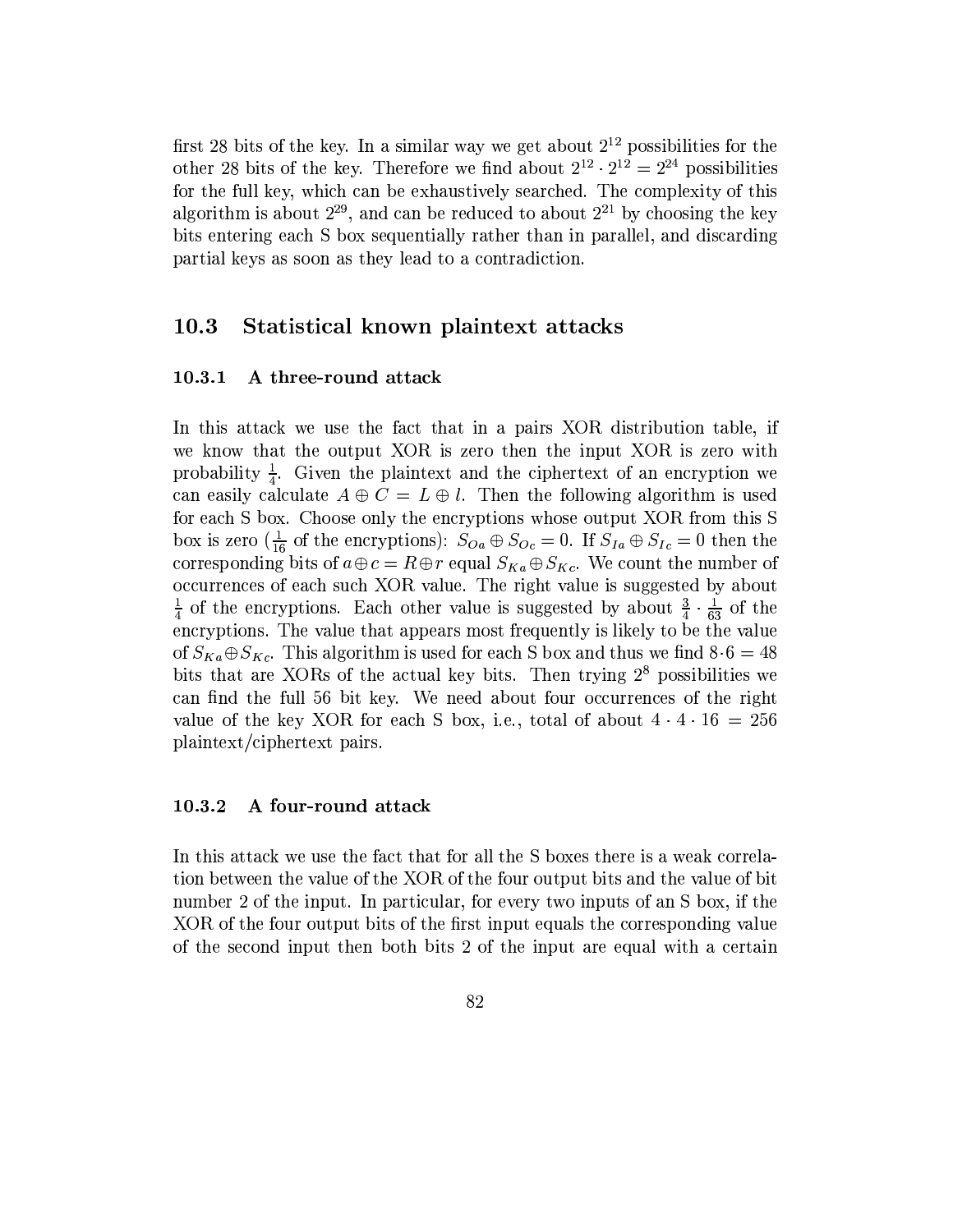probability. This probability is different for each S box and varies between  $0.56$  and  $0.70$ .

Given the plaintext and the ciphertext of an encryption we can easily calculate  $S_{Oa} \oplus S_{Oc}$  by

$$
A \oplus C = L \oplus l.
$$

Then the following algorithm is used separately for each S box. For every encryption calculate the (single bit) XOR of the four output bits of the first round and the four output bits of the third round by the above equation. This value is likely to be equal to the XOR of bit number 2 of the inputs of the S box in these two rounds.  $S_{Ia}$  is known up to a XOR with the key (by the plaintext) and thus bit number 2 of the input in the third round is known up to a XOR with a constant with a high probability. This constant is the XOR of the corresponding bit number 2 in  $S_{Ka} \oplus S_{Kc}$ . Thus by  $D = l \oplus c$  we find the corresponding output bit in the fourth round up to that constant with a high probability. We try all the 64 possibilities of the key bits entering the corresponding S box in the fourth round and the two possibilities of the constant and verify that the specific output bit of the S box equals its expected value. The right key value is counted in about 56%– 70% of the encryptions, depending on the exact S box. Any wrong key value is counted in about half of the encryptions. The key value which is counted most frequently is likely to be the right value. This attack finds a total of seven bits: six of them are actual key bits and the seventh is a XOR of two key bits.

The attack obtains the best results when the probability is as high as possible. To increase the probability we use only encryptions with specific values of  $S_{Oa} \oplus S_{Oc}$  which maximize this probability. For instance, when  $S5_{Oa} \oplus S5_{Oc} = 0$  this probability is about 0.81. There is a tradeoff between the number of allowed values and the corresponding probability. As the number of allowed values increases, the probability decreases so we need more data to carry out the attack. However, as the number of allowed values decreases we need more data to make the occurrence of these values sufficiently probable. Table 17 describes the best tradeoff achievable by this attack. To make the best use of this attack it is advisable to use about 200 plaintext/ciphertext pairs, for which we can find almost 28 key bit, and search exhaustively for the (about  $2^{28}$ ) remaining possibilities of the key. Us-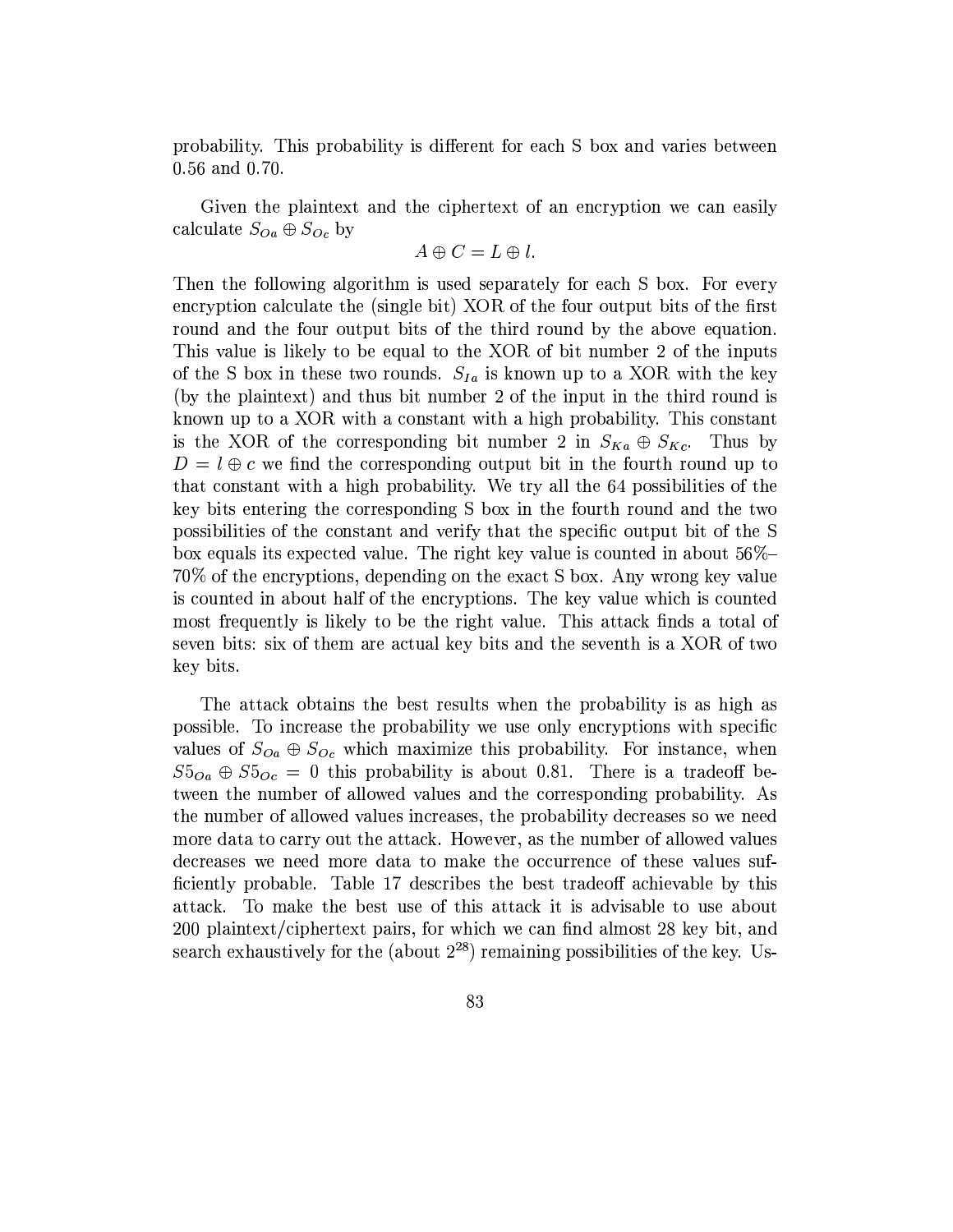| By             | Finding        | Average     |        | Best tradeoff |
|----------------|----------------|-------------|--------|---------------|
| S box          | Bits of        | Probability | Values | Encryptions   |
| S <sub>1</sub> | S4             | 66%         | 16     | 75            |
| S <sub>2</sub> | S <sub>8</sub> | 57%         | 8      | 195           |
| S <sub>3</sub> | S <sub>1</sub> | 58%         |        | 240           |
| S <sub>4</sub> | S <sub>2</sub> | 56%         | 9      | 370           |
| S <sub>5</sub> | S <sub>1</sub> | 70%         | 16     | 50            |
| S <sub>6</sub> | S <sub>8</sub> | 61\%        | 8      | 135           |
| S7             | S <sub>5</sub> | 60%         | 14     | 210           |
| S <sub>8</sub> | S <sub>6</sub> | 63%         | 12     | 120           |

Table 17. Number of encryptions needed to find  $S_{Kd}$  for each S box.

ing about 370 plaintext/ciphertext pairs we can find almost 42 key bits and search exhaustively for the (about  $2^{14}$ ) remaining possibilities of the key.

#### 10.3.3 A five-round attack

This five-round attack is similar to the previous algorithm. We can calculate  $B \oplus D = R \oplus r$ . Then an input XOR bit of the S box in the second and fourth round is known with probability between 0.56 and 0.70. As a result, an output bit of  $A \oplus E$  is known up to a XOR with a constant by  $L \oplus A = b$ and  $d \oplus E = l$  and thus

$$
A \oplus E = b \oplus d \oplus L \oplus l.
$$

Using a counting method that counts on the key bits entering the same S box in the first round, the key bits entering the corresponding S box in the fifth round, and the constant, we can find 13 bits of the key: six of them are actual key bits from the first round, six are actual key bits from the fifth round, and the thirteenth is a XOR of two key bits. The amount of data needed to find these 13 key bits is about the same as in the previous attack.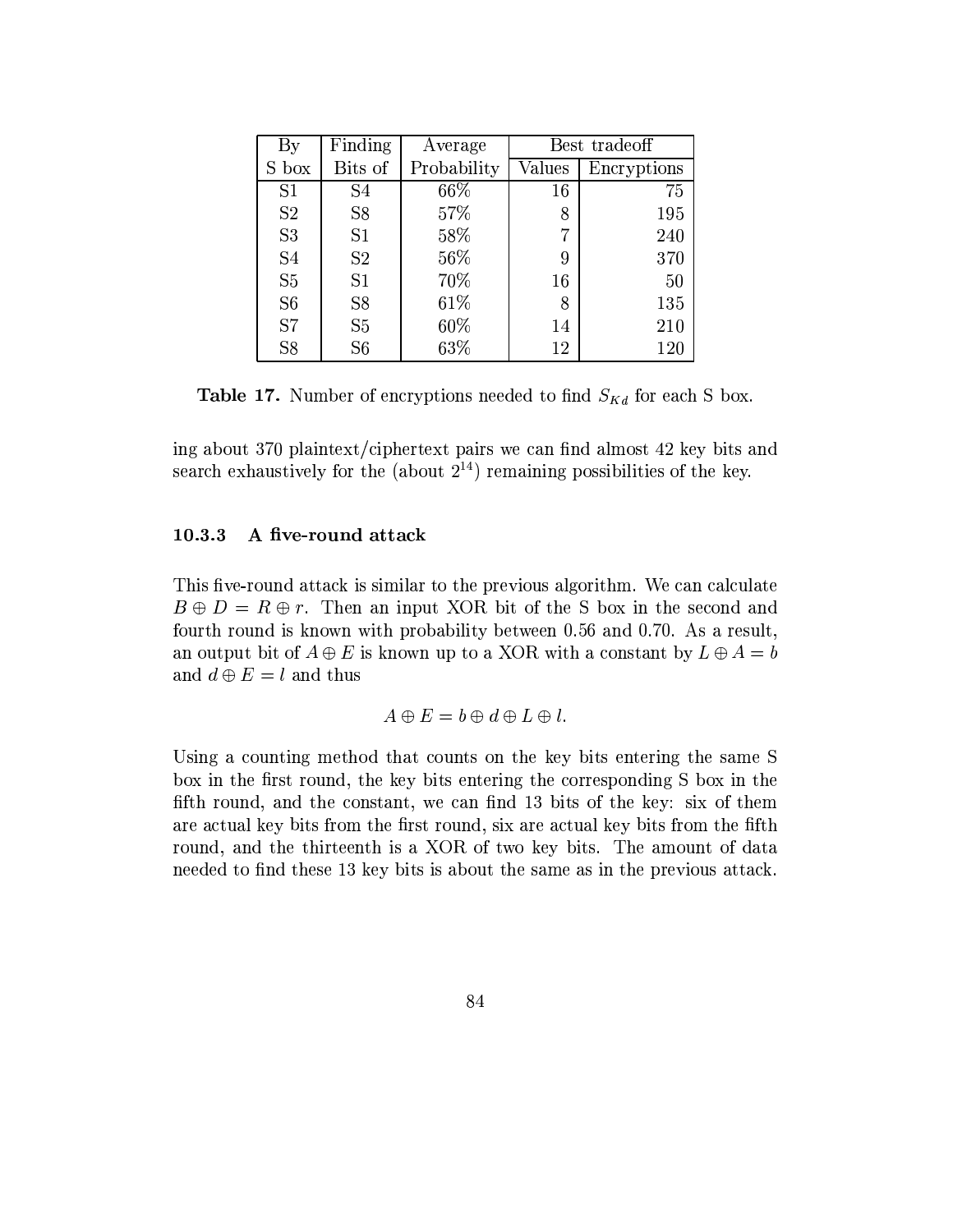#### 10.3.4  $\overline{a}$ ,  $\overline{a}$ ,  $\overline{a}$ ,  $\overline{a}$ ,  $\overline{a}$ ,  $\overline{a}$ ,  $\overline{a}$ ,  $\overline{a}$ ,  $\overline{a}$ ,  $\overline{a}$ ,  $\overline{a}$ ,  $\overline{a}$ ,  $\overline{a}$ ,  $\overline{a}$ ,  $\overline{a}$ ,  $\overline{a}$ ,  $\overline{a}$ ,  $\overline{a}$ ,  $\overline{a}$ ,  $\overline{a}$ ,  $\overline{a}$ ,  $\overline{a}$ ,

CD4<01P 58QQ5@X 01P 5"5@01M P0K7L0K/ 5@BQTQ4FEA58QRQ 5@X T@M ¦@EbBRTSFMF:FP}¯ S<QYEL5@/1PRT`4F5
¦@E  $\mathbf{S}$  , and  $\mathbf{S}$  are the set of the set of the set of the set of the set of the set of the set of the set of the set of the set of the set of the set of the set of the set of the set of the set of the set of the se  $\mathbb{R}^n$  and the set of the set of the set of the set of the set of the set of the set of the set of the set of the set of the set of the set of the set of the set of the set of the set of the set of the set of the set  $\mathbf{r} = \mathbf{r} = \mathbf{r} = \mathbf{r} = \mathbf{r} = \mathbf{r} = \mathbf{r} = \mathbf{r} = \mathbf{r} = \mathbf{r} = \mathbf{r} = \mathbf{r} = \mathbf{r} = \mathbf{r} = \mathbf{r} = \mathbf{r} = \mathbf{r} = \mathbf{r} = \mathbf{r} = \mathbf{r} = \mathbf{r} = \mathbf{r} = \mathbf{r} = \mathbf{r} = \mathbf{r} = \mathbf{r} = \mathbf{r} = \mathbf{r} = \mathbf{r} = \mathbf{r} = \mathbf{r} = \mathbf$  $\blacksquare$  Table  $\blacksquare$  . The state of the state  $\blacksquare$  set  $\blacksquare$  . The state of the state of the state of the state of the state of the state of the state of the state of the state of the state of the state of the state of a single application of the  $F$  function) is much simpler than an encryption,  $58.8\pm 0.06$  MF:  $\sim$  0 Message  $\sim$  0 Message  $\sim$  0 Message  $\sim$  0 Message  $\sim$  0 Message  $\sim$  0.1 Message  $\sim$  0.1 Message  $\sim$  0.1 Message  $\sim$  0.1 Message  $\sim$  0.1 Message  $\sim$  0.1 Message  $\sim$  0.1 Message  $\sim$  0.1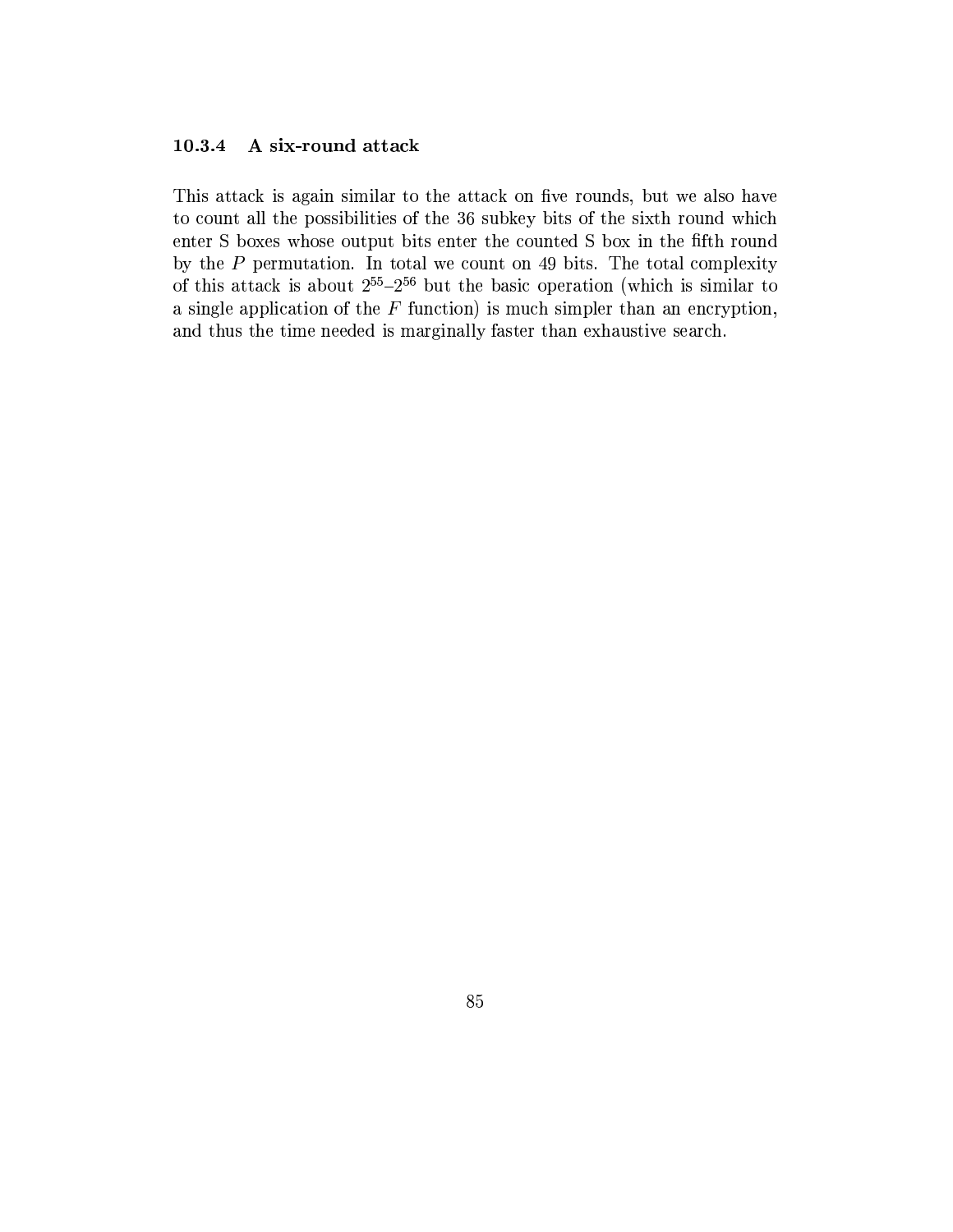# A DES tables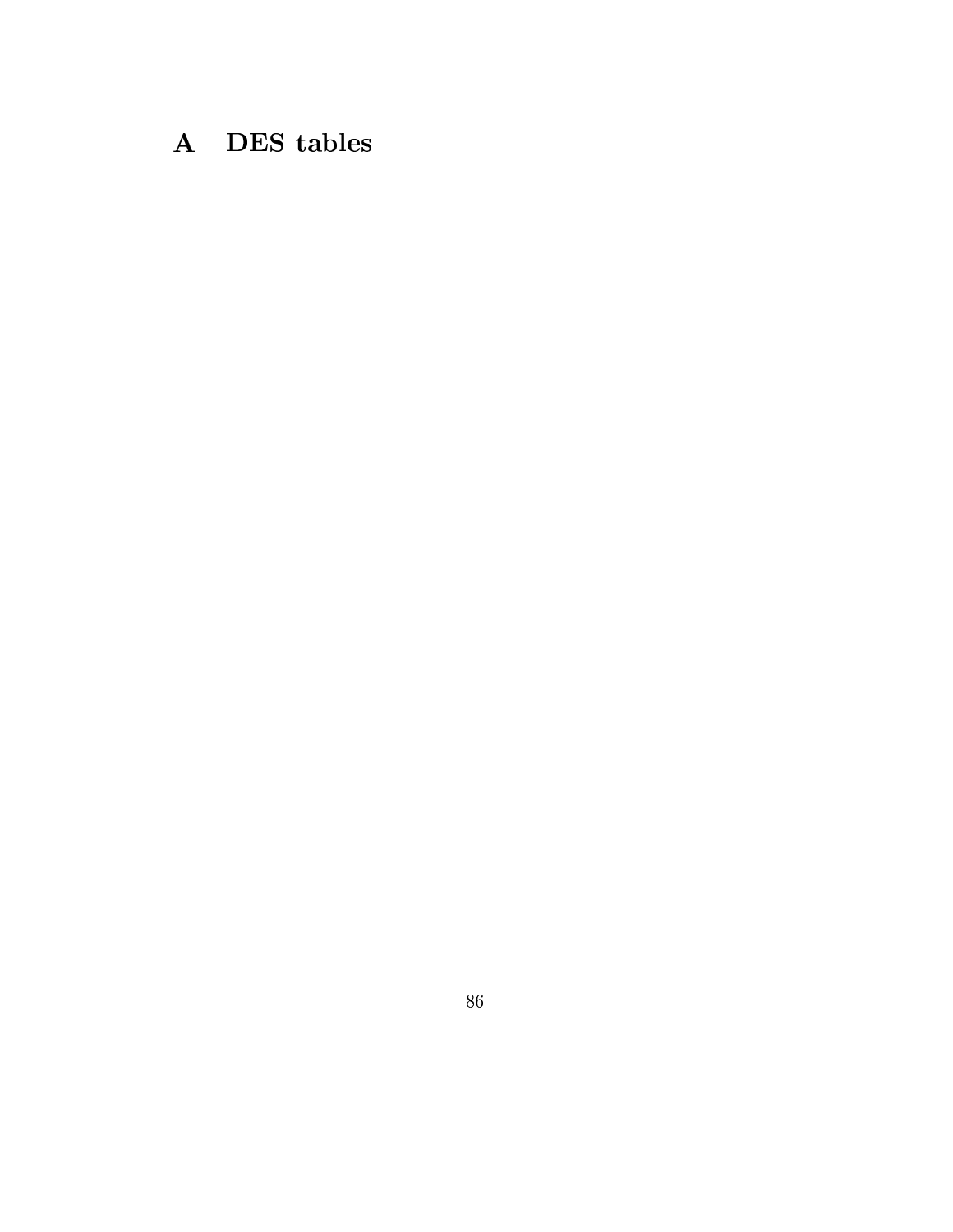| 14  4  13  1  2  15  11  8  3  10  6  12  5  9  0 |  |  |  |  |  |                  |       |  |
|---------------------------------------------------|--|--|--|--|--|------------------|-------|--|
| 0 15 7 4 14 2 13 1 10 6 12 11                     |  |  |  |  |  |                  | 9 5 3 |  |
| 4 1 14 8 13 6 2 11 15 12 9 7                      |  |  |  |  |  | 3 <sup>3</sup>   | 10 5  |  |
| 15 12 8 2 4 9                                     |  |  |  |  |  | 1 7 5 11 3 14 10 | - 0 - |  |

 <sup>=</sup> <sup>À</sup> Q5/1ED

|  |  |  |  |  |  | $\begin{array}{ccccccc} \n\begin{array}{ccccccc} 15 & 1 & 8 & 14 & 6 & 11 & 3 & 4 & 9 & 7 & 2 & 13 & 12 & 0 & 5 & 10 \n\end{array} \n\end{array}$                                                                                                                                                                                                                                                                                                                                                                                   |        |  |
|--|--|--|--|--|--|-------------------------------------------------------------------------------------------------------------------------------------------------------------------------------------------------------------------------------------------------------------------------------------------------------------------------------------------------------------------------------------------------------------------------------------------------------------------------------------------------------------------------------------|--------|--|
|  |  |  |  |  |  | 3 13 4 7 15 2 8 14 12 0 1 10 6 9                                                                                                                                                                                                                                                                                                                                                                                                                                                                                                    | - 11 - |  |
|  |  |  |  |  |  | 0 14 7 11 10 4 13 1 5 8 12 6 9 3 2 15                                                                                                                                                                                                                                                                                                                                                                                                                                                                                               |        |  |
|  |  |  |  |  |  | $\begin{array}{cccccccc} \n\begin{array}{ccccccccccc} \n\begin{array}{ccccccccccc} \n\end{array} & \n\begin{array}{ccccccccccc} \n\end{array} & \n\begin{array}{ccccccc} \n\end{array} & \n\begin{array}{ccccccc} \n\end{array} & \n\begin{array}{ccccccc} \n\end{array} & \n\begin{array}{ccccccc} \n\end{array} & \n\begin{array}{ccccccc} \n\end{array} & \n\begin{array}{ccccccc} \n\end{array} & \n\begin{array}{ccccccc} \n\end{array} & \n\begin{array}{ccccccc} \n\end{array} & \n\begin{array}{ccccccc} \n\end{array} & \$ |        |  |

|  | Table 19. S2 table. |  |  |  |
|--|---------------------|--|--|--|
|--|---------------------|--|--|--|

|  | 10 0 9 14 6 3 15 5 1 13 12 7 11                                                                     |  |  |  |  |       | 4 2    |  |
|--|-----------------------------------------------------------------------------------------------------|--|--|--|--|-------|--------|--|
|  |                                                                                                     |  |  |  |  | -11 - | - 15   |  |
|  | $\begin{array}{ccccccccc}\n13 & 6 & 4 & 9 & 8 & 15 & 3 & 0 & 11 & 1 & 2 & 12 & 5 & 10\n\end{array}$ |  |  |  |  |       | - 14   |  |
|  | 1 10 13 0 6 9 8 7 4 15 14 3 11                                                                      |  |  |  |  |       | 5 2 12 |  |

<sup>=</sup> Q5/1ED

|  |                                     |  |  |  |  | $\mathbf{1}$ | - 10 -         | -14 |  |
|--|-------------------------------------|--|--|--|--|--------------|----------------|-----|--|
|  | 10 6 9 0 12 11 7 13 15 1 3 14 5 2 8 |  |  |  |  |              |                |     |  |
|  | 3 15 0 6 10 1 13 8 9 4 5 11         |  |  |  |  | 12           | $\overline{7}$ |     |  |

 <sup>=</sup> Q5/1ED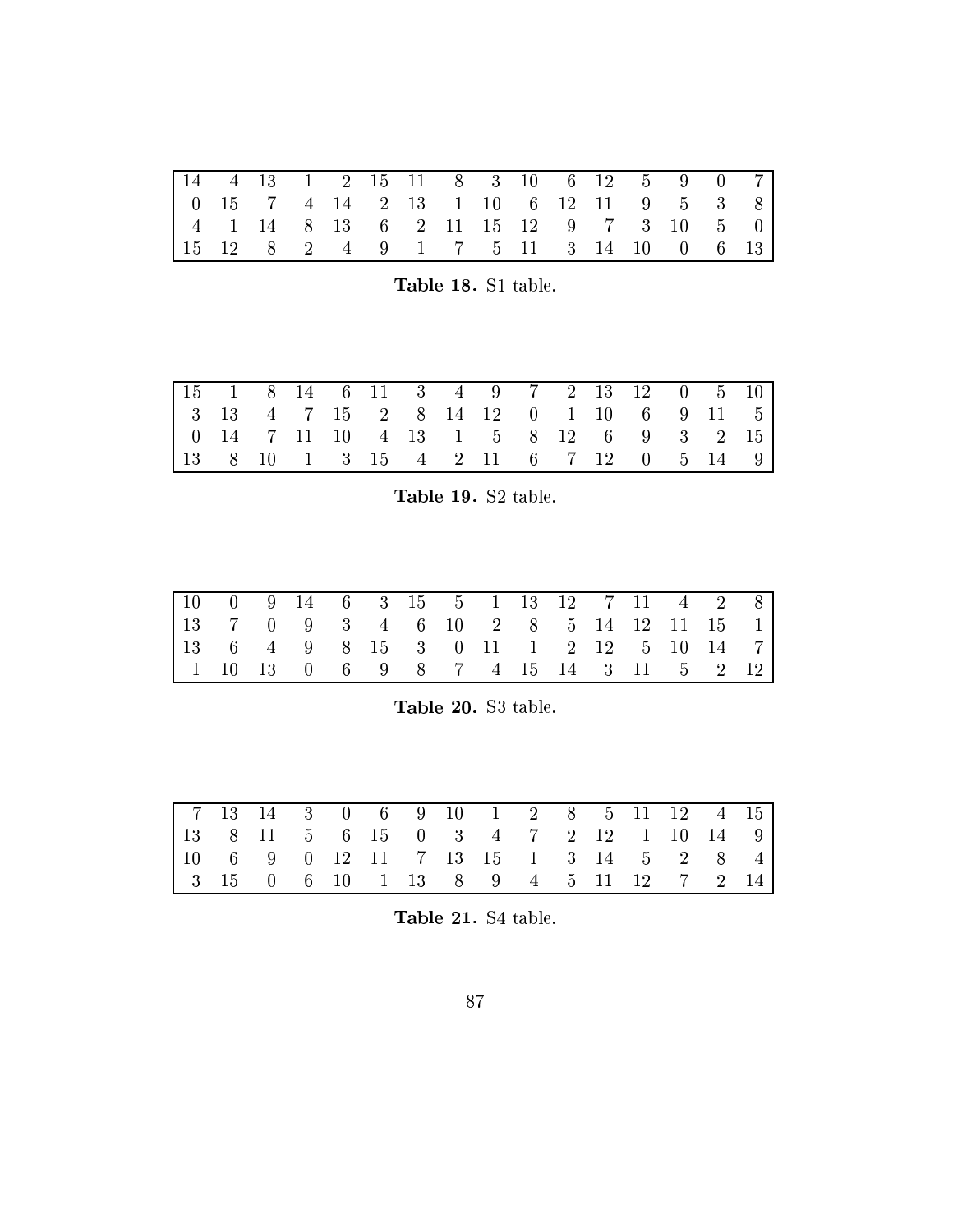|                                                                                             |  |  |                                  |  |  |      |    | - 14 |  |
|---------------------------------------------------------------------------------------------|--|--|----------------------------------|--|--|------|----|------|--|
| 14 11 2 12 4 7 13 1 5 0 15 10                                                               |  |  |                                  |  |  |      | 39 |      |  |
|                                                                                             |  |  | 4 2 1 11 10 13 7 8 15 9 12 5 6 3 |  |  |      |    |      |  |
| $\begin{array}{ccccccccc}\n11 & 8 & 12 & 7 & 1 & 14 & 2 & 13 & 6 & 15 & 0 & 9\n\end{array}$ |  |  |                                  |  |  | 10 I |    | 45   |  |

<sup>=</sup> Q5/1ED

|  | 9 14 15 5 2 8 12 3 7 0 4 10 1 13 11 |  |  |  |  |  |  |
|--|-------------------------------------|--|--|--|--|--|--|
|  | 4 3 2 12 9 5 15 10 11 14 1 7 6 0 8  |  |  |  |  |  |  |

| Table 23. S6 table. |  |
|---------------------|--|
|---------------------|--|

|  |  |                                |  |  |  |  | 4 11 2 14 15 0 8 13 3 12 9 7 5 10 6 1                                                                                                       |     |  |
|--|--|--------------------------------|--|--|--|--|---------------------------------------------------------------------------------------------------------------------------------------------|-----|--|
|  |  |                                |  |  |  |  | $\begin{array}{ccccccc} \n\begin{array}{ccccccc}\n1 & 3 & 0 & 11 & 7 & 4 & 9 & 1 & 10 & 14 & 3 & 5 & 12 & 2 & 15\n\end{array}\n\end{array}$ | - 8 |  |
|  |  |                                |  |  |  |  | $\begin{array}{ccccccccc}\n1 & 4 & 11 & 13 & 12 & 3 & 7 & 14 & 10 & 15 & 6 & 8 & 0 & 5 & 9\n\end{array}$                                    |     |  |
|  |  | 6 11 13 8 1 4 10 7 9 5 0 15 14 |  |  |  |  | 2 3                                                                                                                                         |     |  |

=5½Q5/1ED

|  | $\begin{array}{ccccccccc}\n13 & 2 & 8 & 4 & 6 & 15 & 11 & 1 & 10 & 9 & 3 & 14 & 5 & 0 & 12\n\end{array}$ |  |  |  |  |                 |            |                |  |
|--|----------------------------------------------------------------------------------------------------------|--|--|--|--|-----------------|------------|----------------|--|
|  | 1 15 13 8 10 3 7 4 12 5 6 11                                                                             |  |  |  |  | $\vert 0 \vert$ | -14 -      | - 9            |  |
|  | 7 11 4 1 9 12 14 2 0 6 10 13 15 3 5                                                                      |  |  |  |  |                 |            |                |  |
|  | 2 1 14 7 4 10 8 13 15 12 9 0                                                                             |  |  |  |  |                 | $3\quad 5$ | 6 <sup>6</sup> |  |

<sup>=</sup> Q5/1ED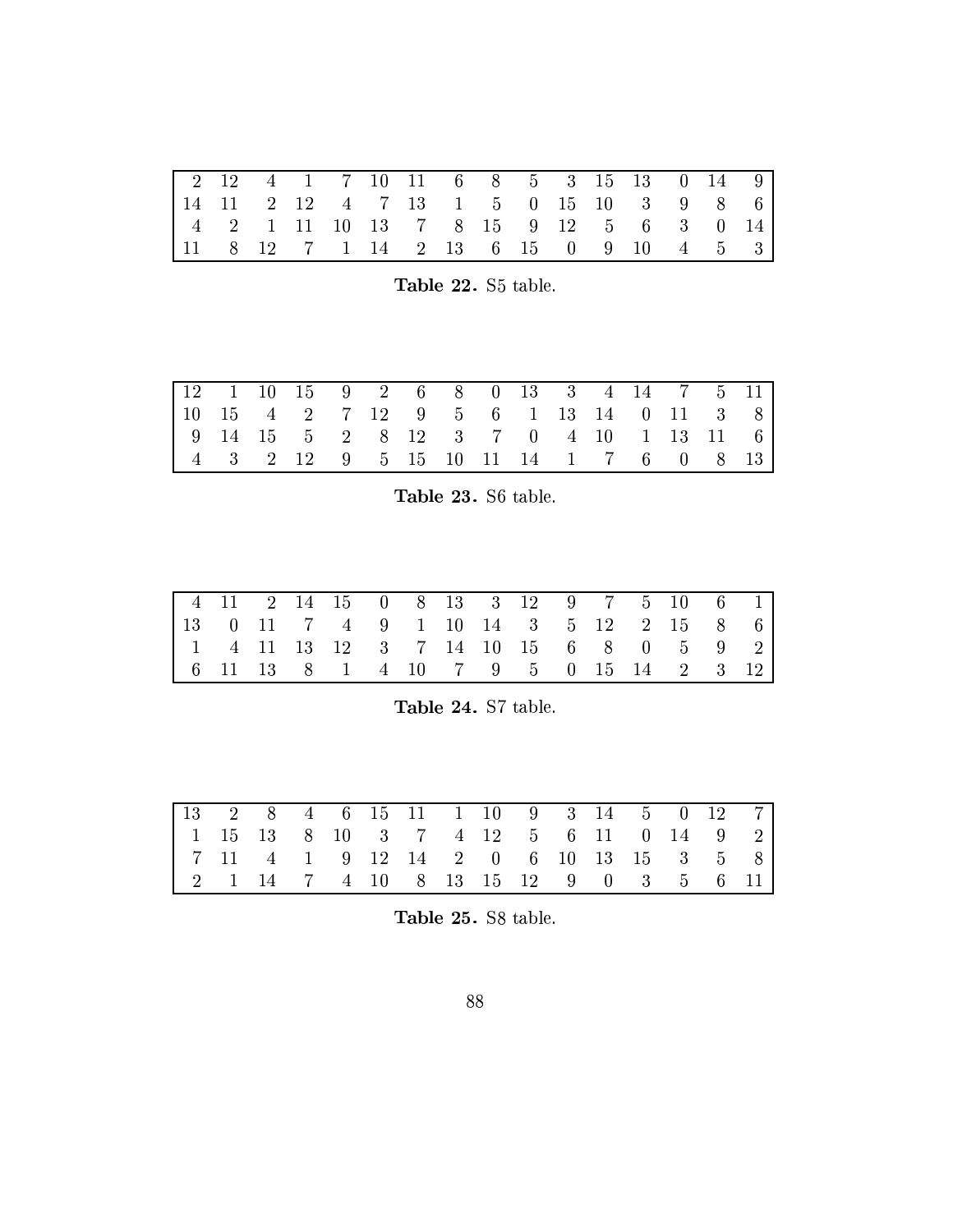|                  |                          |                | From        |                  |                                   | To          |                          |
|------------------|--------------------------|----------------|-------------|------------------|-----------------------------------|-------------|--------------------------|
| Bit              | S box                    |                | Bit Mask    | Bit              | S box                             | Bit Mask    | Missing                  |
| no.              | & bit                    |                | (hex)       | no.              | $&\mathrm{bit}$                   | (hex)       | $\mathbf S$ box          |
| $\mathbf{1}$     | S <sub>1</sub>           | $\mathbf{1}$   | 80 00 00 00 | $\boldsymbol{9}$ | S <sub>2.6</sub> S <sub>3.2</sub> | 00 80 00 00 | $\overline{S7}$          |
| $\overline{2}$   |                          | $\overline{2}$ | 40 00 00 00 | 17               | S <sub>4.6</sub> S <sub>5.2</sub> | 00 00 80 00 |                          |
| 3                |                          | 3              | 20 00 00 00 | 23               | S6.4                              | 00 00 02 00 |                          |
| $\overline{4}$   |                          | $\overline{4}$ | 10 00 00 00 | 31               | S8.4                              | 00 00 00 02 |                          |
| $\overline{5}$   | S <sub>2</sub>           | $\mathbf 1$    | 08 00 00 00 | 13               | S3.6 S4.2                         | 00 08 00 00 | S <sub>6</sub>           |
| $\boldsymbol{6}$ |                          | $\overline{2}$ | 04 00 00 00 | 28               | S7.5 S8.1                         | 00 00 00 10 |                          |
| $\overline{7}$   |                          | 3              | 02 00 00 00 | $\overline{2}$   | S1.3                              | 40 00 00 00 |                          |
| 8                |                          | 4              | 01 00 00 00 | 18               | S5.3                              | 00 00 40 00 |                          |
| $\overline{9}$   | $\overline{S3}$          | $\mathbf{1}$   | 00 80 00 00 | 24               | S6.5 S7.1                         | 00 00 01 00 | $\overline{S1}$          |
| 10               |                          | $\overline{2}$ | 00 40 00 00 | 16               | S4.5 S5.1                         | 00 01 00 00 |                          |
| 11               |                          | 3              | 00 20 00 00 | $30\,$           | S8.3                              | 00 00 00 04 |                          |
| 12               |                          | $\overline{4}$ | 00 10 00 00 | 6                | S <sub>2.3</sub>                  | 04 00 00 00 |                          |
| 13               | S <sub>4</sub>           | $\mathbf{1}$   | 00 08 00 00 | 26               | S7.3                              | 00 00 00 40 | $\overline{S2}$          |
| 14               |                          | $\overline{2}$ | 00 04 00 00 | 20               | S5.5 S6.1                         | 00 00 10 00 |                          |
| 15               |                          | 3              | 00 02 00 00 | 10               | S3.3                              | 00 40 00 00 |                          |
| 16               |                          | $\overline{4}$ | 00 01 00 00 | $\mathbf{1}$     | S8.6 S1.2                         | 80 00 00 00 |                          |
| 17               | $\overline{\mathrm{S5}}$ | $\mathbf{1}$   | 00 00 80 00 | 8                | S2.5 S3.1                         | 01 00 00 00 | S <sub>8</sub>           |
| 18               |                          | $\overline{2}$ | 00 00 40 00 | 14               | S4.3                              | 00 04 00 00 |                          |
| 19               |                          | 3              | 00 00 20 00 | 25               | S6.6 S7.2                         | 00 00 00 80 |                          |
| 20               |                          | $\overline{4}$ | 00 00 10 00 | 3                | S1.4                              | 20 00 00 00 |                          |
| $21\,$           | S <sub>6</sub>           | 1              | 00 00 08 00 | $\overline{4}$   | S1.5 S2.1                         | 10 00 00 00 | $\overline{S4}$          |
| 22               |                          | $\overline{2}$ | 00 00 04 00 | 29               | S7.6 S8.2                         | 00 00 00 08 |                          |
| 23               |                          | 3              | 00 00 02 00 | 11               | S3.4                              | 00 20 00 00 |                          |
| 24               |                          | $\overline{4}$ | 00 00 01 00 | 19               | S5.4                              | 00 00 20 00 |                          |
| $25\,$           | $\overline{S}$           | $\mathbf{1}$   | 00 00 00 80 | 32               | S8.5 S1.1                         | 00 00 00 01 | $\overline{\mathrm{S}5}$ |
| 26               |                          | $\overline{2}$ | 00 00 00 40 | 12               | S3.5 S4.1                         | 00 10 00 00 |                          |
| 27               |                          | 3              | 00 00 00 20 | 22               | S6.3                              | 00 00 04 00 |                          |
| 28               |                          | $\overline{4}$ | 00 00 00 10 | $\overline{7}$   | S <sub>2.4</sub>                  | 02 00 00 00 |                          |
| 29               | $\overline{\text{S8}}$   | $\mathbf{1}$   | 00 00 00 08 | $\overline{5}$   | S1.6 S2.2                         | 08 00 00 00 | $\overline{\mathrm{S3}}$ |
| 30               |                          | $\overline{2}$ | 00 00 00 04 | 27               | S7.4                              | 00 00 00 20 |                          |
| $31\,$           |                          | 3              | 00 00 00 02 | 15               | S4.4                              | 00 02 00 00 |                          |
| 32               |                          | $\overline{4}$ | 00 00 00 01 | 21               | S5.6 S6.2                         | 00 00 08 00 |                          |

Table 26. The  $P$  permutation table.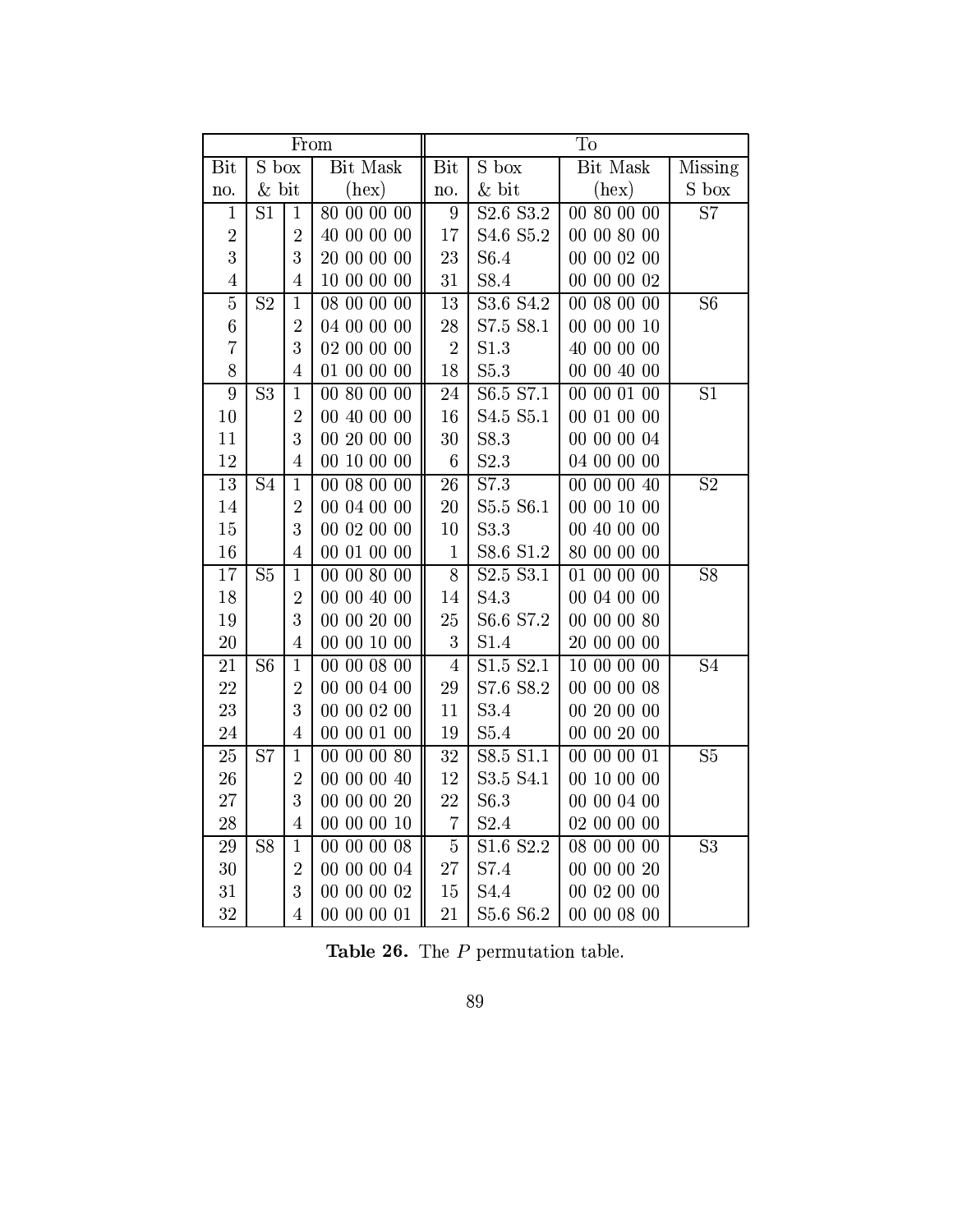$\, {\bf B}$ The pairs XOR distribution tables of the S boxes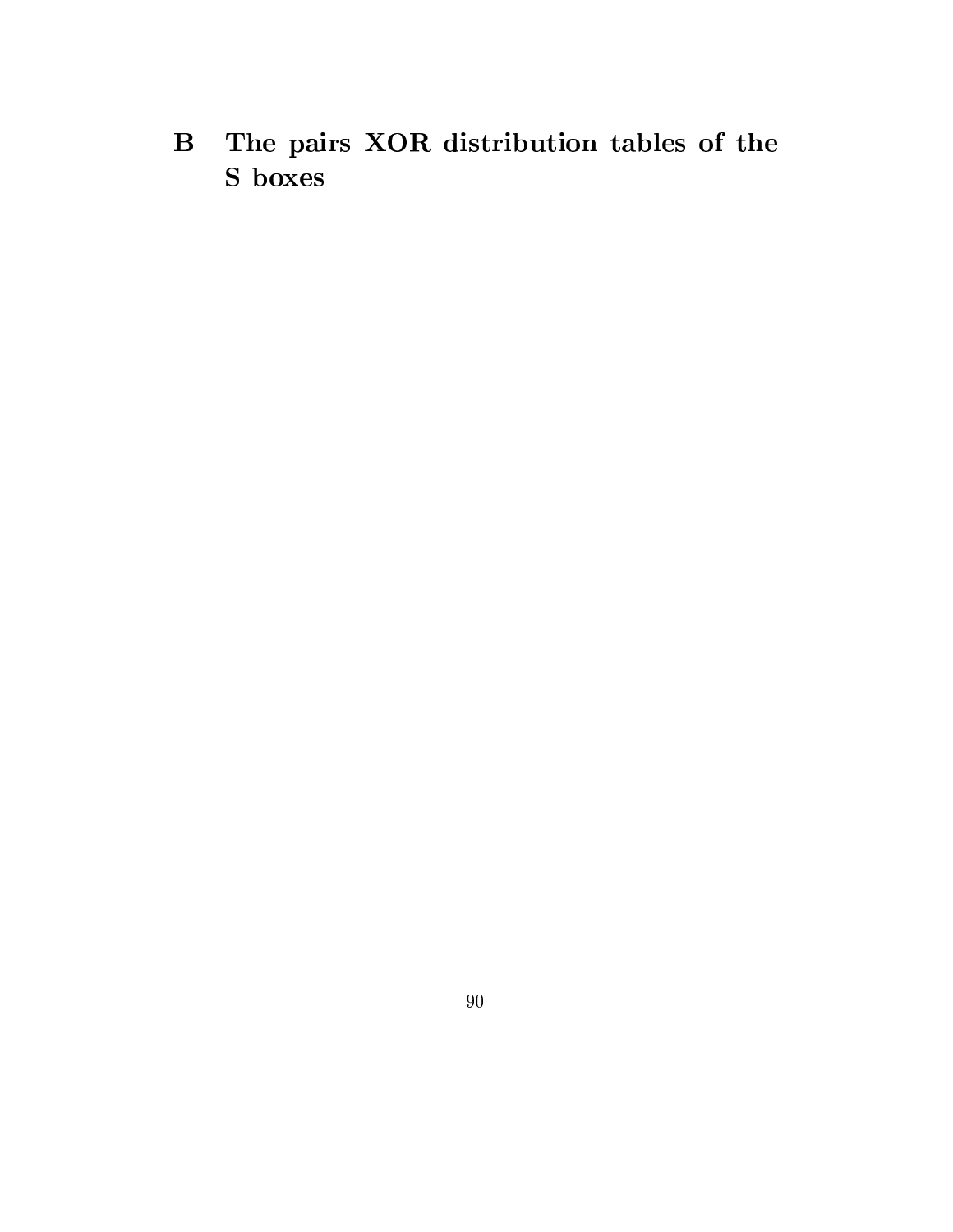| Input                   |                                    |                                            |                                                 |                                       |                                             |                      |                                    |                                    | Output XOR                            |                                      |                                        |                                               |                                           |                                                 |                                                 |                                    |  |
|-------------------------|------------------------------------|--------------------------------------------|-------------------------------------------------|---------------------------------------|---------------------------------------------|----------------------|------------------------------------|------------------------------------|---------------------------------------|--------------------------------------|----------------------------------------|-----------------------------------------------|-------------------------------------------|-------------------------------------------------|-------------------------------------------------|------------------------------------|--|
| XOR                     | $0_x$                              | $_{1x}$                                    | $_{2x}$                                         | $3_x$                                 | $4_x$                                       | $5_x$                | $6_x\,$                            | $7_x\,$                            | $8_x$                                 | $9_x\,$                              | $A_x$                                  | $B_x$                                         | $C_x$                                     | $D_x$                                           | $E_x$                                           | $F_x$                              |  |
| $0_x$                   | 64<br>$\mathbf 0$                  | $\overline{0}$<br>$\mathbf 0$              | $\overline{0}$<br>$\mathbf 0$                   | $\overline{0}$<br>$\,6$               | $\overline{0}$<br>$\bf{0}$                  | 0                    | $\overline{0}$<br>$\overline{4}$   | $\bf{0}$<br>$\overline{4}$         | 0<br>$\mathbf 0$                      | $\bf{0}$<br>10                       | $\overline{0}$                         | $\overline{0}$<br>$\overline{\mathbf{4}}$     | $\overline{0}$<br>10                      | $\overline{0}$<br>$\,$ 6                        | $\overline{0}$<br>$\,2$                         | $\overline{0}$<br>$\overline{4}$   |  |
| $1_x$<br>$2_x$          | $\bf{0}$                           | $\mathbf 0$                                |                                                 |                                       | $\bf{0}$                                    | $_4^2$               | 4                                  | $\overline{4}$                     | $\bf{0}$                              | $\,6$                                | $\begin{array}{c} 12 \\ 8 \end{array}$ | 6                                             | $\overline{12}$                           | $\,$ 6                                          | $\overline{4}$                                  | $\overline{\mathbf{c}}$            |  |
| $\bar{3}_x$             | 14                                 | 4                                          | $\frac{0}{2}$                                   | $\frac{8}{2}$                         | 10                                          | 6                    | $\overline{4}$                     | $\boldsymbol{2}$                   | 6                                     | $\overline{4}$                       | $\overline{4}$                         | 0                                             | $\boldsymbol{2}$                          |                                                 | $\overline{2}$                                  | 0                                  |  |
| $\mathbf{4}_x$<br>$5_x$ | 0<br>$\overline{4}$                | $\overline{0}$<br>8                        | $\overline{0}$<br>6                             | 6<br>$\overline{2}$                   | $\bf{0}$<br>$\tilde{2}$                     | 10<br>$\overline{4}$ | 10<br>4                            | 6<br>$\overline{\mathbf{c}}$       | 0<br>$\mathbf 0$                      | $\overline{4}$<br>$\overline{4}$     | 6<br>4                                 | $\overline{4}$<br>$\mathbf 0$                 | $\overline{2}$<br>12                      |                                                 | 6<br>4                                          | $\overline{2}$<br>6                |  |
| $6_x$                   | $\mathbf 0$                        | $\overline{4}$                             | $\overline{2}$                                  | $\overline{4}$                        | 8                                           | $\,2$                | 6                                  | $\,2$                              | 8                                     | $\overline{4}$                       | $\overline{4}$                         |                                               | $\overline{4}$                            |                                                 | $\bf{0}$                                        | 12                                 |  |
| $7_x$                   | $\overline{2}$                     | $\overline{4}$                             | 10                                              | $\overline{4}$                        | $\mathbf 0$                                 | $\overline{4}$       | 8                                  | $\overline{4}$                     | $\overline{2}$                        | $\overline{4}$                       | $\,$ 8 $\,$                            | $\frac{2}{8}$                                 | $\,2$                                     |                                                 | $\overline{4}$                                  | $\overline{4}$                     |  |
| $8_x$<br>$9_x$          | 0<br>10                            | $\mathbf 0$<br>$\overline{\mathbf{c}}$     | $\overline{0}$<br>$\overline{4}$                | 12<br>$\overline{0}$                  | 0                                           | 8<br>$\overline{4}$  | 8<br>6                             | 4<br>0                             | $\bf{0}$                              | 6<br>$\,2$                           | $\,2$<br>8                             | $\overline{0}$                                | 8<br>10                                   | $28222$<br>$220$                                | $\frac{2}{2}$                                   | $\overline{4}$<br>12               |  |
| $A_x$                   | 0                                  | 8                                          | 6                                               | $\,2$                                 | $\frac{2}{2}$                               | 8                    | 6                                  | $\Omega$                           | $^2_6$                                | $\overline{4}$                       | 6                                      | 0                                             | $\overline{4}$                            | $\mathbf 0$                                     |                                                 | 10                                 |  |
| $B_x$                   | $\overline{2}$<br>$\mathbf 0$      | $\overline{4}$<br>$\mathbf 0$              | $\overline{0}$<br>$\mathbf 0$                   | 10                                    | $\overline{2}$<br>0                         | $\overline{2}$       | $\overline{4}$                     | $\bf{0}$                           | $\overline{2}$<br>0                   | 6                                    | $\boldsymbol{2}$<br>6                  | 6<br>$\overline{4}$                           | 6<br>6                                    | $\overline{4}$                                  | $\sqrt{2}$                                      | $12\,$                             |  |
| $C_x$<br>$D_{\it x}$    | 6                                  | 6                                          | $\overline{4}$                                  | 8                                     | $\overline{4}$                              | 6<br>8               | 6<br>$\overline{2}$                | 0<br>6                             | 0                                     | 6<br>6                               | $\overline{4}$                         | 6                                             | $\mathbf 0$                               | 6<br>$\overline{\mathbf{c}}$                    | 14<br>0                                         | $\frac{2}{8}$                      |  |
| $E_x$<br>$F_x$          | $\mathbf 0$                        | 4                                          | $\bar{8}$                                       | $\begin{array}{c} 8 \\ 8 \end{array}$ | 6                                           | 6                    | 4                                  | $\bf{0}$                           | 6                                     | 6                                    | $\overline{4}$                         | $\mathbf 0$                                   | 0                                         | $\overline{4}$                                  | 0                                               |                                    |  |
| $10_x\,$                | $\overline{2}$<br>$\bf{0}$         | $\overline{0}$<br>$\mathbf 0$              | $\frac{2}{0}$                                   | $\overline{4}$<br>$\mathbf 0$         | $\overline{4}$<br>0                         | 6<br>0               | $\overline{4}$                     | $\overline{2}$<br>14               | $\overline{4}$<br>$\mathbf 0$         | $\begin{matrix} 8 \\ 6 \end{matrix}$ | $\boldsymbol{2}$<br>$\overline{6}$     | $\overline{2}$<br>12                          | $\overline{2}$<br>4                       | $\,$ 6<br>6                                     | 8<br>8                                          | $^8_6$                             |  |
| $11_x$                  | 6                                  | 8                                          | $\frac{2}{4}$                                   | $\overline{4}$                        | 6                                           | 4                    | $\frac{2}{8}$                      | 6                                  | $\overline{4}$                        | $\mathbf 0$                          | 6                                      | 6                                             | $\overline{0}$                            | $\overline{4}$                                  | $\overline{0}$                                  | $\mathbf 0$                        |  |
| $12_x$                  | 0<br>$\overline{2}$                | $\bar{8}$<br>$\overline{4}$                | $\overline{4}$                                  | $\overline{2}$<br>6                   | 6<br>$\overline{2}$                         | 6<br>0               | $\overline{4}$<br>$\overline{4}$   | $\,6$<br>6                         | $\,$ 6<br>$\overline{2}$              | $\overline{4}$<br>$\mathbf 0$        | $\,2$<br>$\,6$                         | 6                                             | 6<br>4                                    | $\mathbf 0$<br>6                                | 4<br>4                                          | 0<br>6                             |  |
| $13_x$<br>$14_x$        | $\mathbf 0$                        | 8                                          | 8                                               | 0                                     | 10                                          | $\mathbf 0$          | 4                                  | $\overline{2}$                     | $\overline{8}$                        |                                      | $\,2$                                  | 8<br>$\overline{4}$                           | 4                                         | 8                                               | 4                                               | 0                                  |  |
| $15_x$                  | $\bf{0}$                           | $\overline{4}$                             | 6                                               | $\overline{4}$                        | $\overline{2}$                              | $\boldsymbol{2}$     | 4                                  | 10                                 | $\,6$                                 | $\frac{2}{2}$                        | $\overline{0}$                         | 10                                            | 0                                         | $\overline{4}$                                  | 6                                               | $\overline{4}$                     |  |
| $16_x$<br>$17_x$        | $\mathbf 0$<br>4                   | 8<br>$\overline{4}$                        | 10<br>$\,6$                                     | 8<br>0                                | $\bf{0}$<br>10                              | $^2_6$               | $\overline{2}$<br>0                | $\,6$<br>$\boldsymbol{2}$          | 10<br>4                               | $_4^2$                               | $\mathbf 0$<br>$\overline{4}$          | $\boldsymbol{2}$<br>$\boldsymbol{6}$          | $\mathbf 0$<br>6                          | $\,$ 6<br>$\,$ 6                                | $\begin{smallmatrix}2\2\2\2\4\end{smallmatrix}$ | 6<br>$\mathbf 0$                   |  |
| $18_x$                  | 0                                  | 6                                          | 6                                               | 0                                     | 8                                           | 4                    | $\overline{2}$                     | $\,2$                              | $\overline{2}$                        | $\overline{4}$                       | 6                                      | 8                                             | 6                                         | 6                                               |                                                 | $\overline{2}$                     |  |
| $19_x$<br>$1A_x$        | $\overline{2}$<br>$\mathbf 0$      | 6<br>6                                     | $\overline{2}$<br>$\overline{4}$                | $\overline{4}$<br>0                   | $\mathbf 0$<br>$\overline{4}$               | 8<br>6               | $\overline{4}$<br>6                | $\,6\,$<br>6                       | 10<br>6                               | $\overline{4}$<br>$\overline{2}$     | $\bf{0}$<br>$\overline{2}$             | $\overline{4}$<br>$\mathbf 0$                 | $\overline{\mathbf{c}}$<br>$\overline{4}$ | 8<br>4                                          | 6                                               | 0<br>8                             |  |
| $1B_x$                  | 4                                  | $\overline{4}$                             | $\overline{2}$                                  | 4                                     | 10                                          | 6                    | 6                                  | $\sqrt{4}$                         | 6                                     | $\overline{2}$                       | $\,2$                                  | 4                                             | $\boldsymbol{2}$                          | $\overline{\mathbf{c}}$                         | 4                                               | $\overline{2}$                     |  |
| $1C_x$                  | 0                                  | 10                                         | 10                                              | 6                                     | $\,6$                                       | 0                    | $\mathbf 0$                        | 12                                 | $\,6$                                 | $\overline{4}$                       | $\mathbf 0$                            | 0                                             | $^2_{\rm 6}$                              | $\overline{\mathbf{4}}$                         | $\overline{4}$                                  | 0                                  |  |
| $1D_x$<br>$1E_x$        | $\overline{4}$<br>$\bf{0}$         | $\overline{2}$<br>$\overline{2}$           | 4<br>6                                          | 0<br>$\mathbf 0$                      | $\,$ 8 $\,$<br>14                           | 0                    | $\bf{0}$<br>$\mathbf 0$            | $\overline{2}$<br>$\bf{0}$         | 10<br>6                               | 0<br>$\overline{4}$                  | $\boldsymbol{2}$<br>10                 | 6<br>8                                        | $\overline{2}$                            | $\sqrt{6}$<br>$\overline{2}$                    | 14<br>6                                         | 0<br>$\overline{2}$                |  |
| $1F_x$                  | $\overline{2}$                     | $\overline{4}$                             | 10                                              | 6                                     | $\overline{2}$                              | $\frac{2}{2}$        | $\overline{2}$                     | 8                                  | 6                                     | 8                                    | $\mathbf 0$                            | $\mathbf 0$                                   | $\overline{0}$                            | $\overline{4}$                                  | 6                                               | $\overline{4}$                     |  |
| $20_x$<br>$21_x$        | 0<br>$\mathbf 0$                   | $\mathbf 0$<br>4                           | $\mathbf 0$                                     | 10<br>$\overline{4}$                  | $\bf{0}$<br>$\overline{4}$                  | $\frac{1}{8}$        | 8<br>10                            | $\boldsymbol{2}$<br>$\bf{0}$       | $\bf{0}$<br>$\overline{4}$            | 6<br>$\overline{4}$                  | $\overline{4}$<br>10                   | 4<br>0                                        | $\overline{4}$<br>$\overline{4}$          | $\overline{2}$<br>$\bf{0}$                      | $\mathbf 0$<br>$\overline{2}$                   | 12<br>8                            |  |
|                         | 10                                 | $\overline{4}$                             | $\frac{2}{6}$                                   | $\overline{2}$                        | $\overline{2}$                              | 8                    | $\boldsymbol{2}$                   | $\overline{2}$                     | $\overline{2}$                        | $\overline{2}$                       | $\,6$                                  | 0                                             | 4                                         | $\mathbf 0$                                     | $\overline{4}$                                  | 10                                 |  |
| $\frac{22}{23x}$        | 0                                  | 4                                          | 4                                               | 8                                     | $\overline{0}$                              | $\frac{2}{2}$        | 6                                  | $\bf{0}$                           | $\,6$                                 | $\,$ 6                               | $\frac{2}{2}$                          | 10                                            | $\frac{2}{2}$                             | 4                                               | $\bf{0}$                                        | 10                                 |  |
| $24_x$<br>$25_x\,$      | 12<br>6                            | $\mathbf 0$<br>4                           | $\overline{0}$<br>$\overline{\mathbf{4}}$       | $\overline{2}$<br>12                  | $\boldsymbol{2}$<br>$\overline{4}$          | $\overline{4}$       | $\boldsymbol{2}$<br>$\overline{4}$ | $\bf{0}$<br>10                     | 14<br>$\overline{2}$                  | 14<br>$\overline{2}$                 | $\overline{2}$                         | $\mathbf 0$<br>$\bf{0}$                       | $\overline{4}$                            | 6<br>$\overline{2}$                             | $\boldsymbol{2}$<br>$\overline{2}$              | $\overline{4}$<br>$\overline{2}$   |  |
| $26_x$                  | $\mathbf 0$                        | $\overline{0}$                             | $\overline{4}$                                  | 10                                    | 10                                          | 10                   | $\frac{2}{2}$                      | 4                                  | $\mathbf 0$                           | $\overline{4}$                       | 6                                      | 4                                             | $\overline{4}$                            | $\overline{4}$                                  | $\overline{2}$                                  | 0                                  |  |
| $27^\circ_x$<br>$28_x$  | 10<br>12                           | 4                                          | $\frac{2}{2}$                                   | $\mathbf 0$<br>8                      | $\boldsymbol{2}$<br>$\overline{\mathbf{c}}$ | $\overline{4}$       | 12                                 | 0<br>$\bf{0}$                      | 4<br>$\mathbf 0$                      | 8<br>$\overline{2}$                  | 0<br>6                                 | 4<br>$\mathbf 0$                              | 8<br>$\overline{4}$                       | 8<br>$\overline{0}$                             | $\overline{\mathbf{4}}$<br>6                    | $\overline{4}$<br>$\boldsymbol{2}$ |  |
| $29_x\,$                | $\overline{4}$                     | $\frac{2}{2}$ $\frac{2}{2}$ $\frac{2}{2}$  |                                                 | 10                                    | $\mathbf 0$                                 | $\frac{6}{2}$        | $\overline{4}$                     | 0                                  | 0                                     | 14                                   | 10                                     | $\boldsymbol{2}$                              | 4                                         | 6                                               | 0                                               | $\overline{4}$                     |  |
| $2A_x$                  | $\overline{4}$<br>12               |                                            | $\begin{smallmatrix} 4\2\2\6 \end{smallmatrix}$ | 6<br>$\overline{2}$                   | $\mathbf 0$<br>4                            | 6                    | 8<br>6                             | $\overline{2}$<br>$\boldsymbol{2}$ | $\overline{c}$<br>$\mathbf 0$         | 14                                   | $\boldsymbol{2}$<br>6                  | $\sqrt{6}$                                    | $\overline{2}$<br>6                       | $\,$ 6<br>$\mathbf 0$                           | $\overline{\mathbf{c}}$<br>8                    | $\overline{2}$<br>$\overline{4}$   |  |
| $2B_x$<br>$2C_x$        | $\overline{4}$                     |                                            |                                                 | $\overline{4}$                        | $\overline{0}$                              | $\frac{2}{4}$        | 10                                 | $\overline{4}$                     |                                       | $\frac{2}{2}$                        | 4                                      | $\frac{2}{8}$                                 | 8                                         | $\overline{4}$                                  | $\overline{2}$                                  | 6                                  |  |
| $2D_x$                  | 6                                  |                                            |                                                 | $\overline{2}$                        | 8                                           |                      | $\overline{4}$                     | $\overline{4}$                     | $\frac{2}{2}$                         | $\overline{4}$                       | 6                                      | $\mathbf 0$                                   | 8                                         | $\,2$                                           | 0                                               | 6                                  |  |
| $2\sqrt{E_x}$<br>$2F_x$ | $\,$ 6<br>$\overline{2}$           | $\bar{6\over 2}$                           | $\frac{2}{2}$                                   | $\frac{2}{2}$                         | $\mathbf 0$<br>$\boldsymbol{2}$             | $\overline{c}$<br>6  | $\overline{4}$<br>8                | $\,$ 6<br>8                        | $\overline{4}$<br>$\overline{2}$      | $\mathbf 0$<br>$\overline{4}$        | $\,6$<br>$\overline{4}$                | $^2_6$                                        | $12\,$<br>8                               |                                                 | $\overline{6}$<br>$\overline{4}$                | 4<br>$\boldsymbol{2}$              |  |
| $30_x\,$                | $\bf{0}$                           | $\overline{4}$                             | $\boldsymbol{6}$                                | $\bf{0}$                              | 12                                          | 6                    | $\overline{2}$                     | $\overline{2}$                     | $\begin{array}{c} 8 \\ 6 \end{array}$ | $\overline{2}$                       | $\overline{4}$                         | $\overline{4}$                                | $\sqrt{6}$                                | $\begin{smallmatrix}2\2\2\2\4\end{smallmatrix}$ | $\overline{2}$                                  | $\overline{4}$                     |  |
| $31_x$<br>$32_x$        | $\overline{4}$<br>$\overline{4}$   | 8                                          | $\frac{2}{6}$                                   | 10<br>$\overline{4}$                  | $\boldsymbol{2}$<br>$\overline{4}$          | $\frac{2}{2}$        | $\overline{2}$<br>$\overline{2}$   | $\overline{2}$<br>$\bf{4}$         | $\,$ 6                                | $\mathbf 0$<br>6                     | $\mathbf 0$<br>$\overline{4}$          | $\begin{smallmatrix}2\8\0\0\end{smallmatrix}$ | $\overline{2}$                            | $\overline{2}$                                  | 10<br>8                                         | 8<br>0                             |  |
| $33_x$                  | $\overline{4}$                     | $\frac{2}{4}$                              | $\boldsymbol{6}$                                | $\overline{c}$                        | 10                                          | 8                    | $\overline{4}$                     | $\overline{2}$                     | $\overline{4}$                        | $\mathbf 0$                          | $\,2\,$                                |                                               | $_4^2$                                    | $\overline{6}$                                  | $\overline{2}$                                  | 4                                  |  |
| $34_x$                  | 0                                  |                                            | 16                                              | $\,$ 6                                | $\overline{2}$                              | 0                    | $\mathbf 0$                        | 12                                 | 6                                     | 0                                    | $\boldsymbol{0}$                       |                                               | 0                                         |                                                 | $\boldsymbol{0}$                                | 6                                  |  |
| $35_x$<br>$36_x$        | $\overline{2}$<br>$\boldsymbol{2}$ | $\begin{array}{c} 8 \\ 2 \\ 6 \end{array}$ | $\overline{4}$<br>$\overline{2}$                | $\mathbf 0$<br>$\overline{2}$         | 8<br>8                                      | 0<br>0               | $\mathbf 0$<br>$\overline{2}$      | $\bf{0}$<br>$\boldsymbol{2}$       | 14<br>4                               | $\overline{4}$<br>$\boldsymbol{2}$   | 6<br>6                                 | 8<br>8                                        | $\mathbf 0$<br>6                          | $\frac{8}{2}$                                   | 14<br>10                                        | 0<br>0                             |  |
| $37_x$                  | $\overline{2}$                     | $\frac{2}{6}$                              | 12                                              | $\overline{4}$                        | $\frac{2}{2}$                               | $\overline{4}$       | $\overline{4}$                     | 10                                 | $\overline{4}$                        | $\overline{4}$                       | $\boldsymbol{2}$                       | 6                                             | $\overline{0}$                            | $^2_{\rm 6}$                                    | $\frac{2}{10}$                                  | 4                                  |  |
| $38_x$<br>$39_x$        | 0<br>6                             | $\overline{2}$                             | $\boldsymbol{2}$                                | $\overline{2}$<br>$\overline{4}$      | 12                                          | 0<br>6               | $\overline{2}$<br>$\overline{4}$   | $\boldsymbol{2}$<br>8              | 4<br>$\overline{4}$                   | $\sqrt{6}$<br>0                      | $\overline{4}$<br>$\overline{2}$       | 4<br>4                                        | 4                                         | 4                                               | $\overline{4}$                                  | 10<br>0                            |  |
| $3A_x$                  | 6                                  | $\overline{4}$                             | $\frac{2}{6}$                                   | $\overline{4}$                        | 6                                           | 8                    | 0                                  | 6                                  | $\overline{2}$                        | $\overline{2}$                       | $\,6\,$                                | $\overline{2}$                                | $\frac{2}{2}$                             | 6                                               | $\overline{4}$                                  | 0                                  |  |
| $3B_x$                  | $\overline{2}$                     | 6                                          | $\overline{4}$                                  | 0                                     | $\bf{0}$                                    | $\overline{2}$       | 4                                  | 6                                  | $\overline{4}$                        | $\,$ 6                               | 8                                      | $\,$ 6                                        | $\overline{4}$                            | 4                                               | 6                                               | $\overline{2}$                     |  |
| $3C_x$<br>$3D_x$        | 0<br>$\bf{0}$                      | 10<br>8                                    | $\overline{4}$<br>6                             | 0<br>$\boldsymbol{2}$                 | 12<br>$\overline{2}$                        | 0<br>6               | 4<br>0                             | $\boldsymbol{2}$<br>8              | 6<br>4                                | $\mathbf 0$<br>4                     | $\overline{4}$<br>$\mathbf 0$          | 12<br>$\overline{4}$                          | 4<br>0                                    | 4<br>$12\,$                                     | $\boldsymbol{2}$<br>$\overline{4}$              | 0<br>$\overline{4}$                |  |
| $3E_x$                  | 4                                  | $\check{8}$                                | $\overline{2}$                                  | $\bar{2}$                             | $\overline{2}$                              | 4                    | 4                                  | 14                                 | $\overline{4}$                        | $\overline{2}$                       | $\mathbf 0$                            | $\overline{2}$                                | 0                                         | $\,$ 8 $\,$                                     | $\overline{4}$                                  | $\overline{4}$                     |  |
| $3F_x$                  | $\overline{\mathbf{4}}$            | 8                                          | $\overline{4}$                                  | $\overline{2}$                        | $\overline{\mathbf{4}}$                     | 0                    | 2                                  | $\overline{4}$                     | $\overline{4}$                        | $\overline{2}$                       | 4                                      | 8                                             | 8                                         | $\,6$                                           | $\,2$                                           | $\overline{2}$                     |  |

CD4FE![F5@01BRP³aµ\¶ :<01PRQB0S<Q0KTMbQ5/1EHT8V
= <sup>À</sup>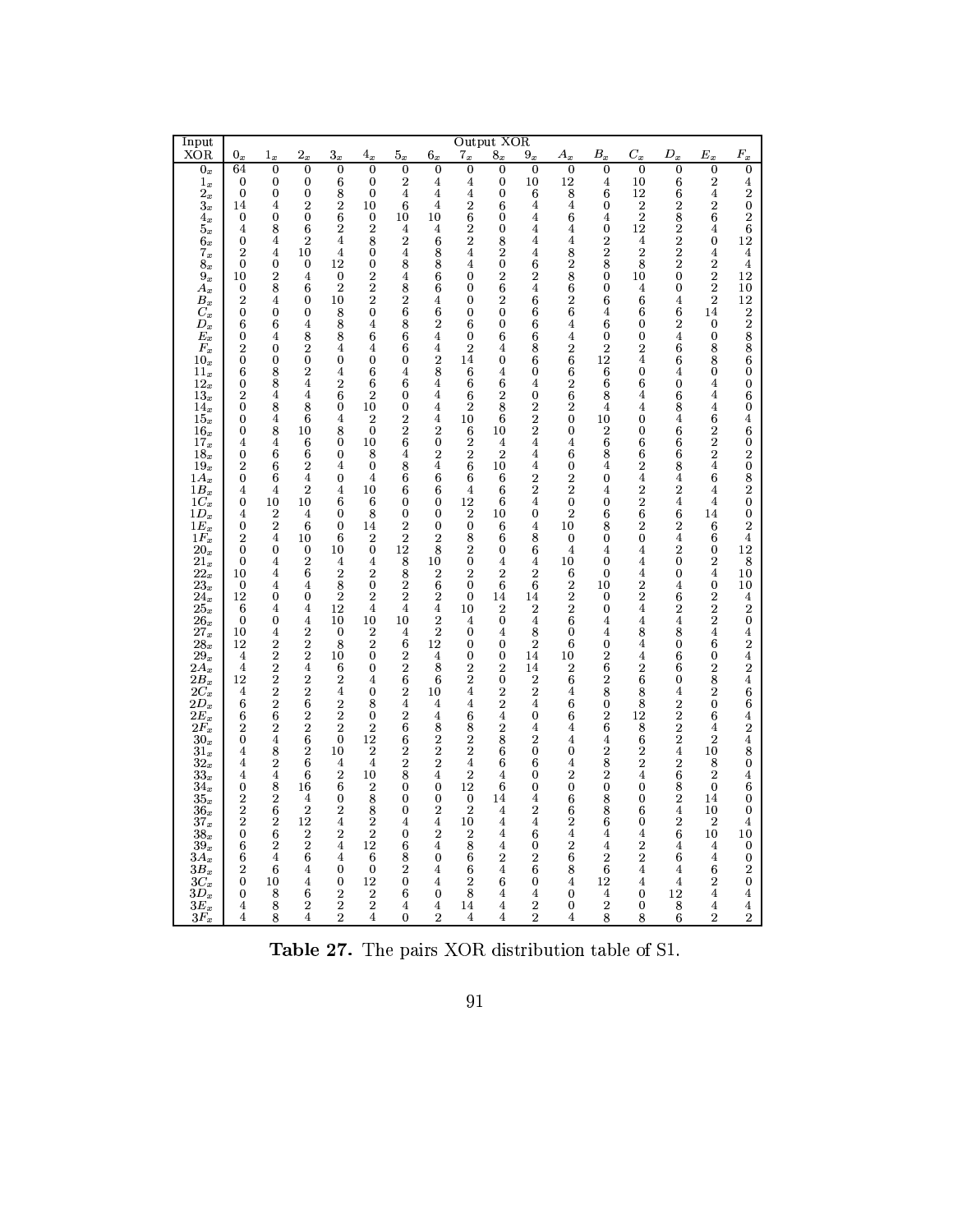| Input                              |                                  |                                  |                                       |                                            |                                    |                                               |                            |                                  | Output XOR                                        |                                                 |                                     |                                                    |                                      |                                               |                                                    |                                        |  |
|------------------------------------|----------------------------------|----------------------------------|---------------------------------------|--------------------------------------------|------------------------------------|-----------------------------------------------|----------------------------|----------------------------------|---------------------------------------------------|-------------------------------------------------|-------------------------------------|----------------------------------------------------|--------------------------------------|-----------------------------------------------|----------------------------------------------------|----------------------------------------|--|
| XOR                                | $0_x$                            | $_{1x}$                          | $2\,\underline{x}$                    | $3_x$                                      | $4_x$                              | $5_x\,$                                       | $6_x\,$                    | $7_x$                            | $\mathbf{8}_x$                                    | $9_x\,$                                         | $A_x$                               | $B_x$                                              | $C_{\underline{x}}$                  | $D_{\underline{x}}$                           | $E_x$                                              | $F_x$                                  |  |
| $0_x$                              | 64<br>$\mathbf 0$                | $\overline{0}$<br>$\mathbf 0$    | $\overline{0}$<br>$\mathbf 0$         | $\mathbf 0$<br>$\overline{4}$              | $\overline{0}$<br>$\mathbf 0$      | $\overline{0}$                                | $\overline{0}$<br>6        | $\bf{0}$<br>$\overline{4}$       | 0<br>0                                            | $\overline{0}$<br>14                            | $\bf{0}$<br>8                       | $\overline{0}$<br>6                                | $\mathbf 0$<br>8                     | $\overline{0}$<br>$\overline{4}$              | $\bf{0}$<br>6                                      | $\bf{0}$<br>$\overline{2}$             |  |
| $1_x$<br>$_{2x}$                   | $\mathbf 0$                      | $\overline{0}$                   | $\overline{0}$                        |                                            | $\mathbf 0$                        | $_4^2$                                        | 6                          | $\overline{4}$                   | 0                                                 | $\bf{0}$                                        | $\overline{4}$                      | $\,$ 6                                             | 10                                   | $10\,$                                        | $12\,$                                             | $\,$ 6                                 |  |
| $3_x^{\sim}$                       | $\overline{4}$                   | 8                                | 4                                     | $\frac{2}{8}$                              | $\overline{4}$                     | 6                                             | 4                          | $\boldsymbol{2}$                 | $\overline{4}$                                    | $\boldsymbol{2}$                                | $\,2$                               | $\overline{4}$                                     | $\,6$                                | $\boldsymbol{2}$                              | $\mathbf 0$                                        | $\overline{4}$                         |  |
| $4_x$                              | $\mathbf 0$                      | $\overline{0}$                   | $\overline{0}$                        | $\overline{0}$                             | $\overline{0}$                     | 6                                             | $\mathbf 0$                | 14                               | 0                                                 | 6                                               | 10                                  | $\overline{4}$                                     | 10                                   | 6                                             | 4                                                  | $\overline{4}$                         |  |
| $5_x\,$<br>6 <sub>x</sub>          | $\overline{2}$<br>$\mathbf 0$    | 0<br>12                          | 4<br>6                                | 8<br>$\overline{4}$                        | $\overline{2}$<br>6                | 4<br>$\overline{4}$                           | 6<br>6                     | 6                                | $\bar{2}$<br>$\overline{2}$                       | 0<br>10                                         | 8<br>$\overline{2}$                 | 4<br>8                                             | $\boldsymbol{2}$<br>$\boldsymbol{2}$ | 4<br>$\mathbf 0$                              | 10<br>$\mathbf 0$                                  | $\boldsymbol{2}$<br>0                  |  |
| $7_x$                              | $\overline{4}$                   | 6                                | 6                                     | $\overline{4}$                             | $\overline{2}$                     | 4                                             | 4                          | $\frac{2}{2}$                    | 6                                                 | 4                                               | $\,2\,$                             | 4                                                  | $\overline{4}$                       | 6                                             | $\bf{0}$                                           | 6                                      |  |
| $8_x$                              | $\mathbf 0$                      | $\mathbf 0$                      | $\overline{0}$                        | 4                                          | $\mathbf 0$                        | 4                                             | $\mathbf 0$                | 8                                | $\mathbf 0$                                       | 10                                              | 16                                  | 6                                                  | 6                                    | $\mathbf 0$                                   | 6                                                  | 4                                      |  |
| $9_x$<br>$A_x$                     | 14<br>$\mathbf 0$                | $\overline{c}$<br>6              | $\overline{4}$<br>6                   | 10<br>$\boldsymbol{2}$                     | $\overline{2}$<br>10               | 8<br>$\overline{4}$                           | $\overline{2}$<br>10       | 6<br>$\boldsymbol{2}$            | $\overline{2}$<br>$\,$ 6                          | 4<br>$\overline{2}$                             | $\mathbf 0$<br>$\boldsymbol{2}$     | $\mathbf 0$<br>4                                   | $\frac{2}{2}$                        | $\frac{2}{2}$                                 | $\overline{2}$<br>$\overline{4}$                   | 4<br>$\boldsymbol{2}$                  |  |
| $B_x$                              | 6                                | $\overline{2}$                   | $\overline{2}$                        | $\mathbf 0$                                | $\boldsymbol{2}$                   | $\overline{4}$                                | 6                          | $\overline{2}$                   | 10                                                | $\overline{2}$                                  | $\boldsymbol{0}$                    | 6                                                  | $\,$ 6                               | $\overline{4}$                                | 4                                                  | 8                                      |  |
| $C_x$                              | $\mathbf 0$                      | $\mathbf 0$                      | $\overline{0}$                        | $\overline{4}$                             | $\mathbf 0$                        | 14                                            | $\bf{0}$                   | 10                               | 0                                                 | $\,$ 6                                          | $\boldsymbol{2}$                    | $\overline{4}$                                     | $\overline{4}$                       | 8                                             | 6                                                  | 6                                      |  |
| $\mathcal{D}_x$                    | 6<br>$\mathbf 0$                 | $\overline{2}$<br>6              | $\,$ 6<br>12                          | $\overline{2}$<br>8                        | 10<br>$\bf{0}$                     | $\overline{2}$<br>$\overline{4}$              | 0<br>$\overline{2}$        | $\overline{4}$<br>$\bf{0}$       | $\bf{0}$<br>8                                     | 10<br>$\overline{2}$                            | $\overline{4}$<br>$\overline{4}$    | $\overline{2}$<br>$\overline{4}$                   | 8<br>$\,$ 6                          | $\overline{2}$<br>$\overline{\mathbf{c}}$     | $\overline{2}$<br>$\mathbf 0$                      | 4<br>6                                 |  |
| $E_{r}^{\tilde{}}_{F_{x}}$         | $\mathbf 0$                      | 8                                | $\overline{2}$                        | $\overline{0}$                             | 6                                  | 6                                             | 8                          | $\boldsymbol{2}$                 | $\overline{4}$                                    | $\overline{4}$                                  | $\overline{4}$                      | $\,$ 6                                             | 8                                    | $\overline{0}$                                | 4                                                  | $\,2$                                  |  |
| 10 <sub>x</sub>                    | $\mathbf 0$                      | $\mathbf 0$                      | $\mathbf 0$                           | 8                                          | $\mathbf 0$                        | $\overline{4}$                                | 10                         | $\boldsymbol{2}$                 | $\mathbf 0$                                       |                                                 | 8                                   | 10                                                 | $\mathbf 0$                          | 10                                            | 6                                                  | $\overline{4}$                         |  |
| $11_x$<br>$12_x$                   | 6<br>$\mathbf 0$                 | 6<br>6                           | 4<br>$\overline{\mathbf{c}}$          | 6<br>6                                     | 4<br>$\boldsymbol{2}$              | $\mathbf 0$<br>4                              | 6<br>12                    | $\overline{4}$<br>$\overline{4}$ | 8<br>6                                            | $\frac{2}{2}$                                   | 10<br>$\mathbf 0$                   | $_4^2$                                             | $\frac{2}{4}$                        | $\overline{4}$<br>$\boldsymbol{6}$            | $\mathbf 0$<br>$\boldsymbol{2}$                    | $\mathbf 0$<br>$\overline{2}$          |  |
| $13_x$                             | $\overline{4}$                   | $\mathbf 0$                      | $\overline{\mathbf{4}}$               | 0                                          | 8                                  | 6                                             | 6                          | $\boldsymbol{0}$                 | 0                                                 | $\,2$                                           | $\boldsymbol{0}$                    | 6                                                  | $\overline{4}$                       | 8                                             | $\overline{2}$                                     | 14                                     |  |
| $14_x$                             | $\mathbf 0$                      | 6                                | $\boldsymbol{6}$                      | $\overline{4}$                             | 10                                 | $\mathbf 0$                                   | $\overline{2}$             | 12                               | 6                                                 | $\frac{5}{2}$                                   | $\overline{2}$                      |                                                    | $\overline{4}$                       | $\overline{4}$                                | $\overline{\mathbf{c}}$                            | $\frac{2}{2}$                          |  |
| $15_x$<br>$16_x$                   | 6<br>0                           | 8<br>8                           | $\overline{2}$                        | $\mathbf 0$<br>$\overline{4}$              | 8<br>$\overline{2}$                | $\boldsymbol{2}$                              | 0<br>4                     | $\boldsymbol{2}$                 | $\overline{2}$<br>6                               |                                                 | $\,2$<br>$6\phantom{.}6$            | $\begin{smallmatrix}2\2\2\2\4\end{smallmatrix}$    | $\boldsymbol{2}$<br>$\sqrt{6}$       | 14<br>$\bf{0}$                                | 10<br>6                                            | $\,$ 6 $\,$                            |  |
| $17_x$                             | 6                                | $\overline{4}$                   | $\frac{6}{8}$                         | 6                                          | $\overline{4}$                     | $\frac{2}{4}$                                 | 0                          | $_4^2$                           | 6                                                 |                                                 | 4                                   |                                                    | 4                                    | $\begin{smallmatrix}2\\8\end{smallmatrix}$    | $\overline{4}$                                     | $\boldsymbol{2}$                       |  |
| $18_x$                             | $\mathbf 0$<br>$\overline{2}$    | 6                                | $\overline{4}$<br>6                   | 6<br>$\overline{4}$                        | 10<br>4                            | $\overline{4}$<br>$\overline{2}$              | $\mathbf 0$<br>4           | $\frac{2}{2}$                    | $\overline{4}$<br>6                               | $\begin{array}{c} 4 \\ 2 \\ 8 \\ 4 \end{array}$ | $\overline{0}$<br>6                 | $\mathbf 0$                                        | $\overline{4}$<br>0                  | $\check{6}$                                   | $\overline{c}$<br>$\overline{4}$                   | $\,$ 6<br>$\tilde{2}$                  |  |
| 19 <sub>x</sub><br>$1A_x$          | $\mathbf 0$                      | 4<br>6                           | 8                                     | $\overline{4}$                             | $\overline{2}$                     | $\overline{4}$                                | $\overline{2}$             | $\overline{2}$                   |                                                   |                                                 | $\boldsymbol{2}$                    | 8<br>6                                             | $\overline{2}$                       | $\overline{4}$                                | $\overline{4}$                                     | 8                                      |  |
| $1B_x$                             | 0                                | 6                                | 4                                     | 4                                          | $\bf{0}$                           | 12                                            | 6                          | $\overline{4}$                   | $\begin{matrix} 8 \\ 2 \end{matrix}$              | $\frac{2}{2}$                                   | $\,2$                               | 4                                                  | 4                                    | $\boldsymbol{2}$                              | 10                                                 | $\boldsymbol{2}$                       |  |
| $1C_x$                             | 0<br>$\bf{0}$                    | $\overline{4}$<br>6              | 6<br>$\overline{2}$                   | 6                                          | 12<br>6                            | $\bf{0}$<br>$\bf{0}$                          | $\overline{4}$<br>4        | $\bf{0}$<br>16                   | 10<br>4                                           | $\overline{4}$                                  | $6\phantom{.}6$<br>$\boldsymbol{2}$ | $\overline{2}$                                     | $\overline{0}$<br>0                  | $\overline{0}$<br>4                           | 10<br>6                                            | $\overline{2}$                         |  |
| $1D_x$<br>$1E_x$                   | 0                                | $\overline{4}$                   |                                       | $\begin{array}{c} 2 \\ 2 \\ 6 \end{array}$ | 10                                 | 6                                             | 6                          | $\bf{0}$                         |                                                   | $\overline{4}$                                  | $\overline{0}$                      | 0                                                  | $\overline{4}$                       | $\overline{4}$                                | $\mathbf 0$                                        | 8<br>6                                 |  |
| $1F_x$                             | $\overline{4}$                   | $\overline{2}$                   | $\begin{array}{c} 8 \\ 6 \end{array}$ |                                            | $\boldsymbol{2}$                   | $\overline{2}$                                | $\overline{2}$             | $\overline{4}$                   | $\begin{smallmatrix} 8 \ 8 \ 8 \end{smallmatrix}$ | 6                                               | 10                                  | $\frac{2}{6}$                                      | $\overline{4}$                       | $\bf{0}$                                      | $\mathbf 0$                                        | $\,2$                                  |  |
| $20_x$<br>$21_x$                   | $\overline{0}$<br>$\overline{0}$ | $\overline{0}$<br>$\overline{4}$ | $\overline{0}$<br>$\overline{6}$      | $\frac{2}{8}$                              | $\bf{0}$<br>$\tilde{2}$            | 12<br>$10\,$                                  | 10<br>4                    | $\overline{4}$<br>$\,2$          | $\bf{0}$<br>$\tilde{2}$                           | $\overline{0}$<br>6                             | $\bf{0}$<br>$\overline{4}$          | $\frac{2}{2}$                                      | 14<br>6                              | $\frac{2}{2}$                                 | 8<br>$\mathbf 0$                                   | $\begin{array}{c} 10 \\ 6 \end{array}$ |  |
|                                    | $\overline{4}$                   | 12                               | 8                                     | $\overline{4}$                             | $\overline{2}$                     |                                               | $\mathbf 0$                | 0                                |                                                   | 8                                               | 8                                   | $\,$ 6                                             | 0                                    | 6                                             | 0                                                  | $\overline{2}$                         |  |
| $\bar{2}2^x_{3x}$                  | 8                                | $\overline{2}$                   | $\mathbf 0$                           | $\overline{2}$                             | $\overline{8}$                     | $_4^2$                                        | $\overline{2}$             | 6                                | $\frac{2}{4}$                                     | $\check{8}$                                     | $\frac{6}{2}$                       | $\overline{2}$                                     | 6                                    | 4                                             | $\overline{2}$                                     | $\overline{4}$                         |  |
| $24_x$<br>$25_x$                   | 10<br>$\boldsymbol{6}$           | $\overline{4}$<br>$\overline{0}$ | $\mathbf 0$<br>12                     | $\mathbf 0$                                | $\mathbf 0$                        | $\overline{4}$<br>$\overline{6}$              | $\mathbf 0$<br>10          | $\overline{2}$<br>$\bf{0}$       | 6<br>0                                            | 8<br>8                                          | $\,6$                               | 10<br>6                                            | 8<br>$\bf{0}$                        | $\mathbf 0$<br>$\mathbf 0$                    | $\frac{2}{2}$                                      | $\overline{4}$<br>$\overline{2}$       |  |
| $26_x$                             | $\overline{2}$                   | $\overline{2}$                   | $\overline{4}$                        | $\frac{2}{4}$                              | $\frac{8}{2}$                      | $\overline{2}$                                | 10                         | 14                               | $\overline{2}$                                    | $\mathbf 0$                                     | $\frac{2}{4}$                       | $\overline{2}$                                     | $\boldsymbol{2}$                     | $\overline{4}$                                |                                                    | $\overline{4}$                         |  |
| $27_x$                             | $\boldsymbol{6}$                 | $\mathbf 0$                      | $\mathbf 0$                           | $\overline{2}$                             | $\overline{6}$                     | $\overline{4}$                                | $\boldsymbol{2}$           | $\overline{4}$                   | $\overline{4}$                                    | $\overline{4}$                                  | $\,$ 8 $\,$                         | $\overline{4}$                                     | $\begin{matrix} 8 \\ 6 \end{matrix}$ | $\bf{0}$                                      | 6                                                  | 6                                      |  |
| 28 <sub>x</sub><br>$29_x$          | 8<br>$\bf{0}$                    | $\mathbf 0$<br>$\overline{2}$    | 8<br>$\overline{4}$                   | $\overline{2}$<br>10                       | $\overline{4}$<br>$\overline{2}$   | 12<br>8                                       | $\boldsymbol{2}$<br>$\,$ 6 | $\bf{0}$<br>$\overline{4}$       | $\overline{c}$<br>$\bf{0}$                        | 6<br>10                                         | $\,2$<br>$\boldsymbol{0}$           | $\mathbf 0$<br>$\overline{2}$                      | 10                                   | $\,2$<br>$\bf{0}$                             | $\mathbf 0$<br>$\overline{2}$                      | 10<br>$\overline{4}$                   |  |
| $2A_x$                             | $\overline{4}$                   | $\mathbf 0$                      | $\overline{4}$                        | 8                                          | 6                                  | $\overline{2}$                                | 4                          | $\overline{4}$                   | $\overline{6}$                                    | 6                                               | $\sqrt{2}$                          | $\,$ 6                                             | $\boldsymbol{2}$                     | $\overline{\mathbf{c}}$                       | $\overline{4}$                                     | $\overline{4}$                         |  |
| $\overset{2}{2}\overset{B_x}{C_x}$ | $\overline{2}$                   | $\overline{2}$<br>$\overline{6}$ | 6                                     | $\overline{4}$                             | $\mathbf 0$                        | $\frac{2}{6}$                                 | $\overline{2}$             | 6                                | $\overline{c}$                                    | 8                                               | $\,$ 8 $\,$                         | 4                                                  | $\overline{4}$                       | $\bf{4}$<br>$\overline{0}$                    | 8                                                  | $\overline{2}$                         |  |
| $2D_x$                             | 10<br>$\overline{2}$             | $\overline{2}$                   | 8<br>$\overline{2}$                   | 6<br>4                                     | 0<br>$\mathbf 0$                   | 0                                             | $\overline{4}$<br>0        | $\overline{4}$<br>$\overline{2}$ | $\overline{4}$<br>8                               | $\overline{2}$<br>$\overline{4}$                | $\overline{4}$<br>$\overline{4}$    | 4<br>6                                             | $\bf{0}$<br>10                       | $\overline{2}$                                | $\overline{2}$<br>14                               | $\overline{4}$<br>$\overline{4}$       |  |
| $2E_x$                             | $\overline{2}$                   | 4                                | $\mathbf 0$                           | $\overline{\mathbf{c}}$                    | 10                                 | 4                                             | $\overline{2}$             | $\bf{0}$                         | $\overline{2}$                                    | $\overline{\mathbf{c}}$                         | 6                                   | $\frac{2}{2}$                                      | 8                                    | 8                                             | 10                                                 | $\overline{2}$                         |  |
| $2\tilde{F_x}$                     | 12<br>$\mathbf 0$                | $\overline{4}$                   | 6<br>$\mathbf 0$                      | $\frac{8}{2}$                              | $\overline{2}$<br>$\overline{4}$   | 6                                             | $\overline{2}$<br>8        | 8<br>6                           | $\mathbf 0$<br>10                                 | $\overline{4}$<br>6                             | $\boldsymbol{0}$<br>$\overline{2}$  | 12                                                 | 0<br>$\mathbf 0$                     | $_{0}^{8}$                                    | $\overline{2}$<br>$\mathbf 0$                      | 0<br>6                                 |  |
| $30_x$<br>$31_x$                   | $\mathbf 0$                      | $\overline{4}$<br>10             | $\overline{2}$                        | $\mathbf 0$                                | 6                                  | $\overline{\mathbf{4}}$<br>$\,2$              | 10                         | $\,2$                            | 6                                                 | $\mathbf 0$                                     | $\boldsymbol{2}$                    | 0                                                  | 6                                    | 6                                             | $\overline{4}$                                     | 8                                      |  |
| $32_x$                             | 8                                | $\overline{4}$                   | $\bar{6}$ 6                           | $\mathbf 0$                                | 6                                  | $\overline{4}$                                | 4                          | $\overline{8}$                   | $\overline{4}$                                    | 6                                               | $\,$ 8 $\,$                         | 0                                                  | $\overline{\mathbf{c}}$              |                                               | $\frac{2}{2}$                                      | 0                                      |  |
| $\tilde{3}\tilde{3x}$              | $\boldsymbol{2}$<br>$\bf{0}$     | $\boldsymbol{2}$<br>12           | 6                                     | 10<br>$\overline{4}$                       | $\boldsymbol{2}$<br>$\overline{6}$ | 0<br>$\mathbf 0$                              | $\mathbf 0$<br>4           | 6<br>$\overline{4}$              | $\overline{4}$<br>$\overline{4}$                  | 4<br>$\mathbf 0$                                | 12<br>$\overline{4}$                | 8<br>$\overline{6}$                                | $\overline{4}$<br>$\overline{4}$     | $\begin{smallmatrix}2\2\2\3\end{smallmatrix}$ | $\overline{4}$                                     | 0<br>4                                 |  |
| $34_x$<br>$35_x$                   | 0                                | 12                               | 4                                     | 6                                          | $\overline{2}$                     | 4                                             | 4                          | 0                                | 10                                                | 0                                               | $\Omega$                            | 8                                                  | 0                                    |                                               | $\mathbf 0$                                        | 6                                      |  |
| $36_x$                             | 8                                | $\frac{2}{2}$                    | $\overline{4}$                        | $\mathbf 0$                                | $\overline{4}$                     | $\mathbf 0$                                   | $\overline{4}$             | $\overline{2}$                   | $\mathbf 0$                                       | 8                                               | $\overline{4}$                      |                                                    | 6                                    | 16                                            | $\overline{2}$                                     | $\overline{2}$                         |  |
| $37_x$<br>$38_x\,$                 | 6<br>$\mathbf 0$                 | 8                                | $\frac{2}{8}$                         | $\overline{2}$<br>10                       | $\boldsymbol{6}$<br>6              | $\overline{6}$                                | 4<br>$\overline{2}$        | $\overline{8}$<br>$\bf{0}$       | $\overline{2}$<br>4                               | $\tilde{2}$<br>$\mathbf 0$                      | 6<br>$\overline{4}$                 | $\begin{smallmatrix}2\2\2\2\4\end{smallmatrix}$    | $\boldsymbol{2}$<br>$\overline{4}$   | $\overline{2}$<br>$\bf{0}$                    | $\overline{4}$<br>$\overline{4}$                   | 8<br>10                                |  |
| $39_x$                             | 0                                | $\overline{2}$                   | $\overline{0}$                        | $\bf{0}$                                   | 8                                  | $\begin{smallmatrix} 2 \ 0 \end{smallmatrix}$ | 10                         | $\overline{4}$                   | 10                                                | $\mathbf 0$                                     | $\,$ 8 $\,$                         |                                                    | $\overline{4}$                       | $\overline{4}$                                | 4                                                  | $\,$ 6                                 |  |
| $3A_x$                             | $\overline{4}$                   | $\mathbf 0$                      | $\boldsymbol{2}$                      | 8                                          | $\overline{4}$                     | $\boldsymbol{2}$                              | $\boldsymbol{2}$           | $\overline{2}$                   | 4                                                 | 8                                               | $\boldsymbol{2}$                    | $\mathbf 0$                                        | $\overline{4}$                       | 10                                            | 10                                                 | $\boldsymbol{2}$                       |  |
| $3B_x$<br>$3C_x$                   | 16<br>$\mathbf 0$                | $\overline{4}$<br>$\overline{2}$ | $\bf{4}$<br>6                         | $\overline{2}$                             | 8<br>8                             | $\overline{2}$<br>$\overline{\mathbf{4}}$     | $\overline{c}$<br>6        | 6<br>$\bf{0}$                    | 4<br>10                                           | $\overline{4}$<br>$\overline{2}$                | $\bf{4}$<br>$\overline{2}$          | $\overline{\mathbf{c}}$<br>$\overline{\mathbf{4}}$ | 0<br>4                               | $\overline{\mathbf{c}}$<br>10                 | $\overline{\mathbf{c}}$<br>$\overline{\mathbf{4}}$ | $\overline{2}$<br>0                    |  |
| $3D_x$                             | $\bf{0}$                         | $1\bar{6}$                       | 10                                    | $\frac{2}{2}$                              | 4                                  | $\overline{\mathbf{c}}$                       | 4                          | $\sqrt{2}$                       | 8                                                 | $\overline{0}$                                  | $\boldsymbol{0}$                    | 8                                                  | 0                                    | 6                                             | $\overline{\mathbf{c}}$                            | 0                                      |  |
| $3E_x$                             | $\overline{4}$                   | 4                                | 0                                     | 10                                         | $\overline{2}$                     | $\overline{4}$                                | $\overline{2}$             | 14                               | $\overline{4}$                                    | $\overline{2}$                                  | 6                                   | 6                                                  | $\mathbf 0$                          | $\bf{0}$                                      | $\,6$                                              | 0                                      |  |
| $3F_x$                             | 4                                | $\mathbf 0$                      | $\mathbf 0$                           | $\overline{2}$                             | 0                                  | 8                                             | $\overline{2}$             | $\overline{4}$                   | 0                                                 | $\overline{2}$                                  | 4                                   | 4                                                  | 4                                    | 14                                            | 10                                                 | 6                                      |  |

- CD4FE![F5@01BRP³aµ\¶ :<01PRQB0S<Q0KTMbQ5/1EHT8V
= \*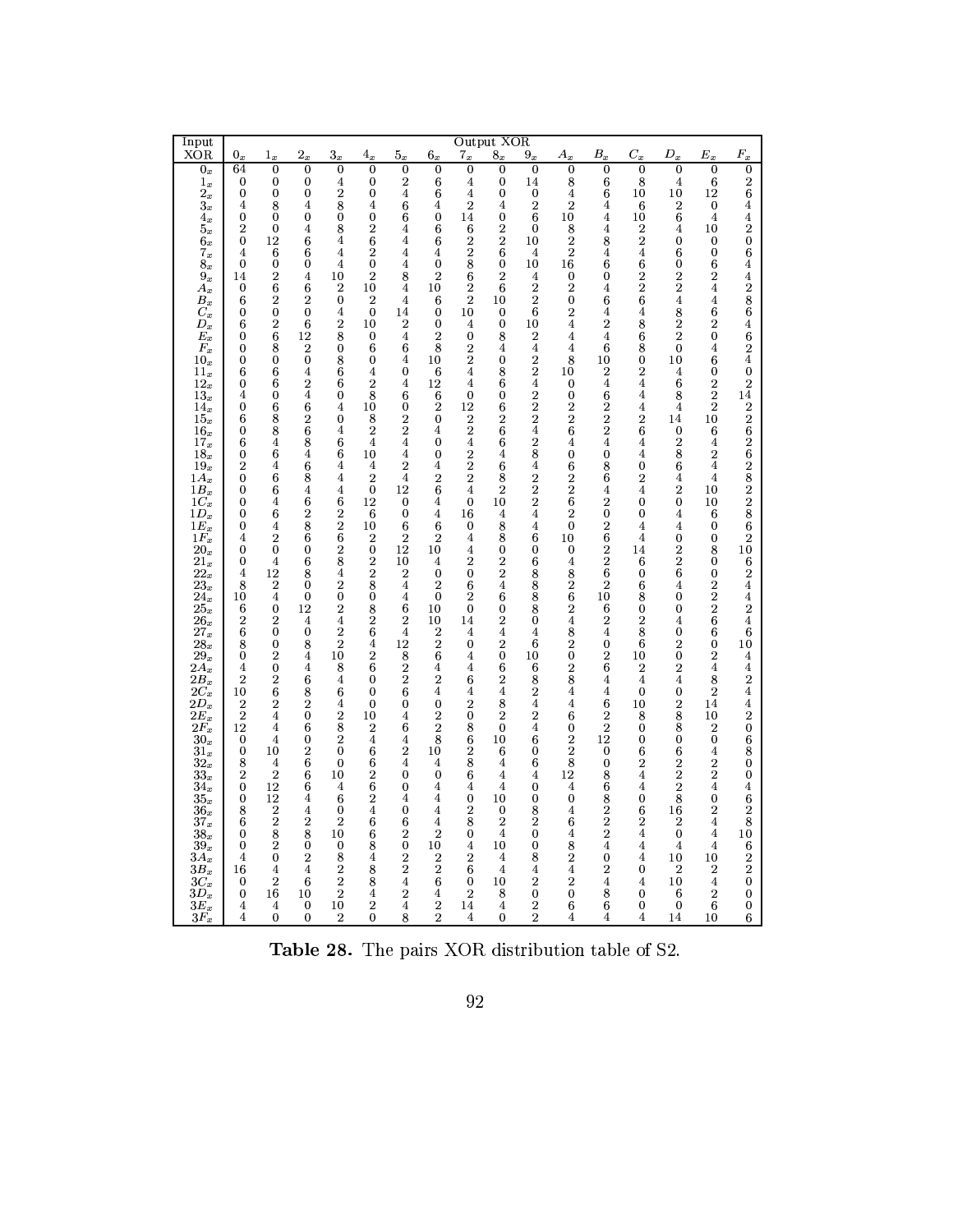| Input                         |                                  |                                                   |                                                |                          |                                    |                                           |                                  |                                           | Output XOR                                |                                                 |                                      |                                                   |                                                    |                                           |                                                  |                                             |  |
|-------------------------------|----------------------------------|---------------------------------------------------|------------------------------------------------|--------------------------|------------------------------------|-------------------------------------------|----------------------------------|-------------------------------------------|-------------------------------------------|-------------------------------------------------|--------------------------------------|---------------------------------------------------|----------------------------------------------------|-------------------------------------------|--------------------------------------------------|---------------------------------------------|--|
| XOR                           | $0_x$                            | $_{1x}$                                           | $2\,\underline{x}$                             | $3_x$                    | $4_x$                              | $5_x$                                     | $6_x\,$                          | $7_x$                                     | $8_x$                                     | $9_x\,$                                         | $A_x$                                | $B_x$                                             | $C_x$                                              | $D_x$                                     | $E_x$                                            | ${F}_x$                                     |  |
| $0_x$                         | 64<br>$\mathbf 0$                | $\overline{0}$<br>$\mathbf 0$                     | $\overline{0}$<br>$\mathbf 0$                  | $\mathbf 0$              | $\overline{0}$<br>$\mathbf 0$      | $\overline{0}$<br>$\overline{\mathbf{4}}$ | $\overline{0}$<br>$\overline{2}$ | $\bf{0}$<br>12                            | 0<br>$\mathbf 0$                          | $\bf{0}$<br>14                                  | $\overline{0}$<br>$\boldsymbol{0}$   | $\overline{0}$<br>$\overline{4}$                  | $\overline{0}$<br>8                                | $\bf{0}$                                  | $\overline{0}$<br>6                              | $\bf{0}$<br>10                              |  |
| 1 <sub>x</sub><br>$2_x$       | $\boldsymbol{0}$                 | $\mathbf 0$                                       | $\mathbf 0$                                    | $\frac{2}{4}$            | $\bf{0}$                           |                                           | $\mathbf 0$                      | 8                                         | $\bf{0}$                                  | $\overline{4}$                                  | $12 \overline{)}$                    | $10\,$                                            | $\overline{4}$                                     | $^2_6$                                    | 8                                                |                                             |  |
| $3_x^{\circ}$                 | 8                                | 6                                                 | 10                                             |                          | 8                                  | $^2_6$                                    | $\mathbf 0$                      | 6                                         | $\overline{4}$                            | $\overline{4}$                                  | $\bf{0}$                             | $\mathbf 0$                                       | 0                                                  | $\overline{4}$                            | $\overline{2}$                                   | $\begin{array}{c} 8 \\ 2 \end{array}$       |  |
| $4_x$<br>$5_x$                | 0<br>6                           | $\overline{0}$<br>$\overline{2}$                  | $\overline{0}$<br>$\overline{4}$               | $\overline{4}$<br>8      | $\overline{0}$<br>6                | $\overline{2}$<br>10                      | 4<br>6                           | $\overline{2}$<br>$\overline{2}$          | $\overline{0}$<br>$\overline{2}$          | 12<br>8                                         | 8<br>$\tilde{2}$                     | $\overline{4}$<br>0                               | 6<br>$\overline{2}$                                | 8<br>$\mathbf 0$                          | 10<br>$\overline{4}$                             | $\overline{4}$<br>$\,2$                     |  |
| $6_x$                         | $\mathbf 0$                      | 10                                                | 6                                              | 6                        | 10                                 | $\bf{0}$                                  | $\overline{4}$                   | 12                                        | $\,2$                                     | $\overline{4}$                                  | $\overline{0}$                       | $\mathbf 0$                                       | $\,6$                                              | $\overline{4}$                            | $\bf{0}$                                         | 0                                           |  |
| $7_x$                         | $\overline{2}$                   | 0                                                 | $\mathbf 0$                                    | $\overline{4}$           | $\overline{4}$                     | 4                                         | 4                                | $\frac{5}{6}$                             | 10                                        | $\overline{4}$                                  | $\overline{4}$                       | 8                                                 | 4                                                  | 4                                         | 4                                                | 6                                           |  |
| $8_x$<br>$9_x$                | 0<br>10                          | 0<br>$\overline{2}$                               | $\mathbf 0$<br>$\mathbf 0$                     | $10\,$<br>$\overline{2}$ | 0<br>10                            | 4<br>4                                    | 4<br>6                           | $\overline{2}$                            | 0<br>$\mathbf 0$                          | 6<br>6                                          | 6<br>$\mathbf 0$                     | 6<br>4                                            | 6<br>6                                             | 0<br>$\overline{\mathbf{c}}$              | 8<br>4                                           | 8<br>6                                      |  |
| $A_x$                         | 0                                | 10                                                | $\,$ 6                                         | 0                        | 14                                 | 6                                         | $\overline{4}$                   | 0                                         | 4                                         | $\,$ 6                                          | 6                                    | 0                                                 | 4                                                  | $\mathbf 0$                               | $\overline{\mathbf{c}}$                          | $\overline{2}$                              |  |
| $B_x$                         | $\overline{2}$<br>$\bf{0}$       | 6<br>$\mathbf 0$                                  | $\boldsymbol{2}$<br>$\mathbf 0$                | 10<br>8                  | $\overline{2}$<br>$\bf{0}$         | $\overline{2}$<br>12                      | $\overline{4}$                   | $\bf{0}$<br>$\overline{4}$                | $\overline{4}$<br>$\bf{0}$                | $\overline{\mathbf{c}}$<br>8                    | 6<br>0                               | $\mathbf 0$<br>4                                  | $\boldsymbol{2}$<br>$\overline{2}$                 | 8<br>10                                   | $\begin{array}{c} 14 \\ 2 \\ 4 \\ 2 \end{array}$ | $\bf{0}$<br>$\overline{2}$                  |  |
| $C_x$<br>$D_{\it x}$          | 8                                | $\overline{2}$                                    | 8                                              | $\mathbf 0$              | $\mathbf 0$                        |                                           | 12<br>$\overline{2}$             | $\bf{0}$                                  | $\overline{2}$                            | 8                                               | 14                                   | $\overline{\mathbf{c}}$                           | 6                                                  | $\sqrt{2}$                                |                                                  |                                             |  |
| $E_x$<br>$F_x$                | $\mathbf 0$                      | $\overline{4}$                                    | $\overline{4}$                                 | $\overline{2}$           | $\overline{4}$                     | $\frac{4}{2}$                             | 4                                | $\overline{4}$                            | 10                                        | $\overline{4}$                                  | $\overline{4}$                       | $\overline{\mathbf{4}}$                           | 4                                                  | $\overline{4}$                            |                                                  | $\begin{smallmatrix}2\2\8\end{smallmatrix}$ |  |
| $10_x$                        | 4<br>$\mathbf 0$                 | 6<br>$\mathbf 0$                                  | $\overline{4}$<br>$\overline{0}$               | 6<br>$\overline{4}$      | $\overline{2}$<br>0                | $\overline{2}$<br>12                      | $\overline{4}$<br>$\overline{4}$ | 8<br>8                                    | 6<br>$\mathbf 0$                          | $\overline{2}$<br>$\overline{4}$                | 6<br>$\,2$                           | $^2_6$                                            | $\mathbf 0$<br>$\boldsymbol{2}$                    | 6<br>14                                   | $\overline{\mathbf{c}}$<br>0                     | $\overline{4}$<br>8                         |  |
| $11_x$                        | 8                                |                                                   | $\overline{2}$                                 | 6                        | 4                                  | $\mathbf 0$                               | $\overline{2}$                   | $\bf{0}$                                  | 8                                         | $\overline{4}$                                  | $\frac{1\overline{2}}{2}$            |                                                   | 10                                                 | $\bf{0}$                                  | $\overline{2}$                                   | $\overline{2}$                              |  |
| 12 <sub>x</sub>               | $\mathbf 0$<br>$\overline{4}$    | $\frac{2}{4}$                                     | $\overline{8}$<br>12                           | $\overline{2}$<br>0      | $\overline{4}$<br>$\overline{2}$   | $\bar{8}$                                 | $\mathbf 0$<br>$\overline{2}$    | 8<br>10                                   | $\check{8}$                               | 0                                               | $\boldsymbol{2}$                     |                                                   | 4<br>4                                             | $\overline{2}$<br>$\overline{4}$          | 14<br>$\overline{4}$                             | $\bar{0}$<br>8                              |  |
| $13_x$<br>$14_x$              | $\mathbf 0$                      | 6                                                 | 4                                              | 4                        | $\overline{6}$                     | $\boldsymbol{2}$<br>$\overline{4}$        | $\overline{6}$                   | $\overline{2}$                            | $\frac{2}{8}$                             | $\boldsymbol{2}$<br>$\overline{6}$              | $\,6$                                | $\begin{smallmatrix}2\2\2\2\2\end{smallmatrix}$   | $\overline{\mathbf{c}}$                            | $\bf{0}$                                  | $\mathbf 0$                                      | 8                                           |  |
| $15_x$                        | $\overline{4}$                   | 8                                                 | $\overline{2}$                                 | 8                        | $\overline{\mathbf{c}}$            | 4                                         | 8                                | $\bf{0}$                                  | $\overline{4}$                            | $\tilde{2}$                                     | $\,2$                                |                                                   | $\overline{2}$                                     | $\,6$                                     | 8                                                | $\boldsymbol{2}$                            |  |
| 16 <sub>x</sub><br>$17_x$     | $\mathbf 0$<br>$\mathbf 0$       | 6<br>6                                            | 10<br>$\,6$                                    | $\overline{2}$<br>0      | 8<br>6                             | $\overline{4}$<br>$\overline{2}$          | $\frac{2}{4}$                    | $\bf{0}$<br>$\overline{4}$                | $\begin{array}{c} 2 \\ 6 \end{array}$     | $\frac{2}{2}$                                   | $\frac{2}{2}$                        | 8<br>10                                           | $\overline{4}$<br>6                                | $\boldsymbol{6}$<br>$\,$ 8 $\,$           | $\overline{4}$<br>$\overline{2}$                 | $\overline{4}$<br>$\mathbf 0$               |  |
| $18_x$                        | 0                                | 8                                                 | $\overline{4}$                                 | 6                        | 6                                  | 0                                         | 6                                | $\overline{2}$                            | $\overline{4}$                            | $\bf{0}$                                        | $\overline{4}$                       | $\overline{2}$                                    | 10                                                 | $\bf{0}$                                  | 6                                                | 6                                           |  |
| $19_x$<br>$1\cal{A}_x$        | $\overline{4}$<br>$\mathbf 0$    | $\overline{2}$                                    | $\overline{4}$<br>6                            | 8<br>4                   | 4<br>$\overline{4}$                | $\overline{\mathbf{2}}$<br>0              | 10<br>6                          | $\overline{\mathbf{c}}$<br>$\overline{4}$ | $\overline{\mathbf{c}}$<br>$\overline{4}$ | $\overline{\mathbf{c}}$                         | 6<br>$\boldsymbol{0}$                | 8<br>10                                           | $\overline{\mathbf{c}}$<br>$\,2$                   | $\,$ 6<br>$\,2$                           | $\overline{0}$<br>$\overline{2}$                 | $\boldsymbol{2}$<br>$\overline{4}$          |  |
| $1B_x$                        | 4                                | $\begin{array}{c} 8 \\ 10 \end{array}$            | $\frac{2}{8}$                                  | 0                        | $\overline{2}$                     | $\overline{\mathbf{4}}$                   | $\overline{2}$                   | $\overline{4}$                            | $\,$ 8 $\,$                               | $\begin{array}{c} 8 \\ 2 \end{array}$           | $\,2$                                | 8                                                 | $\overline{4}$                                     | $\overline{2}$                            | 8                                                | $\,2$                                       |  |
| $1C_x$                        | $\mathbf 0$                      | 6                                                 |                                                | 8                        | $\overline{4}$                     | $\overline{2}$                            | 8                                | $\bf{0}$                                  | 12                                        | $\mathbf 0$                                     | 10                                   | $\bf{0}$                                          | $\overline{4}$                                     | $\bf{0}$                                  | $\overline{2}$                                   | 0                                           |  |
| $1D_x$<br>$1E_x$              | 0<br>$\bf{0}$                    | $\overline{2}$<br>$\overline{4}$                  | $\overline{0}$                                 | 6<br>$\overline{2}$      | $\overline{2}$<br>$\overline{4}$   | $\bar{8}$<br>6                            | 4<br>$\mathbf 0$                 | $\,6$<br>$\overline{4}$                   | $\boldsymbol{2}$<br>10                    | 0<br>$\bf{0}$                                   | $\overline{4}$                       | $\boldsymbol{2}$<br>6                             | 4<br>4                                             | $10\,$<br>8                               | $\bf{0}$<br>$\overline{4}$                       | 14                                          |  |
| $1F_x$                        | 0                                | 6                                                 | $\begin{smallmatrix} 8 \\ 8 \end{smallmatrix}$ | 0                        | 10                                 | 6                                         | 4                                | 6                                         | 4                                         | $\overline{2}$                                  | $\frac{2}{2}$                        | 10                                                | $\overline{4}$                                     | $\bf{0}$                                  | $\bf{0}$                                         | $\frac{2}{2}$                               |  |
| $20_x$<br>$21_x$              | $\mathbf 0$<br>10                | $\mathbf 0$<br>$\bar{8}$                          | $\mathbf 0$<br>8                               | 0<br>$\mathbf 0$         | $\bf{0}$<br>8                      | 4<br>$\overline{4}$                       | $\overline{4}$<br>$\overline{2}$ | 8<br>$\overline{4}$                       | 0<br>$\mathbf 0$                          | $^2_{\rm 6}$                                    | $\,2$<br>$\,6\,$                     | $\overline{4}$<br>6                               | 10<br>0                                            | 16<br>0                                   | 12                                               | $\overline{2}$<br>$\bf{0}$                  |  |
|                               | 12                               | $\,$ 6                                            | $\overline{4}$                                 | 4                        | $\boldsymbol{2}$                   | 4                                         | 10                               | $\boldsymbol{2}$                          | $\mathbf 0$                               | $\overline{4}$                                  | $\overline{4}$                       | $\overline{2}$                                    | $\overline{4}$                                     | $\overline{4}$                            | $\frac{5}{0}$                                    | $\boldsymbol{2}$                            |  |
| $\frac{22}{23x}$              | $_4^2$                           | $\frac{2}{8}$                                     | $\mathbf 0$                                    | 6                        | $\bf{0}$                           | $\frac{2}{4}$                             | $\overline{4}$                   | $\bf{0}$                                  | 4                                         | 12                                              | $\overline{4}$                       | $\frac{2}{4}$                                     | 6                                                  | $\overline{4}$                            | 8                                                | 8                                           |  |
| $24_x$<br>$25_x\,$            | 6                                | $\mathbf 0$                                       | $\frac{2}{2}$                                  | 12<br>0                  | 6                                  | $\overline{2}$                            | $\overline{2}$<br>$\mathbf 0$    | 10<br>$\boldsymbol{2}$                    | $\boldsymbol{2}$                          | $\boldsymbol{2}$                                | $\boldsymbol{2}$<br>$\boldsymbol{2}$ | $\overline{2}$                                    | $\boldsymbol{2}$<br>$\overline{4}$                 | $\mathbf 0$<br>4                          | 4<br>10                                          | $\mathbf 0$<br>6                            |  |
| $26_x$                        | 6                                |                                                   | $\overline{0}$                                 | $\overline{4}$           | $\frac{8}{4}$                      | 0                                         | 4                                | $\bf{0}$                                  | $\frac{8}{4}$                             | $\begin{smallmatrix} 8\\2\\2 \end{smallmatrix}$ | 14                                   | $\mathbf 0$                                       | 8                                                  | 10                                        | $\tilde{0}$                                      | 6                                           |  |
| $27^\circ_x$<br>$28_x$        | $\bf{0}$<br>6                    | $\begin{smallmatrix}2\2\2\2\3\6\end{smallmatrix}$ | $\overline{4}$<br>10                           | 16<br>$\mathbf 0$        | 8<br>6                             | 6<br>4                                    | 6<br>$\mathbf 0$                 | $\,6$<br>$\overline{4}$                   | $\mathbf 0$<br>$\overline{4}$             | $\overline{2}$                                  | $\overline{4}$<br>$\overline{4}$     | $\overline{\mathbf{4}}$<br>8                      | 0<br>$\overline{\mathbf{c}}$                       | $\boldsymbol{2}$                          | $\overline{2}$<br>8                              | $\boldsymbol{2}$                            |  |
| $29_x\,$                      | $\mathbf 0$                      |                                                   | 8                                              | $\overline{4}$           | $\mathbf 0$                        | 4                                         | $\mathbf 0$                      | 6                                         | 4                                         | 10                                              | $\overline{4}$                       | 8                                                 | $\overline{4}$                                     | $_4^2$                                    | $\overline{4}$                                   | $\frac{2}{2}$                               |  |
| $2A_x$                        | $\overline{2}$                   |                                                   | $\overline{0}$                                 | $\overline{4}$           | $\overline{2}$                     | $\overline{4}$                            | $\overline{4}$                   | 6                                         | $\overline{4}$                            | $\frac{8}{2}$                                   | $\overline{4}$                       | $\overline{4}$                                    | $\overline{4}$                                     | $\overline{\mathbf{c}}$                   | $\overline{4}$                                   | $\,$ 6                                      |  |
| $2B_x$<br>$2\overline{C}_x^*$ | 10<br>10                         | $\overline{2}$<br>$\overline{4}$                  | 6<br>6                                         | 6<br>$\overline{2}$      | $\overline{4}$<br>$\overline{4}$   | $\overline{4}$                            | 8<br>$\overline{2}$              | $\bf{0}$<br>$\overline{2}$                | $\overline{4}$<br>$\overline{4}$          | 10                                              | $\boldsymbol{2}$<br>$\overline{4}$   | $\mathbf 0$<br>4                                  | $\boldsymbol{2}$<br>$\overline{0}$                 | $\overline{4}$<br>$\boldsymbol{2}$        | $\overline{4}$<br>6                              | 6<br>$\overline{2}$                         |  |
| $2D_x$                        | $\overline{4}$                   | $\overline{2}$                                    | 4                                              | $\overline{4}$           | $\overline{4}$                     | $\frac{2}{2}$                             | $\overline{4}$                   | 16                                        | $\boldsymbol{2}$                          | $\mathbf 0$                                     | $\mathbf 0$                          | 4                                                 | 4                                                  | $\overline{2}$                            | 6                                                | 6                                           |  |
| $2\sqrt{E_x}$<br>$2F_x$       | $\bf{4}$<br>8                    | $\overline{0}$<br>$\overline{2}$                  | $\overline{c}$<br>$\mathbf 0$                  | 10<br>$\mathbf 0$        | $\mathbf 0$<br>$\overline{4}$      | 6<br>4                                    | 10<br>$\overline{4}$             | $\bf{4}$<br>$\boldsymbol{2}$              | $\overline{\mathbf{c}}$<br>$\,6$          | 6<br>$\overline{4}$                             | $\,6$<br>6                           | $\frac{2}{2}$                                     | $\overline{\mathbf{c}}$<br>$\overline{\mathbf{4}}$ | $\mathbf 0$<br>8                          | $\overline{\mathbf{c}}$<br>4                     | 8<br>6                                      |  |
| $30_x\,$                      | $\mathbf 0$                      | 10                                                |                                                | $\boldsymbol{6}$         | $\overline{2}$                     | 0                                         | 4                                | $\overline{2}$                            | 10                                        | $\overline{4}$                                  | $\overline{4}$                       | $\sqrt{6}$                                        | $\overline{2}$                                     | $\bf{0}$                                  | 6                                                | 0                                           |  |
| $31_x$                        | $\overline{2}$                   | 6                                                 | $\begin{array}{c} 8 \\ 2 \\ 4 \end{array}$     | $\mathbf 0$              | $\overline{4}$                     | $\frac{2}{8}$                             | 8                                | 8                                         | $^2_8$                                    | $\boldsymbol{2}$                                | $\,2$                                | 0                                                 | $\frac{5}{6}$                                      | $12\,$                                    | 6                                                | 6                                           |  |
| $32_x$<br>$33_x$              | $\overline{2}$<br>$\overline{4}$ | $\mathbf 0$<br>$\overline{4}$                     | $\overline{6}$                                 | 8<br>8                   | $\overline{2}$<br>6                | $\overline{6}$                            | 4<br>$\bf{0}$                    | $\bf{4}$                                  | $\overline{2}$                            | $\overline{4}$                                  | $\,2$<br>$\,6$                       | 8<br>$\overline{4}$                               | 12                                                 | $\sqrt{2}$<br>$\bf{0}$                    | 0<br>0                                           | $\boldsymbol{2}$<br>$\overline{\mathbf{c}}$ |  |
| $34_x$                        | 0                                | $\,$ 6                                            | $\overline{2}$                                 | $\overline{2}$           | 16                                 | $\overline{c}$                            | $\frac{2}{2}$                    | $\frac{2}{2}$                             | 12                                        | $\frac{2}{2}$                                   | $\overline{4}$                       | $\mathbf 0$                                       | $\overline{4}$                                     | $\boldsymbol{2}$                          | $\bf{0}$                                         | 8                                           |  |
| $35_x$                        | 4<br>$\overline{4}$              | 6<br>4                                            | $\overline{0}$<br>$\overline{4}$               | 10<br>4                  | 8<br>0                             | $\overline{0}$<br>6                       | $\,$ 6                           | $\overline{4}$                            | $\,$ 6<br>$\bf{4}$                        | $\overline{0}$<br>$\overline{4}$                | $\mathbf 0$<br>$\overline{4}$        | 6<br>$\overline{4}$                               | $\overline{2}$<br>$\bf{0}$                         | 10<br>6                                   | $\boldsymbol{2}$<br>$\overline{2}$               | $\,$ 6<br>8                                 |  |
| $36_x$<br>$37_x$              | $\overline{4}$                   | 8                                                 | $\overline{2}$                                 | $\overline{4}$           |                                    |                                           | 6                                | $\mathbf 0$                               |                                           | $\overline{4}$                                  | 8                                    | $\overline{4}$                                    | 10                                                 | $\bf{0}$                                  | $\,$ 6                                           | $\overline{2}$                              |  |
| $38_x$                        | 0                                | $\check{8}$                                       | 12                                             | 0                        | $\frac{2}{2}$                      | $\frac{2}{2}$                             | 6                                | $\,6$                                     | $\frac{2}{2}$                             | 10                                              | $\tilde{2}$                          | $\boldsymbol{2}$                                  | 0                                                  | $\bar{8}$                                 | $\bf{0}$                                         | $\overline{4}$                              |  |
| $39_x\,$<br>$3A_x$            | $\overline{2}$<br>$\sqrt{6}$     | 6<br>$\mathbf 0$                                  | $\overline{4}$<br>$\overline{2}$               | 0<br>$\overline{2}$      | 6<br>$\overline{4}$                | $\overline{4}$<br>6                       | 6<br>4                           | $\overline{4}$<br>$\overline{4}$          | 8<br>$\frac{1}{4}$                        | 0<br>$\overline{2}$                             | $\overline{4}$<br>$\,2$              | $\overline{\mathbf{4}}$<br>6                      | $\overline{2}$<br>$12\,$                           | $\overline{4}$<br>$\overline{\mathbf{c}}$ | 8<br>6                                           | $\overline{2}$<br>$\bar{2}$                 |  |
| $3B_x$                        | $\overline{2}$                   | $\overline{2}$                                    | 6                                              | 0                        | $\mathbf 0$                        | 10                                        | 4                                | 8                                         | $\overline{4}$                            | $\,2$                                           | $\overline{4}$                       |                                                   | $\overline{4}$                                     | $\overline{4}$                            | $\mathbf 0$                                      | 6                                           |  |
| $3C_x$                        | 0                                | $\overline{2}$                                    | $\overline{4}$                                 | $\overline{2}$           | 12                                 | $\boldsymbol{2}$                          | 0                                | $\check{6}$                               | $\boldsymbol{2}$                          | $\bar{0}$                                       | $\,2\,$                              | $\begin{smallmatrix} 8 \ 8 \ 8 \end{smallmatrix}$ | $\overline{4}$                                     | 6                                         | 4                                                | 10                                          |  |
| $3D_x$<br>$3E_x$              | $\overline{4}$<br>8              | 6<br>6                                            | 8<br>4                                         | 6<br>4                   | $\boldsymbol{2}$<br>$\overline{2}$ | $\boldsymbol{2}$<br>$10\,$                | $\frac{2}{2}$                    | $\overline{2}$<br>$\bf{0}$                | 10<br>$\,2$                               | $\boldsymbol{2}$<br>$\bar{2}$                   | 6<br>4                               | $\,$ 6<br>$\overline{2}$                          | $\boldsymbol{2}$<br>$\overline{4}$                 | $\overline{4}$<br>$\overline{2}$          | $\boldsymbol{2}$<br>10                           | 0<br>$\sqrt{2}$                             |  |
| $3F_x$                        | $\overline{2}$                   | 6                                                 | $\overline{4}$                                 | 0                        | 0                                  | 10                                        | 8                                | $\overline{2}$                            | $\overline{2}$                            | 8                                               | 6                                    | $\overline{4}$                                    | 6                                                  | $\,2$                                     | 0                                                | $\overline{4}$                              |  |

CD4FE![F5@01BRP³aµ\¶ :<01PRQB0S<Q0KTMbQ5/1EHT8V
= K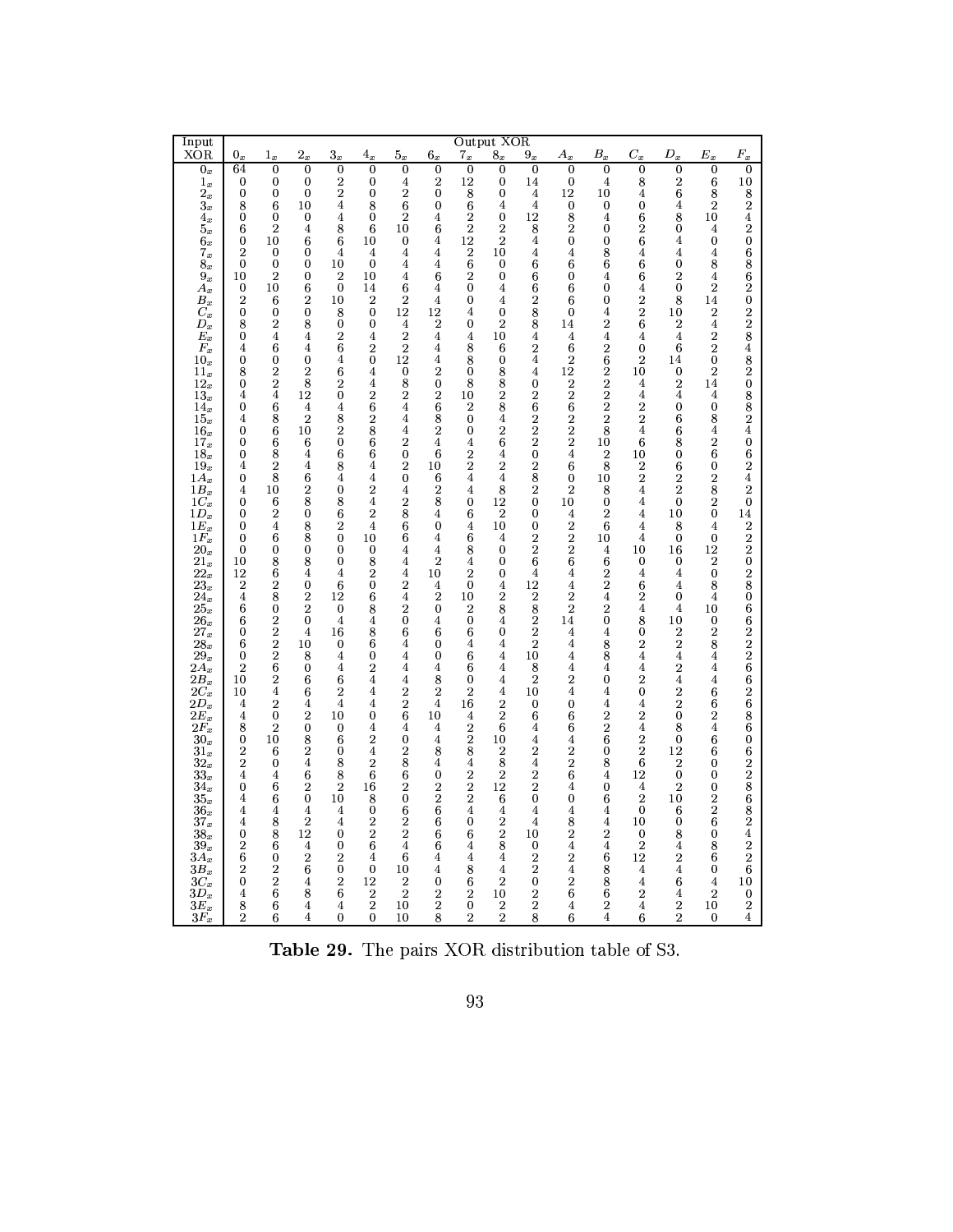| $_{\mathrm{Input}}$                                                     |                                      |                                             |                                                          |                                  |                                                           |                                                   |                                               |                                                                 | Output XOR                                                    |                                                             |                                        |                                                    |                                                     |                                                    |                                                               |                                                                 |
|-------------------------------------------------------------------------|--------------------------------------|---------------------------------------------|----------------------------------------------------------|----------------------------------|-----------------------------------------------------------|---------------------------------------------------|-----------------------------------------------|-----------------------------------------------------------------|---------------------------------------------------------------|-------------------------------------------------------------|----------------------------------------|----------------------------------------------------|-----------------------------------------------------|----------------------------------------------------|---------------------------------------------------------------|-----------------------------------------------------------------|
| XÒR                                                                     | $0_x$                                | $_{1x}$                                     | $2_x$                                                    | $3_x$                            | $\frac{4x}{x}$                                            | $5_x$                                             | $6_x$                                         | $7_x$                                                           | $8_x$                                                         | $9_x$                                                       | $A_x$                                  | $B_x$                                              | $C_x$                                               | $D_x$                                              | $E_x$                                                         | $F_x$                                                           |
| $\overline{0_x}$<br>$\overline{1_x}$                                    | 64                                   | $\overline{0}$                              | $\overline{0}$                                           | $\overline{0}$                   | $\overline{0}$                                            | $\overline{0}$                                    | $\overline{0}$                                | $\overline{0}$                                                  | $\overline{0}$                                                | $\overline{0}$                                              | $\overline{0}$                         | $\overline{0}$                                     | $\overline{0}$                                      | $\overline{0}$                                     | $\overline{0}$                                                | $\overline{0}$                                                  |
| $2_x$                                                                   | $\begin{matrix} 0 \\ 0 \end{matrix}$ | $_0^0$                                      | $_{0}^{0}$                                               | $_{8}^{\rm 0}$                   | $\begin{matrix} 0 \\ 0 \end{matrix}$                      | $\begin{array}{c} 16 \\ 4 \end{array}$            | $\begin{array}{c}\n16 \\ 4 \\ 8\n\end{array}$ | $\begin{smallmatrix} 0 & 8 \\ 8 & 2 \\ 4 & 1 \end{smallmatrix}$ | $\begin{matrix} 0 \\ 0 \end{matrix}$                          | $\begin{array}{c} 16 \\ 4 \end{array}$                      | $\begin{array}{c} 16 \\ 4 \end{array}$ | $_{8}^{0}$                                         | $\begin{smallmatrix} 0\ 8\ 0 \end{smallmatrix}$     | $\begin{smallmatrix} 0\ 8\ 6 \end{smallmatrix}$    | $\begin{smallmatrix} 0 & 8 \ 8 & 2 \ 4 & 4 \end{smallmatrix}$ |                                                                 |
| $3_x^{\circ}$                                                           | 8                                    | $\,$ 6                                      | $\overline{2}$                                           | $\bf{0}$                         |                                                           | $\overline{4}$                                    |                                               |                                                                 | 6                                                             | $\bf{0}$                                                    | $\overline{4}$                         | 6                                                  |                                                     |                                                    |                                                               |                                                                 |
| $\scriptstyle 4_x$<br>$5_x\,$                                           | $\overline{0}$<br>$\overline{4}$     | $\mathbf 0$                                 | $\begin{smallmatrix} 0 \ 2 \end{smallmatrix}$            | 8<br>8                           |                                                           | $\bf{0}$<br>12                                    | $1\overline{2}$<br>$\bf{0}$                   | $\overline{c}$                                                  |                                                               | $\begin{smallmatrix}\n 1 & 2 \\  0 & 0\n \end{smallmatrix}$ | $\overline{0}$<br>12                   | $\overline{4}$<br>$\overline{c}$                   | $\begin{array}{c} 8 \\ 8 \\ 4 \end{array}$          | $\overline{4}$<br>$\overline{c}$                   | $\overline{2}$                                                |                                                                 |
| $6_x$                                                                   | $\bf{0}$                             | $\begin{smallmatrix}2\8\0\end{smallmatrix}$ | $^8_6$                                                   | $\overline{4}$                   | $\begin{smallmatrix} 2 \ 0 \ 2 \ 8 \ 6 \end{smallmatrix}$ | $_{0}^{8}$                                        | $\overline{0}$                                | $_{6}^{0}$                                                      |                                                               | 0                                                           | $\substack{8\\0}$                      | $\bf{0}$                                           |                                                     | 0                                                  | 0                                                             |                                                                 |
| $7_x^{\degree}$                                                         | 4<br>$\bf{0}$                        | $\mathbf 0$                                 | $\overline{0}$                                           | $\overline{4}$<br>$\overline{4}$ | $\overline{0}$                                            |                                                   | 16<br>$\overline{4}$                          |                                                                 | $\begin{smallmatrix} 0 & 2 \ 2 & 8 \ 2 & 0 \end{smallmatrix}$ | $\bf{0}$<br>$\overline{4}$                                  | 8                                      | $\overline{2}$<br>8                                | $\overline{4}$<br>$\overline{4}$                    | $\frac{1}{2}$<br>8                                 | 6<br>8                                                        | 00884840                                                        |
| $8_x$<br>$9_x$                                                          | 8                                    | $\overline{4}$                              | $\overline{4}$                                           | $\overline{4}$                   | 4                                                         | $_{0}^{8}$                                        | 8                                             | $_4^8$                                                          | $\overline{4}$                                                | 0                                                           | $\overline{0}$                         | $\overline{4}$                                     | $\overline{4}$                                      | $\overline{4}$                                     | $\overline{4}$                                                | 8                                                               |
|                                                                         | $\mathbf 0$                          | $\,$ 6                                      | 6                                                        | 0                                | 6                                                         | $\overline{4}$                                    | $\overline{4}$                                | 6                                                               | $\,$ 6                                                        | $\overline{4}$                                              | $\overline{4}$                         | 6                                                  | 0                                                   | 6                                                  | 6                                                             | 0                                                               |
|                                                                         | $\bf{0}$<br>$\bf{0}$                 | 12<br>$\boldsymbol{0}$                      | 0<br>0                                                   | 8<br>$\overline{4}$              | 0<br>0                                                    | 0<br>8                                            | $\overline{0}$<br>4                           | 0<br>8                                                          | $1\overline{2}$<br>$\bf{0}$                                   | 0<br>$\overline{4}$                                         | $\overline{0}$<br>8                    | 12<br>8                                            | 8<br>$\overline{4}$                                 | $\overline{12}$<br>8                               | 0<br>8                                                        | $\bf{0}$<br>$\bf{0}$                                            |
|                                                                         | 8                                    | $\overline{4}$                              | 4                                                        | $\overline{4}$                   | 4                                                         | 0                                                 | $\overline{0}$                                | $\overline{4}$                                                  | $\overline{4}$                                                | 8                                                           | 0                                      | $\overline{4}$                                     | $\overline{4}$                                      | $\overline{4}$                                     | 4                                                             | 8                                                               |
| $\begin{array}{c} A_x \ B_x \ C_x \ D_x \ E_x \ F_x \end{array}$        | $\mathbf 0$<br>$\bf{0}$              | $\,$ 6                                      | 6                                                        | $\overline{4}$<br>$\overline{4}$ | 6                                                         | 0                                                 | $\overline{4}$<br>$\overline{0}$              | 6                                                               | 6                                                             | $\overline{4}$                                              | $\mathbf 0$                            | $\,$ 6                                             | $\overline{4}$<br>$\overline{4}$                    | 6                                                  | 6<br>6                                                        | $\bf{0}$                                                        |
|                                                                         | $\bf{0}$                             | $\boldsymbol{6}$<br>$\bf{0}$                | 6<br>0                                                   | $\bf{0}$                         | 6<br>0                                                    | $\begin{array}{c} 4 \\ 8 \\ 4 \end{array}$        | 12                                            | 6<br>$\overline{4}$                                             | 6<br>$\bf{0}$                                                 | $\begin{smallmatrix} 0\\12\\0\\4 \end{smallmatrix}$         | $\overline{4}$<br>8                    | $^6_4$                                             | 0                                                   | 6<br>$\overline{4}$                                | $\overline{4}$                                                | $\frac{0}{8}$                                                   |
| $\begin{array}{c}\n10_x \\ 11_x\n\end{array}$                           | 4                                    | $^2_{\rm 0}$                                | $\frac{2}{0}$                                            | 16                               | $\frac{2}{0}$                                             |                                                   | $\overline{0}$                                | $\frac{2}{8}$                                                   | $\frac{2}{0}$                                                 |                                                             | $\overline{4}$                         | $\frac{2}{8}$                                      | $\begin{smallmatrix} 16 \ 8 \ 0 \end{smallmatrix}$  | $\frac{2}{8}$                                      | $\overline{2}$                                                | $\overline{4}$                                                  |
| $\frac{1}{12}$<br>$\frac{1}{3}$<br>$\frac{1}{4}$<br>$\frac{1}{4}$       | $\mathbf 0$                          |                                             | 6                                                        | 8<br>$\bf{0}$                    | 6                                                         | $\overline{4}$<br>$\overline{4}$                  | $\overline{4}$<br>0                           | 6                                                               |                                                               |                                                             | 4<br>$\overline{4}$                    | $\overline{2}$                                     |                                                     | $\overline{c}$                                     | $\bar{8}$<br>6                                                | $\overline{0}$                                                  |
|                                                                         | $_{0}^{8}$                           | $\begin{smallmatrix}2\0\8\end{smallmatrix}$ | 8                                                        | 0                                | 8                                                         | 0                                                 | 8                                             | 0                                                               |                                                               | $\begin{smallmatrix} 8 \\ 8 \\ 0 \end{smallmatrix}$         | $\overline{0}$                         | $\overline{0}$                                     | 0                                                   | $\overline{0}$                                     | 0                                                             |                                                                 |
| $15_x\,$                                                                | $\bar{8}$<br>$\overline{0}$          | $\overline{\mathbf{4}}$                     | $\overline{4}$                                           | $\bf{0}$<br>$\overline{4}$       | $\overline{4}$                                            |                                                   | $\mathbf 0$<br>0                              | $\overline{4}$                                                  |                                                               |                                                             | 8<br>8                                 | $\overline{4}$<br>$\mathbf 0$                      | 0<br>$\overline{4}$                                 | $\overline{4}$<br>$\mathbf 0$                      | $\overline{4}$<br>0                                           |                                                                 |
| $16_x$<br>$17_x\,$                                                      | $\overline{4}$                       | $^8_6$                                      |                                                          | $\overline{4}$                   |                                                           | $\begin{smallmatrix} 8 \ 8 \ 0 \end{smallmatrix}$ | 0                                             | $\mathbf{0}$<br>$\overline{c}$                                  | $\frac{2}{8}\frac{8}{6}$                                      | $\begin{smallmatrix} 0 \\ 16 \end{smallmatrix}$             | $\mathbf 0$                            | 6                                                  | $\overline{4}$                                      | 6                                                  | $\overline{2}$                                                |                                                                 |
| $\frac{18}{19}$                                                         | $\mathbf 0$<br>$\overline{4}$        | 8<br>$\overline{4}$                         | $\begin{smallmatrix}8&2\0&8\4&5\end{smallmatrix}$        | 8<br>$\mathbf 0$                 | $\frac{8}{28}$                                            | $\overline{4}$<br>$\overline{4}$                  | $\bf{0}$                                      | 0<br>$\frac{1}{4}$                                              | $_4^8$                                                        | 0<br>$\tilde{0}$                                            | $\overline{4}$<br>$\overline{4}$       | $\bf{0}$<br>$\overline{4}$                         | 8<br>$\bar{0}$                                      | 0<br>$\overline{4}$                                | 0<br>$\overline{4}$                                           | $\begin{array}{c} 8 \\ 16 \\ 8 \\ 8 \\ 4 \\ 8 \\ 4 \end{array}$ |
| $1A_x$                                                                  | $\overline{0}$                       | 6                                           | 6                                                        | 4                                | 6                                                         | 0                                                 | 16<br>$\overline{4}$                          | 6                                                               | 6                                                             | $\overline{4}$                                              | 0                                      | 6                                                  | $\overline{4}$                                      | 6                                                  | 6                                                             | $\mathbf 0$                                                     |
| $\overline{\begin{array}{c} 1B_x\\ 1C_x \end{array}}$                   | 0                                    | $\boldsymbol{6}$                            | 6                                                        | 4                                | 6                                                         | $\overline{4}$                                    | $\bf{0}$                                      | 6                                                               | $\ddot{6}$                                                    | 0                                                           | 4                                      | 6                                                  | $\overline{4}$                                      | 6                                                  | 6                                                             | $\bf{0}$                                                        |
| $\tilde{1}\tilde{D}_x$                                                  | 0<br>$\overline{4}$                  | 8<br>$\overline{4}$                         | 8<br>$\overline{4}$                                      | 8<br>$\mathbf 0$                 | 8<br>$\overline{4}$                                       | $\overline{4}$<br>$\overline{4}$                  | $\mathbf 0$<br>0                              | 0<br>$\overline{4}$                                             | 8<br>$\overline{4}$                                           | $\bf{0}$<br>$1\overset{\circ}{6}$                           | $\overline{4}$<br>$\overline{4}$       | $\mathbf 0$<br>4                                   | 8<br>$\bf{0}$                                       | 0<br>4                                             | 0<br>4                                                        | 8<br>$\overline{4}$                                             |
| $\frac{1}{1}E_x$                                                        | $\bf{0}$                             | $\,$ 6                                      | 6                                                        | 0                                | 6                                                         | 4                                                 | $\overline{4}$                                | 6                                                               | 6                                                             | $\overline{4}$                                              | 4                                      | 6                                                  | $\bf{0}$                                            | 6                                                  | 6                                                             | $\bf{0}$                                                        |
|                                                                         | $\mathbf 0$<br>0                     | $\bf{0}$<br>0                               | $\begin{smallmatrix} 12\cr 0\cr 8\cr 2\end{smallmatrix}$ | 8<br>8                           | $\overline{12}$                                           | 0<br>0                                            | $\mathbf 0$<br>0                              | $\begin{array}{c} 12 \\ 12 \\ 8 \\ 6 \end{array}$               | 0<br>0                                                        | $\bf{0}$<br>0                                               | $\mathbf 0$<br>$\mathbf 0$             | 0<br>12                                            | $\begin{smallmatrix} 8 \\ 8 \\ 0 \end{smallmatrix}$ | $\bf{0}$<br>12                                     | $\begin{smallmatrix} 12\ 12\ 8\ 6 \end{smallmatrix}$          | $\bf{0}$<br>0                                                   |
| $\frac{20}{21}$                                                         | $\overline{0}$                       | $\overline{4}$                              |                                                          | $\bf{0}$                         | $\frac{0}{8}$ $\frac{8}{2}$ $\frac{2}{6}$                 | $\overline{4}$                                    | $\frac{8}{8}$                                 |                                                                 | $\overline{4}$                                                | 0                                                           | $\overline{4}$                         | $\overline{4}$                                     |                                                     | $\overline{4}$                                     |                                                               | $\begin{matrix} 0 \\ 0 \end{matrix}$                            |
| $\frac{2}{2}2^{x}_{x}$<br>$\frac{23}{24}x$                              | 8<br>$\overline{4}$                  | $\overline{2}$<br>6                         |                                                          | $\overline{0}$<br>8              |                                                           | $\overline{4}$<br>$\overline{4}$                  |                                               |                                                                 | $\overline{2}$                                                | $\check{8}$                                                 | $\overline{4}$<br>$\overline{4}$       | $\boldsymbol{6}$                                   | 0                                                   | $\overline{6}$                                     |                                                               | $\overline{4}$                                                  |
|                                                                         | $\mathbf 0$                          | $\,$ 6 $\,$                                 | $^2_6$                                                   | $\overline{4}$                   |                                                           | $\overline{4}$                                    | $\mathbf{0}$<br>0                             | $\frac{2}{6}$                                                   | 6<br>6                                                        | 0<br>ŏ                                                      | 4                                      | 6<br>6                                             | $_4^8$                                              | 6<br>6                                             | $\overline{2}$<br>$\overline{6}$                              | $\bf{0}$                                                        |
| $25^\circ_x$                                                            | 0                                    | 8                                           | $\overline{4}$                                           | 4                                | $\overline{4}$                                            | 0                                                 | $\mathbf 0$                                   | $\overline{4}$                                                  |                                                               |                                                             | $\overline{0}$                         |                                                    | $\overline{4}$                                      | 8                                                  | $\overline{4}$                                                | $\bf{0}$                                                        |
| $\frac{26}{26x}$                                                        | $\bf{0}$<br>$\overline{4}$           | $\frac{6}{6}$                               | $^6_2$                                                   | $\mathbf 0$<br>8                 | 6<br>$\overline{2}$                                       | 4<br>$\overline{4}$                               | 8<br>$\mathbf 0$                              | $\frac{2}{2}$                                                   | $\begin{smallmatrix}8\6\6\end{smallmatrix}$                   | $\begin{smallmatrix} 8 \ 8 \ 0 \end{smallmatrix}$           | 4<br>$\overline{4}$                    | $\begin{smallmatrix}8\0\2\6\end{smallmatrix}$      | $\bf{0}$<br>8                                       | $\overline{2}$<br>6                                | $\frac{2}{2}$                                                 | 8<br>$\overline{\mathbf{4}}$                                    |
| $28_{x}$                                                                | 16                                   | $\overline{4}$                              | $\overline{4}$                                           | $\overline{0}$                   | $\overline{4}$                                            | $\overline{4}$                                    | $\overline{4}$                                | $\overline{4}$                                                  | $\overline{4}$                                                | $\overline{4}$                                              | $\overline{4}$                         | $\overline{4}$                                     | $\overline{0}$                                      | 4                                                  | $\overline{4}$                                                | $\overline{0}$                                                  |
| $29_x$<br>$2A_x$                                                        | $\mathbf{0}$<br>$\mathbf 0$          | 6<br>$\overline{2}$                         | $\frac{2}{2}$                                            | 8<br>16                          | $\overline{2}$                                            | $\overline{4}$<br>$\overline{4}$                  | $\bf{0}$<br>$\overline{4}$                    | $\overline{2}$                                                  | 6                                                             | $\bar{8}$<br>$\overline{4}$                                 | $\overline{4}$<br>$\overline{4}$       | $\boldsymbol{6}$<br>$\overline{2}$                 | $\check{8}$                                         | 6                                                  | $\overline{2}$                                                | 0<br>$\mathbf 0$                                                |
|                                                                         | 8                                    | $\overline{0}$                              |                                                          | $\mathbf 0$                      | $\frac{2}{4}$                                             | $\bar{8}$                                         | 16                                            | $\frac{2}{4}$                                                   | $^2_{0}$                                                      | $\bar{0}$                                                   | 8                                      | $\overline{0}$                                     | $\frac{16}{0}$                                      | $^2_{0}$                                           | $\frac{2}{4}$                                                 | $\bar{8}$                                                       |
| $\begin{array}{c} 2Hx\ 2B_x\ 2C_x\ 2D_x\ 2E_x\ 2F_x\ 2F_x\ \end{array}$ | 8<br>$\overline{4}$                  | $\overline{4}$                              | $\overline{4}$                                           | $\overline{4}$                   | $\overline{4}$                                            | $\mathbf 0$                                       | $\begin{smallmatrix}8\0\end{smallmatrix}$     | $\overline{4}$                                                  | $\overline{4}$                                                | $_{\rm 0}^{\rm 8}$                                          | $\overline{0}$                         | $\overline{4}$                                     | $\overline{4}$                                      | $\overline{4}$                                     | $\overline{4}$                                                | $\mathbf 0$                                                     |
|                                                                         | 16                                   | $\overline{2}$<br>$\bf{0}$                  | 6<br>$\overline{0}$                                      | $\overline{4}$<br>0              | 6<br>$\overline{0}$                                       | 8<br>16                                           | $\overline{0}$                                | 6<br>0                                                          | $\overline{2}$<br>0                                           |                                                             | 8<br>16                                | $\,2$<br>$\mathbf 0$                               | 4<br>0                                              | $\overline{2}$<br>0                                | 6<br>0                                                        | $\overline{4}$                                                  |
|                                                                         | 16                                   | $\bf{0}$                                    | 0                                                        | $\mathbf 0$                      | 0                                                         | 0                                                 | 16                                            | 0                                                               | $\bf{0}$                                                      | $\frac{0}{16}$                                              | $\mathbf 0$                            | $\bf{0}$                                           | 0                                                   | 0                                                  | 0                                                             | $\begin{array}{c} 16 \\ 16 \end{array}$                         |
| $30_x$<br>$31_x$                                                        | 0<br>$\overline{0}$                  | 6                                           | 6<br>$\overline{4}$                                      | 4<br>4                           | 6<br>4                                                    | 4<br>0                                            | $\mathbf 0$<br>$\bf{0}$                       | 6<br>$\overline{4}$                                             | 6                                                             | 0                                                           | $\overline{4}$<br>$\bf{0}$             | 6                                                  | $\overline{4}$<br>4                                 | 6                                                  | 6<br>4                                                        | $\bf{0}$<br>$\bf{0}$                                            |
| $\frac{32}{33}$                                                         | 16                                   | $^8_6$                                      | 6                                                        | $\overline{4}$                   | 6                                                         | 0                                                 | $\overline{4}$                                | $\overline{2}$                                                  | $\begin{array}{c} 8 \\ 6 \end{array}$                         | $_{4}^{8}$                                                  | $\mathbf 0$                            |                                                    | $\overline{4}$                                      |                                                    | $\overline{2}$                                                | $\mathbf 0$                                                     |
|                                                                         | $\overline{0}$<br>$\mathbf 0$        | $\frac{2}{12}$                              | 6<br>$1\overset{\circ}{2}$                               | $\overline{4}$<br>8              | 6<br>$1\overset{\circ}{2}$                                | $_{0}^{8}$                                        | $\begin{matrix} 8 \\ 0 \end{matrix}$          | $^6_0$                                                          | $\frac{2}{12}$                                                | $\overline{0}$<br>ŏ                                         | 8<br>0                                 | $\begin{smallmatrix} 8\ 2\ 2\ 0 \end{smallmatrix}$ | $\overline{4}$                                      | $\begin{smallmatrix} 8\ 2\ 2\ 0 \end{smallmatrix}$ | 6<br>$\tilde{0}$                                              | $\mathbf 0$<br>$\check{\mathbf{0}}$                             |
| $34_x$<br>$35^\circ_x$                                                  | $\overline{0}$                       | $\overline{4}$                              |                                                          | $\overline{0}$                   |                                                           | $\overline{4}$                                    |                                               |                                                                 | $\overline{4}$                                                | 0                                                           | $\overline{4}$                         | $\overline{4}$                                     | $_{0}^{8}$                                          | $\overline{4}$                                     | 8                                                             | 0                                                               |
| $36_x$                                                                  | $\mathbf 0$                          |                                             | $\begin{array}{c} 8 \\ 2 \\ 6 \end{array}$               | 4                                | $\begin{array}{c} 8 \\ 2 \\ 6 \end{array}$                | 0                                                 | $_4^8$                                        | $^8_6$                                                          |                                                               | $\overline{4}$                                              | 0                                      | 6                                                  | 4                                                   | 6                                                  | 6                                                             | 16                                                              |
| $37^\circ_x$<br>$38^\circ_x$                                            | 0<br>$\mathbf 0$                     | $\frac{2}{4}$                               | $\overline{4}$                                           | $\overline{4}$<br>$\mathbf 0$    | $\overline{4}$                                            | 8<br>$\overline{4}$                               | 8<br>$\overline{4}$                           | 6<br>$\overline{4}$                                             | $\frac{2}{4}$                                                 | 0<br>$\overline{4}$                                         | 8<br>$\overline{4}$                    | $\overline{2}$<br>$\overline{4}$                   | $\overline{4}$<br>0                                 | $\overline{2}$<br>$\overline{4}$                   | 6<br>$\overline{4}$                                           | $\bf{0}$                                                        |
| $39_x$                                                                  | $\bf{0}$                             | $\overline{6}$                              | $\overline{2}$                                           | 8                                | $\overline{2}$                                            | $\overline{4}$                                    | $\mathbf 0$                                   | $\overline{2}$                                                  | 6                                                             |                                                             | $\overline{4}$                         | $\,$ 6                                             | 8                                                   | 6                                                  | $\overline{2}$                                                | $\frac{16}{0}$                                                  |
| $3A_x$<br>$3B_x^*$                                                      | $\mathbf 0$<br>16                    | $\overline{4}$<br>$\overline{\mathbf{4}}$   | $\overline{4}$<br>$\overline{4}$                         | $\mathbf 0$<br>$\mathbf 0$       | $\overline{4}$<br>$\overline{4}$                          | $_{0}^{8}$                                        | $^8_0$                                        | $\overline{4}$<br>$\overline{4}$                                | $\overline{4}$<br>$\overline{4}$                              | $\begin{smallmatrix} 8 \\ 8 \\ 0 \end{smallmatrix}$         | $^8_0$                                 | $\overline{4}$<br>$\overline{4}$                   | 0<br>0                                              | $\overline{4}$<br>$\overline{4}$                   | $\overline{4}$<br>4                                           | 0<br>16                                                         |
| $3C_x$                                                                  | $\mathbf 0$                          | $\overline{4}$                              | $\overline{4}$                                           | $\overline{4}$                   | $\overline{4}$                                            | $^{\rm 0}_{\rm 8}$                                | $^8_0$                                        | $\overline{4}$                                                  | $\overline{4}$                                                | $_{\rm 0}^{\rm 8}$                                          | $\overline{0}$                         | $\overline{4}$                                     | 4                                                   | $\overline{4}$                                     | $\overline{4}$                                                | $\begin{array}{c} 8 \\ 4 \end{array}$                           |
| $3D_x$                                                                  | $\overline{4}$                       | $\overline{\mathbf{2}}$                     | 6                                                        | $\overline{4}$                   | 6                                                         |                                                   |                                               | 6                                                               | $\overline{2}$                                                | $\overline{4}$                                              | 8                                      | $\overline{2}$                                     | $\overline{4}$                                      | $\overline{c}$                                     | 6                                                             |                                                                 |
| $3E_x$<br>$3 F_x$                                                       | $\mathbf 0$<br>8                     | $\overline{2}$<br>$\overline{4}$            | $\overline{2}$<br>0                                      | 8<br>8                           | $\overline{2}$<br>0                                       | $1\overline{2}$<br>0                              | $\overline{4}$<br>0                           | $\overline{2}$<br>0                                             | $\overline{2}$<br>$\overline{4}$                              | 16                                                          | 12<br>0                                | $\overline{2}$<br>$\overline{4}$                   | 8<br>8                                              | $\overline{2}$<br>$\overline{4}$                   | $\overline{2}$<br>0                                           | $\bf{0}$<br>8                                                   |
|                                                                         |                                      |                                             |                                                          |                                  |                                                           |                                                   |                                               |                                                                 |                                                               |                                                             |                                        |                                                    |                                                     |                                                    |                                                               |                                                                 |

Table 30. The pairs XOR distribution table of S4.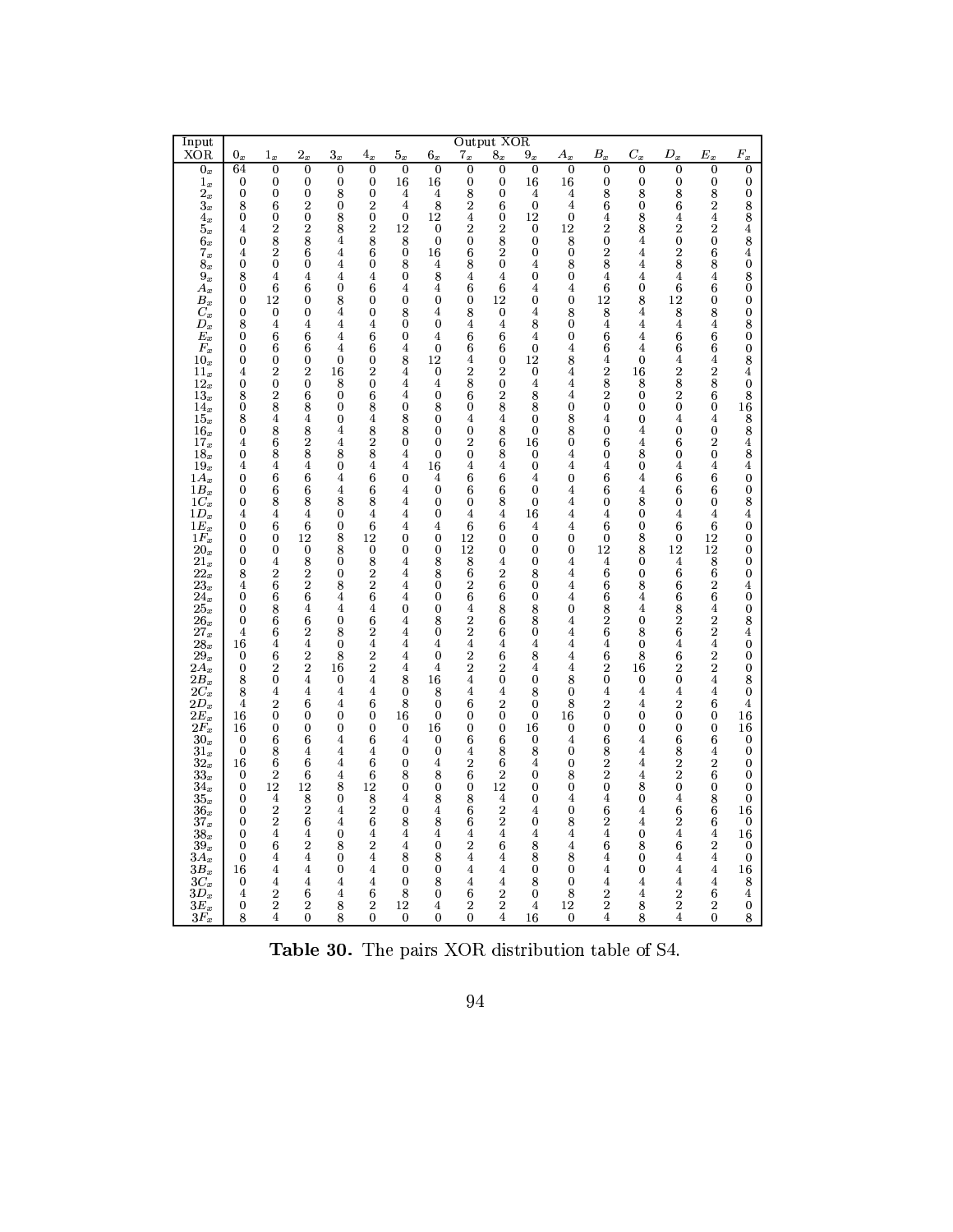| Input                       |                                  |                                  |                                      |                                          |                                  |                                                    |                               |                                                | Output XOR                             |                                  |                                    |                                                   |                                    |                                                        |                                            |                                  |  |
|-----------------------------|----------------------------------|----------------------------------|--------------------------------------|------------------------------------------|----------------------------------|----------------------------------------------------|-------------------------------|------------------------------------------------|----------------------------------------|----------------------------------|------------------------------------|---------------------------------------------------|------------------------------------|--------------------------------------------------------|--------------------------------------------|----------------------------------|--|
| XOR                         | $0_x$                            | $_{1x}$                          | $2\,\underline{x}$                   | $3_x$                                    | $4_x$                            | $5_x$                                              | $6_x\,$                       | $7_x$                                          | $8_x$                                  | $9_x$                            | $A_x$                              | $B_x$                                             | $C_x$                              | $D_x$                                                  | $E_x$                                      | $F_x$                            |  |
| $0_x$                       | 64<br>$\mathbf 0$                | $\overline{0}$<br>$\mathbf 0$    | $\overline{0}$<br>$\mathbf 0$        | $\overline{0}$<br>$\overline{4}$         | $\overline{0}$<br>0              | $\overline{0}$<br>10                               | $\overline{0}$<br>8           | $\bf{0}$<br>$\,6$                              | 0<br>$\bf{0}$                          | $\overline{0}$<br>$\overline{4}$ | $\overline{0}$<br>$\boldsymbol{2}$ | $\overline{0}$                                    | $\overline{0}$<br>12               | $\overline{0}$<br>10                                   | $\bf{0}$<br>$\overline{2}$                 | $\overline{0}$<br>$\overline{4}$ |  |
| 1 <sub>x</sub><br>$2_x$     | $\mathbf 0$                      | $\overline{0}$                   | $\overline{0}$                       | $\overline{4}$                           | $\bf{0}$                         | 10                                                 | $\,$ 6                        | $\overline{4}$                                 | $\bf{0}$                               | 6                                | $\bf{4}$                           | $\frac{2}{2}$                                     | $\overline{4}$                     | $\begin{matrix} 8 \\ 0 \end{matrix}$                   | $\frac{1\bar{0}}{2}$                       | 6                                |  |
| $\bar{\mathfrak{z}}_x$      | 8                                | $\overline{2}$<br>$\overline{0}$ | 4                                    | 6                                        | 4                                | $\overline{4}$<br>$\overline{4}$                   | $\overline{2}$                | $\boldsymbol{2}$                               | 6                                      | 8                                | 6                                  |                                                   | $\overline{4}$                     |                                                        | $\overline{0}$                             | $\overline{2}$                   |  |
| $\scriptstyle 4_x$<br>$5_x$ | $\overline{0}$<br>12             | $\overline{2}$                   | $\overline{0}$<br>$\mathbf 0$        | 8<br>$\overline{4}$                      | $\overline{0}$<br>0              | $\overline{\mathbf{4}}$                            | 10<br>8                       | $6\phantom{.}6$<br>$\overline{\mathbf{c}}$     | $\overline{0}$<br>$\overline{4}$       | 6<br>$\mathbf 0$                 | 6<br>16                            | $\overline{4}$<br>$\overline{c}$                  | 8<br>0                             | $6\phantom{.}6$<br>$\overline{2}$                      | $\bf{0}$                                   | 6<br>8                           |  |
| $6_x$                       | $\bf{0}$                         | 8                                | $\overline{4}$                       | 6                                        | $\overline{4}$                   | 6                                                  | $\overline{2}$                | $\overline{2}$                                 | $\overline{\mathbf{4}}$                | $\overline{4}$                   | 6                                  | $\boldsymbol{0}$                                  | $\,6$                              | $\bf{0}$                                               | $\,2$                                      | 10                               |  |
| $7_x$<br>$8_x$              | $\overline{2}$<br>$\mathbf 0$    | $\overline{0}$<br>$\mathbf 0$    | 4<br>0                               | 8<br>$\overline{2}$                      | 4<br>0                           | $\overline{\mathbf{c}}$<br>8                       | 6<br>10                       | $\sqrt{6}$<br>$\overline{\mathbf{4}}$          | $\overline{2}$<br>$\bf{0}$             | 8<br>4                           | 6<br>10                            | $\overline{\mathbf{c}}$<br>$\overline{4}$         | $\overline{2}$<br>8                | $\bf{0}$<br>$\overline{\mathbf{4}}$                    | $\sqrt{6}$<br>$\overline{4}$               | $\,$ 6<br>$\,6$                  |  |
| $9_x$                       | 8                                | 6                                | $\mathbf 0$                          | $\overline{4}$                           | $\mathbf 0$                      | 6                                                  | 6                             | $\,2$                                          | $\frac{2}{8}$                          | 10                               | $\boldsymbol{2}$                   | $^8_2$                                            | 6                                  | $^2_{\rm 0}$                                           | $\mathbf 0$                                | $\overline{2}$                   |  |
| $A_x$<br>$B_x$              | 0<br>$\overline{4}$              | 6<br>$\overline{2}$              | 8<br>$\overline{c}$                  | 6<br>$\overline{4}$                      | 0<br>8                           | 8<br>10                                            | 0<br>6                        | $\bf{0}$<br>$\overline{4}$                     | $\overline{2}$                         | 10<br>6                          | $\overline{4}$<br>$\boldsymbol{2}$ | $\overline{\mathbf{c}}$                           | 8<br>$\,$ 6                        | $\,2$                                                  | 0<br>$\,2$                                 | $\overline{4}$<br>$\overline{2}$ |  |
| $C_x$                       | $\mathbf 0$                      | $\mathbf 0$                      | $\overline{0}$                       | 10                                       | 0                                | $\boldsymbol{2}$                                   | 10                            | $\boldsymbol{2}$                               | 0                                      | 6                                | 10 <sup>°</sup>                    | $\,$ 6 $\,$                                       | 6                                  | $\,$ 6                                                 | $\overline{2}$                             | $\overline{4}$                   |  |
| $\tilde{D_x}$               | 10<br>$\mathbf 0$                | $\overline{4}$<br>6              | $\overline{2}$<br>$\overline{4}$     | $\overline{2}$<br>$\overline{8}$         | $\mathbf 0$<br>$\overline{4}$    | $\sqrt{6}$<br>$\ddot{6}$                           | 16<br>10                      | $\bf{0}$<br>$\sqrt{2}$                         | $\mathbf 0$<br>$\overline{\mathbf{4}}$ | $\overline{2}$<br>$\overline{4}$ | 10<br>$\overline{4}$               | $\begin{smallmatrix}2\2\2\end{smallmatrix}$       | $\,2$<br>$\overline{\mathbf{4}}$   | $\overline{4}$<br>$\bf{0}$                             | $\overline{0}$<br>$\overline{2}$           | $\overline{4}$<br>$\overline{4}$ |  |
| $\tilde{E_x}$<br>$F_x$      | $\overline{4}$                   | $\overline{4}$                   | $\overline{0}$                       | 8                                        | $\overline{0}$                   | $\overline{\mathbf{c}}$                            | $\overline{0}$                | $\overline{2}$                                 | 8                                      | $\overline{2}$                   | $\overline{4}$                     |                                                   | 8                                  | $\overline{4}$                                         | $\overline{4}$                             | 12                               |  |
| $10_x$                      | $\mathbf 0$                      | $\mathbf 0$                      | $\mathbf 0$                          | $\mathbf 0$                              | 0                                | 4                                                  | $\overline{4}$                | 12                                             | 0                                      | $_4^2$                           | 8                                  | 10                                                | 4                                  | $\boldsymbol{6}$                                       | 12                                         | $\boldsymbol{2}$                 |  |
| $11_x$<br>$12_x$            | 6<br>0                           | 6<br>$\boldsymbol{2}$            | 10<br>4                              | 10<br>$\tilde{2}$                        | $\overline{4}$<br>10             | $\overline{0}$<br>4                                | $\overline{2}$<br>$\mathbf 0$ | 6<br>10                                        | $\overline{2}$<br>$\overline{8}$       | 6                                | $\mathbf 0$<br>$\mathbf 0$         | 6<br>6                                            | $^2_{\rm 0}$                       | $\overline{4}$<br>$\,$ 6                               | $\frac{2}{6}$                              | $\overline{0}$<br>$\mathbf 0$    |  |
| $13_x$                      | $\bf{0}$                         | $\bf{0}$                         | $\boldsymbol{6}$                     |                                          | 8                                | 0                                                  | $\mathbf 0$                   | $\overline{4}$                                 | $\overline{4}$                         | $\,$ 6                           | $\boldsymbol{2}$                   | 8                                                 | $\overline{2}$                     |                                                        | 10                                         | $\overline{4}$                   |  |
| $14_x$<br>$15_x$            | $\bf{0}$<br>$\overline{4}$       | 12<br>8                          | $\sqrt{2}$<br>$\mathbf 0$            | $\begin{array}{c} 2 \ 6 \ 2 \end{array}$ | $\overline{4}$<br>8              | 0<br>0                                             | 4<br>$\boldsymbol{2}$         | $\overline{4}$<br>$\overline{\mathbf{4}}$      | $\frac{8}{2}$                          | $\overline{4}$<br>$\overline{2}$ | $\overline{4}$<br>$\overline{4}$   | $\overline{4}$<br>$\boldsymbol{2}$                | $\overline{6}$<br>$\overline{4}$   | $\begin{smallmatrix} 8 \\ 2 \\ 8 \end{smallmatrix}$    | $\overline{4}$<br>8                        | 0<br>6                           |  |
| $16_x$                      | $\mathbf 0$                      | 6                                | 10                                   | $\frac{2}{4}$                            | 14                               | 0                                                  | $\overline{2}$                | $\frac{2}{2}$                                  | $\overline{4}$                         | $\overline{4}$                   | $\mathbf 0$                        | $\,$ 6 $\,$                                       | $\overline{0}$                     | $\overline{4}$                                         | 6                                          | 4                                |  |
| $17_x$<br>$18_x$            | $\mathbf 0$<br>0                 | 6<br>10                          | 8<br>8                               | 0                                        | 8<br>6                           | $\overline{\mathbf{4}}$<br>$\overline{\mathbf{4}}$ | $\bf{0}$<br>$\mathbf 0$       | $\overline{4}$                                 | 8<br>$\overline{\mathbf{4}}$           | $\overline{4}$<br>$\overline{4}$ | $\mathbf 0$<br>6                   | $\frac{2}{4}$                                     | $\boldsymbol{2}$<br>$\overline{4}$ | 8<br>$\overline{\mathbf{4}}$                           | 6<br>0                                     | $\boldsymbol{2}$<br>6            |  |
| $19_x$                      | $\mathbf 0$                      | $\overline{4}$                   | $\boldsymbol{6}$                     | $\overline{2}$                           | $\overline{4}$                   | 4                                                  | $\overline{c}$                | $\,$ 6                                         | $\overline{4}$                         | $\overline{2}$                   | $\boldsymbol{2}$                   | $\overline{4}$                                    | 12                                 | $\overline{\mathbf{c}}$                                | 10                                         | 0                                |  |
| $1A_x$<br>$1B_x$            | $\bf{0}$<br>$\overline{2}$       | $\overline{2}$<br>8              | 16<br>12                             | $\overline{2}$<br>$\overline{0}$         | 12<br>0                          | $\frac{2}{2}$                                      | $\mathbf 0$<br>$\overline{2}$ | 6<br>6                                         | 4<br>8                                 | $\mathbf 0$<br>$\overline{4}$    | 0<br>$\Omega$                      | 4<br>6                                            | 0<br>0                             | $\overline{4}$<br>$\bf{0}$                             | 4<br>8                                     | 8<br>6                           |  |
| $1C_x$                      | 0                                | 10                               | $\overline{2}$                       | 6                                        | 6                                | 6                                                  | 6                             | $\overline{4}$                                 | 8                                      | $\overline{2}$                   | $\mathbf 0$                        | 4                                                 | 4                                  | 4                                                      | $\overline{2}$                             | 0                                |  |
| $1D_x$<br>$1E_x$            | $\overline{4}$<br>$\mathbf 0$    | 6<br>$\overline{2}$              | $\bar{2}$<br>6                       | 0<br>$\overline{2}$                      | 8<br>$\overline{4}$              | $\overline{2}$<br>0                                | 4<br>$\mathbf 0$              | 6<br>$\overline{2}$                            | $\sqrt{6}$<br>12                       | $\bf{0}$<br>$\overline{2}$       | $\,$ 8 $\,$<br>$\boldsymbol{2}$    | 6<br>6                                            | $\overline{2}$<br>$\overline{2}$   | $\overline{4}$<br>10                                   | $\overline{2}$<br>10                       | $\overline{4}$<br>$\overline{4}$ |  |
| $1F_x$                      | 0                                | 6                                | 8                                    | $\overline{4}$                           | 8                                |                                                    | $\mathbf 0$                   | $\,$ 6                                         | 6                                      | $\bar{2}$                        | $\bf{0}$                           | 6                                                 | $\overline{0}$                     | $\,6$                                                  |                                            | $\boldsymbol{2}$                 |  |
| $20_x$                      | $\mathbf 0$<br>$\mathbf 0$       | $\mathbf 0$<br>$\mathbf 0$       | $\overline{0}$<br>$\overline{0}$     | 8<br>6                                   | 0<br>6                           | 88222                                              | $\overline{2}$<br>6           | 6<br>$\overline{4}$                            | $\bf{0}$                               | $\overline{4}$<br>10             | $\overline{4}$<br>14               | 4<br>$\overline{4}$                               | 6<br>0                             | $\,6$<br>$\mathbf 0$                                   | $\begin{array}{c} 2 \\ 8 \\ 4 \end{array}$ | 8                                |  |
| $21_x$                      | 14                               | 4                                | $\mathbf 0$                          | 10                                       | 0                                |                                                    | 12                            | $\,2$                                          | $\frac{6}{2}$                          | $\boldsymbol{2}$                 | 10                                 |                                                   | 0                                  | $\mathbf 0$                                            | $\overline{2}$                             | $\frac{2}{2}$                    |  |
| $\frac{22}{23x}$            | $\overline{2}$                   | $\mathbf 0$                      | $\mathbf 0$                          | 4                                        | $_4^2$                           |                                                    | 10                            | $\overline{4}$                                 | $\mathbf 0$                            | 8                                | 8                                  | $\begin{smallmatrix}2\2\2\2\end{smallmatrix}$     | 6                                  | 8                                                      | $\mathbf 0$                                | 8                                |  |
| $24_x$<br>$25_x$            | 6<br>6                           | $\boldsymbol{2}$<br>$\mathbf 0$  | 8<br>$\mathbf 0$                     | $\overline{4}$                           | $\overline{2}$                   |                                                    | 6<br>$\boldsymbol{2}$         | $\boldsymbol{2}$<br>6                          | $\overline{\mathbf{c}}$<br>$\,$ 6      | 6<br>4                           | 6<br>$\boldsymbol{2}$              |                                                   | 6<br>$\overline{4}$                | $\begin{smallmatrix}2&&2\2&8\2&2\0&2\end{smallmatrix}$ | $\overline{\mathbf{c}}$<br>6               | $\overline{\mathbf{c}}$<br>6     |  |
| $26_x$                      | 12                               | $\overline{0}$                   | $\overline{0}$                       | $_4^8$                                   | $\bf{0}$                         | $^8_4$                                             | $\overline{4}$                | $\overline{4}$                                 | $\overline{0}$                         | 8                                | $\overline{4}$                     | $\overline{0}$                                    | 12                                 |                                                        | $\bf{0}$                                   | $\overline{4}$                   |  |
| $27^\circ_x$<br>$28_x$      | 12                               | $\boldsymbol{2}$<br>8            | $\mathbf 0$<br>$\overline{4}$        | $\overline{2}$<br>6                      | 0                                | 12<br>$\overline{4}$                               | $\boldsymbol{2}$<br>6         | $\boldsymbol{2}$<br>$\mathbf 0$                | $\overline{4}$<br>6                    | $\overline{4}$<br>6              | 8<br>$\overline{4}$                | 4<br>$\bf{0}$                                     | 8<br>$\overline{2}$                |                                                        | $\frac{2}{2}$                              | 0<br>10                          |  |
| $29_x\,$                    | $^2_6$                           | 4                                | 6                                    | $\bar{8}$                                | $\frac{2}{8}$                    | $\overline{4}$                                     | 6                             | $\overline{2}$                                 | $\mathbf 0$                            | $\mathbf 0$                      | $\boldsymbol{2}$                   | $\boldsymbol{2}$                                  | 10                                 |                                                        |                                            | 4                                |  |
| $2A_x$<br>$2B_x$            | $\overline{4}$<br>$\overline{4}$ | $\overline{4}$<br>6              | $\overline{0}$<br>$\overline{2}$     | $\overline{2}$<br>6                      | $\overline{2}$<br>0              | 4<br>$\mathbf 0$                                   | 6<br>12                       | $\frac{5}{2}$                                  | $\mathbf 0$<br>$\mathbf 0$             | $\overline{0}$<br>$\overline{4}$ | 6<br>12                            | $\overline{4}$                                    | 10<br>6                            | $\overline{4}$<br>$\overline{4}$                       | $\overline{4}$<br>0                        | 12<br>$\overline{4}$             |  |
| $2C_x^*$                    | 8                                | 6                                | $\begin{matrix} 2 \\ 0 \end{matrix}$ | 6                                        | 4                                | 8                                                  | 6                             | $\overline{0}$                                 | $\overline{4}$                         | 4                                | $\overline{0}$                     | $\frac{2}{2}$                                     | 6                                  | $\bf{0}$                                               | 6                                          | $\overline{2}$                   |  |
| $2D_x$<br>$2\sqrt{E_x}$     | $\overline{4}$<br>6              | $\overline{4}$<br>$\mathbf 0$    |                                      | 4<br>$\overline{4}$                      | 0<br>$\bf{0}$                    | 6<br>6                                             | $\overline{4}$                | $\,2$<br>$\bf{4}$                              | 4<br>$\overline{2}$                    | 12<br>10                         | $\boldsymbol{0}$<br>$\,6$          | $\overline{4}$<br>10                              | 4<br>$\,$ 6                        | 6                                                      | $\overline{4}$<br>$\bf{0}$                 | 6                                |  |
| $2F_x$                      | 10                               | 4                                | $\begin{matrix} 2 \\ 0 \end{matrix}$ | $\overline{2}$                           | $\overline{2}$                   | 6                                                  | 6<br>10                       | $\boldsymbol{2}$                               | $\bf{0}$                               | $\boldsymbol{2}$                 | $\boldsymbol{2}$                   | $\overline{4}$                                    | 6                                  | $\frac{2}{2}$                                          | $\overline{2}$                             | 0<br>10                          |  |
| $30_x\,$                    | 0                                | $\overline{4}$                   | $\begin{matrix} 8 \\ 6 \end{matrix}$ | $\overline{4}$                           | $\boldsymbol{6}$                 | $\overline{4}$                                     | 0                             | $\,6$                                          | 10                                     | $\overline{4}$                   | $\sqrt{2}$                         | 4                                                 | $\overline{2}$                     | $\boldsymbol{6}$                                       | $\bf{4}$                                   | $\bf{0}$                         |  |
| $31_x$<br>$32_x$            | $\mathbf 0$<br>$\overline{4}$    | 6<br>$\,$ 6                      | $\overline{0}$                       | $\overline{4}$<br>$\overline{2}$         | 10<br>6                          | $\overline{\mathbf{c}}$<br>$\overline{4}$          | $\mathbf 0$<br>6              | $\mathbf 0$<br>$\bf{0}$                        | 4<br>$\,6$                             | $\overline{4}$<br>$\mathbf 0$    | $\boldsymbol{0}$<br>$\bf{4}$       | $\mathbf 0$<br>6                                  | $\overline{4}$<br>4                | $\,$ 6<br>10                                           | 12<br>$\,$ 6                               | 6<br>0                           |  |
| $33_x$                      | 8                                | 10                               | $\mathbf 0$                          | $1\overline{4}$                          | 8                                | 0                                                  | $\mathbf 0$                   | 8                                              | $\boldsymbol{2}$                       | $\mathbf 0$                      | $\,2\,$                            | $\overline{4}$                                    | $\mathbf 0$                        | 4                                                      | $\overline{4}$                             | 0                                |  |
| $34_x$<br>$35_x$            | $\mathbf 0$<br>0                 | 4<br>$\overline{4}$              | $\overline{4}$<br>16                 | $\overline{2}$<br>$\mathbf 0$            | 14<br>8                          | 4<br>$\overline{4}$                                | 0<br>0                        | 8<br>$\overline{4}$                            | $\,$ 6<br>$\overline{4}$               | 8<br>$\overline{4}$              | $\,2$<br>$\overline{0}$            | $\overline{2}$                                    | 0<br>$\mathbf 0$                   | $\overline{4}$<br>4                                    | $\,$ 6<br>4                                | 0<br>4                           |  |
| $36_x$                      | 4                                | $\overline{4}$                   | $\overline{4}$                       | 6                                        | $\boldsymbol{2}$                 | $\boldsymbol{2}$                                   | $\boldsymbol{2}$              | 12                                             | $\boldsymbol{2}$                       | $\overline{4}$                   | $\overline{4}$                     | $\begin{smallmatrix}8\8\8\end{smallmatrix}$       | $\boldsymbol{2}$                   | 4                                                      | 4                                          | 0                                |  |
| $37_x$<br>$38_x$            | $\overline{4}$<br>0              | $\overline{2}$<br>$\overline{4}$ | $\frac{2}{8}$                        | $\frac{2}{4}$                            | $\overline{4}$<br>12             | $\frac{2}{0}$                                      | $\overline{0}$<br>0           | $\begin{smallmatrix} 8 \\ 8 \end{smallmatrix}$ | $\overline{2}$<br>10                   | $\frac{2}{2}$                    | $\boldsymbol{2}$<br>$\mathbf 0$    | 12<br>0                                           | $\,$ 6<br>0                        | $_4^2$                                                 | $\begin{matrix} 8 \\ 2 \end{matrix}$       | 6<br>10                          |  |
| $39_x$                      | $\mathbf 0$                      | 8                                | 12                                   | $\mathbf 0$                              | $\overline{2}$                   | $\frac{2}{6}$                                      | $\overline{2}$                | $\overline{2}$                                 | 12                                     | $\overline{4}$                   | $\mathbf 0$                        | $\begin{smallmatrix} 8 \ 8 \ 8 \end{smallmatrix}$ | $\mathbf 0$                        | $\overline{4}$                                         | $\overline{\mathbf{4}}$                    | $\overline{4}$                   |  |
| $3A_x$                      | 0                                | 14<br>$\overline{2}$             | $\overline{4}$                       | 0<br>$\overline{2}$                      | $\overline{4}$<br>$\overline{4}$ | 4                                                  | $\overline{0}$                | $\bf{0}$                                       | $\boldsymbol{6}$                       | $\overline{\mathbf{c}}$          | 10<br>$\boldsymbol{2}$             | $\overline{2}$                                    | 0                                  | $\bf{0}$                                               | $\overline{4}$                             | 6                                |  |
| $3B_x$<br>$3C_x$            | 0<br>0                           | 0                                | $\sqrt{2}$<br>10                     | $\bar{2}$                                | 6                                | 0                                                  | 8<br>$\mathbf 0$              | 6<br>$\overline{2}$                            | $\begin{array}{c} 8 \\ 6 \end{array}$  | $\frac{2}{2}$                    | $\overline{2}$                     | 10                                                | 6<br>$\boldsymbol{2}$              | 14<br>4                                                | $\boldsymbol{2}$<br>10                     | 0<br>8                           |  |
| $3D_x$                      | $\bf{0}$                         | 6                                | $12\,$                               | $\overline{\mathbf{c}}$                  | 4                                | 8                                                  | 0                             | 8                                              | 8                                      | $\frac{5}{2}$                    | $\overline{2}$                     | 0                                                 | $\boldsymbol{2}$                   | $\boldsymbol{2}$                                       | $\overline{4}$                             | $\overline{4}$                   |  |
| $3E_x$<br>$3F_x$            | 4<br>8                           | 4<br>6                           | 10<br>6                              | $\overline{0}$<br>0                      | $\overline{2}$<br>$\overline{4}$ | $\overline{\mathbf{4}}$<br>$\overline{2}$          | 8<br>$\overline{2}$           | 8<br>$\overline{4}$                            | $\tilde{2}$<br>$\overline{4}$          | $\overline{2}$                   | $\overline{0}$<br>8                | $\overline{2}$<br>6                               | $\sqrt{6}$<br>$\overline{2}$       | $\overline{8}$<br>$\overline{4}$                       | $\overline{4}$<br>6                        | 0<br>0                           |  |
|                             |                                  |                                  |                                      |                                          |                                  |                                                    |                               |                                                |                                        |                                  |                                    |                                                   |                                    |                                                        |                                            |                                  |  |

  CD4FE![F5@01BRP³aµ\¶ :<01PRQB0S<Q0KTMbQ5/1EHT8V
=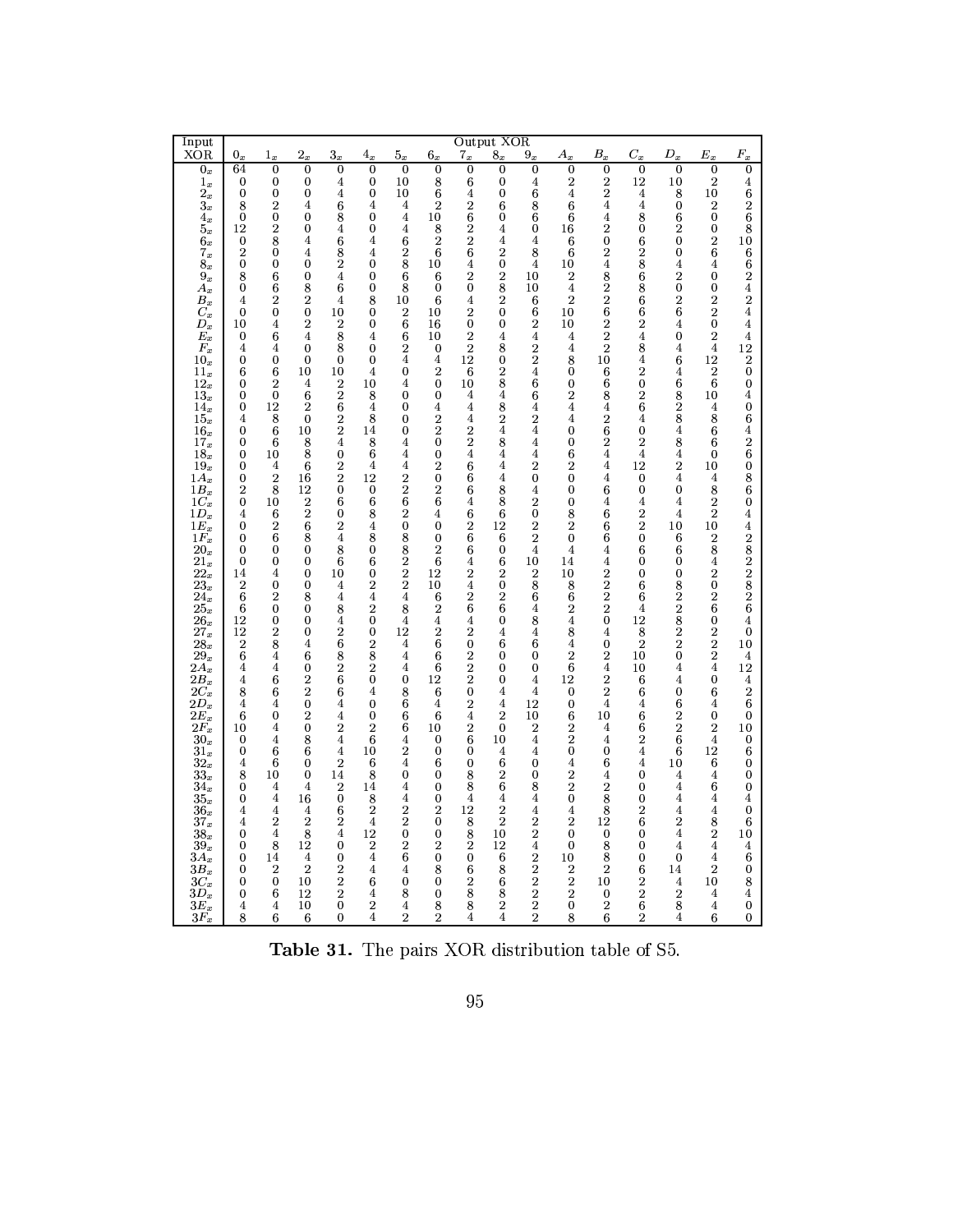| Input                     |                               |                                            |                                  |                                  |                               |                                               |                                        |                                       | Output XOR                                    |                                                    |                                   |                                           |                                             |                                               |                                                    |                                    |  |
|---------------------------|-------------------------------|--------------------------------------------|----------------------------------|----------------------------------|-------------------------------|-----------------------------------------------|----------------------------------------|---------------------------------------|-----------------------------------------------|----------------------------------------------------|-----------------------------------|-------------------------------------------|---------------------------------------------|-----------------------------------------------|----------------------------------------------------|------------------------------------|--|
| XOR                       | $0_x$                         | $_{1x}$                                    | $_{2x}$                          | $3_x$                            | $4\underline{x}$              | $5_x$                                         | $6_x\,$                                | $7_x$                                 | $\mathbf{8}_{x}$                              | $9_x$                                              | $A_x$                             | $B_x$                                     | $C_x$                                       | $D_x$                                         | $E_x$                                              | $F_x$                              |  |
| $0_x$                     | 64<br>$\mathbf 0$             | $\overline{0}$<br>$\mathbf 0$              | $\overline{0}$<br>$\mathbf 0$    | $\mathbf 0$<br>$\,$ 6            | $\overline{0}$<br>$\mathbf 0$ | $\overline{0}$<br>$\overline{2}$              | $\overline{0}$<br>6                    | $\bf{0}$<br>$\overline{2}$            | 0<br>$\mathbf 0$                              | $\overline{0}$<br>$\overline{4}$                   | $\overline{0}$<br>$\,2$           | $\overline{0}$<br>$\overline{4}$          | $\overline{0}$<br>6                         | $\overline{0}$<br>16                          | $\bf{0}$<br>14                                     | $\overline{0}$<br>$\overline{2}$   |  |
| 1 <sub>x</sub><br>$2_x$   | $\bf{0}$                      | $\overline{0}$                             | $\bf{0}$                         |                                  | $\bf{0}$                      | $10\,$                                        | $\,$ 6                                 | 10                                    | $\bf{0}$                                      |                                                    |                                   | 8                                         | $\,6$                                       | $\,$ 6                                        |                                                    | $\overline{\mathbf{c}}$            |  |
| $\bar{3}_x$               | $\mathbf 0$                   | 8                                          | $\mathbf 0$                      | $\frac{2}{8}$                    | 0                             | 6                                             | $\overline{4}$                         | $\,6$                                 | $\overline{4}$                                | $_4^2$                                             | $\frac{4}{4}$                     | 12                                        | $\overline{2}$                              | $\overline{4}$                                | $\begin{array}{c} 8 \\ 2 \end{array}$              | 0                                  |  |
| $\scriptstyle 4_x$        | 0                             | $\overline{0}$                             | $\overline{0}$                   | 8                                | $\mathbf 0$                   | $\overline{0}$                                | 8                                      | 0                                     | $\bf{0}$                                      | 6                                                  | 8                                 | 10                                        | $\overline{2}$                              | $\overline{4}$                                | 10                                                 | 8                                  |  |
| $5_x\,$<br>$6_x$          | 10<br>$\mathbf 0$             | $\overline{2}$<br>8                        | $\overline{4}$<br>$\overline{4}$ | $\overline{4}$<br>$\overline{4}$ | 4                             | 8<br>$\overline{4}$                           | $\frac{8}{2}$                          | $\overline{4}$<br>$\boldsymbol{2}$    | $\overline{2}$<br>12                          | $\overline{2}$<br>$\boldsymbol{0}$                 | $\mathbf 0$<br>$\,2$              | 4<br>6                                    | $\bar{0}$<br>$\,$ 6                         | 8<br>$\overline{2}$                           | $\boldsymbol{0}$<br>$\boldsymbol{2}$               | $\overline{4}$<br>$\boldsymbol{2}$ |  |
| $7_x$                     | $\boldsymbol{6}$              | 6                                          | 4                                | 0                                | $\frac{8}{2}$                 | 10                                            |                                        | $\overline{\mathbf{c}}$               | $\overline{2}$                                | $\overline{\mathbf{c}}$                            | 6                                 | 6                                         | 8                                           | $\bf{0}$                                      | $\bar{6}$ 6                                        | $\overline{2}$                     |  |
| $8_x$                     | 0                             | 0                                          | $\overline{0}$                   | 6                                | $\mathbf 0$                   |                                               | 16                                     | $\overline{\mathbf{4}}$               | $\mathbf 0$                                   | $\overline{2}$                                     | $\,6$                             | $\overline{\mathbf{c}}$                   | $\overline{\mathbf{4}}$                     | 12                                            |                                                    | $\overline{4}$                     |  |
| $9_x$<br>$A_x$            | 10<br>0                       | $\overline{4}$<br>14                       | $\overline{2}$<br>$\overline{4}$ | 6<br>4                           | $\mathbf 0$<br>0              | $\frac{2}{2}$                                 | 6<br>$\overline{2}$                    | $\frac{2}{2}$                         | 4<br>10                                       | $\overline{0}$<br>$\overline{4}$                   | 8<br>$\overline{4}$               | $\overline{6}$<br>$\overline{4}$          | $\overline{4}$<br>6                         | $\overline{4}$<br>$\overline{4}$              | $\frac{2}{2}$                                      | $\overline{4}$<br>2                |  |
| $B_x$                     | $\overline{4}$                | 6                                          | $\overline{c}$                   | $\mathbf 0$                      | $\overline{2}$                | $\overline{2}$                                | 12                                     | 8                                     | $\overline{2}$                                | $\frac{2}{8}$                                      | $\boldsymbol{2}$                  | 6                                         | 8                                           | $\sqrt{2}$                                    | $\bf{0}$                                           | 6                                  |  |
| $C_x$                     | $\mathbf 0$                   | $\mathbf 0$                                | $\bf{0}$                         | 12                               | 0                             | 10                                            | 4                                      | $\,$ 6                                | $\bf{0}$                                      |                                                    | $\overline{4}$                    | 4                                         | $\frac{2}{2}$                               | 12                                            | $\overline{2}$                                     | 0                                  |  |
| $\overline{D}_x$          | 12<br>$\bf{0}$                | $\mathbf 0$<br>6                           | $\overline{2}$<br>4              | 10<br>$\mathbf 0$                | 6<br>$\overline{4}$           | $\overline{\mathbf{4}}$<br>$\overline{4}$     | $\overline{4}$<br>10                   | $\overline{2}$<br>8                   | $\overline{4}$<br>6                           | $\frac{2}{2}$                                      | $6\phantom{.}6$<br>$\overline{4}$ | 0<br>6                                    |                                             | $\,6$<br>$\mathbf 0$                          | $\overline{0}$<br>6                                | $\overline{4}$<br>$\boldsymbol{2}$ |  |
| $E_x$<br>$F_x$            | $\overline{2}$                | $\overline{2}$                             | $\overline{c}$                   | $\overline{2}$                   | 6                             | $\frac{2}{8}$                                 | 6                                      | $\overline{2}$                        | 10                                            | $\overline{4}$                                     | $\,$ 8 $\,$                       | $^2_6$                                    | $\sqrt{6}$                                  | $\overline{4}$                                | $\overline{4}$                                     | $^2_6$                             |  |
| $10_x$                    | $\bf{0}$<br>6                 | $\mathbf 0$                                | $\mathbf 0$<br>6                 | 8<br>$\overline{4}$              | 0<br>6                        |                                               | $\bf{0}$<br>6                          | 12<br>$\overline{4}$                  | 0<br>6                                        | $\overline{4}$<br>6                                | $\,2$<br>$\overline{4}$           |                                           | 8<br>$\overline{4}$                         | $\overline{4}$<br>$\bf{0}$                    | 6<br>6                                             | $\mathbf 0$                        |  |
| $11_x$<br>12 <sub>x</sub> | 0                             | $\begin{array}{c} 2 \\ 8 \\ 6 \end{array}$ | $\overline{4}$                   | $\overline{2}$                   | 0                             | $\frac{2}{4}$                                 | $\overline{2}$                         | $\bf{0}$                              | $\overline{4}$                                | 10                                                 | 6                                 | $\frac{2}{2}$                             | 8                                           | 6                                             | 4                                                  | 4                                  |  |
| $13_x$                    | 6                             |                                            | 12                               | $\mathbf 0$                      | 12                            | $\overline{\mathbf{c}}$                       | 0                                      | 6                                     | 6                                             | $\overline{2}$                                     | $\mathbf 0$                       | $\overline{4}$                            | $\mathbf 0$                                 | $\overline{2}$                                | 4                                                  | $\overline{2}$                     |  |
| $14_x$<br>$15_x$          | $\bf{0}$<br>$\overline{2}$    | $\overline{4}$<br>$\overline{2}$           | 6<br>$\boldsymbol{6}$            | $\overline{2}$<br>$\,$ 6         | 8<br>$\overline{4}$           | 6<br>$\overline{4}$                           | $\mathbf 0$<br>$\overline{\mathbf{c}}$ | $\,2$<br>$\,$ 6                       | $\frac{6}{2}$                                 | 10<br>$\,6$                                        | $\overline{4}$<br>8               | $\mathbf 0$<br>$\overline{4}$             | $\boldsymbol{2}$<br>$\overline{\mathbf{4}}$ | $\overline{4}$<br>$\bf{0}$                    | 6<br>$\overline{4}$                                | $\overline{4}$<br>$\overline{4}$   |  |
| $16_x$                    | $\bf{0}$                      | $\overline{4}$                             | 14                               | 6                                | 8                             | $\overline{4}$                                | $\overline{2}$                         | $\,6$                                 | $\frac{2}{2}$                                 | $\mathbf 0$                                        | $\sqrt{2}$                        | $\mathbf 0$                               | $\overline{4}$                              |                                               | $\bf{0}$                                           | 10                                 |  |
| $17_x$                    | $\overline{\mathbf{c}}$       | $\,$ 6                                     | 8                                | 0                                | $\bf{0}$                      | $\overline{2}$                                | $\bf{0}$                               | $\,2$                                 |                                               | 6                                                  | $\overline{0}$                    | 8                                         | 8                                           | $\begin{smallmatrix}2\2\2\4\end{smallmatrix}$ | 12                                                 | 6                                  |  |
| $18_x$<br>$19_x$          | $\mathbf 0$<br>$\overline{2}$ | 4<br>6                                     | 6<br>$\mathbf 0$                 | 6<br>$\overline{c}$              | 8<br>$\overline{4}$           | $\overline{\mathbf{4}}$<br>4                  | $\overline{2}$<br>$\overline{4}$       | $\,2$<br>$\sqrt{6}$                   | $\,$ 6<br>$\overline{4}$                      | $\overline{4}$<br>8                                | 6<br>6                            | $\overline{4}$<br>4                       | $\frac{2}{2}$                               | $\overline{\mathbf{c}}$                       | $\overline{2}$<br>$\boldsymbol{6}$                 | $\overline{4}$<br>$\overline{4}$   |  |
| $1A_x$                    | 0                             | 6                                          | 6                                | $\mathbf 0$                      | 8                             | $\frac{2}{4}$                                 | 4                                      | 6                                     | $\overline{4}$                                | $\,2$                                              | $\overline{4}$                    | 6                                         | $\frac{2}{6}$                               | $\bf{0}$                                      | $\overline{4}$                                     | 10                                 |  |
| $1B_x$                    | 0<br>$\bf{0}$                 | $\overline{4}$<br>$\mathbf 0$              | 10<br>8                          | $\overline{2}$                   | 4<br>12                       |                                               | $\overline{2}$<br>6                    | 6<br>$\overline{2}$                   | 6<br>8                                        | $\overline{6}$<br>$\,$ 6                           | $\,2$<br>6                        | $\overline{\mathbf{c}}$<br>$\overline{2}$ | $\overline{4}$                              | 6<br>$\overline{0}$                           | $\overline{2}$<br>$\overline{\mathbf{4}}$          | $\boldsymbol{2}$<br>$\overline{2}$ |  |
| $1\tilde{C}_x$<br>$1D_x$  | $\boldsymbol{2}$              | 4                                          | $\overline{0}$                   | $^2_6$                           | 8                             | $^2_6$                                        | $\mathbf 0$                            | $\bar{2}$                             | $\overline{6}$                                | 8                                                  | $\,6$                             | $\bf{0}$                                  | $\boldsymbol{2}$                            | 4                                             | $\bf{0}$                                           | 10                                 |  |
| $1E_x$                    | 0                             | 10                                         | 8                                | $\overline{2}$                   | 8                             | $\overline{2}$                                | 0                                      | $\overline{2}$                        | 6                                             | $\overline{4}$                                     | $\,2$                             | 4                                         | $\,$ 6                                      | $\overline{4}$                                | $\overline{2}$                                     | $\overline{4}$                     |  |
| $1F_x$<br>$20_x$          | $\mathbf 0$<br>$\bf{0}$       | 6<br>$\mathbf 0$                           | $\bar{6}$<br>$\mathbf 0$         | $\bar{8}$<br>0                   | 6<br>$\mathbf 0$              | $\overline{4}$<br>6                           | $\overline{2}$<br>6                    | $\overline{4}$<br>$\overline{4}$      | $\overline{4}$<br>0                           | $\overline{2}$<br>$\overline{4}$                   | $\frac{5}{8}$                     | 0<br>8                                    | $\overline{2}$<br>$\overline{4}$            | $\overline{4}$<br>$\,$ 6                      | $\bar{2}$                                          | 12<br>8                            |  |
| $21_x$                    | $\overline{2}$                | $\frac{8}{2}$                              | $\overline{6}$                   | 8                                | $\overline{4}$                | $\overline{4}$                                | $\overline{6}$                         | 6                                     | $\frac{8}{6}$                                 | $\overline{4}$                                     | $\overline{0}$                    | $\overline{4}$                            | 0                                           | $\frac{2}{2}$                                 | $\frac{1\bar{0}}{2}$                               | $\bf{0}$                           |  |
| $\frac{22}{23x}$          | 16                            | $\overline{4}$                             | $\overline{4}$<br>$\overline{0}$ | 6<br>$\overline{4}$              | $\,2$<br>$\overline{4}$       | 4                                             | $\overline{2}$                         | $\bf{0}$                              |                                               | $\overline{4}$                                     | 8                                 | $\boldsymbol{2}$                          | 0                                           | $\overline{6}$                                |                                                    | $\overline{4}$                     |  |
| $24_x$                    | $\mathbf 0$<br>10             | 8                                          | $\mathbf 0$                      | 6                                | 12                            | 6<br>6                                        | 10<br>10                               | 4<br>$\overline{4}$                   | $\frac{2}{8}$                                 | $\overline{2}$<br>$\overline{0}$                   | 6<br>$\mathbf 0$                  | $\frac{5}{0}$                             | 4<br>$\mathbf 0$                            | $\bf{0}$                                      | $\,6$<br>0                                         | 4<br>$\mathbf 0$                   |  |
| $25_x$                    | $\bf{0}$                      | $\frac{2}{2}$                              | 4                                | $\overline{2}$                   | $\bf{0}$                      | 4                                             | $\overline{4}$                         | $\bf{0}$                              | $\overline{4}$                                | 0                                                  | 10 <sup>°</sup>                   | 10                                        | 4                                           | 10                                            | 6                                                  | 4                                  |  |
| $26_x$<br>$27^\circ_x$    | $\overline{\mathbf{c}}$<br>8  | $\overline{4}$                             | $\overline{0}$<br>$\mathbf 0$    | $1\overline{2}$<br>8             | $\frac{2}{2}$                 | $\overline{2}$<br>$\overline{\mathbf{4}}$     | 6<br>$\overline{c}$                    | $\overline{2}$<br>$\overline{4}$      | $\overline{4}$<br>0                           | 4<br>6                                             | 8<br>$\,2$                        | 0<br>4                                    | 6<br>4                                      | $\,$ 6<br>8                                   | $\begin{smallmatrix} 8\ 2\ 2\ 2 \end{smallmatrix}$ | 0<br>6                             |  |
| $28_x$                    | $\boldsymbol{6}$              | 8                                          | $\overline{4}$                   | $\overline{6}$                   | $\bf{0}$                      | $\overline{4}$                                | $\frac{2}{6}$                          | $\frac{2}{8}$                         | $\overline{4}$                                | 8                                                  | $\overline{2}$                    | 6                                         | $\overline{4}$                              | $\frac{2}{4}$                                 |                                                    | 4                                  |  |
| $29_x$                    | $\overline{2}$                | 4                                          | 4                                | $\mathbf 0$                      | 8                             | 8                                             |                                        |                                       | 6                                             | $\overline{4}$                                     | $\bf{0}$                          | 4                                         | 4                                           |                                               |                                                    | 0                                  |  |
| $2A_x$                    | 6<br>12                       | $\overline{0}$<br>$\mathbf 0$              | $\overline{0}$<br>4              | 6<br>0                           | 6<br>$\mathbf 0$              | $\overline{4}$<br>$\overline{4}$              | 6<br>$\overline{2}$                    | $\begin{array}{c} 8 \\ 2 \end{array}$ | $\overline{2}$<br>$\,2$                       | $\overline{4}$<br>6                                | $\mathbf 0$<br>10                 | $\boldsymbol{2}$<br>6                     | $\overline{2}$<br>10                        | $\overline{4}$<br>$\,2$                       | $\overline{6}$<br>$\overline{4}$                   | 8<br>0                             |  |
| $2B_x$<br>$2C_x$          | $\overline{4}$                | $\overline{2}$                             | 6                                | $\mathbf 0$                      | $\overline{0}$                | 6                                             | 8                                      | $\overline{6}$                        | $\overline{4}$                                | $\overline{2}$                                     | $\boldsymbol{2}$                  | 8                                         | 4                                           | 6                                             | $\overline{4}$                                     | $\overline{2}$                     |  |
| $2D_x$                    | 6                             | $\overline{2}$                             | $\boldsymbol{2}$                 | 6                                | 6                             | 4                                             | 4                                      | $\boldsymbol{2}$                      | 6                                             | $\overline{2}$                                     | $\overline{4}$                    | 8                                         | $\overline{4}$                              | $\boldsymbol{2}$                              | 4                                                  | $\overline{2}$                     |  |
| $2\sqrt{E_x}$<br>$2F_x$   | $\overline{4}$<br>10          | $\overline{6}$<br>$\mathbf 0$              | $\overline{2}$<br>$\overline{4}$ | $\overline{4}$                   | $\overline{2}$<br>0           | $\overline{4}$<br>6                           | $\overline{4}$<br>6                    | $\frac{2}{2}$                         | $\overline{4}$<br>0                           | $\frac{2}{4}$                                      | $\overline{4}$<br>$\overline{4}$  | $\frac{6}{2}$                             | $\overline{4}$<br>6                         | $1\overline{0}$                               | $\overline{4}$<br>$\boldsymbol{2}$                 | $\overline{2}$<br>8                |  |
| $30_x\,$                  | $\mathbf 0$                   | 12                                         | 8                                | $\frac{8}{2}$                    | $\mathbf 0$                   | 6                                             | $\mathbf 0$                            | $\bf{0}$                              | $\boldsymbol{6}$                              | $\,$ 6                                             | $\boldsymbol{0}$                  |                                           | 8                                           | $\frac{2}{2}$                                 | $\sqrt{6}$                                         | $\,$ 6                             |  |
| $31_x$                    | $\overline{2}$<br>$\bf{4}$    | 6<br>$\overline{2}$                        | 10<br>$\overline{2}$             | $\overline{4}$<br>8              | $\overline{2}$<br>10          | $\frac{2}{8}$                                 | $\overline{2}$<br>8                    | $\overline{4}$<br>6                   | 6<br>0                                        | 0<br>$\overline{2}$                                | $\,2$<br>$\sqrt{2}$               | 6<br>4                                    | 0<br>4                                      | $\frac{5}{2}$                                 | $\overline{4}$<br>$\overline{2}$                   | 12<br>$\bf{0}$                     |  |
| $32^\circ_x$<br>$33_x$    | $\overline{4}$                | $\overline{2}$                             | $\overline{2}$                   |                                  | 6                             | $\bar{0}$                                     | $\overline{4}$                         | $\bf{0}$                              | 10                                            | $\,6$                                              | $\overline{6}$                    | 4                                         | $\mathbf 0$                                 | $\sqrt{4}$                                    | 8                                                  | $\,$ 6 $\,$                        |  |
| $34\tilde{x}$             | 0                             | $\overline{4}$                             | $\bf{4}$                         | $\frac{2}{2}$                    | 6                             | $\overline{4}$                                | 0                                      | $\overline{4}$                        | 6                                             | $\boldsymbol{2}$                                   | $\,$ 6                            | 4                                         | $\overline{2}$                              | 8                                             | $\bf{0}$                                           | 12                                 |  |
| $35_x$<br>$36_x$          | 6<br>$\bf{0}$                 | 12<br>$\boldsymbol{2}$                     | $\overline{4}$<br>$\overline{2}$ | $\overline{2}$<br>4              | 4<br>$\overline{4}$           | $\frac{2}{4}$                                 | $\overline{2}$<br>4                    | $\overline{4}$<br>0                   |                                               | $\overline{2}$<br>10                               | $\boldsymbol{2}$<br>12            | $\mathbf 0$<br>4                          | $\sqrt{6}$<br>0                             | $\overline{4}$<br>10                          | $\overline{4}$<br>$\overline{4}$                   | $\sqrt{2}$<br>$\overline{2}$       |  |
| $37_x$                    | 10                            | $\frac{2}{4}$                              | $\overline{2}$                   | 6                                | 14                            | $\frac{2}{2}$                                 | $\overline{2}$                         | 6                                     | $\begin{smallmatrix}8\2\2\4\end{smallmatrix}$ | $\mathbf 0$                                        | $\overline{4}$                    | 6                                         |                                             | $\bf{0}$                                      | $\overline{4}$                                     | $\frac{2}{8}$                      |  |
| $38_x$                    | 0                             |                                            | 14                               | 0                                | 8                             |                                               | 0                                      | $\overline{4}$                        |                                               | 4                                                  | $\overline{2}$                    | 0                                         | $\frac{2}{8}$                               | $\overline{2}$                                | 4                                                  |                                    |  |
| $39_x$<br>$3A_x$          | $\overline{2}$<br>8           | $\overline{4}$<br>$\overline{4}$           | 8<br>$\overline{0}$              | 0<br>4                           | 6<br>6                        |                                               | $\mathbf 0$<br>0                       | 6<br>$\overline{4}$                   | $\,2$<br>$\overline{6}$                       | 6<br>8                                             | $\overline{4}$<br>6               | $\overline{2}$<br>$\bf{0}$                | $\begin{matrix} 8 \\ 6 \end{matrix}$        | $\,6$<br>$\bf{0}$                             | $\,2$<br>$\overline{4}$                            | 6<br>6                             |  |
| $3B_x$                    | 0                             | $\overline{4}$                             | 6                                | 6                                | $\,2$                         | $\begin{smallmatrix}2\2\2\2\end{smallmatrix}$ | $\overline{2}$                         | 14                                    | $\mathbf 0$                                   | 12                                                 | $\mathbf 0$                       | $\overline{4}$                            | $\,2$                                       |                                               | $\begin{smallmatrix}8\\2\end{smallmatrix}$         | $\mathbf 0$                        |  |
| $3C_x$                    | 0<br>$\bf{0}$                 | $\,$ 6<br>6                                | 16                               | 0<br>$\overline{2}$              | $\bar{2}$                     | 6                                             | $\overline{2}$                         | 8                                     | $\overline{4}$<br>$\overline{4}$              | $\overline{\mathbf{c}}$<br>$\overline{\mathbf{c}}$ | $\boldsymbol{0}$<br>6             | 12                                        | $\overline{6}$<br>6                         |                                               | $\overline{4}$                                     | 0<br>10                            |  |
| $3D_x$<br>$3E_x$          | 4                             | $\overline{2}$                             | $\frac{2}{2}$                    | $\overline{4}$                   | $\,2$<br>$\overline{4}$       | 0                                             | 8<br>6                                 | $\,2$<br>10                           | $\overline{4}$                                | $\bar{2}$                                          | 4                                 | $^2_{\phantom{1}6}$                       | 6                                           | $\begin{smallmatrix}2\2\2\2\end{smallmatrix}$ | 6                                                  | $\,2$                              |  |
| $3F_x$                    | 0                             | $\overline{4}$                             | 6                                | 6                                | $\overline{4}$                | 8                                             | $\overline{4}$                         | 0                                     | $\overline{4}$                                | 8                                                  | $\overline{4}$                    | 0                                         | 4                                           | 8                                             | $\,2$                                              | $\boldsymbol{2}$                   |  |

CD4FE![F5@01BRP³aµ\¶ :<01PRQB0S<Q0KTMbQ5/1EHT8V
=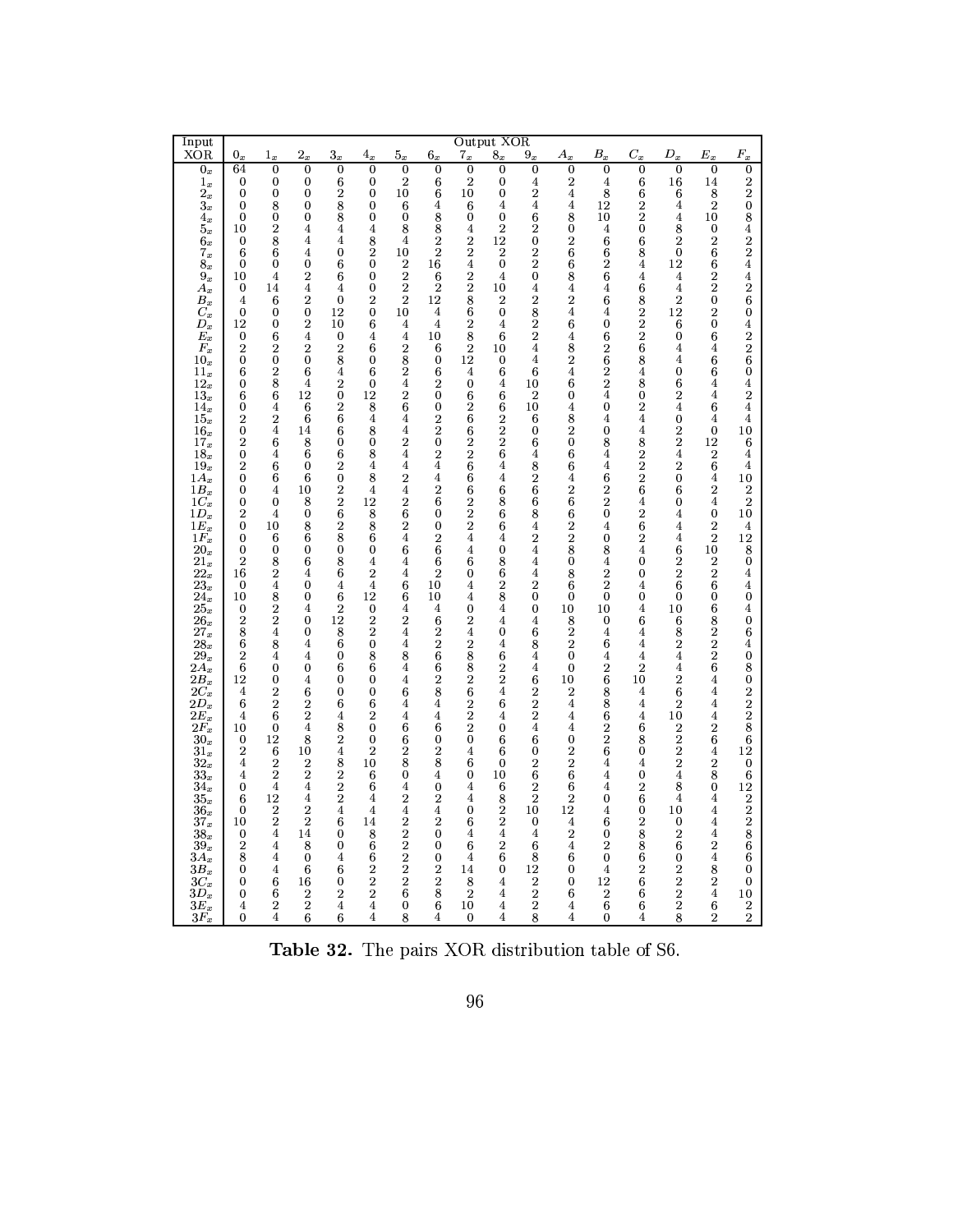| Input                              |                                  |                                    |                                               |                                               |                                               |                                               |                                             |                                  | Output XOR                                |                                    |                                           |                                            |                                    |                                                 |                                    |                                           |  |
|------------------------------------|----------------------------------|------------------------------------|-----------------------------------------------|-----------------------------------------------|-----------------------------------------------|-----------------------------------------------|---------------------------------------------|----------------------------------|-------------------------------------------|------------------------------------|-------------------------------------------|--------------------------------------------|------------------------------------|-------------------------------------------------|------------------------------------|-------------------------------------------|--|
| XOR                                | $0_x$                            | $1_x$                              | $2_x$                                         | $3_x$                                         | $_{4x}$                                       | $5_x\,$                                       | $6_x\,$                                     | $7_{x}$                          | $8_x$                                     | $9_x$                              | $\underline{A_x}$                         | $B_x$                                      | $C_x$                              | $D_x$                                           | $E_x\$                             | $F_x$                                     |  |
| $0_x$                              | 64<br>$\mathbf 0$                | $\overline{0}$<br>$\mathbf 0$      | $\overline{0}$<br>$\mathbf 0$                 | $\overline{0}$                                | $\overline{0}$<br>$\bf{0}$                    | $\overline{0}$<br>$\overline{4}$              | $\mathbf 0$<br>$\overline{4}$               | $\overline{0}$<br>14             | $\overline{0}$<br>$\bf{0}$                | $\overline{0}$<br>12               | $\overline{0}$<br>$\overline{4}$          | $\overline{0}$<br>$\,$ 6                   | $\overline{0}$                     | $\overline{0}$<br>$\,6$                         | $\overline{0}$<br>6                | $\overline{0}$<br>$\overline{4}$          |  |
| $1\,x$<br>$\mathbf{2}_x$           | $\mathbf 0$                      | $\check{\mathbf{0}}$               | $\check{\mathbf{0}}$                          | $^2_{\rm 0}$                                  | $\bar{0}$                                     | 12                                            | $\boldsymbol{2}$                            | $\overline{2}$                   | 0                                         | $\overline{4}$                     | $\bf{0}$                                  | $\overline{4}$                             | $\frac{2}{8}$                      | $12\,$                                          | $\boldsymbol{6}$                   | 14                                        |  |
| $3_x^{\circ}$                      | 8                                | $\overline{2}$                     | 12                                            | $\frac{2}{8}$                                 | 6                                             | 8                                             | 6                                           | 0                                | 6                                         | $\overline{4}$                     | $\overline{4}$                            | $\overline{2}$                             | $\frac{2}{2}$                      | $\mathbf 0$                                     | $\mathbf 0$                        | $\frac{2}{2}$                             |  |
| $4_x$<br>$5_x$                     | $\mathbf 0$<br>6                 | $\overline{0}$<br>$\mathbf 0$      | $\overline{0}$<br>$\mathbf 0$                 | $\overline{2}$                                | 0<br>8                                        | $\overline{4}$<br>0                           | 4<br>8                                      | 8<br>$\overline{4}$              | 0<br>$\mathbf 0$                          | 8<br>$\overline{2}$                | 8<br>6                                    | 12<br>$\bf{0}$                             | 10                                 | $\overline{6}$<br>6                             | $\overline{2}$<br>6                | 6                                         |  |
| $6_x\,$                            | $\mathbf 0$                      | $\overline{2}$                     | 12                                            | $\bf{0}$                                      | $\bar{\text{8}}\over 0$                       | 4                                             |                                             | $\overline{2}$                   | $\overline{4}$                            | $\overline{4}$                     | $\overline{4}$                            | $\overline{2}$                             | 6                                  | $\mathbf 0$                                     | 6                                  | $\overline{2}$                            |  |
| $7_x$                              | $\overline{4}$                   | $\overline{6}$                     | 4                                             | 12                                            |                                               | 4                                             | $\begin{smallmatrix}8\0\0\end{smallmatrix}$ | 0                                | 0                                         | 14                                 | $\overline{2}$                            | 6                                          | $\overline{4}$                     | $\mathbf 0$                                     | $\mathbf 0$                        | $\,6$                                     |  |
| $8\hspace{-0.9pt}x$<br>$9_x$       | $\mathbf 0$<br>10                | $\mathbf 0$<br>8                   | $\mathbf 0$<br>4                              | 8                                             | $\mathbf 0$<br>6                              | 0                                             | $\overline{\mathbf{c}}$                     | 10<br>0                          | 0<br>$\boldsymbol{2}$                     | $\overline{4}$<br>6                | 12<br>8                                   | 4<br>$\boldsymbol{2}$                      | 6<br>$\mathbf 0$                   | 6<br>6                                          | $\mathbf 0$<br>$\mathbf 0$         | 8<br>$\mathbf 0$                          |  |
| $A_x$                              | 0                                | 10                                 | 6                                             | $^8_2$                                        | 12                                            | $\frac{2}{2}$                                 | $\overline{4}$                              | 0                                | $\overline{4}$                            | $\overline{4}$                     | 6                                         | $\overline{4}$                             | $\overline{4}$                     | $\mathbf 0$                                     | 0                                  | 6                                         |  |
| $B_x$<br>$C_x$                     | $\bf{0}$<br>$\mathbf 0$          | $\overline{2}$<br>$\mathbf 0$      | $\overline{2}$<br>$\mathbf 0$                 | $\overline{2}$<br>$\overline{4}$              | $\overline{4}$<br>0                           | 8<br>$\overline{\mathbf{4}}$                  | 6<br>8                                      | $\overline{4}$<br>$\overline{4}$ | $\overline{4}$<br>0                       | $\overline{0}$<br>$\overline{2}$   | $\overline{4}$<br>6                       | $\boldsymbol{2}$<br>$\bf{0}$               | 6<br>14                            | $\overline{4}$<br>12                            | $\overline{2}$<br>8                | 14<br>$\overline{2}$                      |  |
| $D_{\it x}$                        | 6                                | $\boldsymbol{6}$                   | $\tilde{2}$                                   | $\overline{4}$                                | $\overline{2}$                                | 6                                             | 4                                           | $\,$ 6                           | $\,$ 6                                    | $\overline{4}$                     | 8                                         | 8                                          | 0                                  | $\overline{2}$                                  | $\bf{0}$                           | $\bf{0}$                                  |  |
| $E_x$                              | $\mathbf 0$                      | 12                                 | 10                                            | 10                                            | $\bf{0}$                                      | $\begin{smallmatrix}2\0\8\end{smallmatrix}$   | 4                                           | $\overline{2}$                   | 8                                         | 6                                  | $\overline{4}$                            | $\overline{2}$                             | $\bf{0}$                           | $\mathbf 0$                                     | $\boldsymbol{2}$                   | $\overline{2}$                            |  |
| $\overline{F}_x$<br>$10_x$         | $\overline{2}$<br>$\bf{0}$       | 0<br>$\mathbf 0$                   | $\bf{0}$<br>$\overline{0}$                    | 0<br>$\overline{4}$                           | 6<br>$\mathbf 0$                              |                                               | 8<br>8                                      | $\bf{0}$<br>6                    | $\sqrt{6}$<br>$\mathbf 0$                 | $\overline{\mathbf{c}}$<br>$\,$ 6  | $\overline{\mathbf{4}}$<br>$\overline{4}$ | $\overline{6}$<br>10                       | 8<br>8                             | $\overline{0}$<br>$\overline{4}$                | $\overline{6}$<br>8                | 8<br>4                                    |  |
| $11_x$                             | 6                                | 10                                 | 10                                            | 4                                             | $\overline{4}$                                | $\begin{smallmatrix}2\2\8\6\end{smallmatrix}$ | 0                                           | $\overline{4}$                   | $\overline{4}$                            | 0                                  | $\,2$                                     | 8                                          | $\overline{4}$                     | $\begin{matrix} 2 \\ 0 \end{matrix}$            | $\overline{2}$                     | $\boldsymbol{2}$                          |  |
| 12 <sub>x</sub><br>$13_x\,$        | $\mathbf{0}$<br>4                | $\mathbf 0$<br>4                   | $\frac{8}{2}$                                 | 8<br>$\overline{2}$                           | $\overline{c}$                                |                                               | $\overline{2}$<br>0                         | 8<br>$\overline{2}$              | 6<br>$\boldsymbol{2}$                     | $\overline{4}$<br>$\overline{2}$   | $\overline{2}$<br>0                       | 8<br>$\overline{4}$                        | $\mathbf 0$<br>6                   |                                                 | 8<br>14                            | 0<br>0                                    |  |
| $14_x$                             | $\mathbf 0$                      | 8                                  | $\boldsymbol{6}$                              | $\frac{5}{2}$                                 | $\begin{smallmatrix}8\8\end{smallmatrix}$     | 8                                             | $\overline{\mathbf{c}}$                     | 6                                | $\overline{4}$                            | $\frac{5}{2}$                      | $\overline{0}$                            | $\boldsymbol{2}$                           | 8                                  | $\begin{smallmatrix} 8\ 6\ 2 \end{smallmatrix}$ | $\mathbf 0$                        | $\boldsymbol{2}$                          |  |
| $15_x\,$                           | $\overline{4}$<br>$\overline{0}$ | $\overline{4}$                     | 8                                             |                                               | $\overline{4}$                                | 0                                             | $\overline{4}$                              | 10                               | 8                                         |                                    | $\overline{4}$                            | $\overline{\mathbf{4}}$                    | 4                                  | $\overline{4}$                                  | $\bf{0}$                           | 4                                         |  |
| $16_x$<br>$17_x$                   | 8                                | $\overline{6}$<br>$\boldsymbol{2}$ | 10<br>4                                       |                                               | $\overline{c}$<br>6                           | $\frac{2}{4}$                                 | $\overline{2}$<br>0                         | $\overline{4}$<br>6              | 10<br>4                                   | 8<br>$\overline{4}$                | $\frac{2}{8}$                             | $\frac{2}{2}$                              | $\mathbf 0$<br>0                   | $\overline{4}$                                  | 10<br>8                            | $\mathbf 0$<br>8                          |  |
| $18_x$                             | $\bf{0}$                         | 16                                 | $\overline{2}$                                | $\begin{smallmatrix}2\2\2\2\end{smallmatrix}$ | 6                                             | $\overline{0}$                                | 6                                           | $\mathbf 0$                      | 6                                         | $\overline{2}$                     |                                           | $\overline{0}$                             | 6                                  | $\overline{0}$                                  | $\frac{2}{2}$                      | 8                                         |  |
| 19 <sub>x</sub><br>$1\cal{A}_x$    | $\mathbf 0$<br>$\bf{0}$          | 8                                  | $\overline{0}$<br>$\overline{4}$              |                                               | 4<br>12                                       | 4<br>$\overline{4}$                           | 10<br>$\mathbf 0$                           | $\overline{4}$<br>6              | 8<br>$\overline{4}$                       | 0<br>$\overline{4}$                | 6<br>$\overline{0}$                       | 4<br>$\overline{2}$                        | $\boldsymbol{2}$<br>$\overline{0}$ | 6<br>6                                          | $\overline{4}$                     | $\overline{4}$<br>8                       |  |
| $1B_x$                             | $\bf{0}$                         | $\frac{2}{6}$                      | $\overline{2}$                                | $\begin{array}{c} 8 \\ 6 \end{array}$         | $\overline{4}$                                | $\overline{2}$                                | 4                                           | $\overline{4}$                   | 6                                         | $\overline{4}$                     | 8                                         | $\overline{4}$                             | $\overline{2}$                     | $\mathbf 0$                                     | 10                                 | $\boldsymbol{2}$                          |  |
| $1C_x$                             | 0<br>$\overline{4}$              | 8<br>$\overline{4}$                | $\overline{4}$<br>$\overline{4}$              | $\overline{4}$<br>$\bf{0}$                    | $\overline{2}$<br>$\bf{0}$                    | $\sqrt{6}$<br>$\overline{2}$                  | 6<br>4                                      | $\,$ 6<br>$\overline{2}$         | $\,$ 6<br>4                               | $\overline{4}$<br>$\boldsymbol{2}$ | $\,$ 6<br>$\boldsymbol{2}$                | 8<br>$\overline{\mathbf{4}}$               | $\bf{0}$<br>10                     | $\overline{2}$<br>10                            | $\bf{0}$<br>8                      | $\overline{2}$<br>4                       |  |
| $1D_x$<br>$1E_x$                   | $\mathbf 0$                      | $\mathbf 0$                        | $\overline{2}$                                | $\overline{2}$                                | 12                                            | $\sqrt{6}$                                    | $\overline{2}$                              | 0                                | 12                                        | $\overline{2}$                     | $\overline{2}$                            | 4                                          | $\boldsymbol{2}$                   | 6                                               | 8                                  | 4                                         |  |
| $1F_x$                             | $\overline{2}$                   | $\overline{2}$                     | 10                                            | 14                                            | $\boldsymbol{2}$                              | $\overline{4}$                                | $\overline{2}$                              | $\overline{4}$                   | 4                                         | 6                                  | $\overline{0}$                            |                                            | $\overline{4}$                     | 8                                               | $\mathbf 0$                        | $\mathbf 0$                               |  |
| $20_x$<br>$21_x$                   | $\mathbf 0$<br>$\overline{4}$    | $\mathbf 0$                        | $\mathbf 0$<br>6                              | 14                                            | $\boldsymbol{0}$<br>12                        | 8<br>$\overline{\mathbf{c}}$                  | $\overline{4}$<br>$\overline{4}$            | $\overline{2}$<br>0              | 0<br>6                                    | $\overline{4}$<br>$\overline{4}$   | $\overline{2}$<br>$10\,$                  | $\frac{2}{8}$ $\frac{2}{2}$ $\frac{2}{0}$  | $\,2$<br>$\overline{4}$            | 6                                               | $\mathbf 0$<br>$\overline{c}$      | 14                                        |  |
| $22_x$                             | 10                               | $\frac{2}{6}$                      | $\mathbf 0$                                   | $\frac{2}{2}$                                 | 4                                             | $\overline{4}$                                | 10                                          | 0                                | 4                                         | 0                                  | 12                                        |                                            | 8                                  | $\begin{matrix} 2 \\ 0 \end{matrix}$            | 0                                  | $\frac{2}{2}$                             |  |
| $23_x^{\circ}$<br>$24_x$           | $\mathbf 0$<br>$\overline{4}$    | $\boldsymbol{6}$<br>$\overline{2}$ | $\begin{smallmatrix} 2 \ 0 \end{smallmatrix}$ | $\overline{2}$<br>$\,6$                       | $\frac{2}{8}$                                 | $\overline{4}$<br>$\boldsymbol{2}$            | 6<br>6                                      | 10<br>0                          | $\overline{0}$<br>8                       | $\overline{4}$<br>$\boldsymbol{2}$ | $\begin{array}{c} 8 \\ 2 \end{array}$     |                                            | $\frac{2}{8}$                      | $\boldsymbol{6}$<br>$\boldsymbol{2}$            | $\boldsymbol{0}$<br>12             | 10<br>$\boldsymbol{2}$                    |  |
| $25_x\,$                           | $\overline{2}$                   | $\overline{0}$                     | $\begin{smallmatrix} 2 \ 0 \end{smallmatrix}$ | 16                                            | $\begin{smallmatrix} 2 \ 0 \end{smallmatrix}$ | $\overline{4}$                                | 6                                           | $\overline{4}$                   | 6                                         | $^8_2$                             | $_4^2$                                    | $\overline{4}$                             | $\overline{0}$                     | 6                                               | $\overline{0}$                     | $\overline{2}$                            |  |
| $26_x$                             | $\boldsymbol{6}$                 | 10                                 |                                               | 10<br>$\bf{0}$                                |                                               | $\,6$                                         | 4                                           | 4<br>$\mathbf 0$                 | $\overline{2}$                            |                                    |                                           | 6                                          | $\overline{2}$                     | $\overline{4}$                                  | $\overline{2}$                     | $\bar{2}$                                 |  |
| $27^\circ_x$<br>$28\mspace{3mu}x$  | $\overline{4}$<br>14             | 0<br>$\overline{4}$                | $\overline{\mathbf{c}}$<br>$\overline{6}$     | $\overline{4}$                                | $\overline{2}$<br>$\overline{4}$              | $\boldsymbol{2}$<br>$\sqrt{6}$                | 14<br>$\boldsymbol{2}$                      | $\mathbf 0$                      | $\overline{\mathbf{4}}$<br>$\,6$          | $\,$ 6<br>$\,6$                    | $\,$ 6<br>$\overline{\mathbf{c}}$         | $\boldsymbol{2}$<br>$\overline{2}$         | 12<br>$\overline{4}$               | $\overline{2}$<br>$\mathbf 0$                   | $\overline{4}$<br>$\overline{c}$   | $\overline{\mathbf{4}}$<br>$\overline{2}$ |  |
| $29_x\,$                           | $\overline{2}$                   | $\overline{2}$                     | $\mathbf 0$                                   | $\overline{2}$                                | $\mathbf 0$                                   | 8                                             | $\overline{\mathbf{4}}$                     | $\,2$                            | $\overline{\mathbf{4}}$                   | 6                                  | $\overline{4}$                            | $\overline{4}$                             | 6                                  | $\overline{4}$                                  | 12                                 | $\overline{\mathbf{4}}$                   |  |
| $2A_x$                             | $\overline{2}$<br>16             | $\overline{4}$<br>$\,$ 6           | $\mathbf 0$                                   | $\overline{0}$<br>$\overline{4}$              | 0<br>$\,$ 6                                   | $\overline{2}$<br>10                          | 8<br>$\overline{2}$                         | 12<br>$\,2$                      | $\mathbf 0$<br>$\,2$                      | 8<br>$\overline{2}$                | $\overline{2}$<br>$\,2$                   | $\overline{4}$                             | 8<br>$\overline{4}$                | $\overline{4}$                                  | $\frac{4}{2}$                      | $\,$ 6<br>0                               |  |
| $\overset{2}{2}\overset{B_x}{C_x}$ | $\overline{2}$                   | 6                                  | $\frac{2}{6}$                                 | 8                                             | $\overline{2}$                                | $\overline{\mathbf{c}}$                       | 0                                           | $\sqrt{6}$                       | $\overline{0}$                            | 8                                  | $\overline{4}$                            | $\frac{2}{2}$                              | $\frac{2}{2}$                      | $\frac{2}{6}$                                   | 8                                  | $\overline{2}$                            |  |
| $2D_x$                             | 6                                | $\overline{2}$<br>$\overline{4}$   | 4                                             | $\boldsymbol{2}$<br>$\overline{0}$            | 8                                             | 8                                             | $\boldsymbol{2}$                            | 8<br>$\overline{4}$              | $\boldsymbol{2}$                          | $\overline{4}$                     | 4                                         | $\bf{0}$<br>$\overline{4}$                 | 14                                 | $\mathbf 0$                                     | 8                                  | 4                                         |  |
| $2\sqrt{E_x}$<br>$2\tilde{F_x}$    | $\frac{2}{2}$                    | $\overline{2}$                     | $\frac{8}{2}$                                 | 8                                             | $\overline{2}$<br>0                           | $\frac{2}{2}$                                 | $\frac{2}{2}$                               | 6                                | $\mathbf 0$<br>4                          | $\overline{\mathbf{c}}$<br>$\,$ 6  | 8<br>8                                    | 8                                          | 6                                  | $\boldsymbol{6}$<br>$\overline{2}$              | $\bf{0}$<br>0                      | 6<br>6                                    |  |
| $30_x\,$                           | $\overline{0}$                   | 6                                  | 8                                             | $\overline{2}$                                | 8                                             | $\frac{4}{2}$                                 | $\overline{4}$                              | $\overline{0}$                   | 10                                        | $\overline{4}$                     | $\overline{4}$                            | $\overline{6}$                             | $\mathbf 0$                        | $\overline{0}$                                  | $\overline{2}$                     | 6                                         |  |
| $31_x$<br>$32_x$                   | $\mathbf 0$<br>$\overline{2}$    | $\bar{8}$<br>$\overline{4}$        | 4<br>$\overline{0}$                           | $\mathbf 0$<br>$\mathbf 0$                    | 6<br>6                                        | $\overline{4}$                                | $\boldsymbol{2}$<br>10                      | 6<br>6                           | 6<br>6                                    | 0<br>$\overline{4}$                | 0<br>6                                    | $\frac{2}{4}$                              | 6<br>$\overline{4}$                | $\overline{4}$<br>6                             | $\overline{8}$<br>$\overline{2}$   | 10<br>$\overline{2}$                      |  |
| $33_x$                             | $\bf{0}$                         | 16                                 | 6                                             | 8                                             | $\overline{2}$                                | $\bf{0}$                                      | $\overline{\mathbf{c}}$                     | $\overline{2}$                   | $\overline{4}$                            | $\overline{\mathbf{c}}$            | 8                                         |                                            | $\mathbf 0$                        | $\overline{4}$                                  | $\,$ 6 $\,$                        | 0                                         |  |
| $34_x$                             | $\mathbf 0$<br>$\bf{0}$          | $\overline{4}$<br>6                | 14<br>$\bf{0}$                                | 8<br>$\mathbf 0$                              | $\boldsymbol{2}$<br>10                        | $\begin{smallmatrix}2\8\6\end{smallmatrix}$   | $\frac{2}{2}$                               | $\overline{4}$<br>$\overline{2}$ | 16<br>6                                   | $\boldsymbol{2}$<br>$\bf{0}$       | $\boldsymbol{2}$<br>$\overline{0}$        | $\frac{2}{8}$                              | $\mathbf 0$<br>6                   | $\overline{\mathbf{c}}$<br>$\overline{4}$       | $\boldsymbol{0}$<br>$\overline{4}$ | 4<br>8                                    |  |
| $35_x$<br>$36_x$                   | $\overline{2}$                   | $\bf{0}$                           | $\overline{2}$                                | $\overline{2}$                                | $\overline{4}$                                |                                               | $\overline{\mathbf{4}}$                     | $\overline{4}$                   | $\,2$                                     | $\,2$                              | $\overline{4}$                            |                                            | $\overline{4}$                     | 16                                              | 10                                 | 0                                         |  |
| $37_x\,$                           | 6                                | 6                                  | $\boldsymbol{6}$                              | $\begin{array}{c} 8 \\ 2 \end{array}$         | 4                                             | $\frac{2}{8}$                                 | $\overline{4}$                              | $\overline{4}$                   | $\overline{4}$                            | $\overline{0}$                     | 6                                         | $\begin{array}{c} 2 \\ 8 \\ 6 \end{array}$ | $\overline{2}$                     | $\overline{4}$                                  | $\bf{0}$                           | 0                                         |  |
| $38_x$<br>$\check{3}9_x$           | $\overline{0}$<br>$\overline{4}$ | $\overline{2}$<br>$\overline{4}$   | $\overline{2}$<br>16                          | 8                                             | 8<br>0                                        | $\,$ 6                                        | 0<br>4                                      | $\,2$<br>$\overline{2}$          | $\overline{\mathbf{2}}$<br>$\overline{4}$ | $\overline{2}$<br>$\overline{4}$   | $\mathbf 0$<br>$\overline{2}$             | 6                                          | $\,6$<br>$\mathbf 0$               | $\overline{4}$<br>$\overline{2}$                | 10<br>$\overline{2}$               | 10<br>0                                   |  |
| $3A_x$                             | 16                               | $\overline{6}$                     | $\overline{4}$                                | $\bf{0}$                                      | $\overline{2}$                                | $\bf{0}$                                      | $\overline{2}$                              | $\sqrt{6}$                       | $\mathbf 0$                               | $\overline{4}$                     | 8                                         | 10                                         | $\mathbf 0$                        | $\bar{0}$                                       | $\overline{4}$                     | $\overline{2}$                            |  |
| $3B_x$                             | $\overline{2}$<br>$\bf{0}$       | $\mathbf 0$<br>$\mathbf 0$         | $\mathbf 0$<br>8                              | $\overline{2}$<br>$\overline{0}$              | $\overline{0}$<br>12                          | $\overline{4}$<br>8                           | $\overline{4}$<br>$\boldsymbol{2}$          | $\overline{4}$<br>6              | $\overline{2}$<br>$\,$ 6                  | 6<br>4                             | $\overline{2}$<br>$\overline{0}$          | 6<br>$\boldsymbol{2}$                      | 6<br>$\boldsymbol{2}$              | 12<br>$\overline{4}$                            | 12<br>6                            | $\overline{2}$<br>4                       |  |
| $3C_x$<br>$3D_x$                   | $\overline{2}$                   | $\overline{4}$                     | 12                                            | $\overline{2}$                                | $\frac{2}{2}$                                 | $^2_{\rm 0}$                                  | 0                                           | $\overline{4}$                   | 6                                         | 10                                 | $\overline{2}$                            | $\,$ 6                                     | $\overline{4}$                     | $\frac{2}{4}$                                   | 0                                  | 6                                         |  |
| $3E_x$                             | $\overline{4}$                   | 6                                  | $\,6$                                         | $\sqrt{6}$                                    |                                               |                                               | 4                                           | 8                                | $\overline{2}$                            | 10 <sup>°</sup>                    | $\overline{4}$                            | 6                                          | 0                                  |                                                 | $\boldsymbol{2}$                   | 0                                         |  |
| $3F_x$                             | 14                               | 0                                  | $\mathbf 0$                                   | 0                                             | 8                                             | 0                                             | 6                                           | 8                                | $\overline{4}$                            | $\overline{2}$                     | 0                                         | 0                                          | 4                                  | 8                                               | $\overline{\mathbf{4}}$            | 6                                         |  |

Table 33. The pairs XOR distribution table of S7.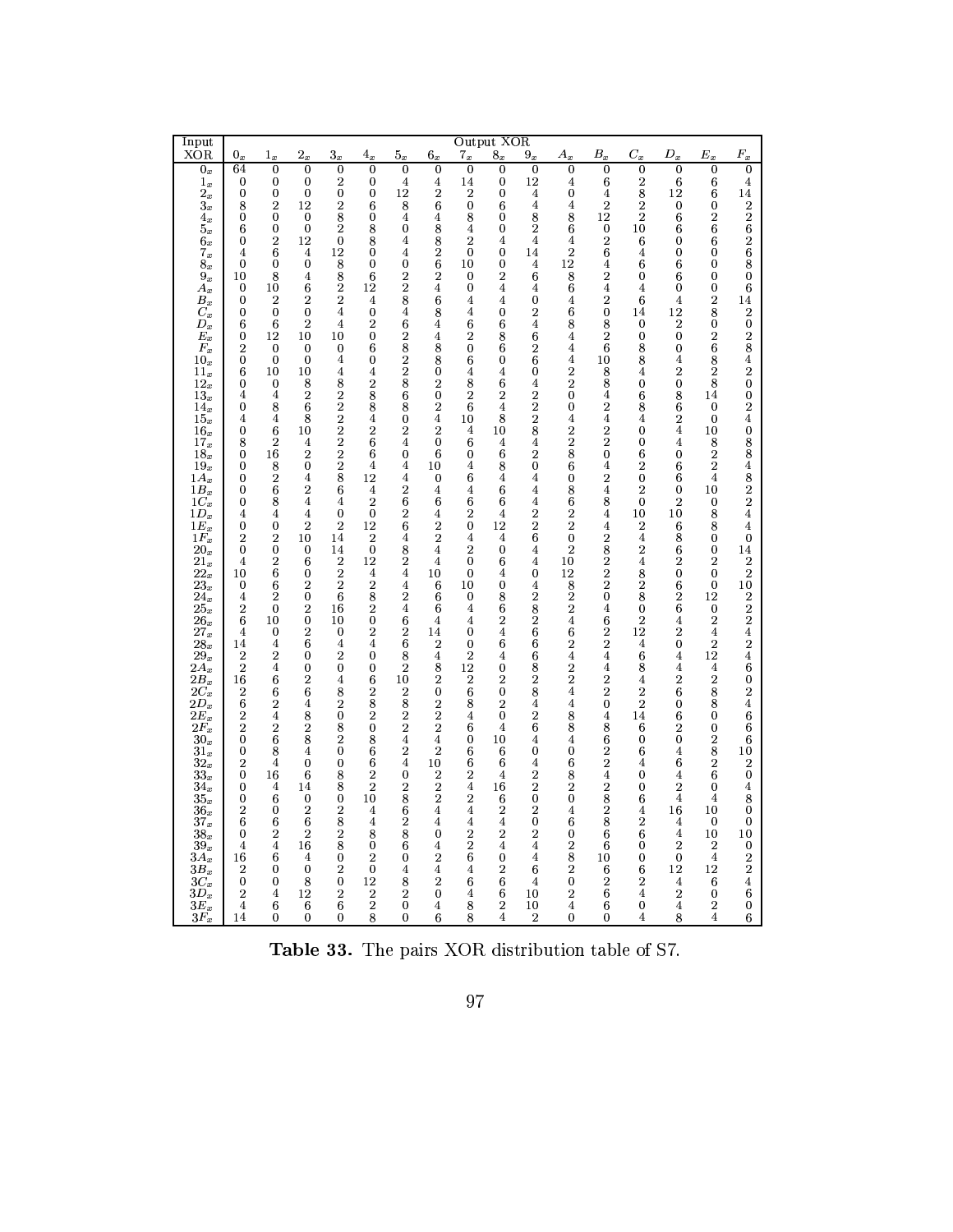| Input                                            |                               |                                  |                                                             |                                                   |                                      |                                                    |                               |                                             | Output XOR                                   |                                    |                                               |                                             |                           |                                               |                                                 |                                    |  |
|--------------------------------------------------|-------------------------------|----------------------------------|-------------------------------------------------------------|---------------------------------------------------|--------------------------------------|----------------------------------------------------|-------------------------------|---------------------------------------------|----------------------------------------------|------------------------------------|-----------------------------------------------|---------------------------------------------|---------------------------|-----------------------------------------------|-------------------------------------------------|------------------------------------|--|
| XOR                                              | $0_x$                         | $1_x$                            | $2_x$                                                       | $3_x$                                             | $4_x$                                | $5_x$                                              | $6_x$                         | $7_x$                                       | $8_x$                                        | $9_x$                              | $A_x$                                         | $B_x$                                       | $\boldsymbol{C}_x$        | $D_x$                                         | $E_x\$                                          | $F_x$                              |  |
| $0_x$                                            | 64<br>$\bf{0}$                | $\overline{0}$<br>$\mathbf 0$    | $\mathbf 0$<br>$\mathbf 0$                                  | $\mathbf 0$<br>$\,6$                              | $\mathbf 0$<br>$\bf{0}$              | $\overline{0}$<br>$16\,$                           | $\mathbf 0$<br>10             | $\bf{0}$<br>$\bf{0}$                        | $\mathbf 0$<br>0                             | $\mathbf 0$<br>$\bf{0}$            | $\bf{0}$<br>6                                 | $\overline{0}$<br>0                         | $\bf{0}$<br>14            | $\bf{0}$<br>$\,6\,$                           | $\mathbf 0$<br>$\overline{2}$                   | $\mathbf 0$<br>$\overline{4}$      |  |
| $1_x$<br>$2_x$                                   | $\bf{0}$                      | $\mathbf 0$                      | $\overline{0}$                                              |                                                   | $\mathbf 0$                          | 10                                                 | $\overline{4}$                | $\overline{2}$                              | $\mathbf 0$                                  | 10                                 |                                               | $\overline{4}$                              | 8                         | 8                                             | 6                                               | $\overline{2}$                     |  |
| $3_x^{\degree}$                                  | 6                             | 0                                | $\overline{2}$                                              | $\begin{smallmatrix} 8 \ 8 \ 8 \end{smallmatrix}$ | $\overline{2}$                       | 6                                                  | 4                             | 0                                           | 6                                            | 6                                  | $^2_{\phantom{1}6}$                           | $\overline{\mathbf{c}}$                     | $\tilde{2}$               | $\overline{0}$                                | 8                                               | $\,6$                              |  |
| $\scriptstyle 4_x$                               | $\mathbf 0$                   | $\mathbf 0$                      | $\overline{0}$                                              | $\overline{2}$                                    | $\mathbf 0$                          | $\overline{4}$                                     | 6                             | 12                                          | $\mathbf 0$                                  | 6                                  | 8                                             | $\overline{4}$                              | 10                        | $\overline{4}$                                | 8                                               | 0                                  |  |
| $5_x\,$<br>$6\hspace{-0.9pt}$ $\hspace{0.9pt} x$ | $\overline{4}$<br>$\mathbf 0$ | 10<br>0                          | 6<br>10                                                     | $\mathbf 0$<br>$\overline{4}$                     | $\mathbf 0$<br>6                     | $\overline{c}$<br>$\overline{4}$                   | 6<br>4                        | $\mathbf 0$<br>8                            | $\overline{4}$<br>$\boldsymbol{2}$           | 10<br>6                            | $\overline{4}$<br>$\overline{4}$              | $\,$ 6<br>$\,2$                             | 8<br>$\overline{4}$       | $\begin{smallmatrix}2\\2\\0\end{smallmatrix}$ | $\bf{0}$<br>$\overline{2}$                      | $\overline{2}$<br>6                |  |
| $7_x\,$                                          | 6                             | $\overline{2}$                   | 8                                                           | $\overline{2}$                                    | 8                                    | 10                                                 | 6                             | 6                                           | $\overline{4}$                               | $\frac{2}{8}$                      | $\mathbf 0$                                   | $\overline{4}$                              | $\bf{0}$                  |                                               | $\bf{0}$                                        | 6                                  |  |
| $8_x$                                            | $\mathbf 0$                   | $\mathbf 0$                      | $\mathbf 0$                                                 | 4                                                 | $\mathbf 0$                          | 6                                                  | 4                             | $\overline{2}$                              | $\mathbf 0$                                  |                                    | 6                                             | 10                                          | 8                         |                                               | $\overline{2}$                                  | 12                                 |  |
| $9_x$                                            | 8<br>0                        | $\overline{4}$<br>$\mathbf 0$    | $\mathbf 0$<br>16                                           | 6<br>$\overline{4}$                               | $\mathbf 0$<br>6                     | $\overline{4}$<br>6                                | 4<br>4                        | 6<br>0                                      | $\overline{2}$<br>$\overline{4}$             | $\overline{4}$<br>6                | 6<br>$\overline{4}$                           | $\frac{2}{2}$                               | 12<br>$\overline{2}$      | $\begin{smallmatrix}2\2\0\end{smallmatrix}$   | $\overline{0}$<br>0                             | $\overline{4}$<br>10               |  |
| $A_x$<br>$_{Bx}$                                 | $\overline{2}$                | 8                                | $\mathbf 0$                                                 | 6                                                 | $\overline{2}$                       | 6                                                  | $\bf{0}$                      | $\overline{4}$                              | $\overline{4}$                               | 10                                 | $\mathbf 0$                                   | $\overline{2}$                              | 10                        |                                               | 6                                               | $\overline{2}$                     |  |
| $C_x$                                            | 0                             | $\mathbf 0$                      | $\mathbf 0$                                                 | $\overline{2}$                                    | $\bf{0}$                             | 10                                                 | 10                            | 6                                           | $\bf{0}$                                     | 6                                  | 6                                             | 6                                           | $\boldsymbol{2}$          | $^2_{\rm 6}$                                  | 10                                              | $\bf{0}$                           |  |
| $D_{\it x}$                                      | 6                             | $\mathbf 0$                      | $\overline{4}$                                              | 10                                                | $\overline{2}$                       | $\mathbf 0$                                        | 8                             | 6                                           | $\overline{2}$                               | $\overline{2}$                     | $6\phantom{.}6$                               | 10                                          | $\overline{\mathbf{2}}$   | $\overline{2}$<br>$\bar{2}$                   | $\overline{2}$                                  | $\,2$                              |  |
| $E_x$<br>$F_x$                                   | $\mathbf 0$<br>8              | $\mathbf 0$<br>$\mathbf 0$       | 6<br>$\overline{4}$                                         | 8<br>$\overline{2}$                               | $\overline{4}$<br>$\overline{2}$     | 8<br>$\overline{4}$                                | 0<br>$\overline{2}$           | $\,2$<br>$\overline{2}$                     | 10<br>$\overline{2}$                         | $\,$ 6<br>6                        | $\,2$                                         | 4<br>6                                      | $\,$ 6<br>$\mathbf 0$     | $\overline{\mathbf{2}}$                       | $\overline{4}$<br>14                            | $\boldsymbol{2}$<br>$\,$ 6         |  |
| $10_x$                                           | $\mathbf 0$                   | 0                                | $\bf{0}$                                                    | $\overline{4}$                                    | 0                                    | $\mathbf 0$                                        | 8                             | 12                                          | $\mathbf 0$                                  | $\mathbf 0$                        | $\begin{smallmatrix} 4\\ 8 \end{smallmatrix}$ | 8                                           | $\boldsymbol{2}$          | 10                                            | 6                                               | 6                                  |  |
| $11_x$                                           | 0                             | 6                                | 4                                                           | 6                                                 | $\boldsymbol{2}$                     | $\frac{2}{2}$                                      | 6                             | $\,6$                                       | $\overline{4}$                               | 6                                  | $\overline{4}$                                | 6                                           | $\overline{0}$            | $\overline{4}$                                | 4                                               | 4                                  |  |
| $12_x$<br>13 <sub>x</sub>                        | 0<br>$\overline{4}$           | 4<br>$\overline{2}$              | $\Omega$<br>$\overline{2}$                                  | 8<br>6                                            | $\boldsymbol{6}$                     | 6                                                  | 8                             | $\overline{4}$<br>$\overline{2}$            | $\overline{2}$<br>14                         | $\overline{4}$<br>$\overline{2}$   | $\overline{4}$<br>$\boldsymbol{2}$            | 6<br>4                                      | $\boldsymbol{2}$<br>$\,2$ | $\overline{4}$<br>$\overline{2}$              | 10<br>$\overline{2}$                            | 0<br>$\overline{4}$                |  |
| $14_x$                                           | 0                             | 16                               | $\overline{4}$                                              | $\overline{c}$                                    | $\begin{matrix} 8 \\ 6 \end{matrix}$ | $\overline{0}$                                     | $\frac{2}{2}$                 | $\overline{6}$                              | 4                                            | $\overline{0}$                     | $\overline{4}$                                | 6                                           | $\overline{4}$            | $\boldsymbol{6}$                              | $\overline{4}$                                  | 0                                  |  |
| 15 <sub>x</sub>                                  | $\bf{0}$                      | 10                               | 6                                                           | $\mathbf 0$                                       | 6                                    | 0                                                  |                               | 8                                           | $\,2$                                        | $\,2$                              | $\boldsymbol{0}$                              | 8                                           | $\,2$                     | $\,6$                                         | 6                                               | 6                                  |  |
| $16_x$<br>$17_x$                                 | 0<br>0                        | 12<br>6                          | $\begin{smallmatrix} 6 & 8 \ 8 & 2 \ 8 & \end{smallmatrix}$ | $\overline{4}$<br>$\mathbf 0$                     | $\,$ 6<br>6                          | $\overline{0}$<br>$\boldsymbol{2}$                 | $\overline{0}$<br>4           | 0<br>6                                      | 8<br>6                                       | 6<br>0                             | 6<br>$\boldsymbol{2}$                         | $\frac{2}{6}$                               | $\frac{2}{4}$             | 6<br>$\overline{4}$                           | 4<br>$\overline{2}$                             | $^2_8$                             |  |
| $18_x$                                           | $\mathbf 0$                   | 12                               |                                                             | $\overline{2}$                                    | 8                                    | $\overline{0}$                                     | 8                             | $\bf{0}$                                    | 10                                           | $\overline{4}$                     | $\overline{4}$                                | $\frac{2}{2}$                               | $\overline{4}$            | $^2_{\rm 6}$                                  | $\bf{0}$                                        | 6                                  |  |
| 19 <sub>x</sub>                                  | 6                             | $\overline{4}$                   | 6                                                           | $\mathbf 0$                                       | 8                                    | $\mathbf 0$                                        | 4                             | $\overline{2}$                              | $\mathbf 0$                                  | $\mathbf 0$                        | 12                                            | $\overline{0}$                              | 4                         |                                               | $\tilde{2}$                                     | 6                                  |  |
| $1A_x$<br>$1B_x$                                 | $\bf{0}$<br>$\overline{2}$    | $\overline{4}$<br>$\overline{4}$ | $\bar{8}$                                                   | $\overline{2}$<br>10                              | 8<br>$\,2$                           | 8<br>$\overline{4}$                                | $\mathbf 0$<br>$\overline{2}$ | $\overline{4}$<br>8                         | $\begin{smallmatrix} 8\\2 \end{smallmatrix}$ | $\mathbf 0$<br>$\overline{4}$      | $\overline{0}$<br>8                           | $\,2$                                       | 6<br>0                    | $\frac{2}{2}$                                 | $\overline{0}$<br>4                             | 16<br>$\boldsymbol{2}$             |  |
| $1C_x$                                           | $\mathbf 0$                   | 12                               | 6                                                           | $\overline{4}$                                    | 6                                    | $\overline{4}$                                     | $\overline{2}$                | $\begin{smallmatrix}2\2\8\end{smallmatrix}$ | 6                                            | $\overline{0}$                     | $\overline{4}$                                | $\overline{4}$                              | $\overline{2}$            | 10                                            | $\overline{2}$                                  | $\mathbf 0$                        |  |
| $1D_x$                                           | 8                             | 6                                | $\mathbf 0$                                                 | $\mathbf 0$                                       | 10                                   | 0                                                  | 0                             |                                             | 10                                           | $\overline{4}$                     |                                               | $\overline{2}$                              |                           | 8                                             | $\overline{4}$                                  | $\bf{0}$                           |  |
| $1E_x$<br>$1F_x$                                 | 0<br>$\overline{4}$           | $\overline{4}$<br>$\overline{2}$ | 8<br>4                                                      | 6<br>$\overline{2}$                               | 8<br>6                               | $\frac{2}{4}$                                      | 4<br>$\overline{4}$           | $\overline{4}$<br>0                         | 10<br>$\boldsymbol{2}$                       | $\overline{2}$<br>6                | $\begin{smallmatrix}2\\2\\2\end{smallmatrix}$ | $\overline{4}$<br>$\overline{2}$            | $\frac{2}{2}$             | $\overline{0}$<br>16                          | 6<br>8                                          | $\overline{2}$<br>$\,2$            |  |
| $20_x$                                           | $\mathbf 0$                   | $\overline{0}$                   | $\overline{0}$                                              | 16                                                | $\mathbf 0$                          |                                                    | $\mathbf 0$                   | $\bf{0}$                                    | $\bf{0}$                                     | 14                                 | $6\phantom{.}6$                               | $\overline{4}$                              | $\overline{2}$            | $\bf{0}$                                      | $\overline{4}$                                  | 14                                 |  |
| $21_x$                                           | 0                             | $\mathbf 0$                      | $\overline{2}$                                              | 10                                                | $\overline{2}$                       | $\bar{8}$                                          | 10                            | $\bf{0}$                                    | $\overline{0}$                               | 6                                  | $\,6\,$                                       | 0                                           | 10                        | $\overline{2}$                                | $\overline{2}$                                  | 6                                  |  |
| $22_{x}$<br>$23_x$                               | 8<br>4                        | $\mathbf 0$<br>8                 | 6<br>$\overline{0}$                                         | $\mathbf 0$<br>6                                  | 6<br>0                               | $\overline{4}$<br>4                                | 10<br>8                       | $\overline{2}$<br>$\sqrt{6}$                | $\mathbf 0$<br>$\overline{2}$                | 6<br>$\overline{2}$                | 8<br>10                                       | 0<br>4                                      | $\overline{4}$<br>8       | $\overline{4}$<br>0                           | $\overline{2}$<br>$\bf{0}$                      | $\overline{4}$<br>$\overline{2}$   |  |
| $24_x$                                           | $\overline{4}$                | $\mathbf 0$                      | 4                                                           | 8                                                 | $\overline{4}$                       | 6                                                  | $\overline{2}$                | $\overline{4}$                              | 8                                            | $\,$ 6                             | $\overline{2}$                                | $\mathbf 0$                                 | $\mathbf 0$               | 4                                             | 4                                               | 8                                  |  |
| $25_x$                                           | 0                             | 4                                | 6                                                           | 8                                                 | $_4^2$                               | 8                                                  | 8                             | $\bf{0}$                                    | $\overline{4}$                               | $\overline{\mathbf{c}}$            | $\bf{4}$                                      | 4                                           | $\overline{2}$            | $\overline{\mathbf{c}}$                       | $\boldsymbol{6}$                                | $\overline{\mathbf{4}}$            |  |
| $26_x$<br>$27_x$                                 | $\overline{2}$<br>6           | 6<br>6                           | $\mathbf 0$<br>$\overline{0}$                               | 6<br>$\mathbf 0$                                  | $\overline{2}$                       | 4<br>$\overline{2}$                                | 4<br>6                        | 6<br>$\overline{2}$                         | $\,$ 6<br>$\overline{4}$                     | $\mathbf 0$<br>$\overline{4}$      | $\overline{4}$<br>$6\phantom{.}6$             | 4<br>10                                     | 10<br>$\overline{2}$      | $\overline{4}$<br>$6\phantom{.}6$             | $\begin{smallmatrix}2\2\2\2\0\end{smallmatrix}$ | $\boldsymbol{2}$<br>6              |  |
| $28_x$                                           | 10                            | $\overline{2}$                   | 6                                                           | $\overline{2}$                                    | $\bf{4}$                             | 12                                                 | 12                            | $\bf{0}$                                    |                                              | $\boldsymbol{2}$                   | $\overline{4}$                                | 0                                           | $\bf{0}$                  | $\bf{0}$                                      |                                                 | 6                                  |  |
| $29_x$                                           | $\overline{4}$                | $\overline{0}$                   | $\overline{0}$                                              | 14                                                | $\overline{2}$                       | 10                                                 | $\overline{4}$                | $\overline{2}$                              | $\begin{smallmatrix}2\8\0\end{smallmatrix}$  | $\,$ 6                             | $\overline{4}$                                | $\bf{0}$                                    | $\overline{4}$            | $\frac{2}{8}$                                 |                                                 | $\overline{2}$                     |  |
| $2A_x$<br>$2B_x$                                 | 8<br>$\overline{2}$           | 8<br>$\overline{2}$              | $\bf{0}$<br>$\mathbf 0$                                     | $\boldsymbol{2}$<br>$\overline{0}$                | 0<br>$\overline{4}$                  | $\sqrt{2}$                                         | $\overline{4}$<br>10          | $\bf{0}$<br>$\overline{4}$                  | 6                                            | $\,$ 6                             | 8<br>$\overline{4}$                           | 14<br>$\mathbf 0$                           | $\,2$<br>6                | $\overline{4}$                                | 8                                               | 0<br>10                            |  |
| $2C_x$                                           | $\overline{2}$                | 6                                | 6                                                           | $\frac{1}{2}$                                     | $\overline{4}$                       | $^2_6$                                             | $\overline{2}$                | $\bf{0}$                                    | $\tilde{2}$                                  | $^2_{\rm 6}$                       | $\overline{4}$                                | 0                                           | 6                         | $\overline{4}$                                | 10                                              | $\overline{4}$                     |  |
| $2D_x$                                           | 8                             | $\overline{0}$                   | $\overline{4}$                                              | $\overline{4}$                                    | 6                                    | $\boldsymbol{2}$                                   | $\bf{0}$                      | $\bf{0}$                                    | $\,$ 6                                       | 8                                  | $\overline{2}$                                | $\overline{4}$                              | 6                         | $\overline{4}$                                | $\overline{4}$                                  | 6                                  |  |
| $2E_x$<br>$2F_x$                                 | 6<br>8                        | $\boldsymbol{2}$<br>12           | $\overline{2}$<br>$\overline{4}$                            | $\overline{4}$<br>6                               | $\overline{2}$<br>6                  | $_4^2$                                             | 6<br>$\overline{2}$           | 12                                          | $\overline{\mathbf{4}}$<br>$\overline{2}$    | 0<br>$\overline{2}$                | $\overline{4}$<br>$\overline{4}$              | $\begin{smallmatrix}2\2\0\end{smallmatrix}$ | 8                         | 8<br>$\overline{4}$                           | 0<br>$\overline{0}$                             | $\boldsymbol{2}$<br>$\overline{4}$ |  |
| $30_x$                                           | $\mathbf 0$                   | $\overline{4}$                   | $\ddot{\rm o}$                                              | $\overline{2}$                                    | 10                                   | $\overline{a}$                                     | $\bar{2}$                     | $\frac{2}{2}$                               | $\overline{4}$                               | $\overline{8}$                     | $\boldsymbol{0}$                              |                                             | $\frac{2}{8}$             | $\overline{4}$                                | 6                                               | 6                                  |  |
| 31 <sub>x</sub>                                  | $\overline{4}$                | 6                                | 8                                                           | $\mathbf 0$                                       | $\overline{4}$                       | 6                                                  | $\mathbf 0$                   | $\overline{4}$                              | $\overline{4}$                               | 6                                  | 10                                            | $\frac{2}{2}$                               | $\frac{2}{2}$             | $\overline{4}$                                | $\overline{4}$                                  | $\mathbf 0$                        |  |
| $32_x$<br>$33_x$                                 | 6<br>6                        | $\boldsymbol{6}$<br>6            | $\overline{6}$<br>$\overline{4}$                            | $\tilde{2}$<br>$\overline{2}$                     | $\overline{4}$<br>$\overline{4}$     | 6<br>0                                             | $\mathbf 0$<br>$\mathbf 0$    | $\overline{2}$<br>10                        | $\bf{0}$<br>$\overline{2}$                   | $\overline{6}$<br>$\boldsymbol{2}$ | 8<br>$\mathbf 0$                              | $\,$ 6                                      |                           | 6<br>$\overline{4}$                           | $\boldsymbol{6}$<br>$\mathbf 0$                 | $\boldsymbol{2}$<br>10             |  |
| $34_x$                                           | 0                             | $\overline{2}$                   | 12                                                          | $\overline{4}$                                    | 10                                   | 4                                                  | 0                             | $\overline{4}$                              | $1\overline{2}$                              | $\overline{0}$                     | $\,2$                                         | 4                                           | $\frac{8}{2}$             | $\overline{2}$                                | $\overline{\mathbf{c}}$                         | $\overline{4}$                     |  |
| $35_x$                                           | 6<br>$\overline{4}$           | $\overline{4}$<br>6              | $\overline{4}$                                              | $\mathbf 0$                                       | 10                                   | 0                                                  | 0<br>6                        | $\overline{4}$                              | 10                                           | 0<br>$\overline{4}$                | $\boldsymbol{0}$                              | 4<br>6                                      |                           | 8<br>$\overline{4}$                           | 8                                               | $\overline{4}$                     |  |
| $36_x$<br>$37_x$                                 | $\overline{2}$                | $\overline{2}$                   | $\begin{smallmatrix}2\8\8\end{smallmatrix}$                 | $\frac{2}{2}$                                     | $\,2$<br>$\overline{4}$              | $\overline{\mathbf{2}}$<br>$\overline{\mathbf{4}}$ | 4                             | $\begin{matrix} 8 \\ 2 \end{matrix}$        | 6<br>6                                       | $\overline{2}$                     | $^2_{\rm 0}$                                  | 10                                          | $\overline{0}$<br>6       | 10                                            | $\frac{10}{2}$                                  | 0<br>0                             |  |
| $38_x\,$                                         | $\overline{0}$                | $\overline{4}$                   |                                                             | $\overline{4}$                                    | $\overline{2}$                       | 6                                                  | 6                             | $\overline{2}$                              | $\overline{4}$                               | $\bar{2}$                          | $\,2$                                         | $\overline{4}$                              | 6                         | $\overline{4}$                                |                                                 | 6                                  |  |
| $39_x$                                           | 4                             | $\overline{4}$                   | 4<br>$\overline{0}$                                         | 8                                                 | $\mathbf 0$<br>$\overline{2}$        | 6                                                  | 0                             | $\sqrt{6}$                                  | $\overline{4}$                               | 8<br>$\mathbf 0$                   | $\bar{2}$<br>$\overline{0}$                   | $\overline{2}$                              | $\overline{\mathbf{c}}$   | $\overline{4}$                                | 8                                               | $\overline{2}$<br>$\overline{2}$   |  |
| $3A_x$<br>$3B_x$                                 | 8<br>8                        | 8<br>$\tilde{2}$                 | 6                                                           | $\overline{4}$<br>$\overline{4}$                  | $\overline{4}$                       | 0<br>4                                             | 10<br>4                       | $\overline{4}$<br>$\bf{0}$                  | 0<br>6                                       | 4                                  | $\overline{4}$                                | $\overline{4}$<br>6                         | 8<br>4                    | 6<br>$\overline{4}$                           | $^8_4$                                          | 0                                  |  |
| $3C_x$                                           | $\mathbf 0$                   | 6                                | 6                                                           | 6                                                 | 6                                    | $\mathbf 0$                                        | $\mathbf 0$                   | 8                                           | 8                                            | $\,2$                              | $\overline{4}$                                | 8                                           | $\overline{4}$            | $\frac{2}{2}$                                 | $\overline{4}$                                  | $\mathbf 0$                        |  |
| $3D_x$                                           | $\overline{2}$                | $\overline{c}$                   | 8                                                           | 0                                                 | 10                                   | 0                                                  | $\boldsymbol{2}$              | 12                                          | $\check{0}$                                  | $\overline{4}$                     | $\boldsymbol{0}$                              | $\check{8}$                                 | 0                         |                                               | 6                                               | 8                                  |  |
| $3\mathcal{E}_x$<br>$3F_x$                       | 6<br>0                        | $\overline{4}$<br>6              | $\overline{0}$<br>$\,$ 6                                    | $\overline{0}$<br>0                               | $\overline{4}$<br>$\overline{4}$     | $\overline{4}$<br>4                                | $\overline{0}$<br>6           | 10<br>10                                    | 6<br>0                                       | $\overline{2}$<br>6                | $6\phantom{.}6$<br>8                          | 12<br>$\overline{2}$                        | $\overline{2}$<br>0       | $\overline{4}$<br>$\overline{4}$              | $\overline{0}$<br>8                             | 4<br>0                             |  |
|                                                  |                               |                                  |                                                             |                                                   |                                      |                                                    |                               |                                             |                                              |                                    |                                               |                                             |                           |                                               |                                                 |                                    |  |

CD4FE![F5@01BRP³aµ\¶ :<01PRQB0S<Q0KTMbQ5/1EHT8V
=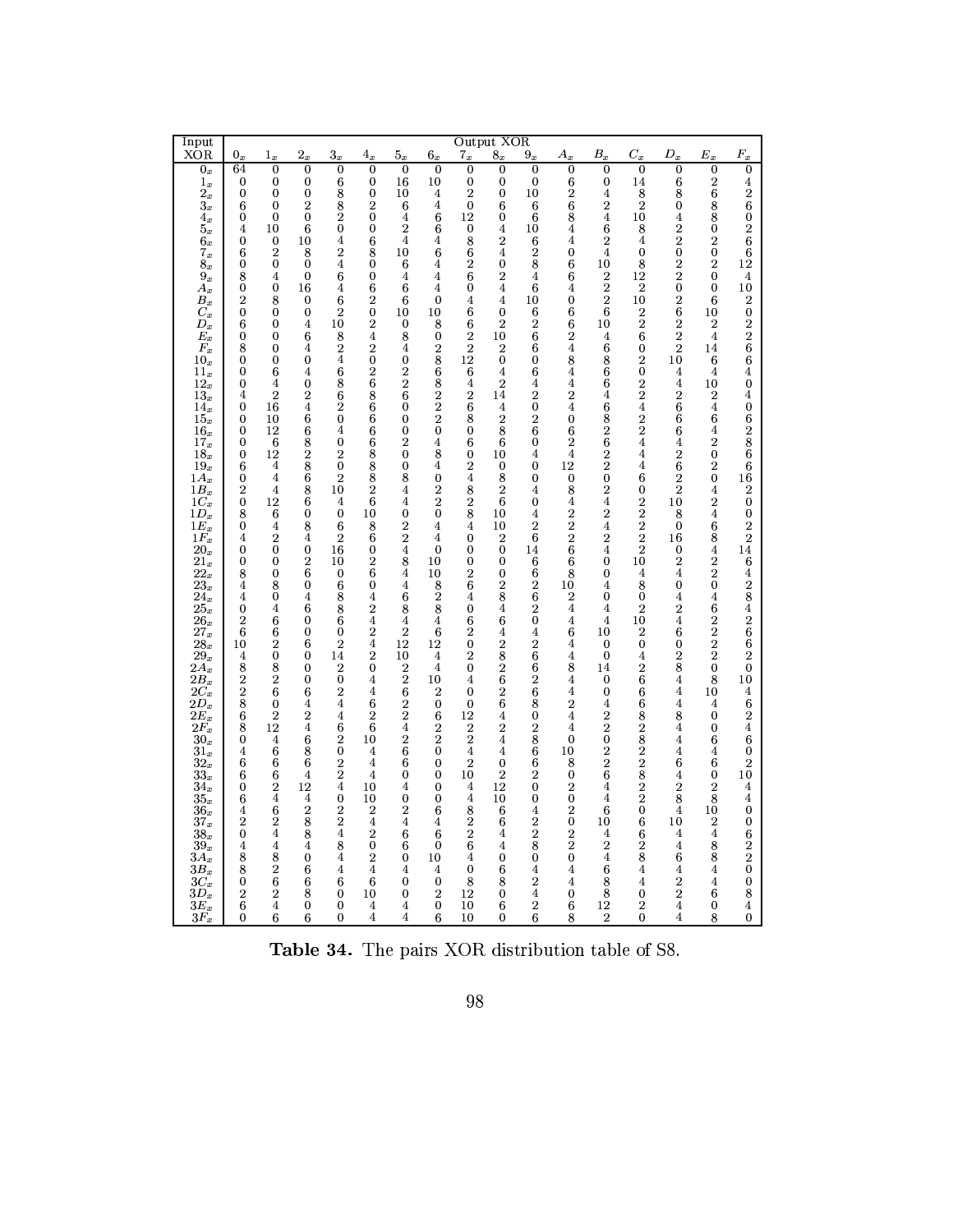## References

- [1] E. F. Brickell, J. H. Moore, M. R. Purtill, *Structure in the S-Boxes of the DES*, Lecture Notes in Computer Science, Advances in Cryptology, proceedings of CRYPTO'86, pp.  $3-7$ , 1986.
- [2] David Chaum, Jan-Hendrik Evertse, Cryptanalysis of DES with a reduced number of rounds. Sequences of linear factors in block ciphers. Lecture Notes in Computer Science, Advances in Cryptology, proceedings of CRYPTO'85, pp. 192-211, 1985.
- [3] D. W. Davies, *Investigation of a Potential Weakness in the DES* Algorithm, 1987, private communication.
- [4] Bert Den-Boer, Cryptanalysis of F.E.A.L., Lecture Notes in Computer Science, Advances in Cryptology, proceedings of EUROCRYPT'88, pp. 293-300, 1988.
- [5] Yvo Desmedt, Jean-Jacque Quisquater, Marc Davio, Dependence of Output on Input in DES: Small Avalanche Characteristics, Lecture Notes in Computer Science, Advances in Cryptology, proceedings of CRYPTO'84, pp. 359-376, 1984.
- [6] W. Diffie, M. E. Hellman, Exhaustive Cryptanalysis of the NBS Data *Encryption Standard*, Computer, Vol. 10, No. 6, pp. 74–84, June 1977.
- [7] H. Feistel, *Cryptography and Data Security*, Scientific American, Vol. 228, No. 5, pp. 15–23, May 1973.
- [8] M. E. Hellman, A Cryptanalytic Time-Memory Tradeoff, IEEE Trans. Inform. Theory, Vol. 26, No. 4, pp. 401–406, July 1980.
- [9] M. E. Hellman, R. Merkle, R. Schroppel, L. Washington, W. Diffie, S. Pohlig and P. Schweitzer, Results of an Initial Attempt to Cryptanalyze the NBS Data Encryption Standard, Technical Report, SEL 76-042, Stanford university, September 1976.
- [10] Ralph C. Merkle, A Fast Software One-Way Hash Function, Journal of Cryptology, Vol. 3, No. 1, pp. 43–58, 1990.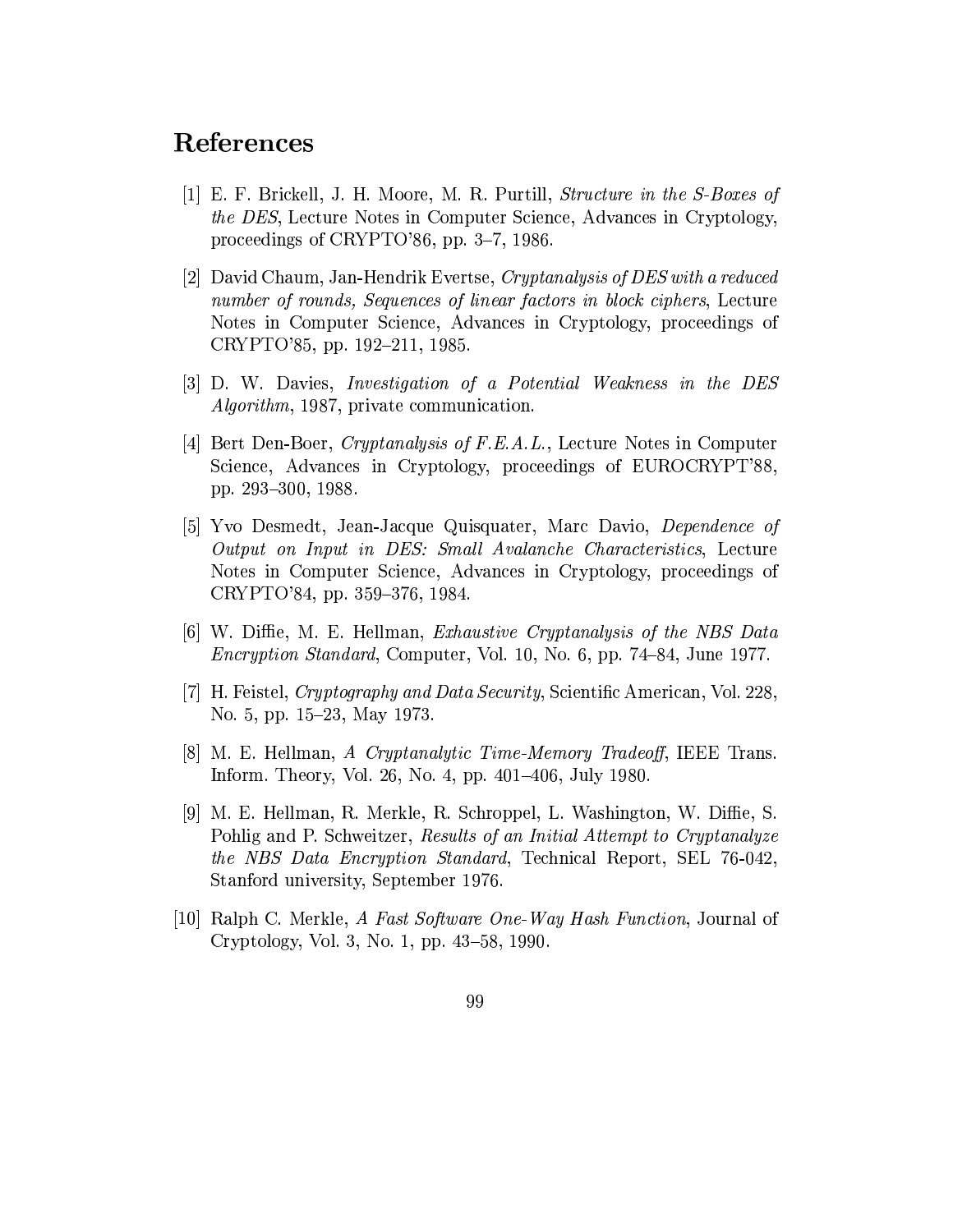- <sup>¼</sup> À:À ¿!=m4FTR0>\_a035"S<X4F0¥¯ ¢ 7[¤"N¤¥n¡Q¯mQEIX4<MF01XI5@/ MFT@QE"¯ ^CDC>¯ À
- <sup>¼</sup> <sup>À</sup> n¿!=m4FTR0,\_a0G5"SFX4F0N¯1©[ ¤[©[/£}"W¤«ª%n¯ »EXQS<BE@^T@QEIP;0KM /3T@7L[FS?QEIB =mXI01EMFXIED¯F9;:K¦@58MFXIEPD01M /3B+?[?QT/KT:":¯?[FBTmXIEEI:F0KM5P T8V/¶ 
Cµ ¯F[F[1 :½ 638, 1990.
- : in the state of the state of the state of the state of the state of the state of the state of the state of t and the contract of the contract of the contract of the contract of the contract of the contract of the contract of the contract of the contract of the contract of the contract of the contract of the contract of the contra
- <sup>¼</sup> <sup>À</sup> ¿!=m4FTR0\\_a035"@SFX4F0¥¯ 9a\01B5]=m4F01B5@01PR4F0¥¯9c\014F0KBT]=m4F017A01JS1¯9n-("T?¡66f¤¥n¡ ª¬\*n6¤««©\* ¢:¯k¶]E}¦m01E T@V;EI/KEIXQB0KX 5@/ XT7A7SFMF0KX 58Q01TMFP/ 5 TB5cQTBR01EIP}¯ T@/¥ ¯ ^T5 ¯F[F[1 ½\*¯ À
- <sup>¼</sup> À ¿ ^58Q0KTM65@/ 23SFBEI5@S T@V =mQ5@MF:658B:FP}¯ Y"¥ k¡6N¤¥n¡ ¸{T"¡"j"¯?  $U.S.$  $\overline{\phantom{a}}$  ,  $\overline{\phantom{a}}$  ,  $\overline{\phantom{a}}$  ,  $\overline{\phantom{a}}$  ,  $\overline{\phantom{a}}$  ,  $\overline{\phantom{a}}$  ,  $\overline{\phantom{a}}$  ,  $\overline{\phantom{a}}$  ,  $\overline{\phantom{a}}$  ,  $\overline{\phantom{a}}$  ,  $\overline{\phantom{a}}$  ,  $\overline{\phantom{a}}$  ,  $\overline{\phantom{a}}$  ,  $\overline{\phantom{a}}$  ,  $\overline{\phantom{a}}$  ,  $\overline{\phantom{a}}$
- $\mathbb{R}^n$  is a function of  $\mathbb{R}^n$  is the set of  $\mathbb{R}^n$  is the set of  $\mathbb{R}^n$  is the set of  $\mathbb{R}^n$ ¸{n¡[«©[

<"¡"7 ©\*¤ H6¤¥&7i¯ 
41 YX3CD4FEIPR01P ¯b»+0KMFJ SFM<0G¦EBPR0KQ7:¯ \_a5 <sup>À</sup> QÀ
- $\mathcal{U} = \mathcal{U} = \mathcal{U} = \mathcal{U} = \mathcal{U} = \mathcal{U} = \mathcal{U} = \mathcal{U} = \mathcal{U} = \mathcal{U} = \mathcal{U} = \mathcal{U} = \mathcal{U} = \mathcal{U} = \mathcal{U} = \mathcal{U} = \mathcal{U} = \mathcal{U} = \mathcal{U} = \mathcal{U} = \mathcal{U} = \mathcal{U} = \mathcal{U} = \mathcal{U} = \mathcal{U} = \mathcal{U} = \mathcal{U} = \mathcal{U} = \mathcal{U} = \mathcal{U} = \mathcal{U} = \mathcal$ § «©[«©[ £ lnJ"ª? "¤«¡\*¬"¯P»EIX(QSFBRE ^T8QEIP!01M /3T7L[<S<QEB=?X01EIM<XIE"¯ Cryptography, proceedings of the Workshop on Cryptography, Burg !6ESFEIBRPRQE01M1¯ HEIBR7b5@M"¯ \_5@BRX4 9;[FBR01/4\*¯F[F[1 ¯À K
- $\mathcal{V}$  , and  $\mathcal{V}$  is the constant of  $\mathcal{V}$  and  $\mathcal{V}$  are  $\mathcal{V}$  . The constant of  $\mathcal{V}$  $\overline{\phantom{a}}$   $\overline{\phantom{a}}$   $\overline{\phantom{a}}$   $\overline{\phantom{a}}$   $\overline{\phantom{a}}$   $\overline{\phantom{a}}$   $\overline{\phantom{a}}$   $\overline{\phantom{a}}$   $\overline{\phantom{a}}$   $\overline{\phantom{a}}$   $\overline{\phantom{a}}$   $\overline{\phantom{a}}$   $\overline{\phantom{a}}$   $\overline{\phantom{a}}$   $\overline{\phantom{a}}$   $\overline{\phantom{a}}$   $\overline{\phantom{a}}$   $\overline{\phantom{a}}$   $\overline{\$
- <sup>¼</sup> À¿U9a\014F0KBT =?4F017A01JS1¯'=?4<TR0\_`0G5DSFX4F0N¯9n Y"¥ ?¡66f¤¥n¡ ª¬\*n6¤««©\* FEAL, Lecture Notes in Computer Science, Advances in Cryptology,  $\blacksquare$  and  $\blacksquare$  . The set of  $\blacksquare$  . The set of  $\blacksquare$  . The set of  $\blacksquare$  . The set of  $\blacksquare$  . The set of  $\blacksquare$
- <sup>¼</sup> ¿U9a\014F0KBT =?4F017A01JS1¯'=?4<TR0\_`0G5DSFX4F0N¯9n Y"¥ ?¡66f¤¥n¡ ª¬\*n6¤««©\* ¯69PQB5@XQP^T@V,.3 c¶Oµ/¶ 
C ½\*¯\*[<[1 ZNRN¥° À:ÀZNN¥° <sup>À</sup> ¯?9;[FBR01/ À ½K

# Contents

 !#"%\$'&)( . The contract of the contract of the contract of the contract of the contract of the contract of the contract of the contract of the contract of the contract of the contract of the contract of the contract of the contrac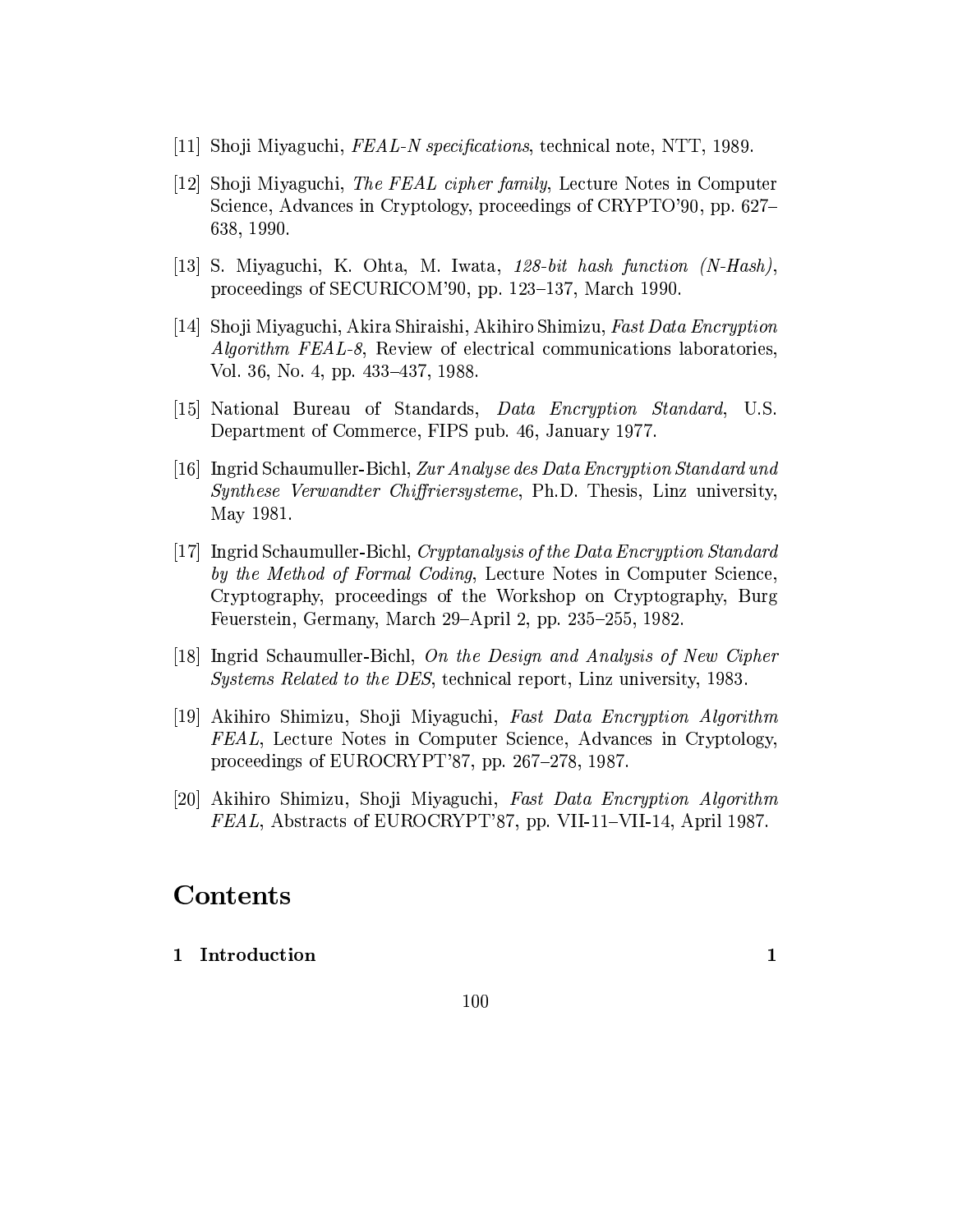| $\overline{2}$ |     | Introduction to differential cryptanalysis                                | 8  |
|----------------|-----|---------------------------------------------------------------------------|----|
| 3              |     | DES reduced to four rounds                                                | 29 |
| 4              |     | DES reduced to six rounds                                                 | 34 |
| $\overline{5}$ |     | DES reduced to eight rounds                                               | 39 |
|                | 5.1 | Enhanced characteristic's probability                                     | 45 |
|                | 5.2 |                                                                           | 46 |
| 6              |     | DES with an arbitrary number of rounds                                    | 47 |
|                | 6.1 |                                                                           | 50 |
|                | 6.2 |                                                                           | 50 |
|                | 6.3 |                                                                           | 52 |
|                | 6.4 |                                                                           | 52 |
|                | 6.5 | Enhanced characteristic's probability                                     | 54 |
| 7              |     | <b>Variants of DES</b>                                                    | 56 |
|                | 7.1 | Modifying the $P$ permutation $\ldots \ldots \ldots \ldots \ldots \ldots$ | 57 |
|                | 7.2 | Modifying the order of the S boxes                                        | 57 |
|                | 7.3 |                                                                           | 58 |
|                |     | 7.3.1<br>Modifying the XORs within the $F$ function $\ldots$              | 58 |
|                |     | 7.3.2                                                                     | 59 |
|                |     | Modifying all the XORs in an equivalent DES description 59<br>7.3.3       |    |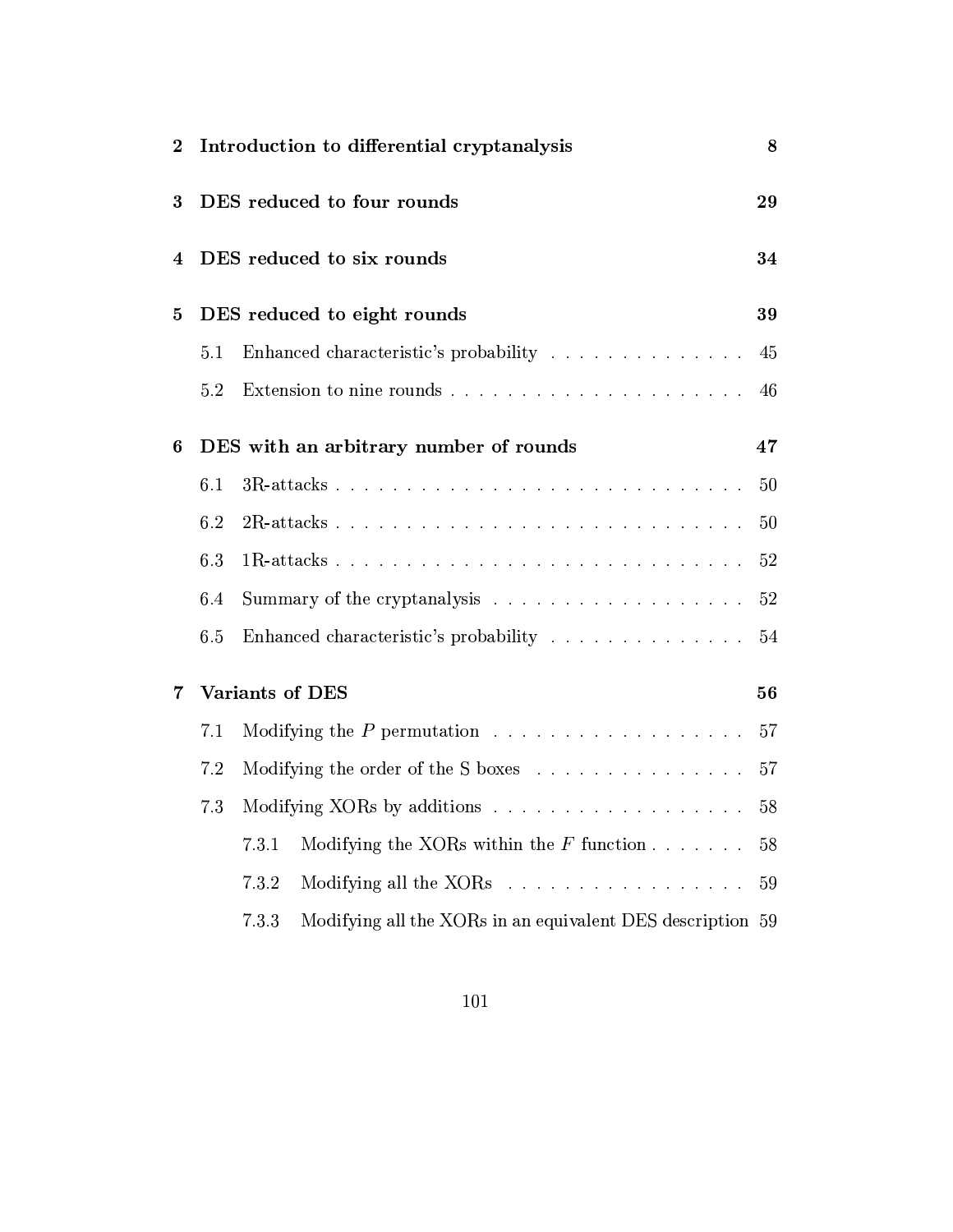|   | 7.4 | 60                                                             |  |
|---|-----|----------------------------------------------------------------|--|
|   | 7.5 | 63                                                             |  |
| 8 |     | DES with independent keys<br>64                                |  |
|   | 8.1 | 65                                                             |  |
|   | 8.2 | 68                                                             |  |
| 9 |     | The Generalized DES Scheme (GDES)<br>69                        |  |
|   | 9.1 | 69                                                             |  |
|   | 9.2 | Cryptanalysis of GDES<br>72                                    |  |
|   |     | 73<br>9.2.1<br>A known plaintext attack for $n = q$            |  |
|   |     | 73<br>9.2.2<br>A chosen plaintext attack for $n = q$           |  |
|   |     | 9.2.3<br>A chosen plaintext attack for $n = 2q - 1$<br>74      |  |
|   |     | A chosen plaintext attack for $n = 3q - 2$<br>74<br>9.2.4      |  |
|   |     | A chosen plaintext attack for $n = lq - 1$<br>9.2.5<br>75      |  |
|   |     | The actual breaking algorithm for $n = 2q$<br>75<br>9.2.6      |  |
|   |     | 9.2.7<br>78                                                    |  |
|   |     | 10 Non-differential attacks on DES reduced to few rounds<br>79 |  |
|   |     | 79                                                             |  |
|   |     | 79                                                             |  |
|   |     | 10.1.2 Another three-round attack<br>80                        |  |
|   |     |                                                                |  |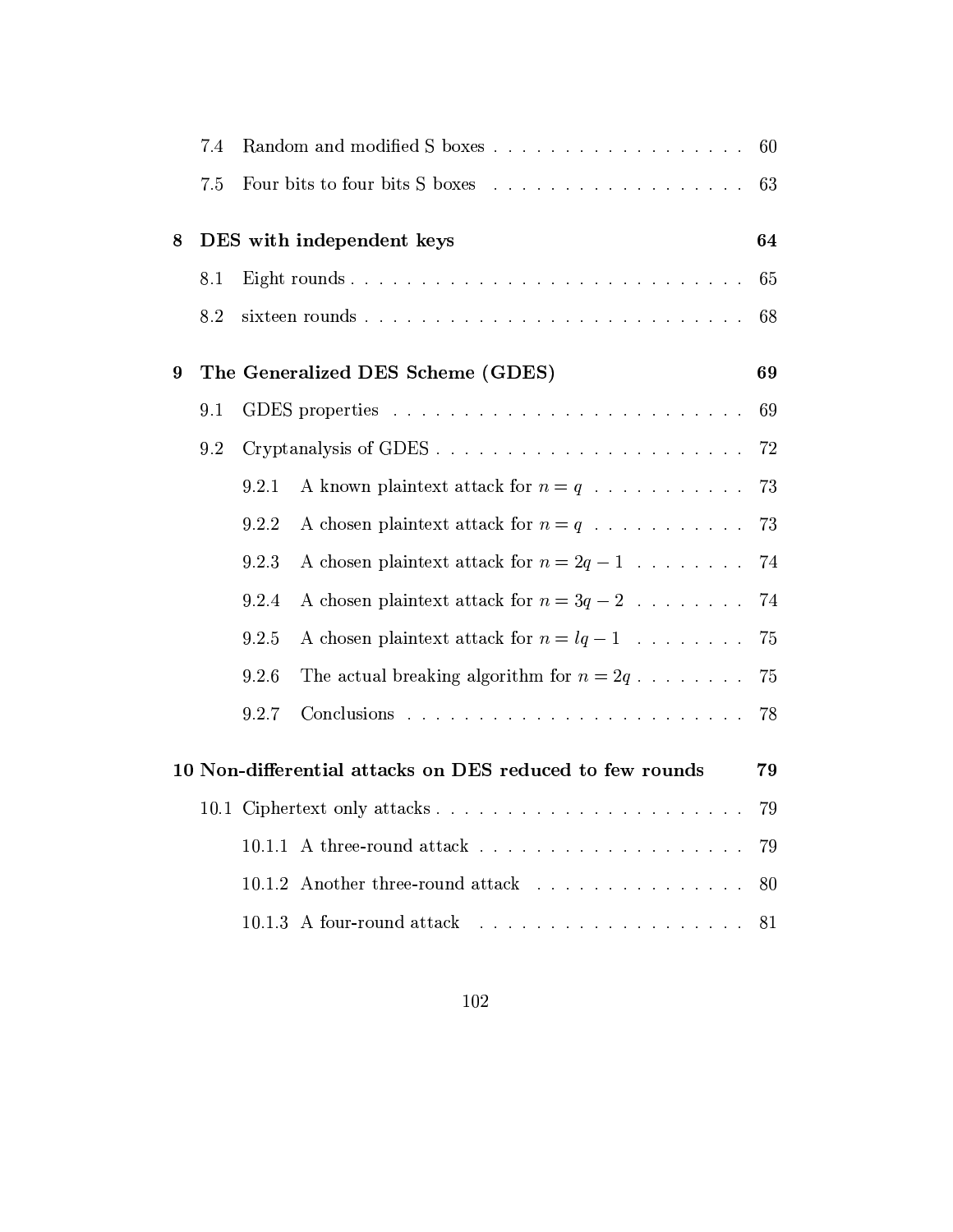| $10.3.1$ A three-round attack 82 |    |
|----------------------------------|----|
| $10.3.2$ A four-round attack 82  |    |
|                                  |    |
|                                  |    |
| A DES tables                     | 86 |
|                                  |    |

# )

| $\mathbf{1}$    |                                                                                 |  |
|-----------------|---------------------------------------------------------------------------------|--|
| $\overline{2}$  | Partial pairs XOR distribution table of S1 14                                   |  |
| 3               |                                                                                 |  |
| $\overline{4}$  | Percentage of the possible entries in the various pairs XOR                     |  |
| $5\overline{)}$ | Possible input values for the input XOR $S1'_1 = 34_x$ by the                   |  |
| 6               | Possible keys for $34_x \rightarrow D_x$ by S1 with input $1_x, 35_x \ldots$ 16 |  |
| $7\phantom{.}$  | Possible keys for $34_x \rightarrow 3_x$ by S1 with input $21_x$ , $15_x$ 17    |  |
| 8               | Known bits at the fifth round $\ldots \ldots \ldots \ldots \ldots \ldots 37$    |  |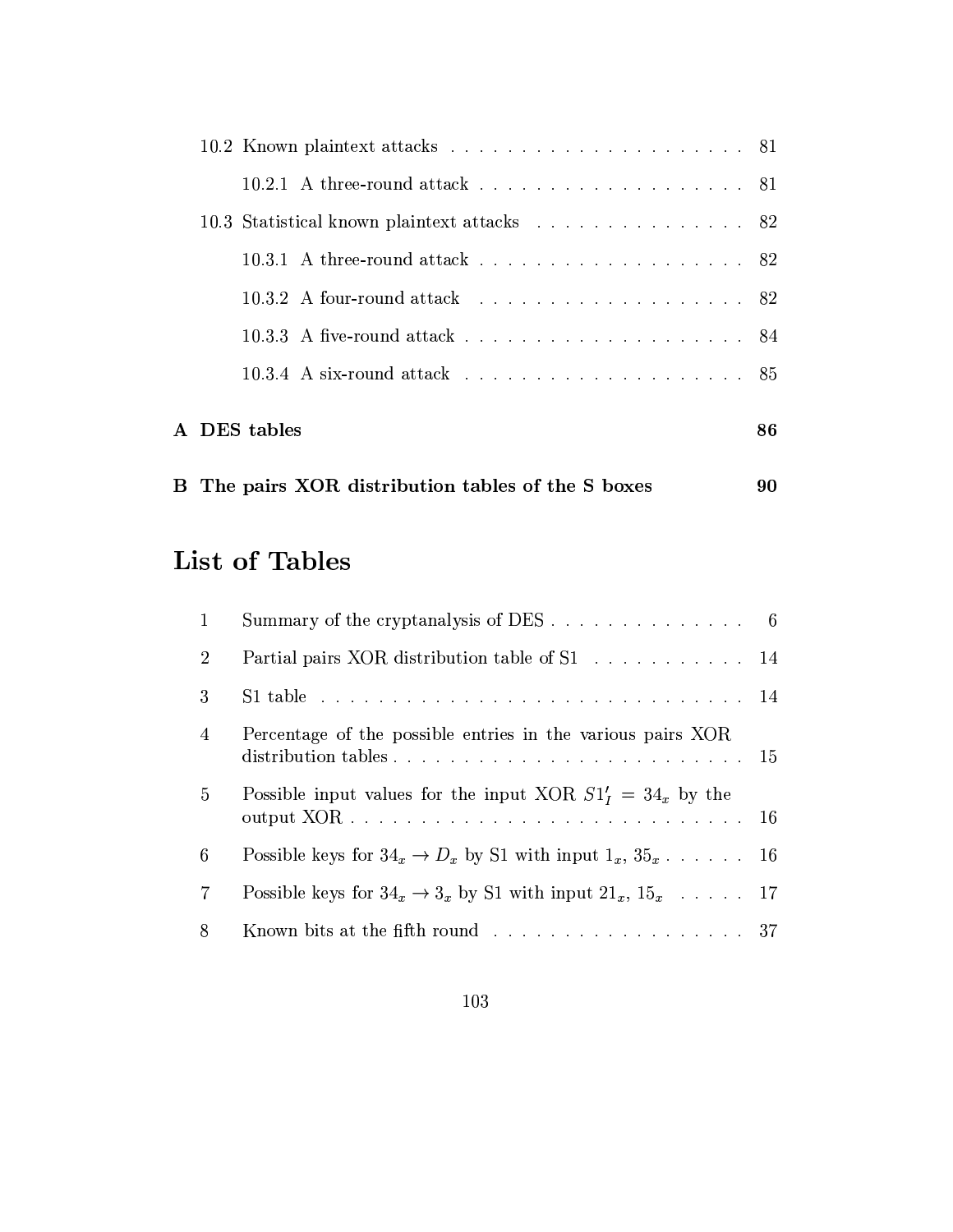| $\boldsymbol{9}$ | Known bits at the seventh round                                                                                                                                                                                                                                                                              | 44 |
|------------------|--------------------------------------------------------------------------------------------------------------------------------------------------------------------------------------------------------------------------------------------------------------------------------------------------------------|----|
| 10               | The possible instances of $08_x \rightarrow A_x$ by S2                                                                                                                                                                                                                                                       | 45 |
| 11               | The probability of the iterative characteristic versus number<br>of rounds<br>and a complete the complete state of the complete state of the complete state of the complete state of the complete state of the complete state of the complete state of the complete state of the complete state of the compl | 48 |
| 12               | Summary of the cryptanalysis of DES                                                                                                                                                                                                                                                                          | 53 |
| 13               | Possible inputs and outputs for $32_x \rightarrow 0$ by $S2$                                                                                                                                                                                                                                                 | 54 |
| 14               | Possible inputs and outputs for $2C_x \rightarrow 0$ by S3                                                                                                                                                                                                                                                   | 55 |
| 15               | Probabilities by number of key bits equalities                                                                                                                                                                                                                                                               | 56 |
| 16               | Characteristic probabilities with random S boxes                                                                                                                                                                                                                                                             | 61 |
| 17               | Number of encryptions needed to find $S_{Kd}$ for each S box                                                                                                                                                                                                                                                 | 84 |
| 18               |                                                                                                                                                                                                                                                                                                              | 87 |
| 19               | S <sub>2</sub> table                                                                                                                                                                                                                                                                                         | 87 |
| 20               | $S3$ table $\ldots \ldots \ldots \ldots \ldots \ldots \ldots \ldots \ldots \ldots \ldots$                                                                                                                                                                                                                    | 87 |
| 21               | $S4$ table $\ldots \ldots \ldots \ldots \ldots \ldots \ldots \ldots \ldots \ldots$                                                                                                                                                                                                                           | 87 |
| 22               | $S5$ table $\ldots \ldots \ldots \ldots \ldots \ldots \ldots \ldots \ldots \ldots \ldots$                                                                                                                                                                                                                    | 88 |
| 23               | S6 table                                                                                                                                                                                                                                                                                                     | 88 |
| $24\,$           |                                                                                                                                                                                                                                                                                                              | 88 |
| $25\,$           | S8 table $\ldots \ldots \ldots \ldots \ldots \ldots \ldots \ldots \ldots \ldots \ldots \ldots$                                                                                                                                                                                                               | 88 |
| 26               |                                                                                                                                                                                                                                                                                                              | 89 |
| 27               | The pairs XOR distribution table of $S1$                                                                                                                                                                                                                                                                     | 91 |
| 28               | The pairs XOR distribution table of $S2$                                                                                                                                                                                                                                                                     | 92 |
| 29               | The pairs XOR distribution table of $S3$                                                                                                                                                                                                                                                                     | 93 |